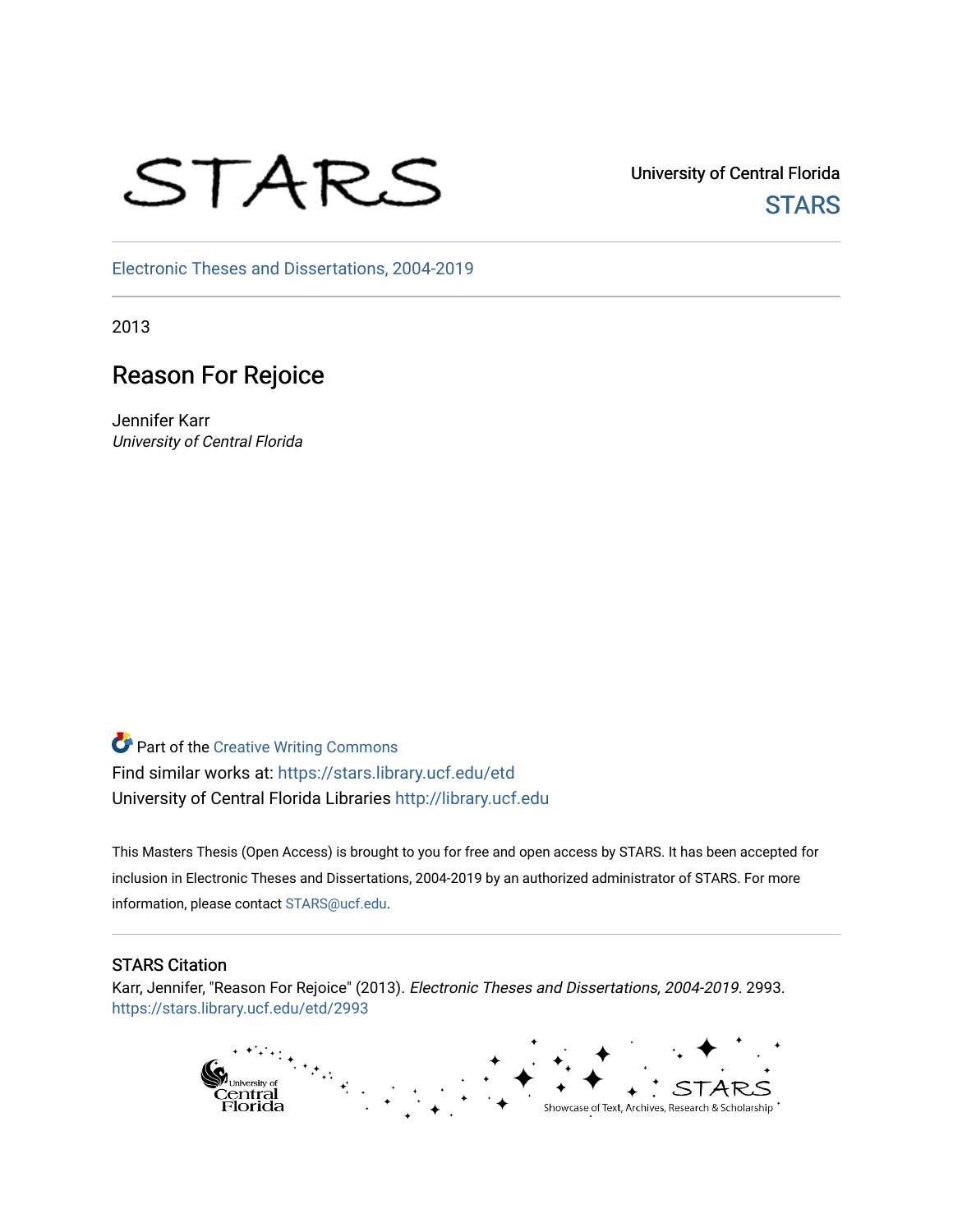# **REASON FOR REJOICE**

by

JENNIFER E. KARR B.A. University of Central Florida, 2010

A thesis submitted in partial fulfillment of the requirements for the degree of Master of Fine Arts in the Department of English in the College of Arts and Humanities at the University of Central Florida Orlando, Florida

> Spring Term 2013

Major Professor: Susan Hubbard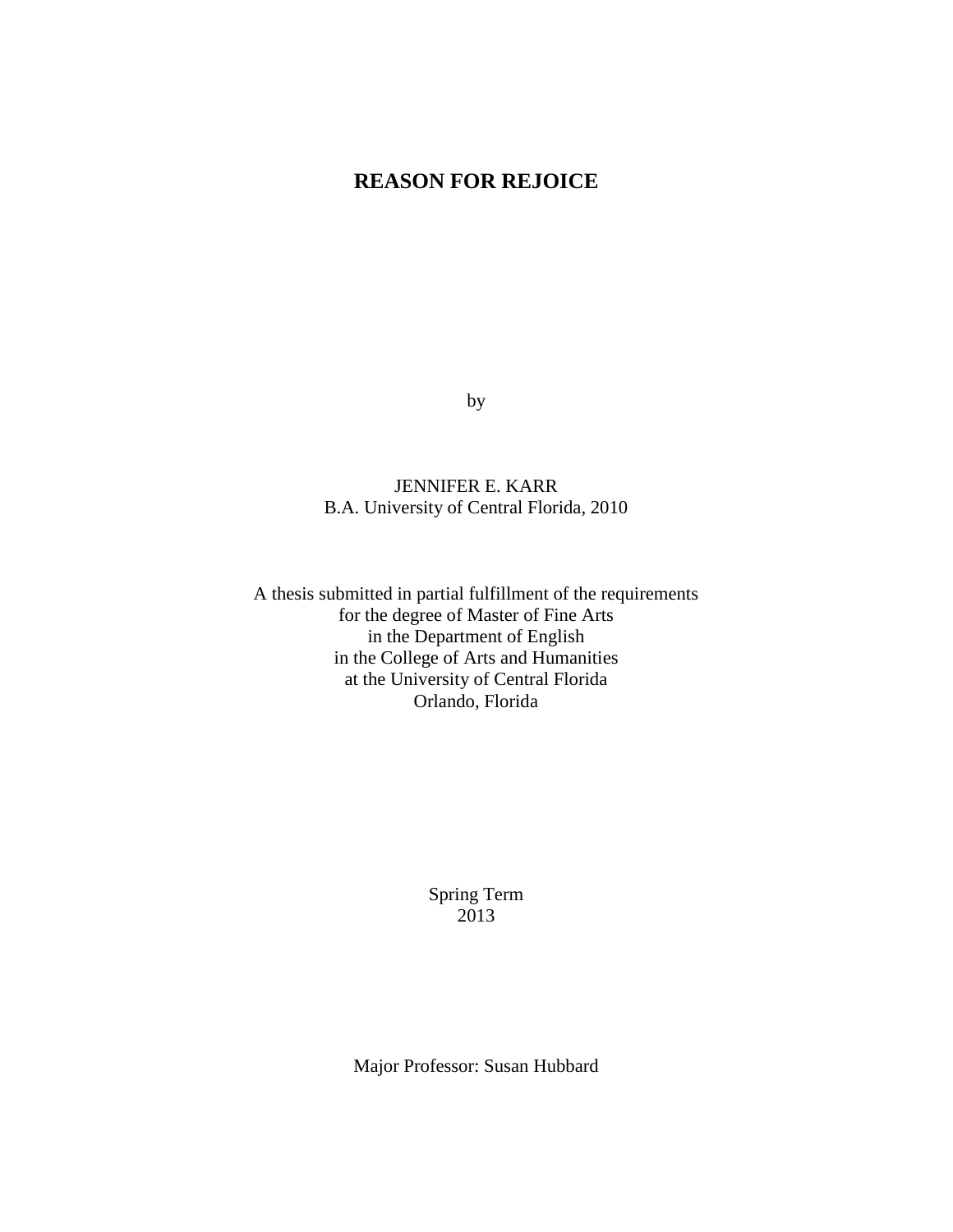© Jennifer E. Karr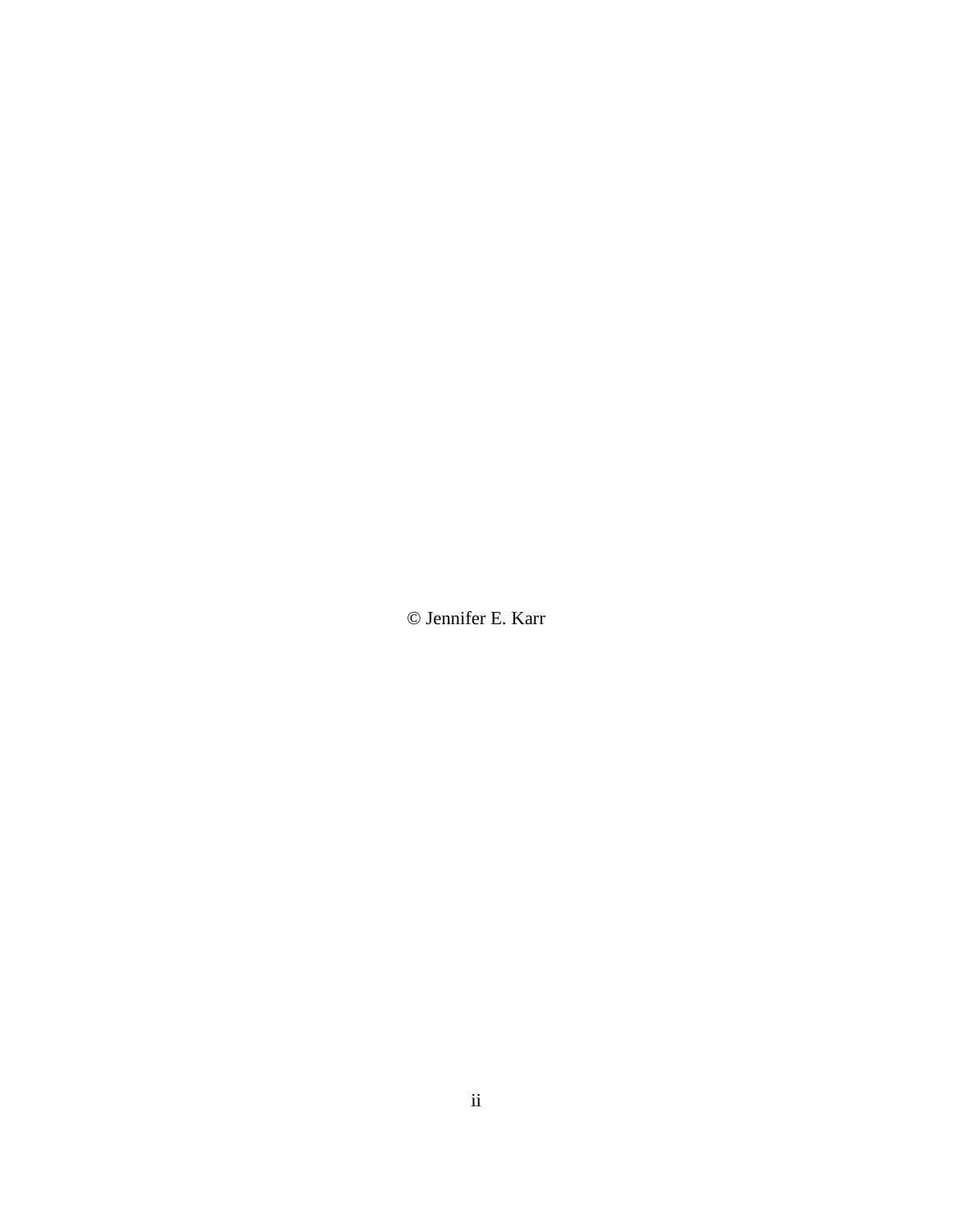# **ABSTRACT**

This collection of short stories features characters who face unexpected situations arising from ordinary circumstances. Most of the characters find themselves compelled to react in ways that may even surprise themselves. A young woman finds her first feeling of joy in a long time in the face of her mother's possible death. Best friends recall their years spent doing drugs and ignoring responsibility. When a woman confronts her fear of sex, she finds herself literally in another world. Rather than sticking with one form, several stories depart from traditional structures. One flash fiction piece is told in the first-person collective voice; another story evolves into magical realism; two are linked, and one story is told as an elegy. What matters are the characters, their struggles, and their relationships with one another.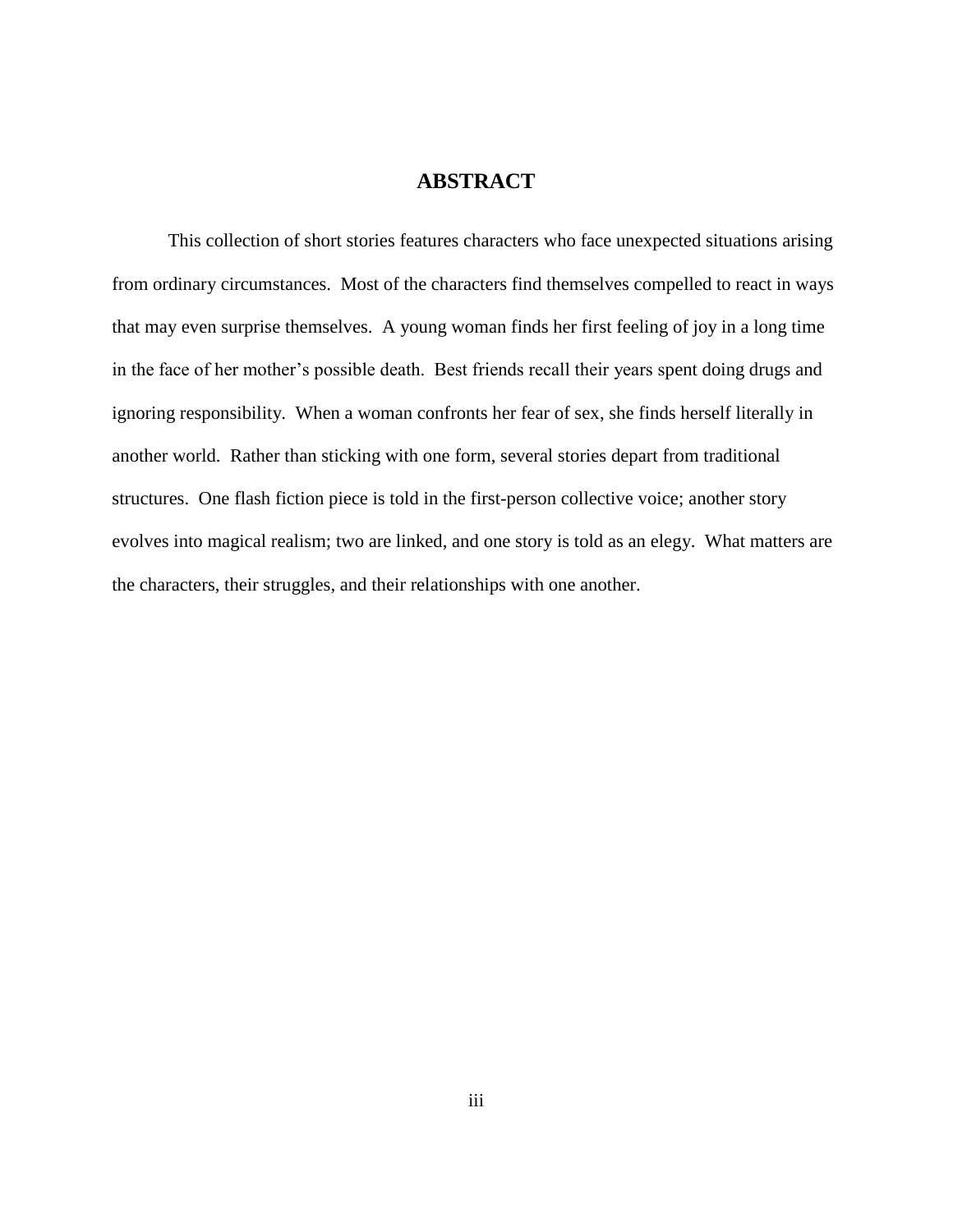This is dedicated to my parents, who always encouraged my writing; Nana, the great oral storyteller; Grandma, who supported my storytelling until the day she died; my brother Richard, who read every script I wrote for him when we were little; The Pantaleos, who have been second parents to me; my extended family—Christina, Blane, Gina, Gabby, Amanda, Ryan, and Rachel; and to Philip and James.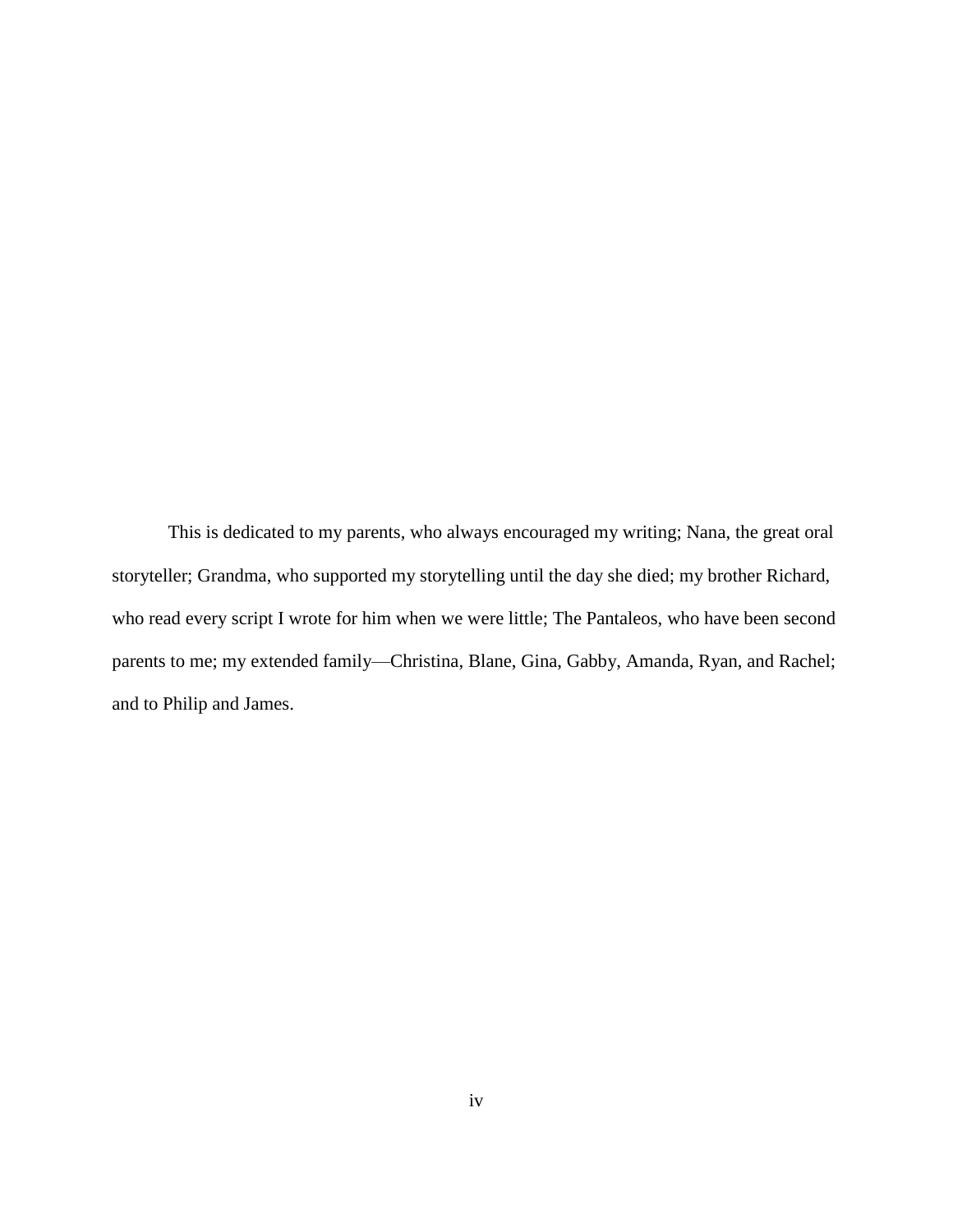## **ACKNOWLEDGMENTS**

I would like to thank my fellow student friends for their help with my writing, namely: Sherard Harrington, Genevieve Tyrrell, and Tamra Martin. I'd like to thank my thesis committee members, Pat Rushin and Darlin' Neal, who have done far more than was ever required of them for my writing and for me. I'd also like to thank my other creative writing professors: Lisa Roney, Russ Kesler, and Jocelyn Bartkevicius, for all of their insight and help. I'd especially like to thank my thesis director, Susan Hubbard. Not only has she been a mentor to me since I was an undergraduate, but she's frequently gone out of her way to make sure my writing was the best it could be. She's been my advocate and my support over the past three years.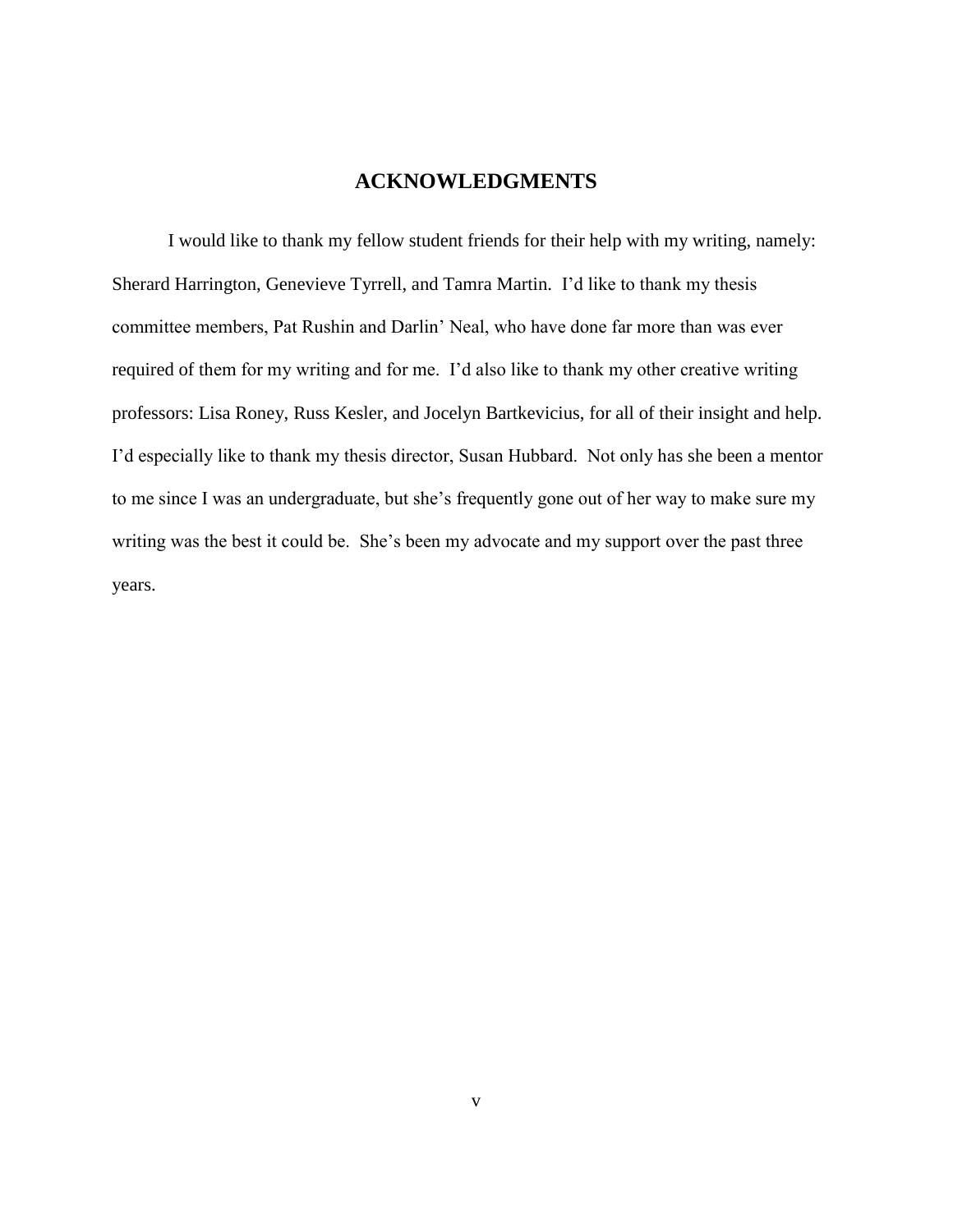# **TABLE OF CONTENTS**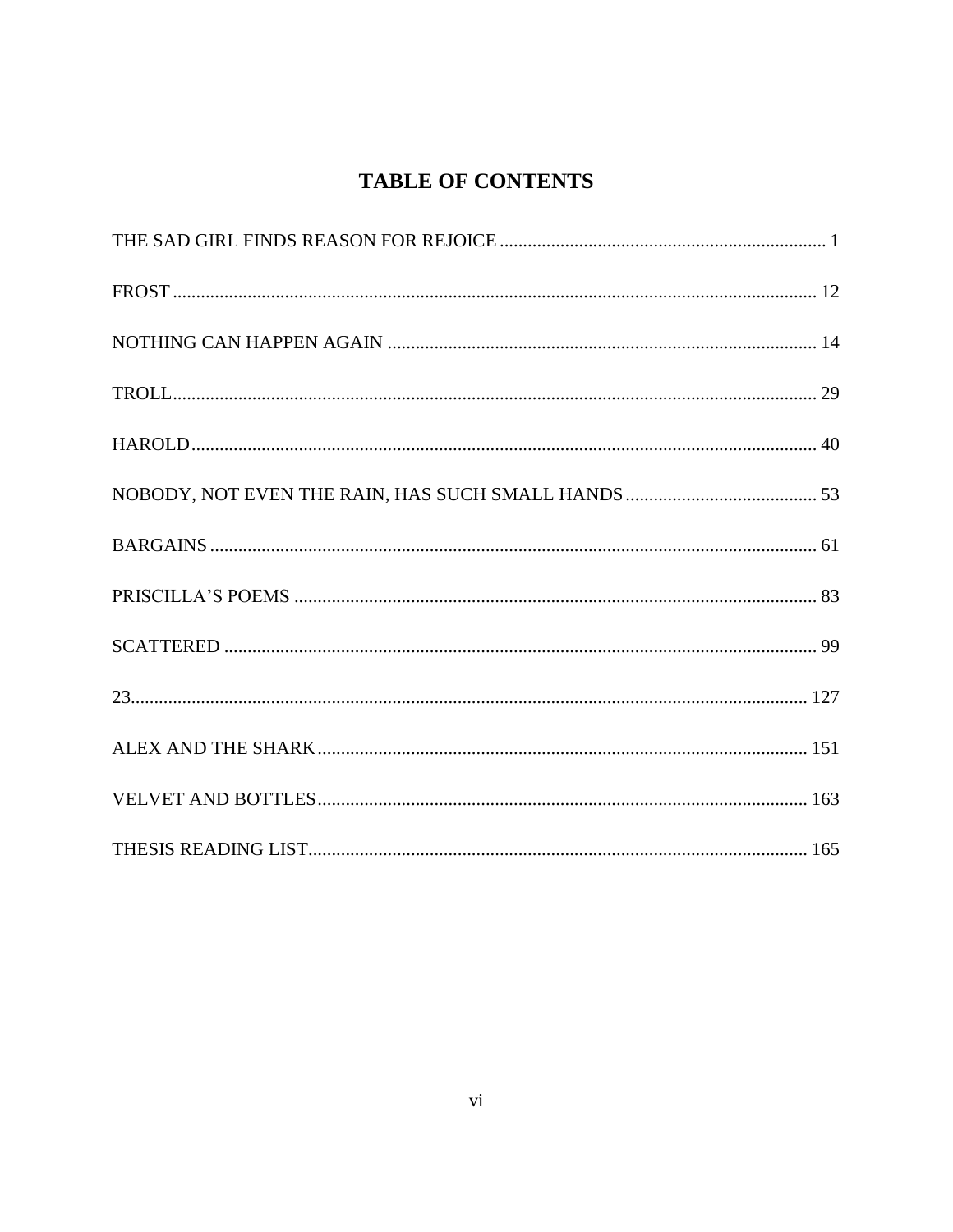### **THE SAD GIRL FINDS REASON FOR REJOICE**

<span id="page-7-0"></span>Adina drove past the large ornate house overlooking Lake Sybelia, and beyond to the tall buildings of downtown Orlando. Sometimes her nights called for lingering drives and ponderings at the lake. She parked at the edge of a cul-de-sac. For a while she didn't get out of the car, only let the windows down so she could feel the wind. Even the air tasted wrong, like sulfur and suffering. Like something dead.

She was able to walk through weeds and mud to get to a spot by the lake and away from houses. She felt an unease in nature, an unrest or imbalance. The breeze blew hard, making the hair on her arms stand up. The full moon reflected in the water looked less yellow-white than corroded brown.

And then she saw it. To the right of her car, next to a tall oak tree, lay a dead rabbit. She got out of the car to examine it. The cool air made her shiver; she had forgotten to put her sweater on. She kneeled next to the rabbit's body and sniffed the air. But she could already taste it—rotting meat, the pain this creature had felt, the curiosity in herself as she wondered why some other larger animal had killed the rabbit if not to eat it. The poor rabbit's body was soaked in dark maroon blood. Its eyes were wide open and black. Its limbs were stiff when she touched them.

She imagined the rabbit on a clear day hopping around, looking for bugs or whatever rabbits ate, drinking from the lake. She wondered again why it had been killed and not eaten. And the injustice of it all, of a meaningless death, made her eyes water. Adina hadn't cried since she was a little girl. Now it seemed years and years of pain and loss were welling up in her in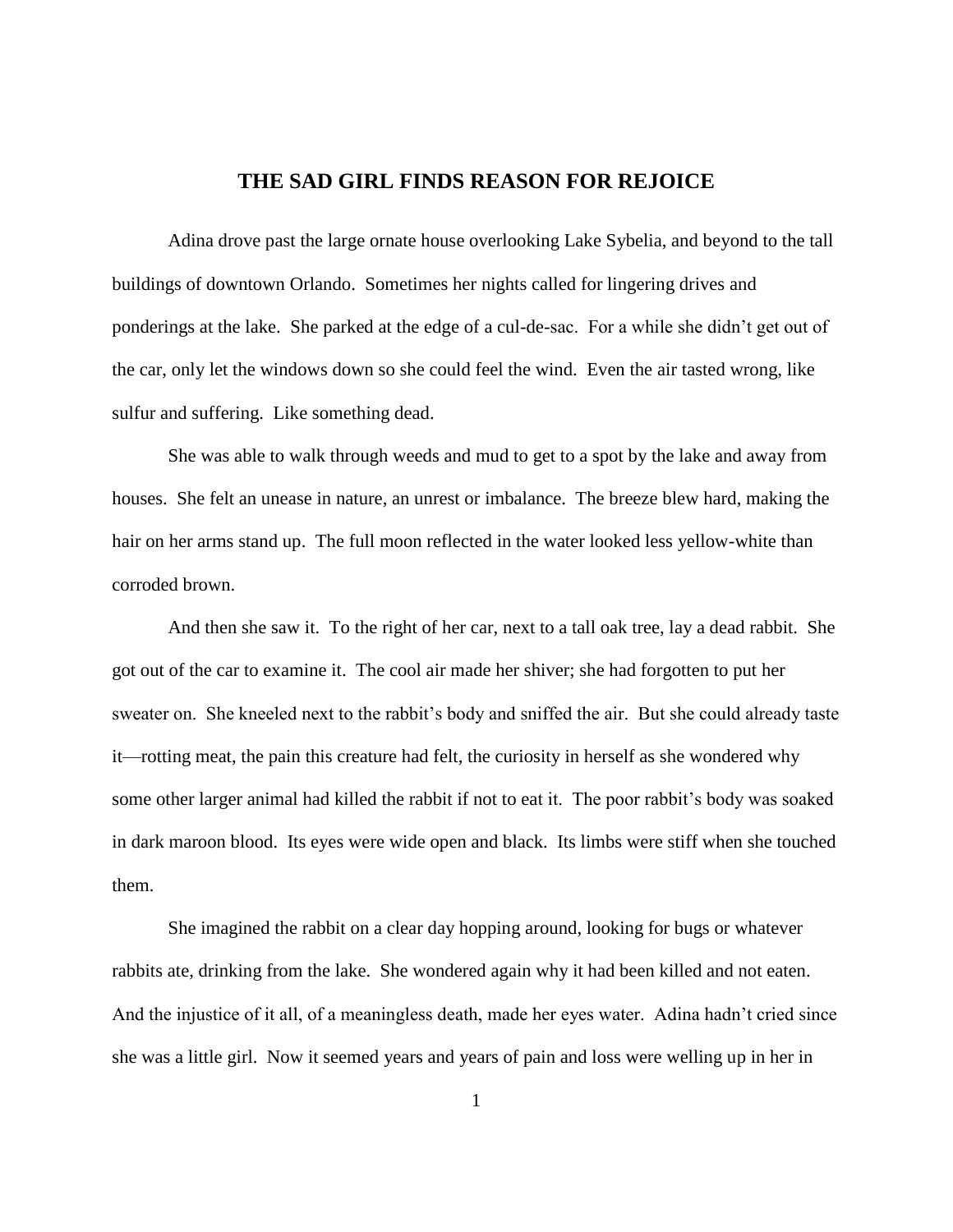response to the poor, dead little rabbit. She fell from her knees onto the ground and cried loudly. It felt sort of good.

After a while she went back to her car to get her sweater. The song playing, "Lullaby" by The Cure, was her sister's ring tone. Laryssa, her fourteen-year-old sister, should be in bed by now, Adina thought.

"Hello?"

"Adina, can you come home please?" Laryssa said. Her voice was lower than usual and seemed to vibrate over the phone lines. "Where were you? Why didn't you answer earlier?"

"I left my phone in the car," Adina said. "What's wrong?"

She and Laryssa didn't talk that much. They were seven years apart, which wasn't really that much in the scheme of things, but it had meant a lot during their childhoods: a lack of understanding, time spent together, and normal sibling comradery. The disconnection between their ages had never been resolved, though Adina admitted to herself there was something more than that keeping them distant. She had always felt that they came from two different worlds because of their parents (Adina knew their mother before she went crazy, but Laryssa had only seen her after), and because Adina could be so introverted around her family. They didn't even look related: Adina had stringy, ash-blond hair, dull brown eyes, dark yellowish skin, and constant dark circles under her eyes while Laryssa had pale skin, black hair, and radiant, large blue eyes. Laryssa was skinnier, too. Still, Adina felt an instinctual need to protect her younger sibling, and the fear in Laryssa's voice, instead of worrying Adina, made her feel strong and ready for anything.

"Mom's not okay," Laryssa said. "I really think you should come home."

2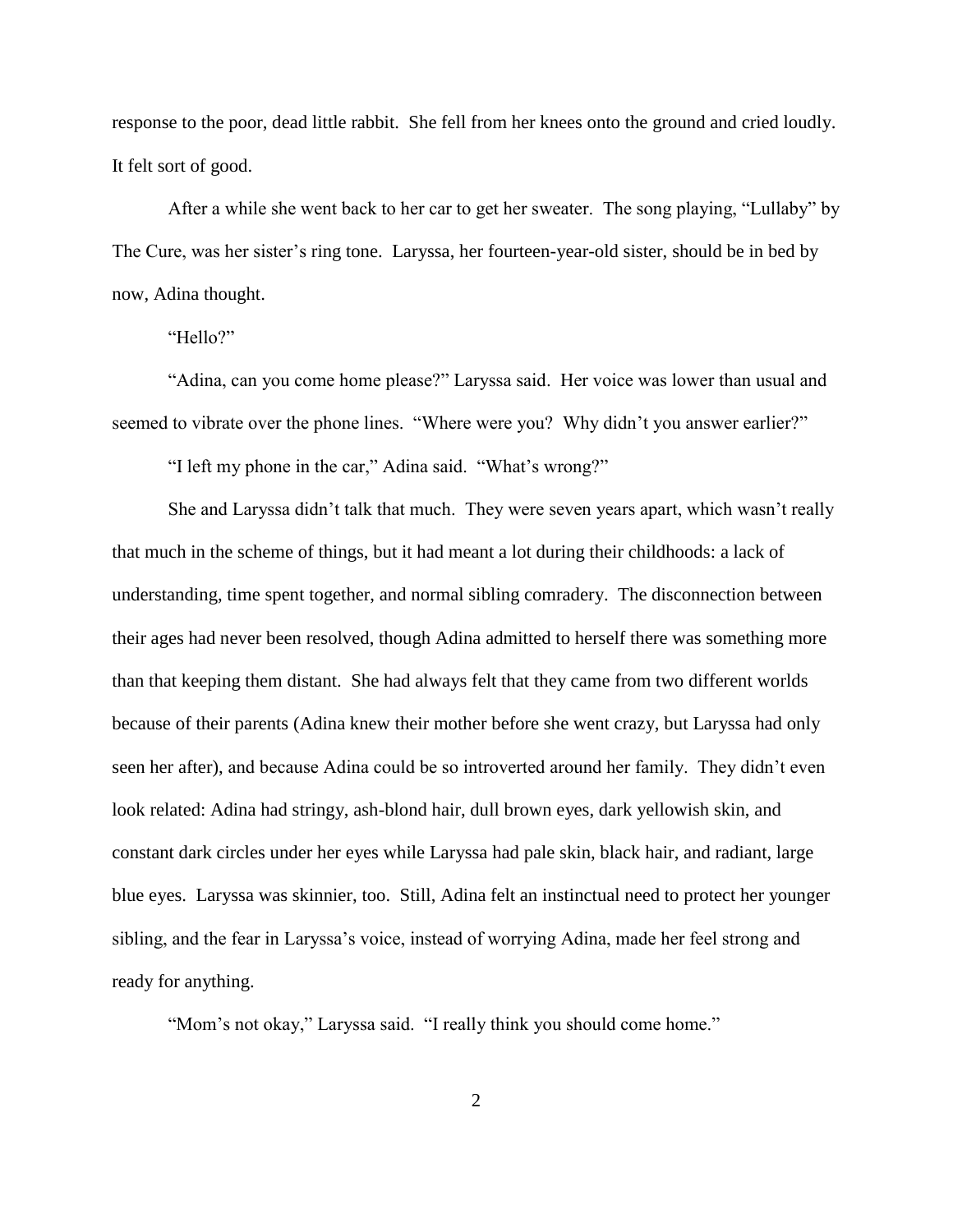Adina sighed and wondered what was going on with their mother this time. She couldn't go home. She had class in the morning, and she didn't have the gas money anyway to drive the hour and a half back to their mother's house in Malabar, the middle of nowhere, a town known for nothing other than an old preserved creek.

"I can't," Adina said. "I have class. No money. Can you just handle it?" Adina had borrowed twenty bucks from her roommate to go towards her rent money (she'd already sent a check for an amount that wasn't yet in her bank account).

"No," Laryssa said. "I think she took something. Maybe a lot of things. I don't even know what or how much for sure. Please, Adina, come down here."

"What about Dr. Davis?" Adina asked. Her mother's neighbor, Dr. Davis, was retired and kind. He occasionally watched the cat, Pepper, when her mother and Laryssa took a vacation.

"Dr. Davis moved two months ago, Adina," Laryssa said.

"If she took something, maybe you should call 911..."

"Mom would never forgive me. I don't think she would take enough to kill herself anyway. She's just freaking out, screaming that no one loves her, that she's gonna die alone. She needs you. Adina, I really need you."

Laryssa had said the magic words. "I really need you" was like a code word among family members. Adina sighed and said, "Okay, I'm coming. Try to get control of her while I get there."

"Okay," Laryssa said. "Okay, I'll try. But hurry."

3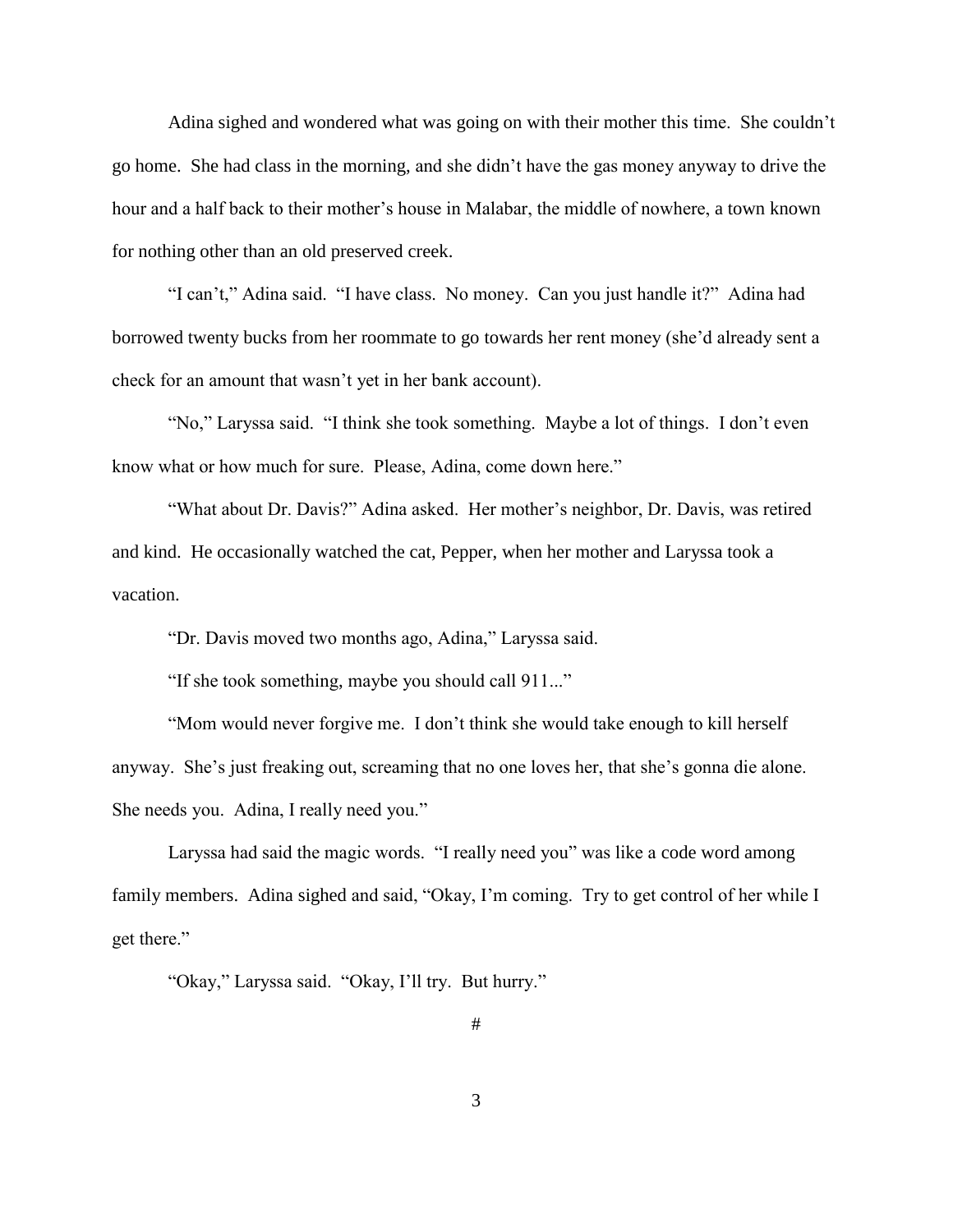Adina stopped at a gas station on the outskirts of town and put the twenty her roommate had given her in the tank. "Eighty-nine to go still," she muttered under her breath. This better be worth it, she thought. Better be worth the worry and the money and the overdraft fee she would almost certainly be getting.

Adina's father had died when she was nine. Until then, her mother had been there for her, always. Her parents didn't always seem happy together, but they both loved to take Adina places like the zoo, the library, and Disney World. Sometimes they argued over who could spend more time with her. Once he died and it was just Adina, her mother, and her tiny sister, things began to change.

By the time Adina started college, she was paying for everything. Scholarships paid for some of her tuition, but not all of it. Her mother offered no help. Instead, she spent her money on pills—painkillers, Xanax, other downers. Sometimes alcohol. After so many years, Adina had begun to suspect that her mother wasn't so sad about her father's death as something else something as yet undefinable. She wished Laryssa could have known the same mother she once knew.

She made it to her mother's subdivision in just under two hours. Out in Malabar, just south of Melbourne, the yards were bigger and fewer neighbors crowded the neighborhoods. From outside the brick house, everything looked calm. What could be going on inside those walls? What things had gone on inside them years before? She felt glued to the road, unable to face whatever Laryssa had already been dealing with.

Adina tried not to think of the time her mother forced her to snort cocaine, or of the time she walked in on her mother in the bathroom cutting lines into her wrists. Living in the midst of so many Florida crystal meth houses, at least her mother hadn't gone that route. She mustn't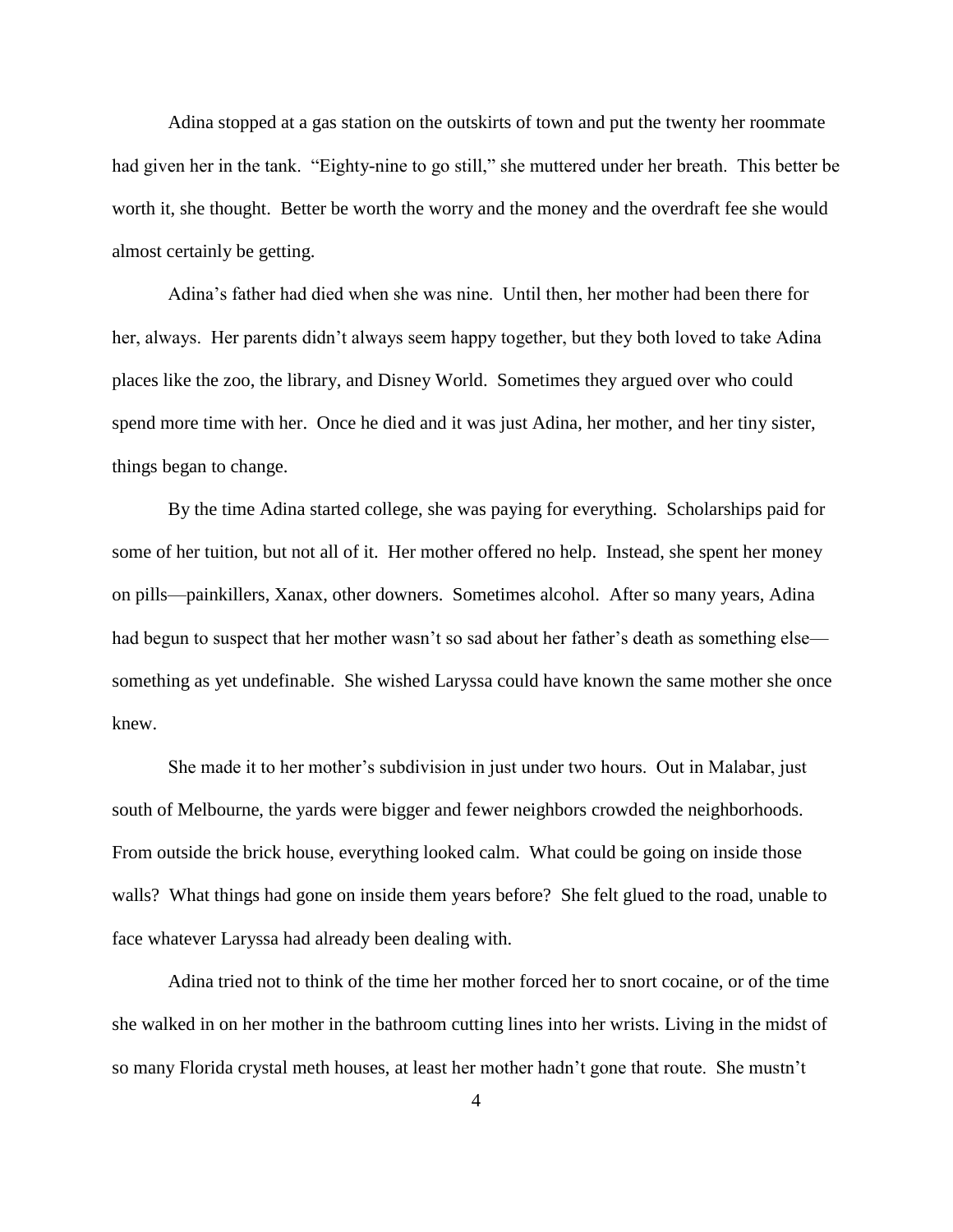blame her mother forever, she reminded herself. Things happened, sometimes bad things, but Adina was okay, and so she had to let all that go.

When Adina tried to lift up her right foot, she found that she was not attached to the road in any way, and her legs worked just fine. She made her way to the front door and knocked, but no one answered. She saw lights on inside. Where was Laryssa? She rang the doorbell and knocked again, but still no answer. The door was unlocked, so she opened it and stepped in.. "Laryssa?" she called.

"Laryssa?" she tried again. She took her cell phone from out of her pocket and dialed Laryssa's number. Laryssa didn't answer.

"Mom?" she called. No answer.

#

Adina called Aunt Rosalee next. "Have you heard from Mom or Laryssa?" she asked. "No," Aunt Rosalee said. "Why?"

"I think something's wrong," Adina said. "Laryssa got me to drive home and now she's not answering her phone. But the front door was unlocked."

"I haven't heard from either one of them," Aunt Rosalee said. "I'll keep my phone near me and if I hear from either one of them, I'll let you know right away."

"Thanks," Adina said.

"Adina, honey, maybe you should call the police."

"I'm going to look around first, and then I will," Adina said. "For all I know, they're both passed out in their bedrooms." She hung up and called out for her mother again. She walked to Laryssa's bedroom. It looked nothing like her old room, which was painted greyishgreen like lima beans and had only one poster on the wall: Rob Smith looking emotionally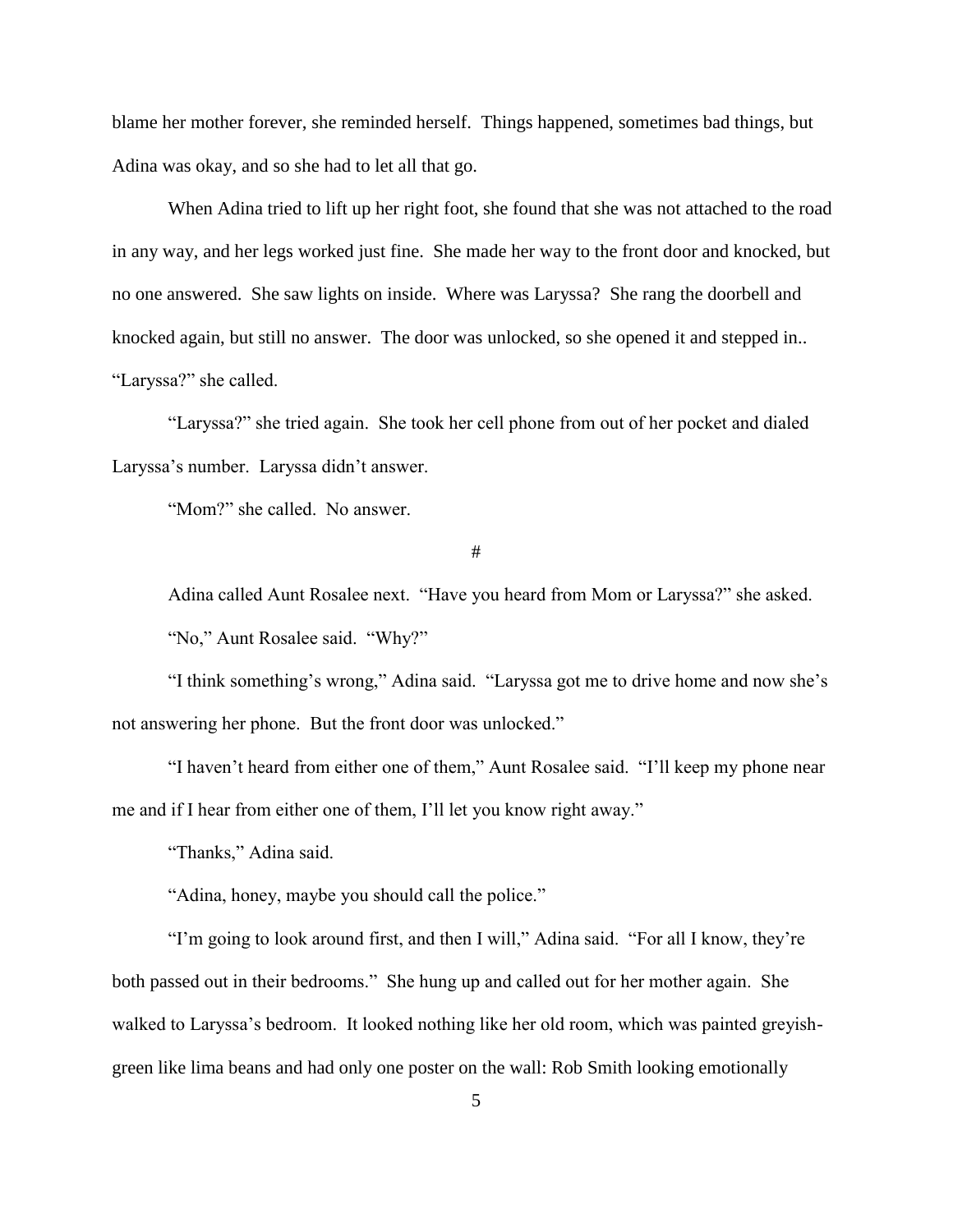damaged. In Laryssa's room, her bright pink computer was on and her blog page was pulled up; her latest message to readers was, "DANCING WILL CURE ALL OF YOUR MALADIES." Laryssa's bedroom walls were each painted a different bright color: neon green, neon pink, bright cerulean, and sunflower yellow. Hanging from her ceiling were strings with circular pieces of colored plastic. Laryssa liked to tell everyone that bright colors kept the mind at ease.

Since Laryssa wasn't in her room, Adina made timid steps towards their mother's bedroom, past the pictures on the wall of the sisters, past the fake plants and vases that held nothing. The air smelled stale and tasted like burnt popcorn. She opened the door to her mother's bedroom. The bathroom light was on but not the bedroom light. On the left was her bathroom, the light on—her hair straightener on as always, make-up scattered about the counter top, a single toothbrush holder in a holder for four.

After flipping on the bedroom light, Adina saw her mother lying on a flowered quilt on the bed, a bottle of Jameson next to her, too many pill bottles to count lying on the nightstand. Adina moved past the tall oak dresser and stood beside the bed. For a second she couldn't breathe. "She's sleeping," she whispered to herself. She thought about all the bad feelings she'd harbored towards her mother, all the times she'd told her roommate and ex-boyfriend what a "bitch" and a "sorry excuse for a parent" her mother was.

Adina's mother's face was beautiful. Never, in her forty-seven years had she lost one ounce of beauty. She made people fall in love with her in ways that Adina never could. But her eyes were closed. *Sleeping*, Adina thought again. She put her head to her mother's chest but couldn't hear her breathing. She took her mother's wrist and felt for a pulse, but couldn't find one.

6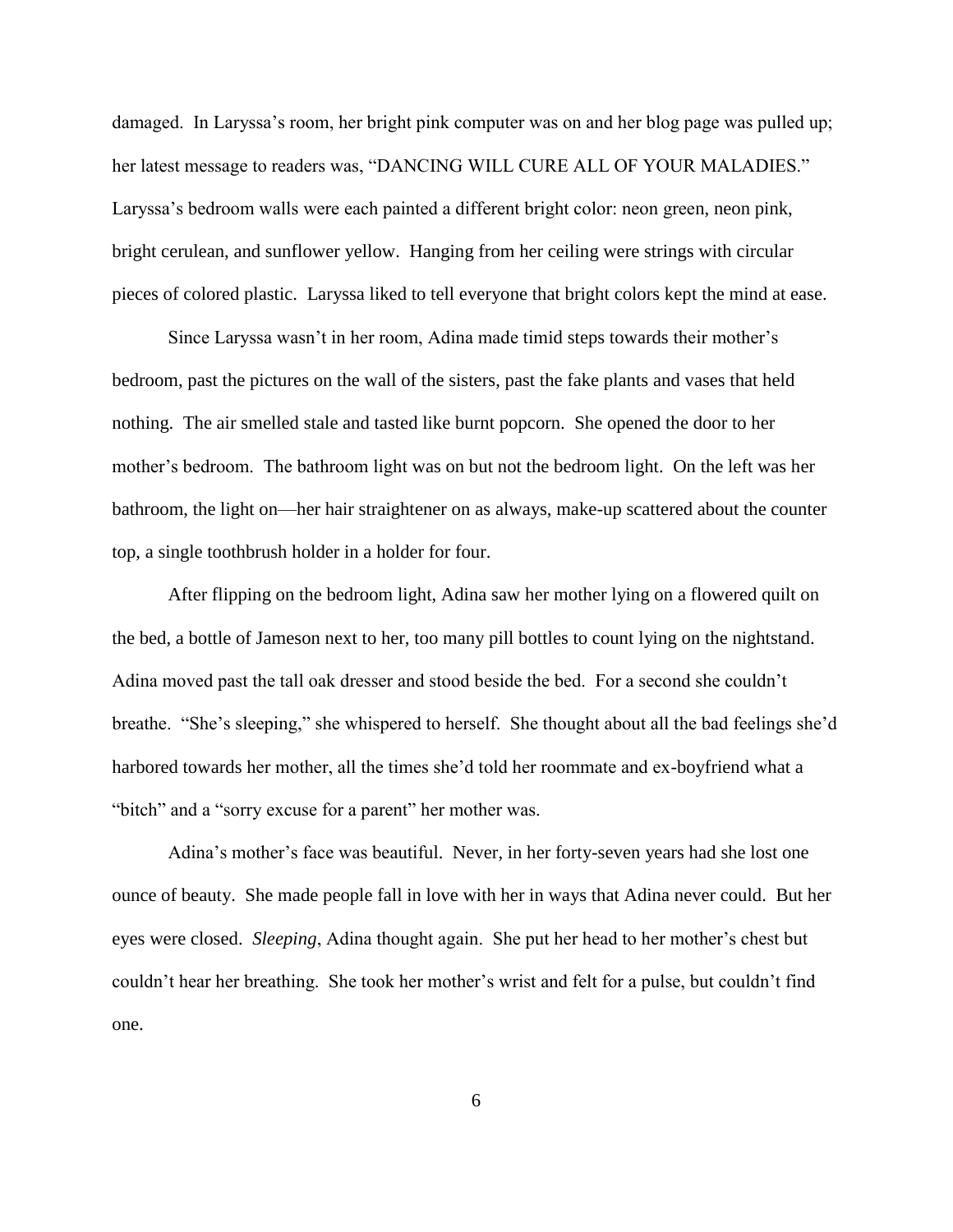Finally, she grabbed her mother's body and shook it. "Mother! Mom! Mom! Mom! Mommy! Mom! Please, Mom!" she shouted.

She let out a scream, then wondered where the sound had come from. Somewhere deep inside her, or inside her mother, or inside Laryssa, or inside all of them together. She shook her mother more violently and pleaded with her to wake up. "Laryssa!" she screamed, finally, at her wit's end, tired of hating her mother, tired of begging her mother to wake up. No one answered.

Hands shaking, she picked up the land phone on her mother's nightstand. She dialed 9-1- 1 and waited for the operator to ask what the emergency was.

At first Adina couldn't find words. She opened her mouth but nothing came out. It was like the recurring nightmare she used to have where a masked man kidnapped her and she couldn't scream.

"Is anyone there?" the operator asked.

"Mom," Adina said. "My mom. Dead? I think." She thought she was hyperventilating. The bills, the neon walls, the dead rabbit—what did any of it matter when her mother was lying on her bed, dead? Not dead, she told herself again. Sleeping.

"I'm sorry, ma'am, did you say your mother is dead?"

The voice of the middle-aged operator jerked Adina back to reality. "My mom swallowed a bunch of pills and alcohol," she said. "I think she might be dead. I can't find her pulse and it doesn't seem like she's breathing."

"All right, ma'am, we'll have an ambulance sent immediately. What's the address?"

"1086 Liveoak Circle."

Adina hung up the phone and tried to catch her breath. She took her mother's hand and held on to it, bringing it to her lips to kiss. "Mommy," she said. She remembered how her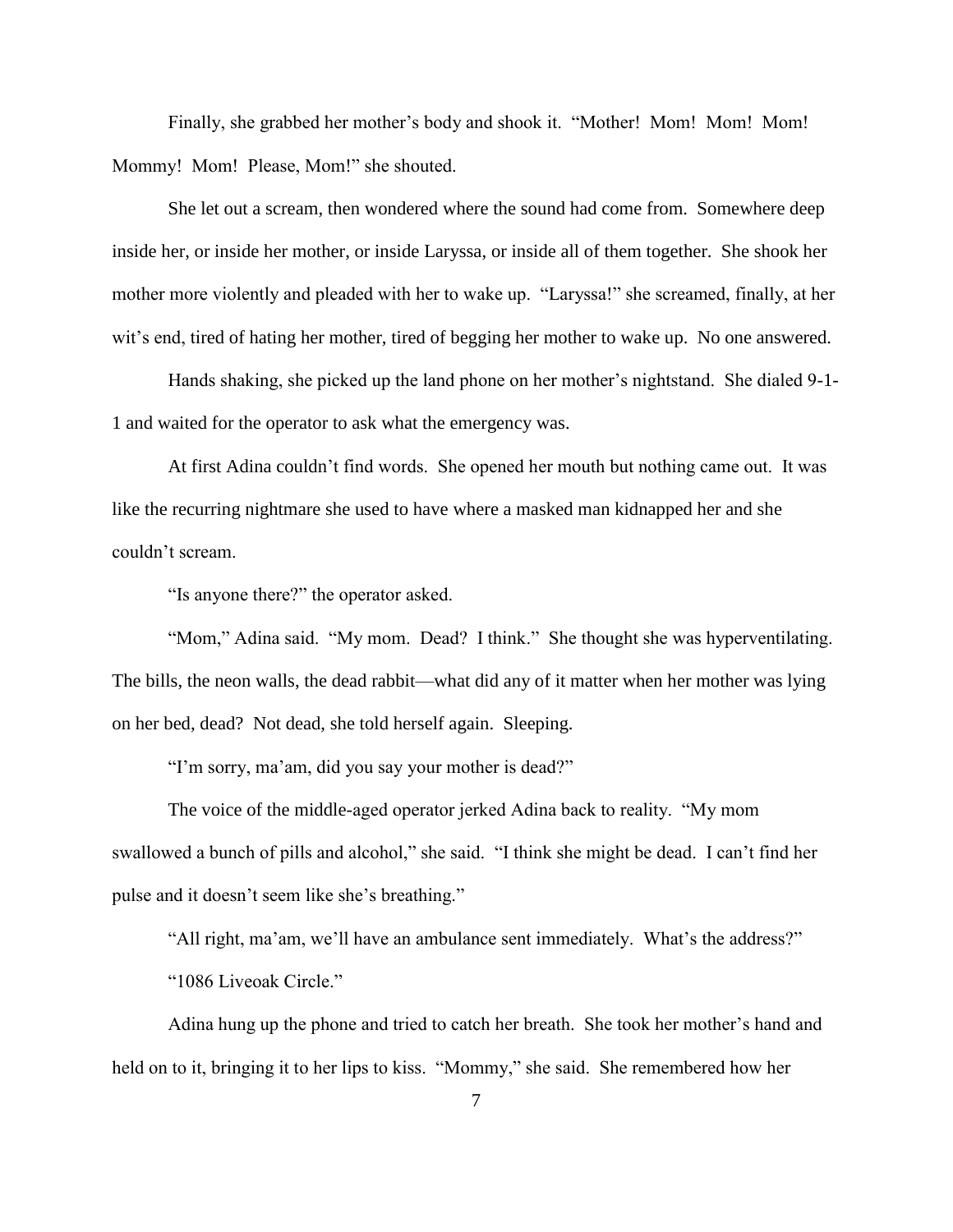mother would take her to the library and let her pick out books every week, how her mother would bring her to Turkey Creek and let her feed the ducks. She remembered how her mother looked at her father's funeral: shocked. Not so much sad, not so much relieved, but surprised and confused. Adina remembered hating her mother for not crying at her father's funeral.

"Mommy," she tried again. "Mom." She took her mother's hand but it was limp. She kissed her mother's hand again and held it to her own face. But where was Laryssa? Had her mother hurt her? If she wasn't in the house, had she gone to a neighbor's? Why hadn't she answered her phone?

The overbearing staleness of the room mixed with anxiety over Laryssa's well-being nearly drove Adina out of the house, but she couldn't leave her mother. She put her cheek to her mother's cheek; it was warm. She imagined that this was the mother she had grown up with. This was the mother who had cut the crusts off her sandwiches, who had seemed to favor her over her more exciting sister, who had told the boy in kindergarten who punched Adina that she wasn't afraid to kick a child's ass. Adina could still hear her mother's strong, quiet voice, "*Don't you dare ever touch my daughter again. If you hurt her, I will hurt you. Do you understand me?*" How her mother didn't get in trouble for that escaped Adina. She realized that for years the mother she'd grown up with had seemed dead to her. Seeing her like this was simply a physical symbol of a reality she had already refused to accept.

Adina threw up in the bathroom her mother had hidden cocaine in for years. She walked back through the house to the front door and left.

She ran away as fast as she could. How could she have said those things about her mother? Maybe her mother wasn't perfect, but hadn't she put dinner on the table every night? Or at least bought food so Adina could put it on the table? She never beat Adina or Laryssa. She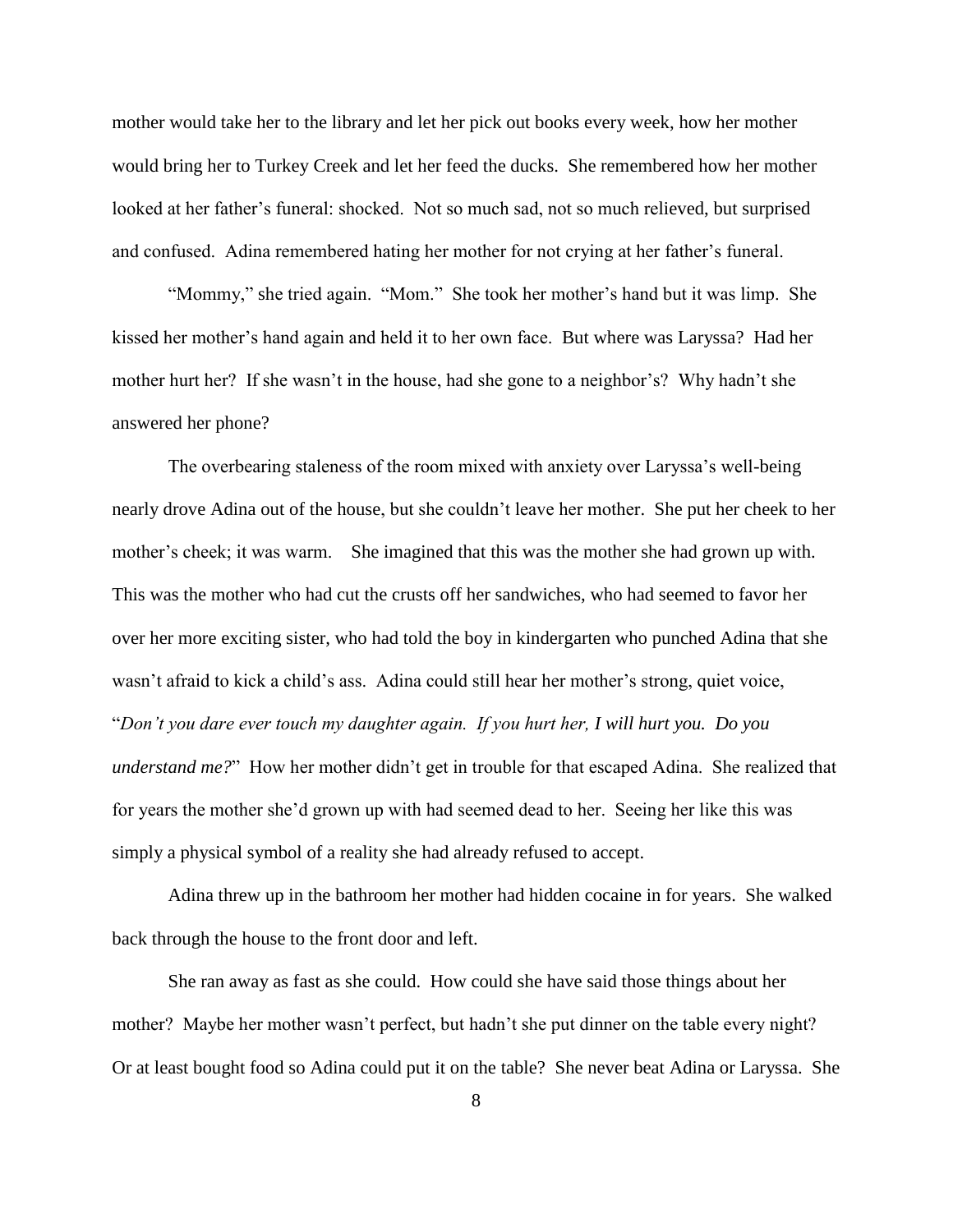gave Adina moral support when she said she wanted to be a painter instead of a lawyer or doctor. What kind of daughter was Adina? For so long she had judged her mother, for so long she had been the morality police.

She found herself at Turkey Creek where her mother had taken her as a child, where they would read books together, feed the ducks, and talk. When her mother was pregnant with Laryssa, Adina had made her promise to not ever love Laryssa more than she loved Adina. And she never had.

"Adina," came a soft voice. As Adina's eyes adjusted to the dark, she saw her pale sister sitting under an oak tree, picking apart a dandelion.

"Laryssa? What're you doing here?"

"Mom. She made me."

"What do you mean? Why didn't you call me?"

"She took my phone. She told me to get out. I told her I wasn't going to, but she grabbed a knife and chased me out."

"Why the hell didn't you call me with someone else's phone?" Adina asked.

"I was scared to ask to use someone's phone," Laryssa said. "She said if I told any of our neighbors what she did, she'd kill herself before the cops came."

For the first time in her life, Adina felt as if she knew her sister. And she didn't like what she had learned. Was Laryssa a coward? Did she put her own fears above their mother's life? "You were *scared*? Mom's dead, Laryssa."

"What?" Laryssa said. It was less of word she let out than a fleeting sound that reminded Adina of a bird.

"You left her and you didn't tell anyone and she killed herself."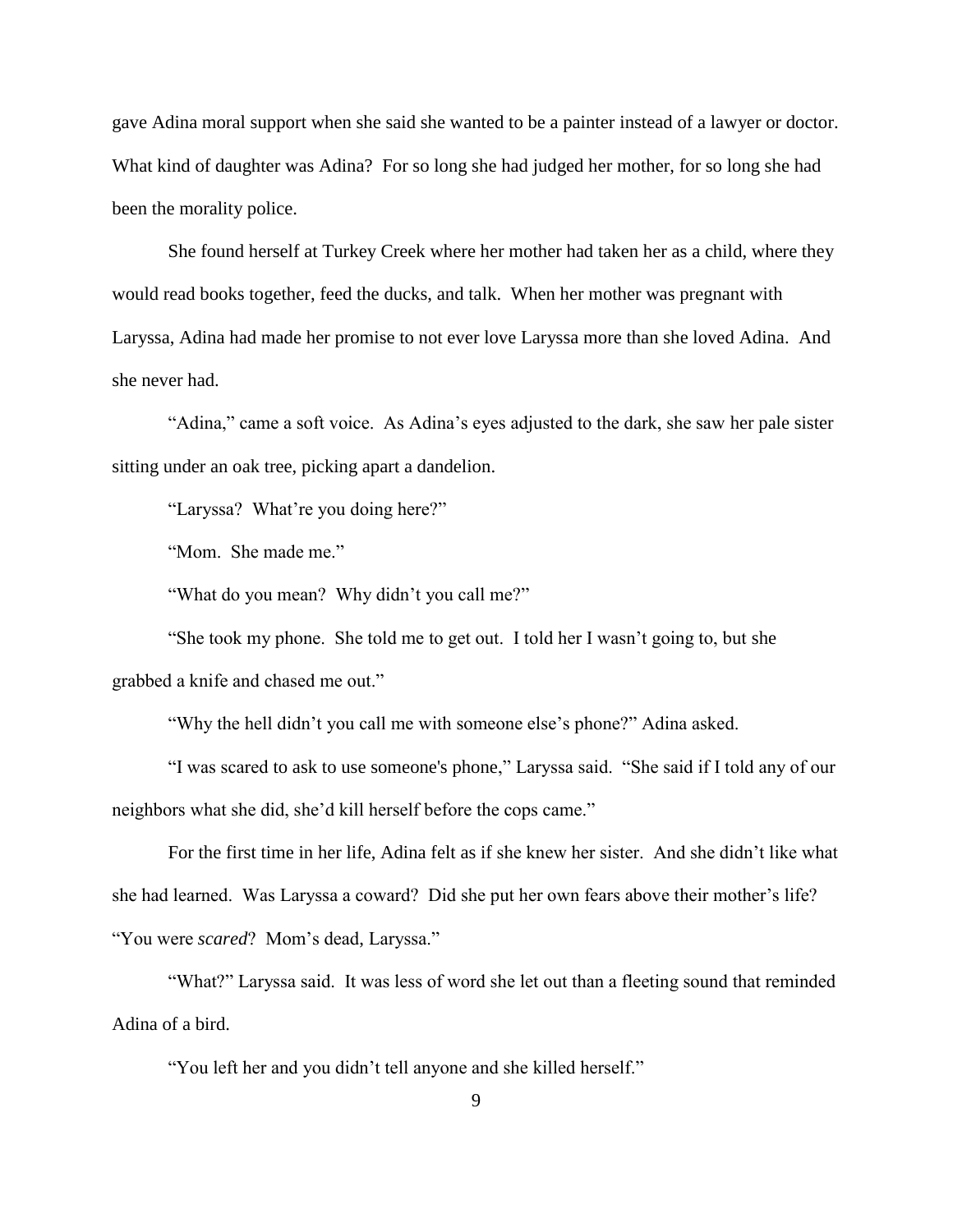"I, I didn't know," Laryssa said. Her face looked like a piece of paper crumbling. "I thought she was just doing the kind of shit she's always done, you know? I thought if I just left her alone for a while, she'd be okay."

"It's not the shit she's *always* done," Adina said. "You don't know her. You don't know her at all. She used to be the kind of mom other kids wished they had. And you must have known something other than usual was going on or you wouldn't have called me."

"Shouldn't we go back and wait for the police to get there?" Laryssa said.

"Not until I've had my say—"

"You've had it!" Laryssa said. "Obviously I could tell it was worse than usual." She stood up. Behind her the water barely moved, nearly silent, as if it only existed in their minds. "I figured you'd get there and calm her down. She always listens to you more than me. I bet she's not even … You're probably just being dramatic like always."

Adina felt her legs moving towards Laryssa and she allowed them to. She wanted to slap Laryssa, wanted to push her into the lake, let her drown, but she didn't. Instead, she began walking back to the house to face the inevitable.

She walked slowly, hoping that she might wake up from a terrible nightmare. If she could be granted that one wish, that none of this had ever happened, she would call her mother in the morning to tell her how much she loved her. But as her feet carried her closer to the house, she heard the sirens of the ambulance coming to take her mother away. When she grew close enough to see the flashing red lights, she stopped. Close behind her was Laryssa, wet clothes matted against her body. Laryssa stopped next to Adina. No longer did Adina want to punish her sister. Instead, she took her hand. Laryssa didn't reciprocate the motion, but didn't resist either, letting her hand hang limply in Adina's.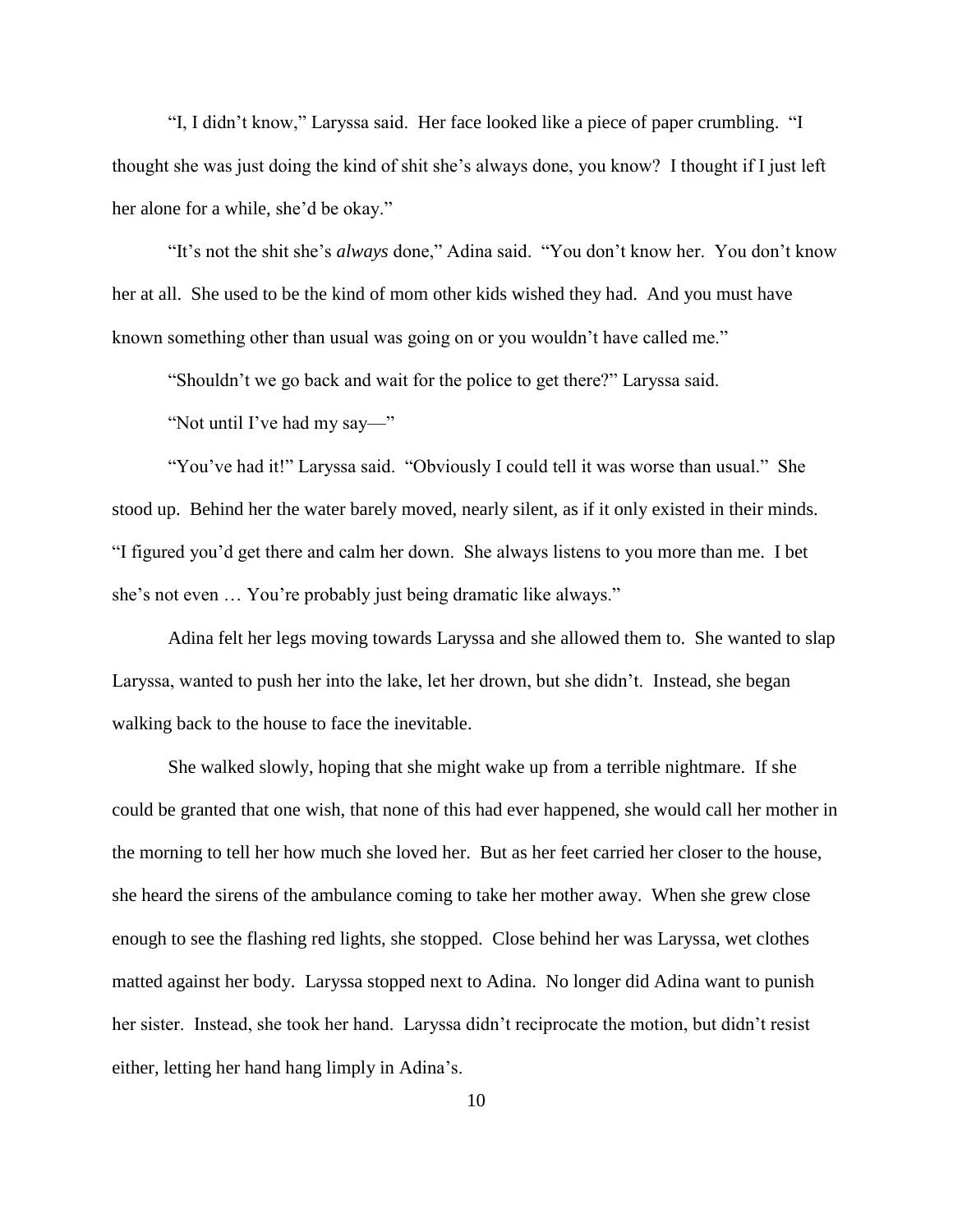"Are you ready?" Adina asked.

"No," Laryssa said. She was crying. "So it's true?"

Adina squeezed her hand to let her know that it was. They stood there watching the paramedics run inside. They watched while a man and a woman paramedic pushed her mother out on a stretcher. Adina expected them to cover her face out of respect, but they didn't.

Instead, she saw the woman paramedic inject something into her mother's arm. The man was putting something over her face—some clear kind of mask. It looked like he was giving her CPR by pushing her chest in, and then lifting up the mask to breathe into her. Laryssa looked at Adina. "Is she alive?"

"Maybe she's just sleeping," Adina said.

"Maybe they're just trying to make sure there's nothing they can do," Laryssa said.

"Maybe she's just sleeping," Adina said.

Laryssa stared at her with confusion and surprise, as if she didn't know her sister at all. "Maybe," Laryssa said.

"You don't know her like I do," Adina said. "She's just sleeping. She's going to be okay." And Adina would have given all of the dead rabbits and distant sisters in the world for that to be true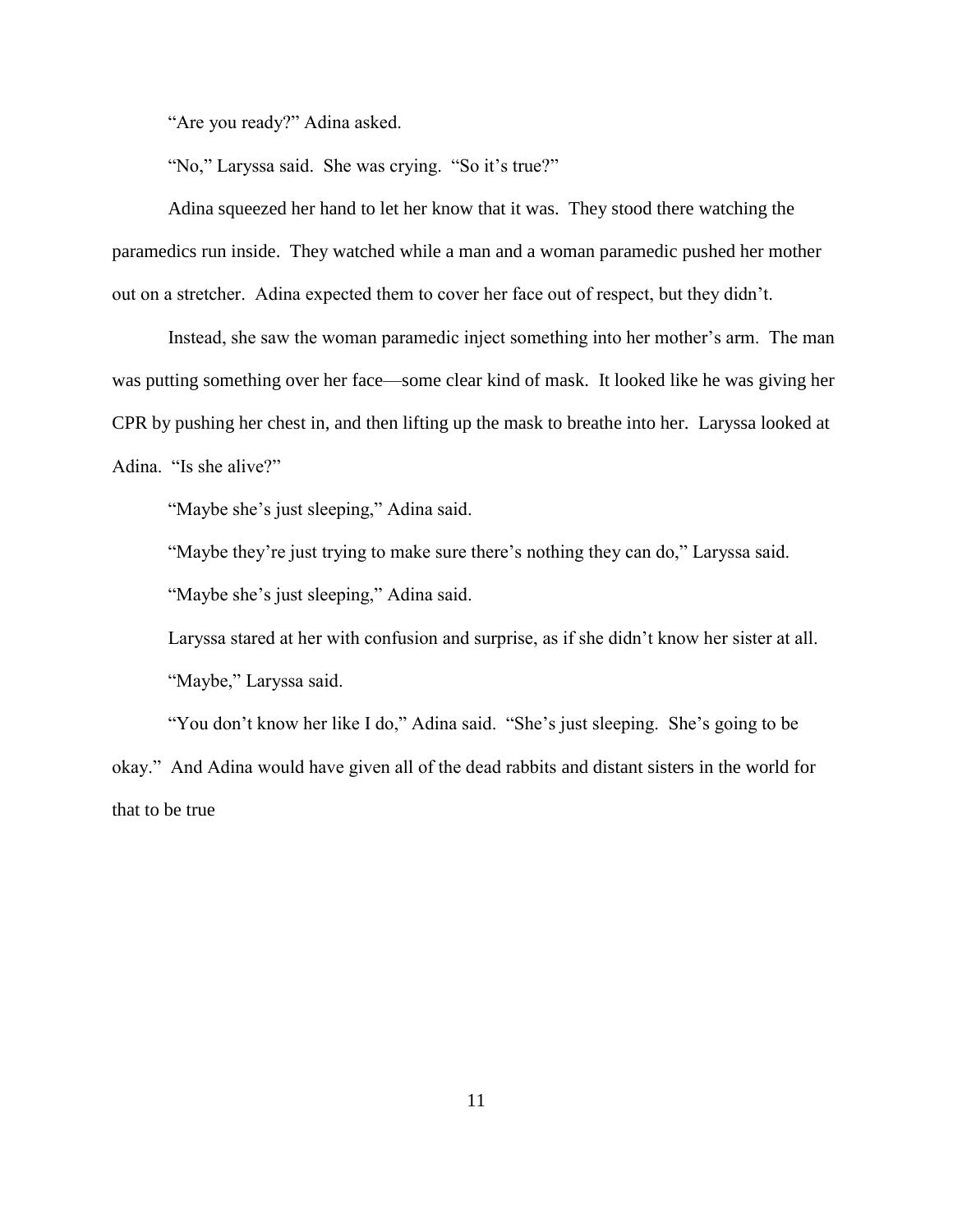### **FROST**

<span id="page-18-0"></span>Frost covered the tips of the blades of grass, making this wet land like a winter dream to me as he and I walked around my apartment complex. In Florida you're not used to seeing frost, to using defrost when you get in the car. Thin blood, they say. We have thin blood.

I looked up and I swear a snowflake touched my eyelash, then disintegrated, remembering its place. I didn't hold his hand, brown like the blanket my great grandmother quilted for me when she still lived in Poland, some far away land with a far away language, and far away disasters. Warm like the blanket she quilted for me, that I've never stopped sleeping with.

*I dreamed I died*. His voice was barely a whisper, audible over the five AM silence, backstroking towards me like a lone synchronized swimmer. *And you were there*, like honey freezing and melting, falling across my bread, an accordion of sweetness. *And you were still there after I was dead.*

No needles on the pine trees, and the branches of the old oaks reached out like octopus tentacles across the ashy grey sky, clouds saturated, dropping flakes and water, droplets trying to decide their future.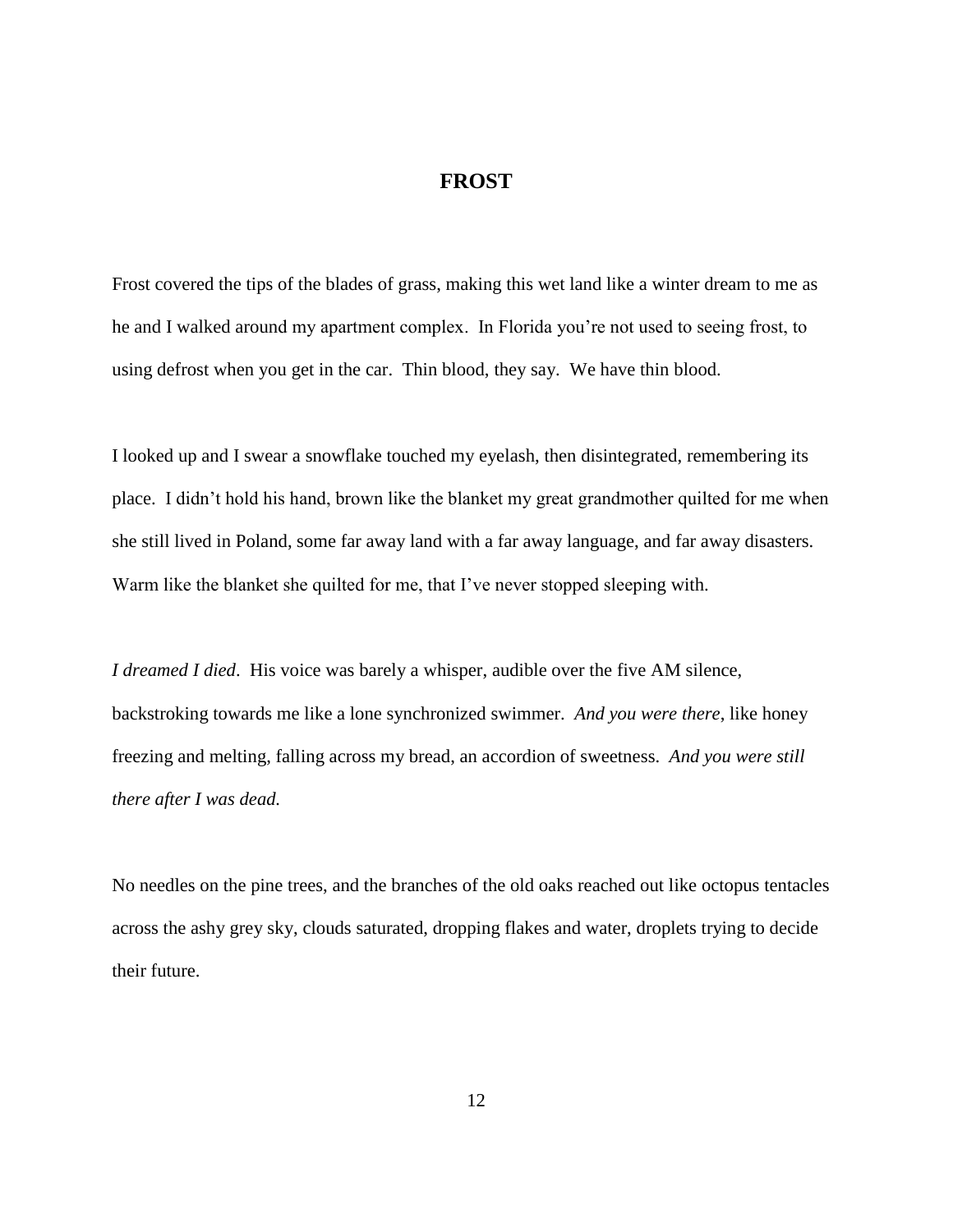*I dreamed I died too*, I said. He took my hand, squeezed it against his, like a warm, brown blanket made by your great grandmother grasping a piece of blank white paper.

*Does that mean-*he began. He tried, like the grass, like the grass trying to stay alive in this tropical land, afflicted with winter, afflicted with winter like a dream I had where I hated the heat and I needed the snow, like real life.

*But you weren't there*, I said. *It was just me, alone, and all of the cars that smashed into mine*. We circled my apartment complex one last time and that was the last time I saw him until four years later.

Four years later I saw him on the street with a girl who looked like me. He saw me, locked eyes with me, held up his hand, and I ran, ran away as fast as I could down a busy street at night; it was winter and I wore only a light jacket with no real insulation, and I was warm. And my skin was warm.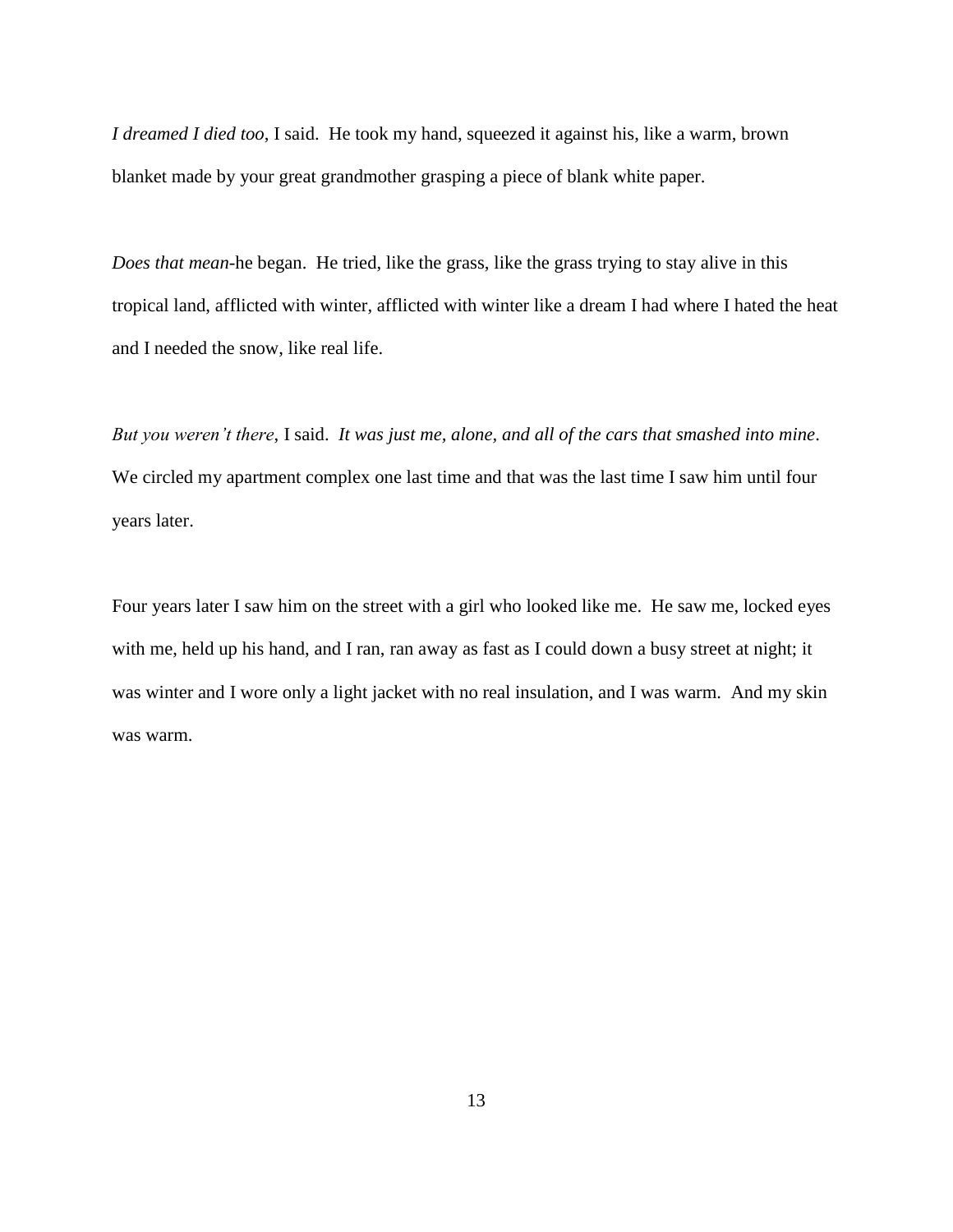# **NOTHING CAN HAPPEN AGAIN**

<span id="page-20-0"></span>When I saw Priscilla walking up to my outside table at the coffee shop, she was late. She looked the same as ever, though, still able to pass for nineteen at the age of twenty-eight. She wore boots that climbed halfway up her shins, with mustard-colored socks that went up about an inch higher, a black dress that sprouted out at the bottom almost like a tutu, and a mustardcolored pea coat, buttoned. She was the only person I knew who could dress the way she did and still look like a completely normal, lovely, and functioning member of society. I myself wore jeans with the cuffs rolled up a bit, a tank top, and some old Chuck Taylors.

"Ahhh!" she screamed, causing the two other outside patrons to jump and look up at her with a start. "*My* Krista-y!"

#### #

I couldn't help thinking about our past every time I saw Priscilla. We spent nights ingesting as much "trail mix" as possible—ecstasy, ketamine, and crystal meth—while also putting blue gel tabs of mescaline under our tongues and smoking pot to chill out when it was time to sleep. We'd done cocaine in bathrooms and driven around Orlando on 'shrooms, terrified and amazed by the lights. Sat on the white wooden swing by Lake Eola, holding hands and staring out to the lake, the swan boats meant for two locked up at the dock, the sky so black when during Independence Day it was lit up with all of the colors in the rainbow.

#

At the coffee shop I stood up to greet her. She ran, practically lunged, at me and wrapped her arms around my neck, kissing my cheek. I squeezed her back. She smelled like ginger and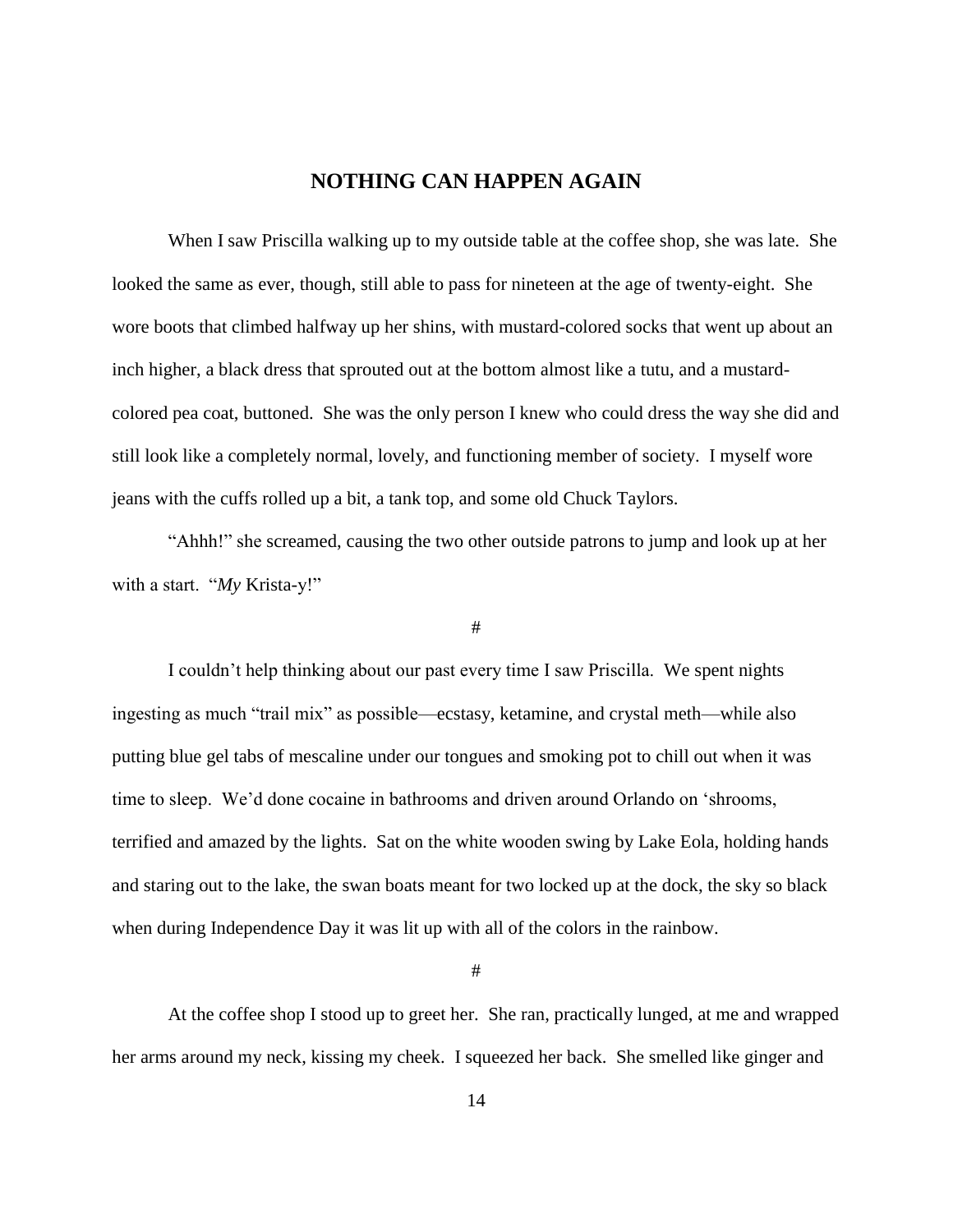patchouli, the same as I remembered. I tasted her hair, rich with expensive anti-frizz product that reminded me of fruit and being clean. "Hello my love," I said. She was one of the few people I truly felt genuine affection for and I knew she felt the same for me. While she went inside to get coffee, I tried not to let myself be excited by what the night might bring. I had to remind myself that she was married, with children, and I was engaged, whatever that meant.

#

The air was cool brushing past my cheek, so I was surprised to see Priscilla come outside holding an iced beverage. "Triple soy iced caramel macchiato?" I asked.

"Of course," she said. Priscilla was lactose intolerant and so she always drank soy. The few months in high school when she'd worked in an ice cream shop had been interesting ones. She always joked that she was the only one working there who didn't gain weight, because any ice cream she ate made her vomit thirty minutes to an hour later. She grew particularly fond of the cheesecake-flavored ice cream, with graham crackers and raspberry sauce put in it, one of the main reasons I believe she decided she needed to quit that job.

"What are you eating?" she asked, pulling out a pack of Marlboro 27s. She hit the pack against her wrist, uncoiled the wrapper, and chose one lucky cigarette from the bunch.

"You need to stop smoking," I said.

"Oh shut up, you know you miss smoking." She lit the cigarette and inhaled, a pleasant smile distorting her face.

My fiancé always hated smoking and so he told me if I smoked I wouldn't be getting any kisses. It wasn't the only thing I had to stop when I met him. I said, "This right here is a piece of lemon meringue pie on top of a blondie with a dollop of buttercream icing and caramel on the top. I think they call it 'Liver Failure' because it's yellow. Want some?"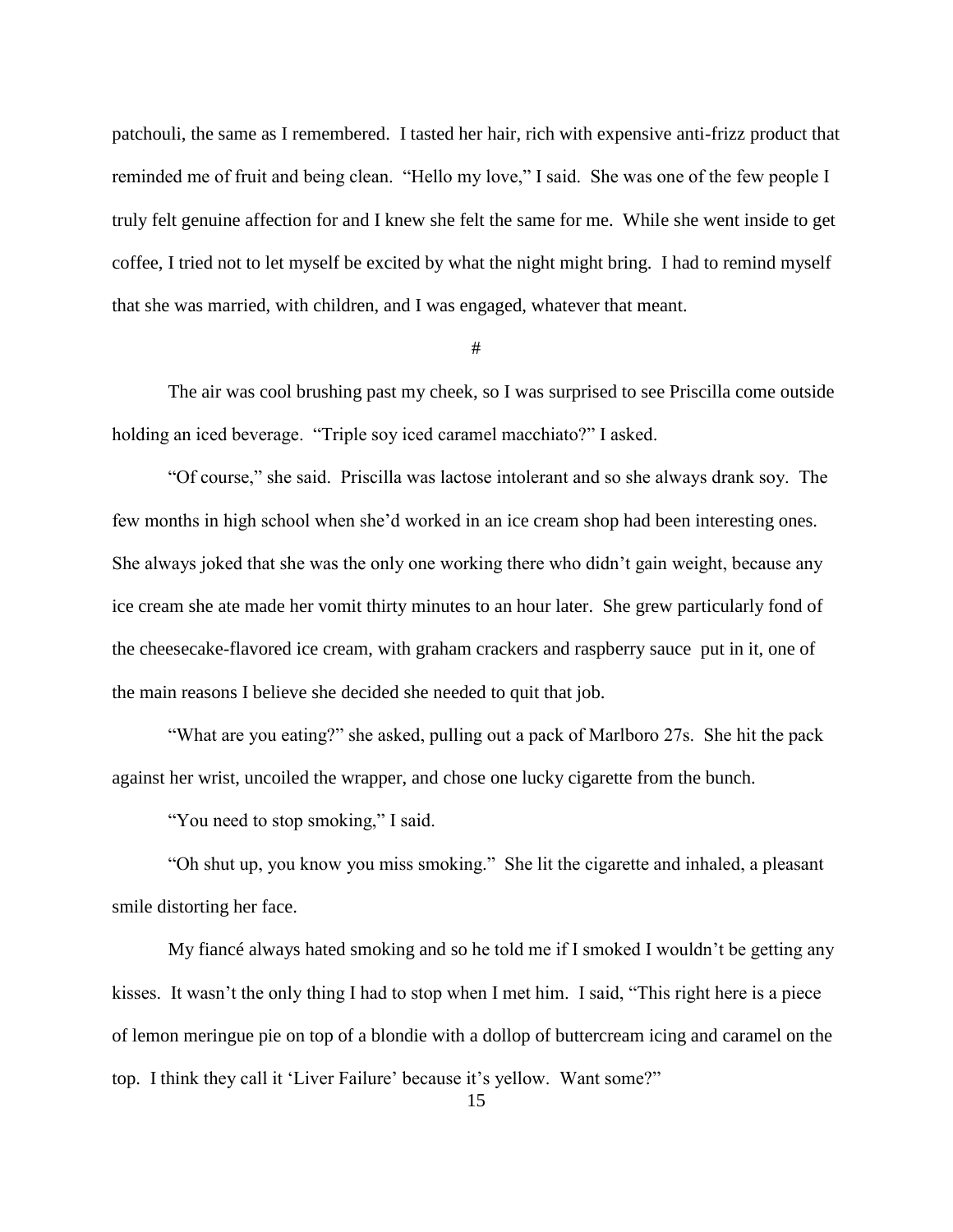"Buttercream icing. No," she said. She pulled out another cigarette and tried to hand it to me. "Just take one. I have mints."

"Fine," I said. I hadn't had one in years and that first inhalation made me feel like all of the veins in my body were lighting up as if they were Christmas lights that first day after Thanksgiving.

I liked this new place we'd found ever since we'd stopped doing drugs and partying all the time. We got along so well that sometimes I forgot that we'd ever had problems at all.

#

Once, Priscilla and I had gotten in a huge fight over her abusive ex-boyfriend. Over what didn't matter—we both eventually realized we had both been in the wrong; I had initiated the break up. It took us two months to start speaking again. Not long after, I met my fiancé and stopped doing drugs. Wanted to focus on school. Be serious for once. Or at least I thought that's what I wanted after the tumultuous years we'd had. I didn't see Priscilla much that year, but I got a lot of late night texts and phone calls asking if I still had contacts for cocaine. Somehow that had slipped my mind. Somehow among her pregnancy, her victorious return to college, her marriage, her publications, somehow it had all lifted from my memory like vapor disappearing under the stove light.

#

Priscilla's abusive ex-boyfriend got her pregnant on purpose. At first he forbade her from getting an abortion. But then, seeing how serious she was about getting one, he acted like he was okay with it. They drove to the clinic together. When they got there, he pulled a knife out of his pocket, pushed it against her throat, and told her if she went inside he'd kill her. She turned the car around and drove home. Had the baby. I was there the day the baby was born.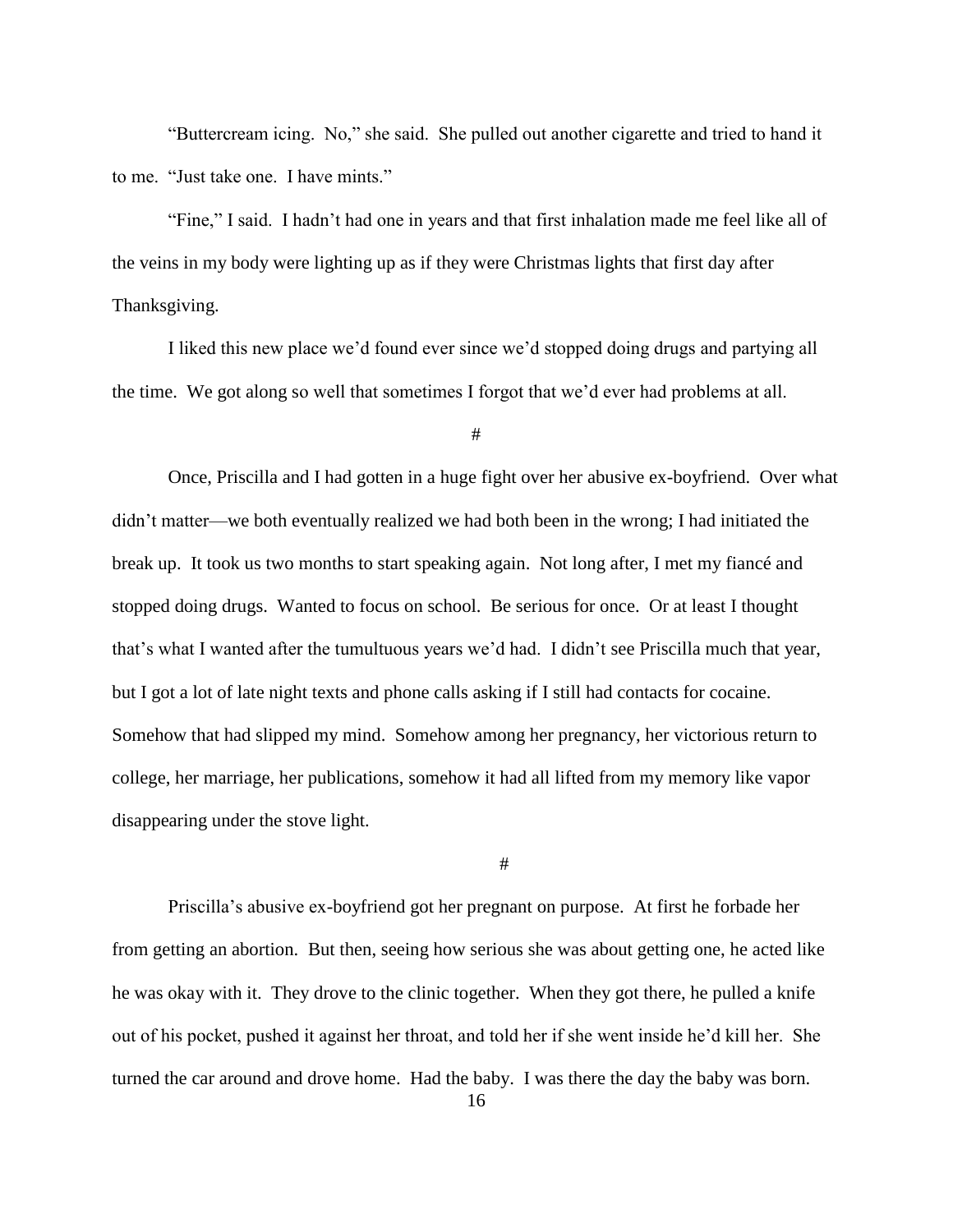I'm no pro-life nut, but that baby saved her life. And luckily for Priscilla's daughter, the abusive ex left after a couple months. Happy ending.

But her happy ending wasn't what I wanted. I walked inside and ordered two more beers. Did I pity her for her husband and children when I was a step away from having half of that myself? Did I pity myself? I would say: yes.

#

There was a time when Priscilla and I were eighteen and we were out at a pub that served underage kids. Afterwards, I went back to my apartment and she went to see her boyfriend. I smoked pot from a bowl my roommate's friend from out of town gave me. We sat with the TV on playing music videos or a comedy show; I really don't remember. The pot had a numbing effect on me unlike any other pot I'd ever smoked. Soon, I felt worried that I would pass out or fall over and so I went into my bedroom and tried to watch a DVD on my computer. The quality was bad but I picked a show that would comfort me, one with mainly women. The faces morphed into monstrous figures. Bright lights danced against my shadowed wall like demons on speed. I had the terrible feeling that someone was trying to rape me—but I was alone. In the dark. There was no reason to feel that way, I thought. My mind projected images of a faceless man crawling through my comforter, even though I'd locked my bedroom door, and the man, he was grabbing me, pulling me beneath the sheets …

#

Priscilla said, "I'm impressed you can eat whatever that thing is and stay thin."

"Yeah, right. I hate how fat I'm getting," I said. "I disgust myself." I knew I wasn't *fat*, just not too skinny anymore, but everything felt different.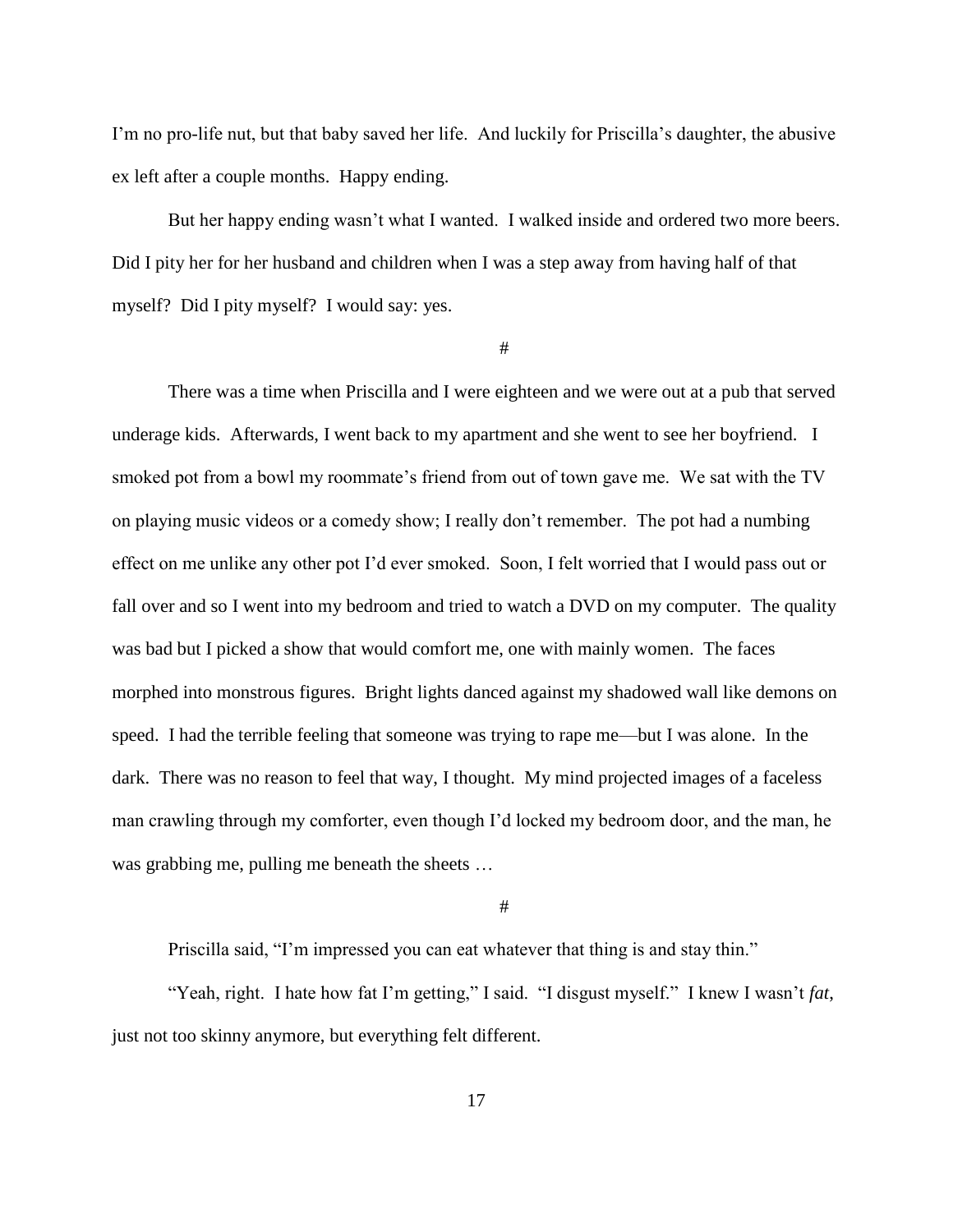"You're not fat," Priscilla said. "But I understand what you mean. I keep looking at pictures and wondering where the definition in my chin went." There was a time when I had been smaller than her. Now she was smaller than me.

A young man and his two friends, a tall blond woman and a short pimply man, sat down a few feet away from us. The young man had bongo drums and began to play them while the blond woman strummed her guitar. I wondered why they believed they were welcome.

"Being thin was a lot easier when we were addicted to cocaine," Priscilla said.

I put my cigarette down. "Addicted? I was never addicted." I chugged the rest of my beer and thought about going in to get another one.

Priscilla looked at me, casting her head down, making her eyes wide. "Oh come on," she said. "Cocaine instead of food. Feeling like we needed it. All the time."

"I never felt like I needed it," I said. And I wasn't lying. "I ate, too. I mean, I had no money because we spent it all on gas, clothes, and drugs. But, well, hey, don't you remember? I bought the same things from the grocery store every week: apples, oranges, taquitos, and sour cream. And that's what I ate. But it was food."

"Oh," she said. She lit up another cigarette. "I thought we were both addicted."

#

That night, that terrible night, I left my room. Had to. I tried to be normal by cooking up a bowl of rice. The rice clogged my throat as I sat down on a chair six feet away from the couch where my roommate and her friend with the pot sat. My movements felt incremented; like they were photographs trying to become a movie. I would move an inch, stop, move another inch, stop, but the stops were brief and frequent. Nausea. I put the rice on the floor and fell down next to it. My throat was dry. "Is she okay?" someone asked.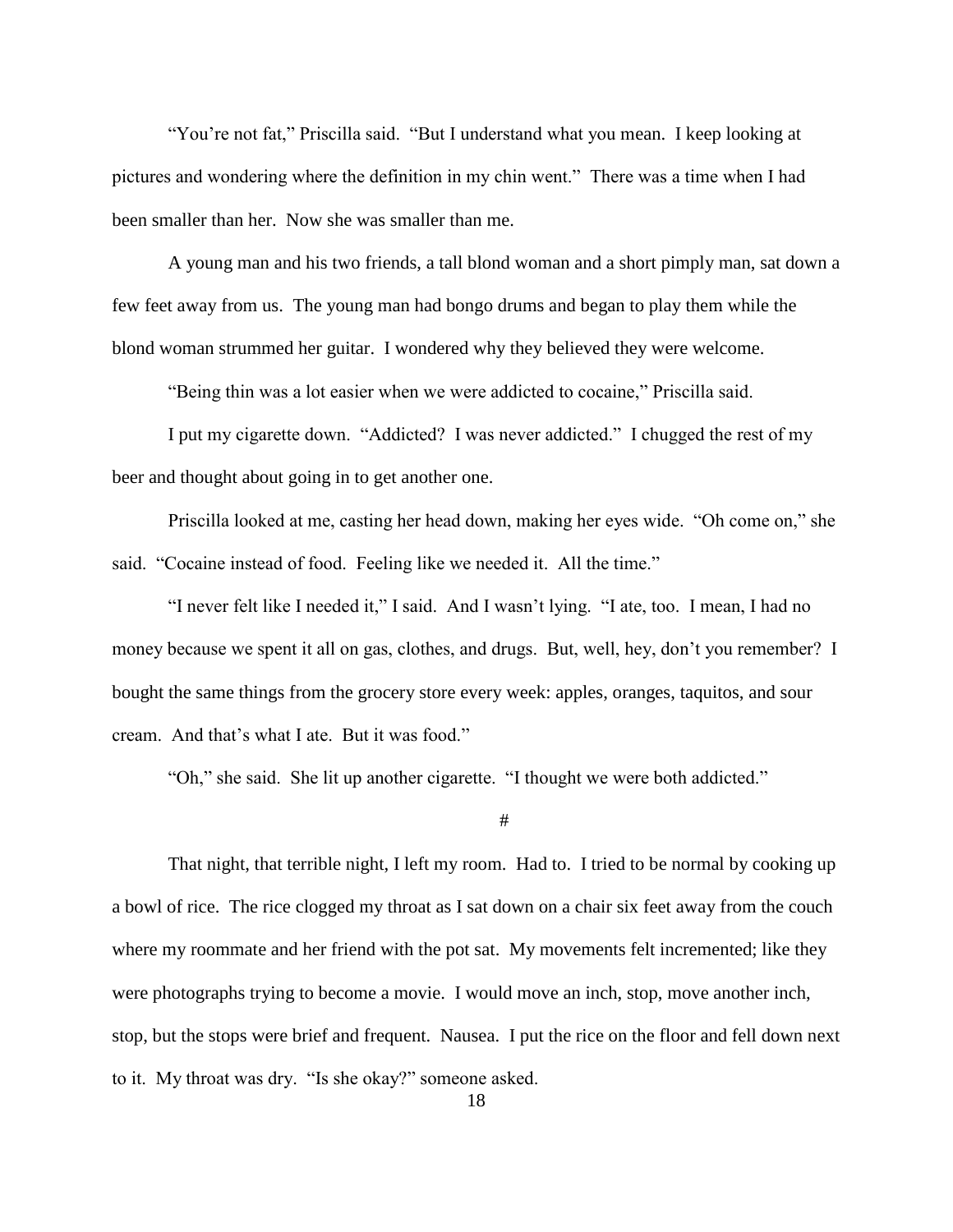"Water," I tried to say but barely choked the word out. I had to say it three more times for anyone to hear. By the time someone brought me a cup of water, I could barely move. Thought I was going to choke. Imagined the news the next day, my dad seeing it, and the newscaster talking about a college freshman who died.

#### #

When Priscilla said, "Mike and the kids are away visiting his sister," my entire face felt lit up like when I smoked that cigarette. Without a husband or children to get home to, it was much more likely that she'd stay out late with me, not wanting to be alone. She had always been afraid to be alone.

"I don't think I'll ever get used to you saying that," I said.

#

Three years ago when I first witnessed her really being what I liked to call then, an adult. She'd been asking me to stay the night at their condo for some time, and I finally agreed. When I got there, she informed me we would be taking a grocery store trip before dinner. I'd just assumed she and I would go out for dinner while Mike watched the children, but instead, the two of them would be cooking dinner for all of us. I grabbed a small bottle of Jameson before I made the trip; possibly my subconscious anticipated such things. In the grocery store, I watched her reprimand both children for being loud, while she and Mike corroborated dinner plans, finally settling on shish kebabs and carrot cake for us and box meals for the kids that featured neon colors and a brownie for dessert. As I watched the normalcy of their lives, the type of lives I still considered insane, I realized something: Priscilla had become an adult, whether she'd wanted to or not, and though I had always known it to be true (is this phrase needed?), I was a child, and a selfish one at that. I can't say that my relative freedom particularly bothered me, but it did make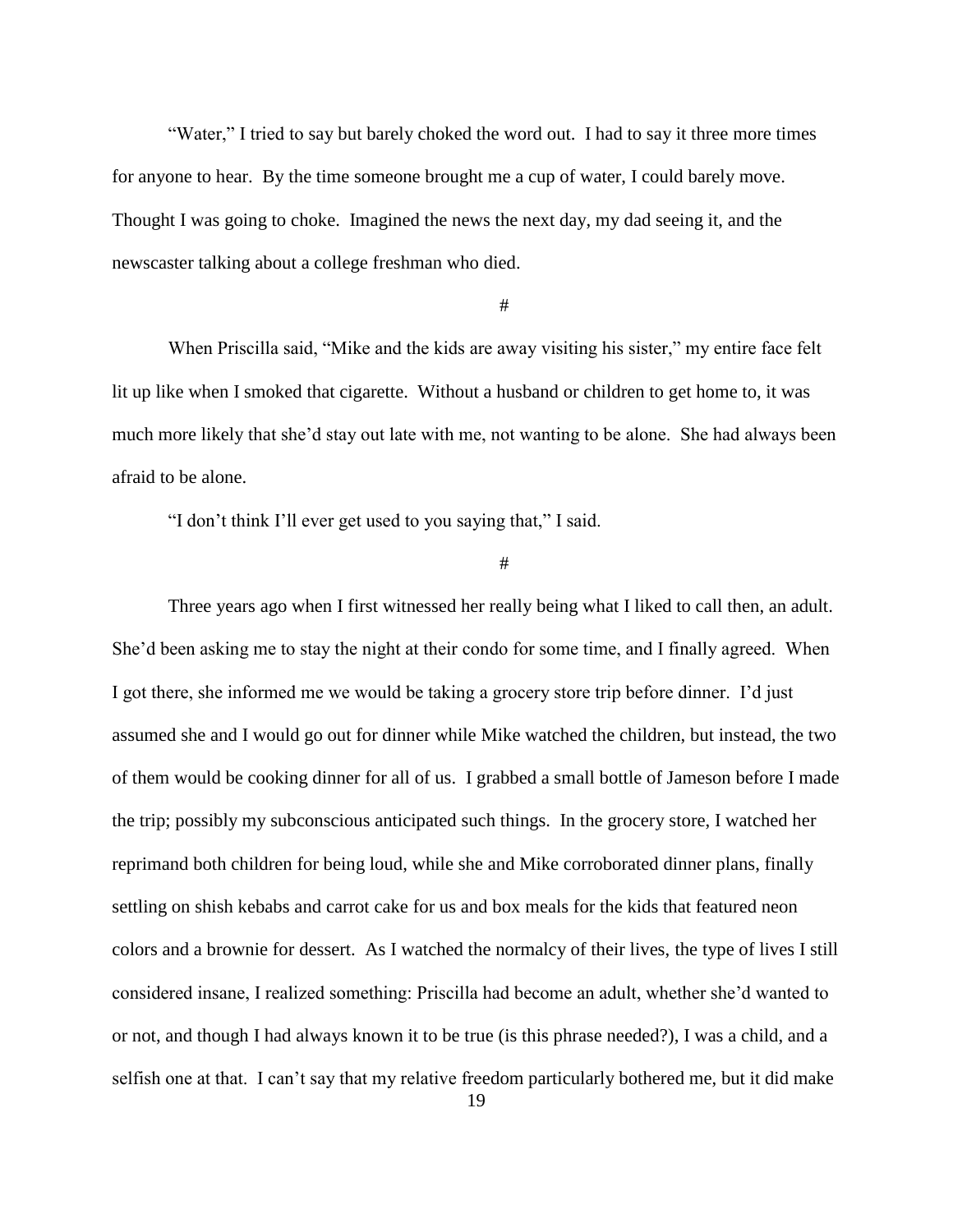me somewhat uncomfortable around them. When we got to their place, I spent a lot of time with the children, ages four and five then, while Priscilla and Mike cooked dinner together, moving around the kitchen with grace and ease, like dancers, proof that they had done so many times. I was a spectator by design, and internally acknowledged my place outside of their window. What boggled my brain so much was why the children were so interested in *me*.

"I don't think I'll ever get used to the idea either," she said.

#

"Are you hungry?" she asked.

"Not really," I said. I had just finished my last bite of Liver Failure. "I ate too much sugar."

"You are an indulgent person."

"I prefer 'decadent'."

"Well I'm not hungry yet either," she said. She laughed, and her laugh sounded almost like a song of hiccups. "I really miss this. Having friends at all, I mean. But especially you."

"Where are your friends?"

She offered me another cigarette, which I took. It really was amazing how well Priscilla was ageing. She smoked a pack and a half per day and drank coffee and energy drinks all day long while working and taking care of children. She hardly looked any different to me than she had when we'd first met in high school.

"Pfft, what friends? You're my only friend and you live thirty minutes away and I never get to see you. Everyone kind of abandoned me around the time I moved in with Mike. People don't want to deal with someone who has kids."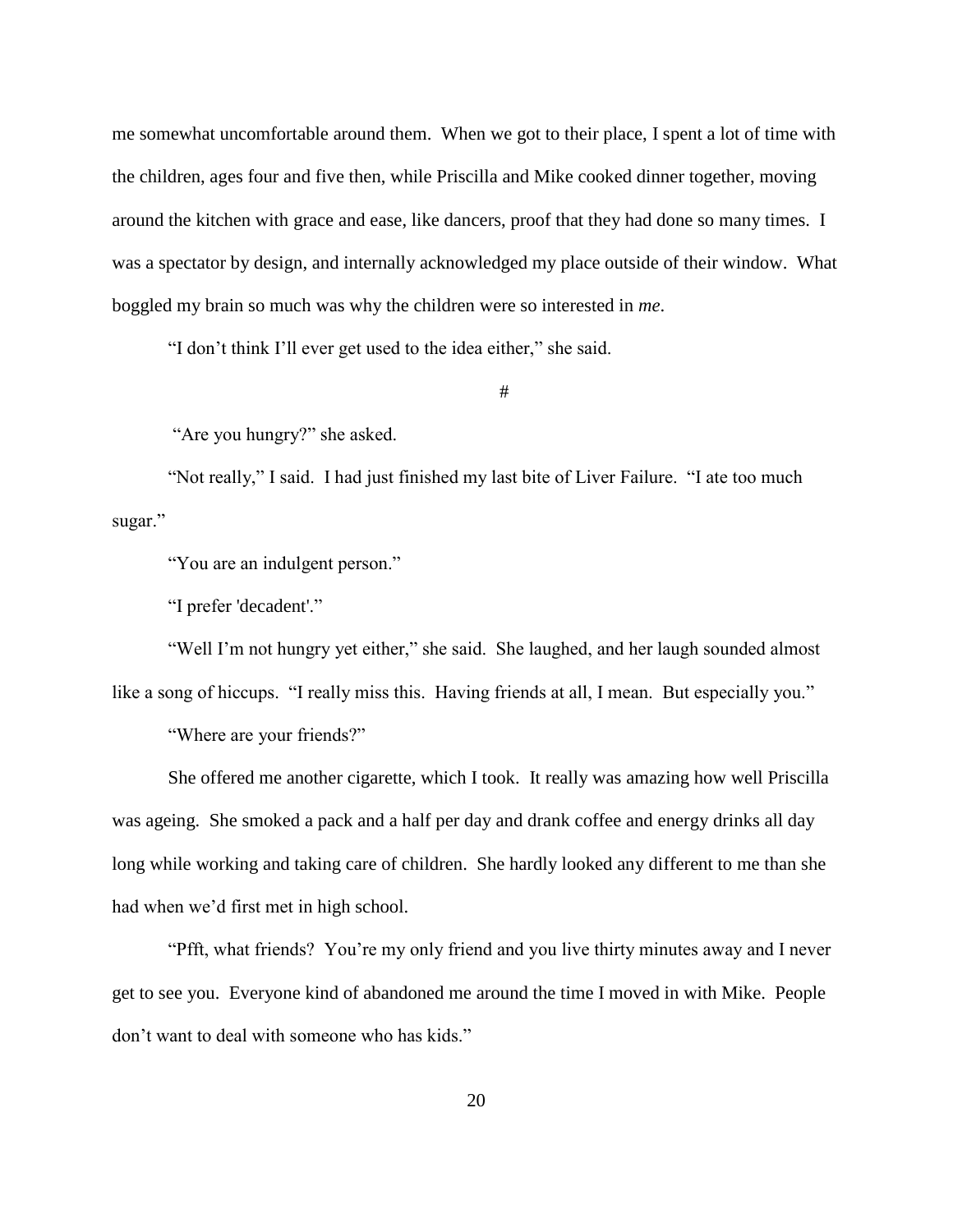"That's silly," I said. "I don't like kids—well, except yours of course—and I love dealing with you." I made my voice deeper when I said "dealing."

"Yes, but you're my sister. No one ever wants to come over, and I can't go out very much because I have two kids with me."

Both Priscilla and I had sisters, but were much closer to each other than to them.

"I'll be right back. I need a beer," I said.

#

On that terrible night, I couldn't drink the water alone and asked for a straw. It helped but not much. Soon I couldn't move at all, but I could still see and hear everything. I heard my text message tone go off, but I couldn't get to it. It went off again. Then it rang with a call. I wanted to answer, to scream for anyone to save me.

My roommate went to bed, leaving me with two of her male friends.

"Someone should stay with her," Friend #1 said.

"*I'll* stay with her," Friend With the Pot said. I saw him make a sexual motion with his arms and his hips. My heart sped up. I was going to be raped. I never thought it could happen to me, and here I was, eighteen, about to be raped. I had always thought of myself as strong selfreliant. Childish and naïve, really. And give me some drugs and a bad guy, and I was nothing. The feeling was earth-shattering.

I heard static snow on the television. Saw the two men arguing over who would stay with me. Hated that I wasn't in control of *anything*. And most of all, I felt nothing. It's a strange feeling, trying to move your arms, legs, mouth, and not being able to. It's a terrible thing.

I heard Friend #1 say, "Get the fuck out," to Friend With the Pot. "I'm staying with her." He pushed him out the door. I thought, *my hero*.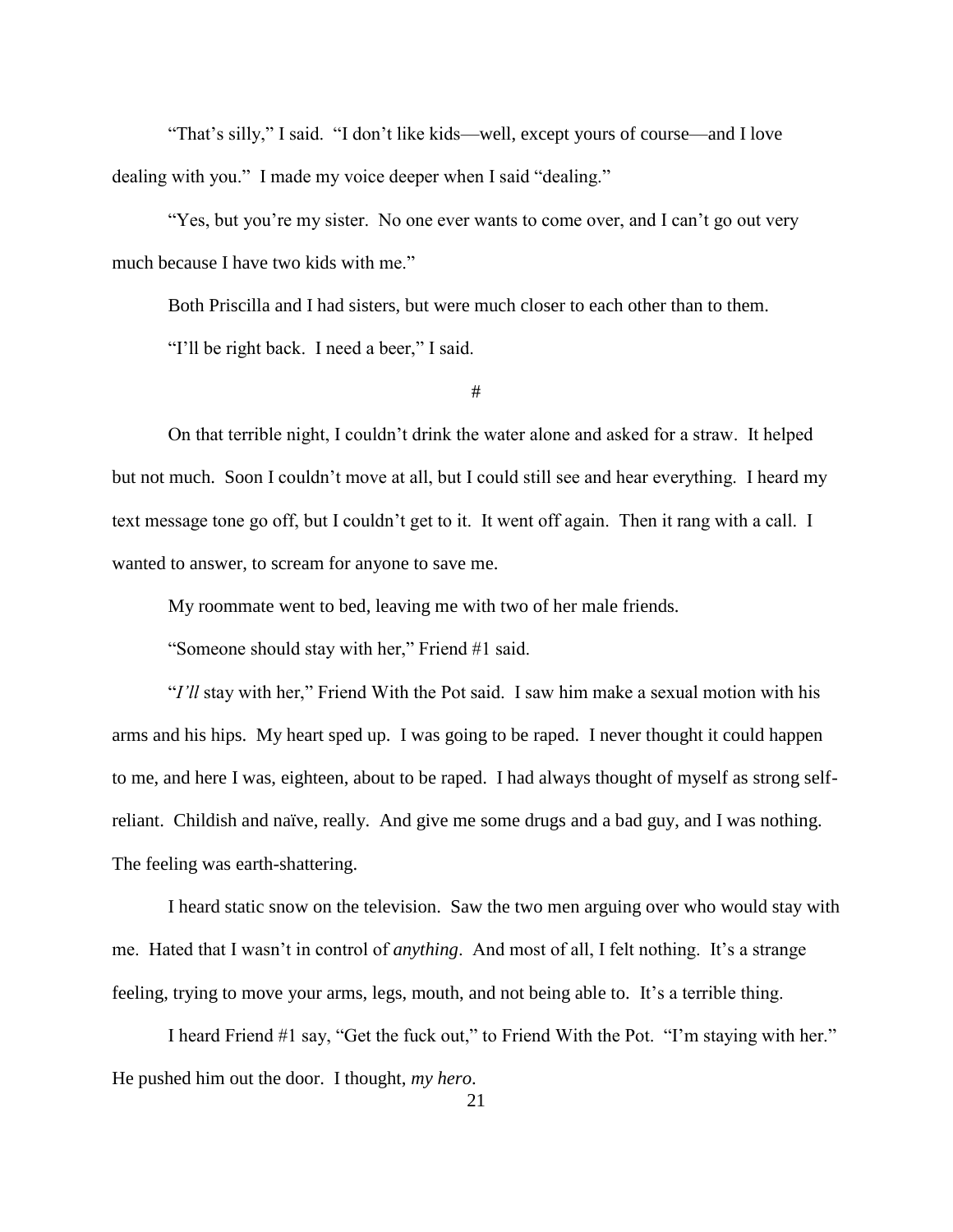As I walked into the coffee shop I pondered her dilemma. She hadn't chosen to give up friends for a family; they had chosen to give up her. I ordered a Harp from the guy behind the counter, who looked a little like an actor in a TV series my fiancé and I had been watching. I noticed myself smiling at him a lot, as if in appreciation of his handsomeness, and his smiling back only made me smile more and I'm quite sure I heard myself giggle at one point. I told him to open a tab and took my beer outside. Priscilla had already lit up another cigarette.

"Seriously. Cancer," I said. "It's bad."

"Said the girl holding a beer," Priscilla said. "Liver cirrhosis, heart failure, high blood pressure, need I go on?"

"But I don't drink two packs of beer a day. Difference." I lapped up the stinging beer and felt calmed with every swallow. Neither of us spoke for a moment, taking in the fresh scent of new air that wasn't wet and hot and inconvenient. We were the only patrons left outside; many others had gone inside after complaining about the cold. I checked the weather on my smart phone and saw that it was sixty-eight degrees out. Perfect for a light jacket.

And then Priscilla said, "I just … This is why doing drugs is better than whatever I'm doing right now; it gives you friends."

"Oh, sweetie."

"They might be shady and weird and you only hang out with them for an hour every few days, but it's still an hour that you're spending with someone." She stared out to the road, watching cars drive by, as the ash on her cigarette grew.

#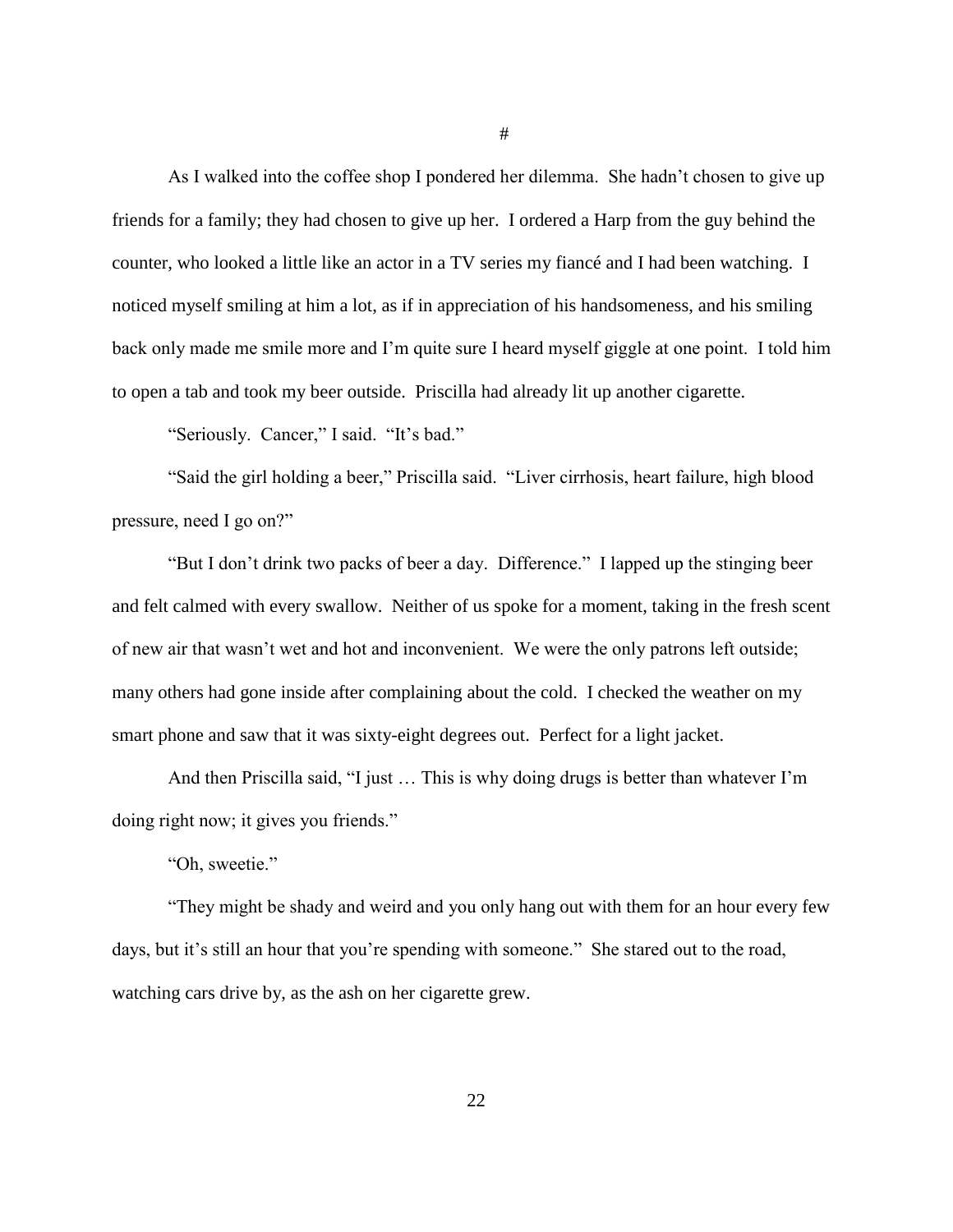I had never liked the brief friendships we'd been thrown into during our "glory days" as we so lovingly and ironically referred to them—those first couple years of undergrad when we'd done a smorgasbord of illegal substances. I think I got into them out of sheer boredom.

Those years before you turn twenty-one, but after you've gotten used to smoking pot and drinking in hiding, can dull the senses. What to do when you first arrive at college? The workload isn't too bad—you're taking gen eds.—the small amount of bars that will serve you are seedy and generally involve way too many frat boys and their own types of drugs—and theme parks are expensive. So we took acid and walked around our own apartment complexes.

#

When Priscilla had called me to meet up for this coffee and bar trip, I'd been excited to see the woman I'd for so long considered a sister. I put the towels I was folding down and finished my glass of Glenlivet, the fruity caramel taste burning my throat in all the right ways. I made my way into the kitchen where the curry-based dish my fiancé was cooking seduced my nostrils. "Why so giddy?" he asked.

"I'm meeting with Priscilla tomorrow," I said. I refilled my glass. A reason to celebrate! "Sure you are," he said. He used a fork to flip around a mixture of onions, green peppers, and red peppers. My stomach groaned again.

"Oh, she's not going to cancel," I said, not sure exactly why I was defending her. My fiancé had often seen me upset by cancelled plans, and I felt sure he was only trying to help me not get my hopes up.

We'd been together nine years and I still found him attractive, interesting, and, most importantly, I felt I could trust him more than anyone else in the world. This sentence comes out of nowhere.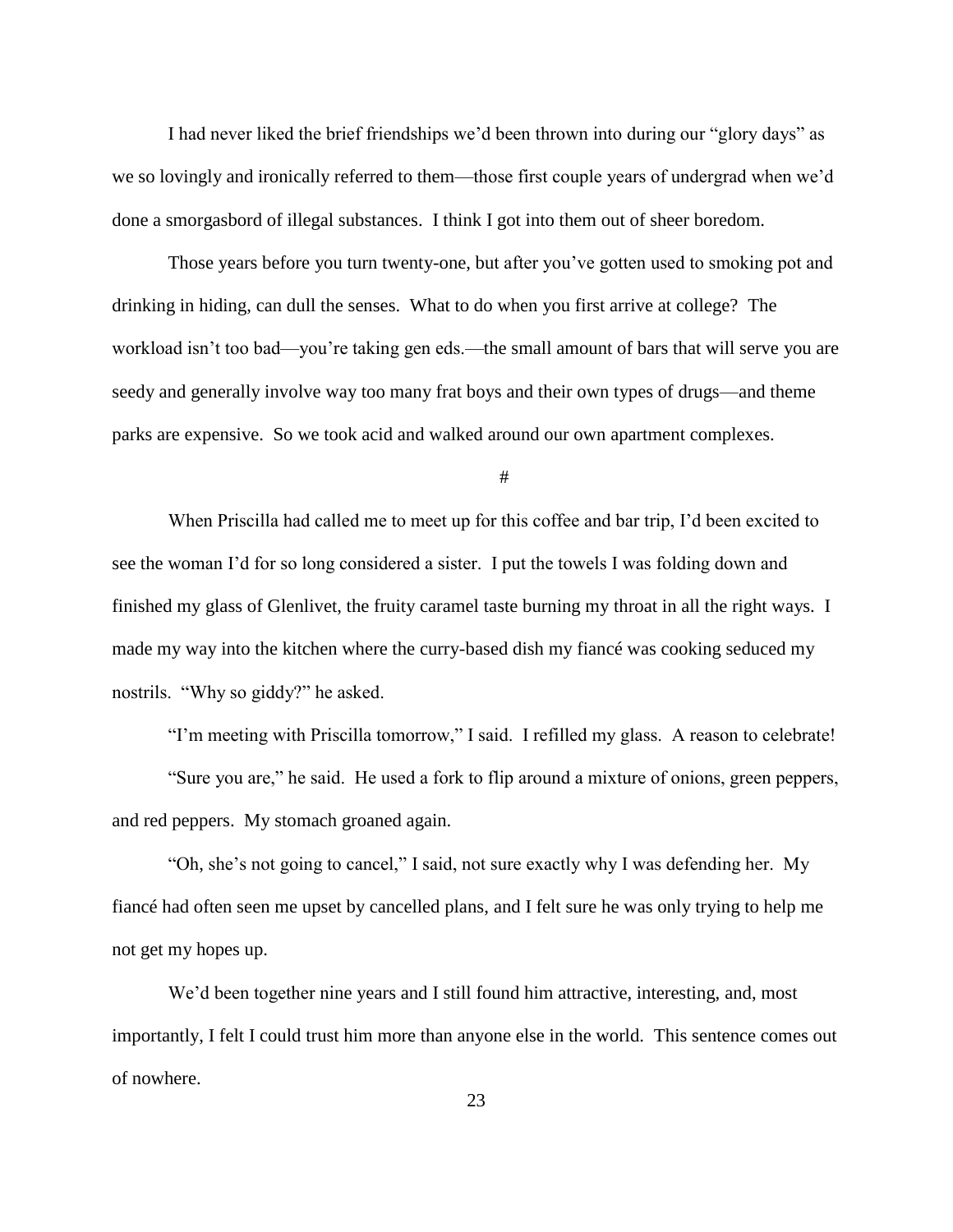"So will I be alone for dinner then?" he asked. He set the fork down and turned to me, put his arms around me, and his face up close to mine, where our noses were millimeters away. He smelled like the vegetables, curry, and chicken he was cooking. It made me want to bite his nose off.

"She said she wants to get dinner, too. So I suppose so."

"One thing I haven't missed about Priscilla—her stealing my Krista away." He nuzzled his nose into mine and kissed me. His arms were strong and held me up as I groped at his crotch and bit his neck.

#

"That cashier is hot," I said. For a while—too long—I'd had the strange sensation of wanting to consume men. Every man I saw I imagined sleeping with, dominating, taking control of. Something had made me unable to take control with my fiancé—who had only good in him—but desperate to take control of random men.

She lit up another cigarette. "Oh really? I didn't notice."

And the smile she gave me—the knowing, patronizing but loving smile she gave me—it made me realize that I didn't really pity her. She pitied me and my dumb insecurities, my fear of marrying my fiancé who'd I'd been with longer than she'd known her husband, my fear of having children, of losing my life, of losing one-night stands and binge drinking, because that's what I did after our tumultuous years. I don't know how I finished school, got a job, functioned. And my fiancé only wanted me to be stable. That's when I realized I wasn't the stable one and I wanted to be. She had always been the one to worry about, the one with the real problems. Something had shifted. And I didn't care about a husband, a job, kids. Just wanted to be stable in my head, like Priscilla. How had our roles reversed?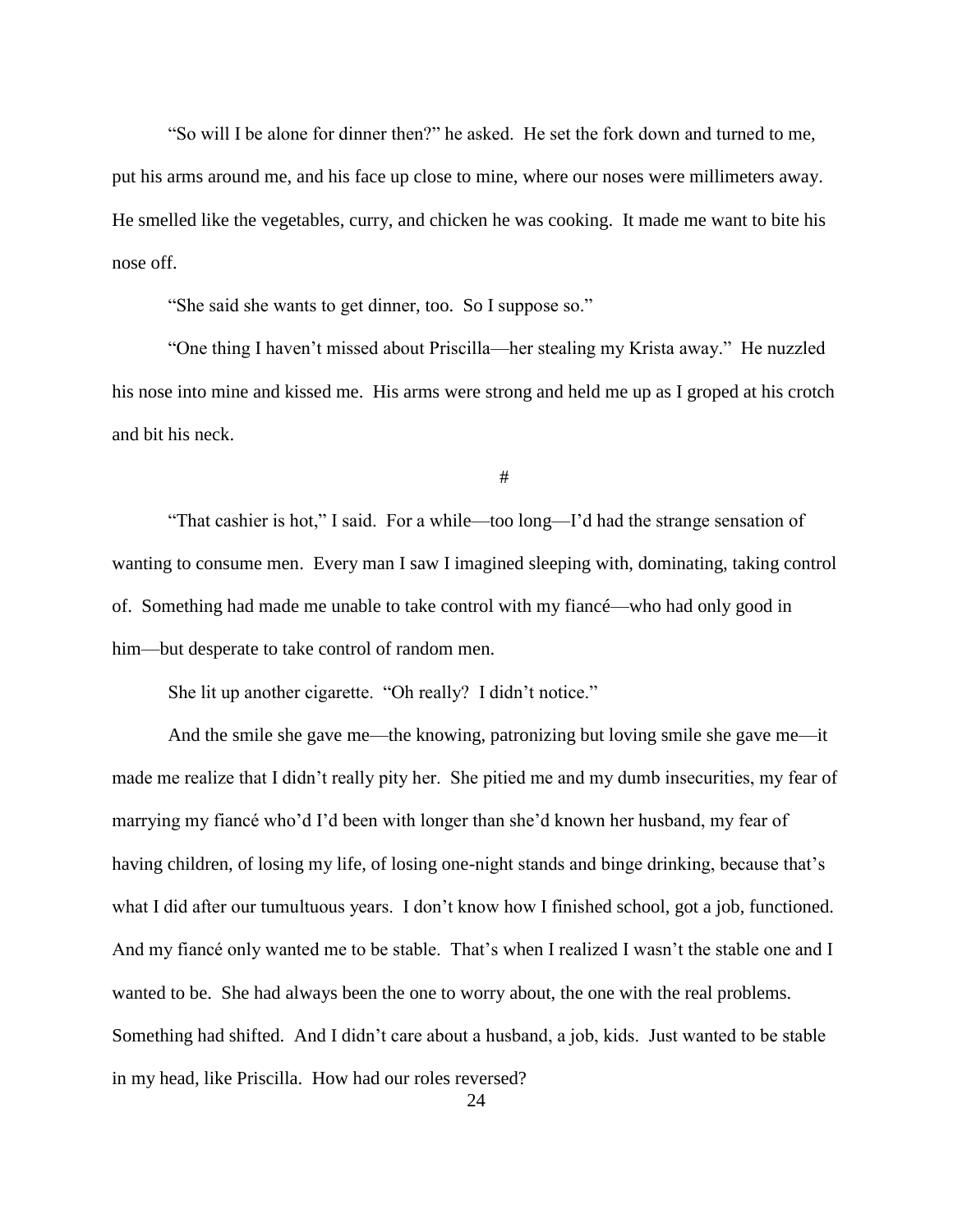I saw the outline of her face against the hazy blue sky, the bit of fur we all have on our faces standing up in front of the full moon, which was as large as the steering wheel of a car. Her wide eyes caught the light and her cigarette smoke twirled north, then faded into the nothingness. Not even the moon could catch or recognize it.

#

After Friend With the Pot left, Friend #1 sat next to me and asked if I was okay. "You can't move, can you? Don't worry, I'll stay up until you fall asleep. Then I'll make sure you get to bed okay." He patted my head. A couple of hours later, I was able to move, but couldn't crawl to the bathroom fast enough before I vomited on the floor.

"Don't worry about that," he said, from the couch where he'd sat, watching TV and making sure I was okay. "We'll clean in the morning. Just get to bed. If you need anything, let me know."

Fifteen minutes later, from my place underneath my covers, I heard the front door open. Priscilla opened my bedroom door. Even in the darkness I could see that her eyes were wide and there were stars of light reflecting off their dark brown irises. She crawled into my bed and held my hand. "Kristy," she said, but she couldn't finish her sentence; she was crying. Something had happened.

"What, baby?" I asked.

"I called you … "

"I was detained. What's wrong?"

"Nothing," she said.

#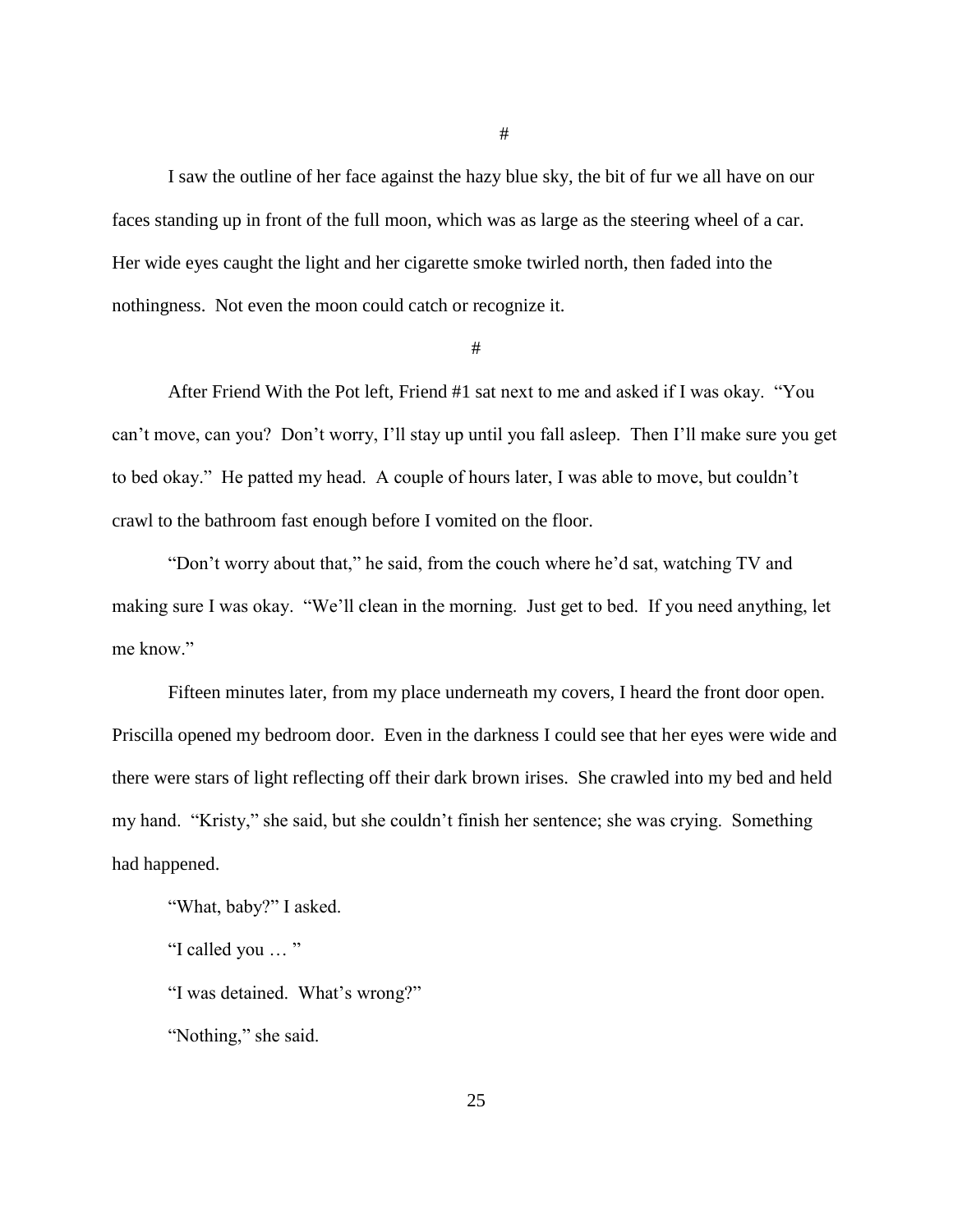"You never hold back from me," I said. The sun had begun its ascent, lighting up the room against our will. "Tell me what happened."

"He hurt me," she said.

"You don't have to say anything else if you don't want to," I said. "But if you need to, then do it."

#

I took a puff of my cigarette and sipped my coffee, enjoying the growing briskness of the air as time went on.

"Oh God," she said, "remember how terrified I was of commitment? I still hate even signing phone contracts. It freaks me out."

"I remember," I said. "You were always the girl who desperately wanted to be married, but who hated the idea of commitment. A conundrum in the form of a girl named Priscilla." I grinned at her. She was the only person I knew who at twenty-two would say, "I can't believe I'm not married yet!" Yet, at the same time, she'd dump anyone who got close to her, feeling stifled and claustrophobic. I was always the girl who readily admitted a fear of marriage, commitment, and even monogamy. Some things changed when I met my fiancé.

#

"So," Priscilla said, speaking loudly now, over the guitar and bongs. "Let's go get drunk."

But I knew she was only offering to make me happy. She knew that. We both knew it. At least she cared.

I thought ahead to us going out to Jamie's Pub where I'd pound Irish Car Bombs and Jameson shots and Guinnesses. Priscilla would chug vodka cranberries like a champ and we'd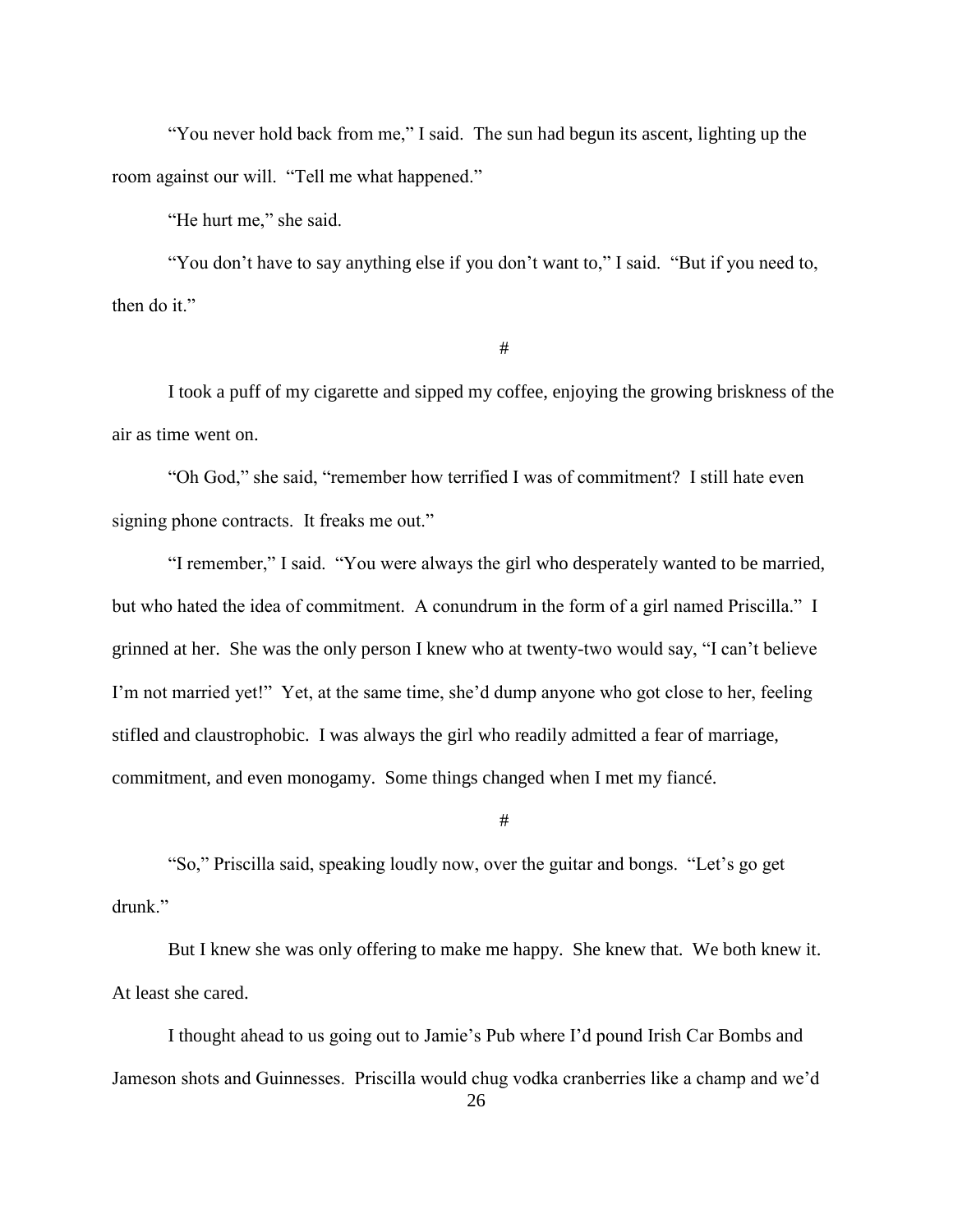dance. We'd leave the pub and go dancing downtown—it was eighties night somewhere—where a collection of hipsters, trendy youngsters, urbanites, and people like us would dance and dance and dance. We'd drink PBRs to save money because they're always on sale somewhere. Two attractive men would pull us to the side and offer some of their blow. We'd be weary of foreign drugs, so we'd make them snort it first to make sure it wasn't laced with anything weird. Then we'd snort it too and we'd dance with them until we'd get too hot and would have to leave. We'd each have a one-night stand with the boys and drive home to my place the next morning where we'd sleep for hours or days or weeks or months.

#

It was always the same one hurting her. Only this time he'd tried to get her pregnant against her will. It wouldn't be the only time. I wanted to tell her that not all men were bad, that most were good, that his type was rare. I wanted to tell her that even though a man had tried to hurt me that night, another had saved me. I wanted to give the one who saved me anything he wanted—chocolates, a boat, my housekeeping services. Anything to show him how thankful I was.

The next day when I saw him and thanked him over and over again all he said was, "You don't need to thank me. Anyone would have done the same."

"Only not *anyone* would have done the same," I said. "The guy who was saying that … stuff … wouldn't have done the same."

But really? I pitied Priscilla. What had happened to her was so much more than what hadn't happened to me. She had been violated so much more than me. That's why she held my hand all night. Why I breathed in her scent of patchouli and ginger, and his scent of body odor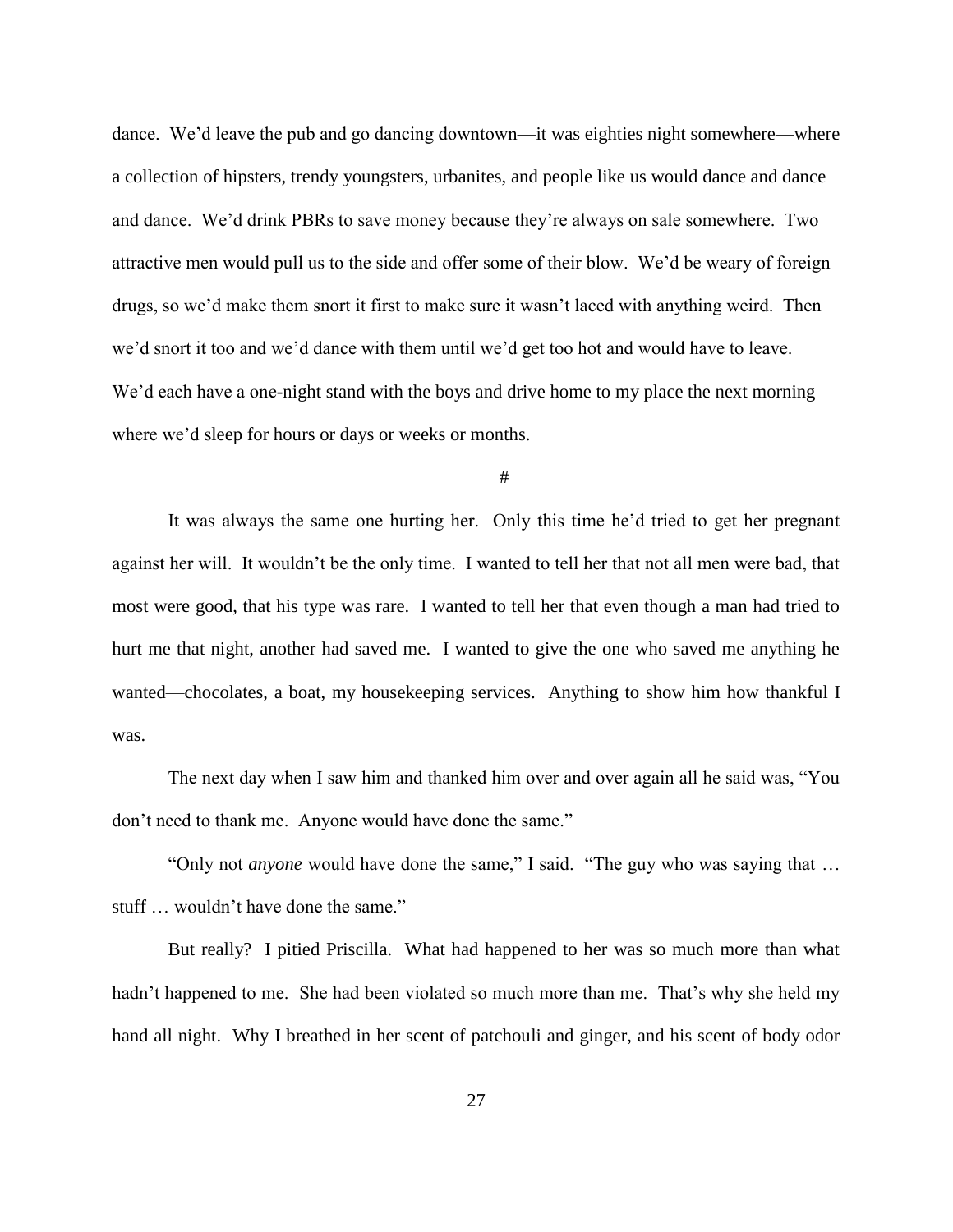and sweat, all night while she grasped onto me and I didn't know what to do. I never knew what to do. I could never grow up and just be a person.

She never let go of me.

#

My fiancé text messaged me, "*I miss you.*"

Only it wouldn't be anything like old times. Nothing can happen again.

"*I miss you too*," I responded.

But I chugged my beers and we headed to the bar anyway, Priscilla holding my hand the whole way.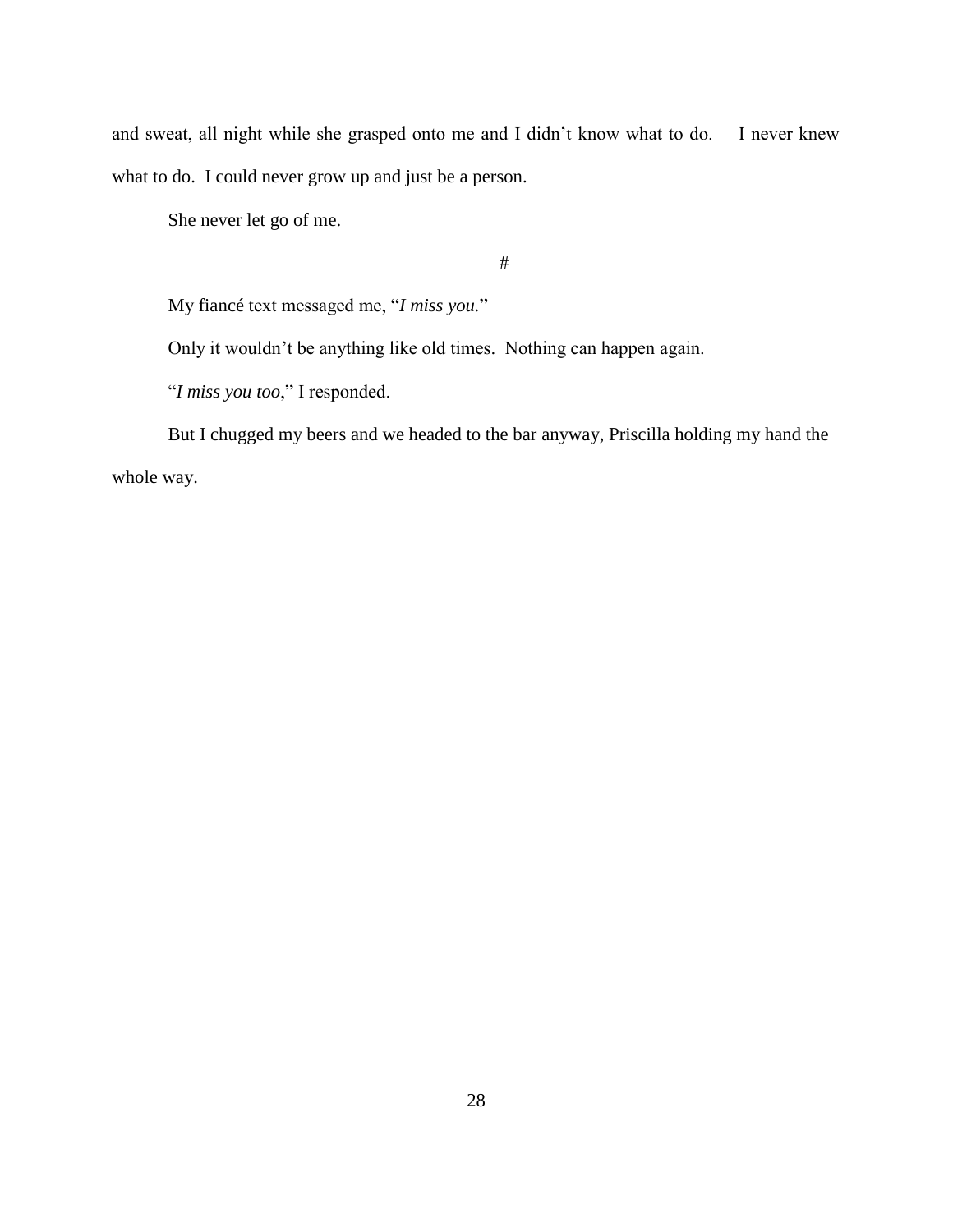### **TROLL**

<span id="page-35-0"></span>Kiera has been playing *World of Warcraft* more and more lately. Late at night, after I've gotten home from a night drinking at Stacy's sister's apartment, fondled my boyfriend in his used Civic, and brushed the cigarette stains off my teeth, Kiera is slaying dragons and talking to Internet People about "DKP" and "PVP" and other acronyms I don't understand. Her hygiene has started to go to the same place her social life went weeks ago. The grease on her hair shimmers under her golden lamp light and new pimples have cropped up in the creases between her cheeks and nose. She's gone from wearing pencil skirts and V-necks to over-sized T-shirts and sweat pants. I'm not even sure where she got them.

Tonight it's important that I sleep because tomorrow I have a biology test and then I'm meeting Fred for our one-year anniversary dinner. Kiera has thoughtfully turned off the sound on the computer, but the glow and the flashing lights mixed with her intense mouse-clicking make it difficult to sleep. I know I should've bugged my parents more for an apartment instead of a dorm room. I put one of the pillows over my ear and close my eyes tight. I try to think about a deserted island where Fred and I can lie around and eat cake. Instead I just think about Kiera.

When I first moved here, she greeted me with a hug and so did her mother. My parents were too busy to help me move in, so it was comforting to have Kiera and her mother. We became fast friends, eating together at Taco Bell late at night, cheering at university soccer games, and taking notes for each other in the one class we shared—psychology. Even though my birthday was only one month into the start of the school year, she used her waitressing tips to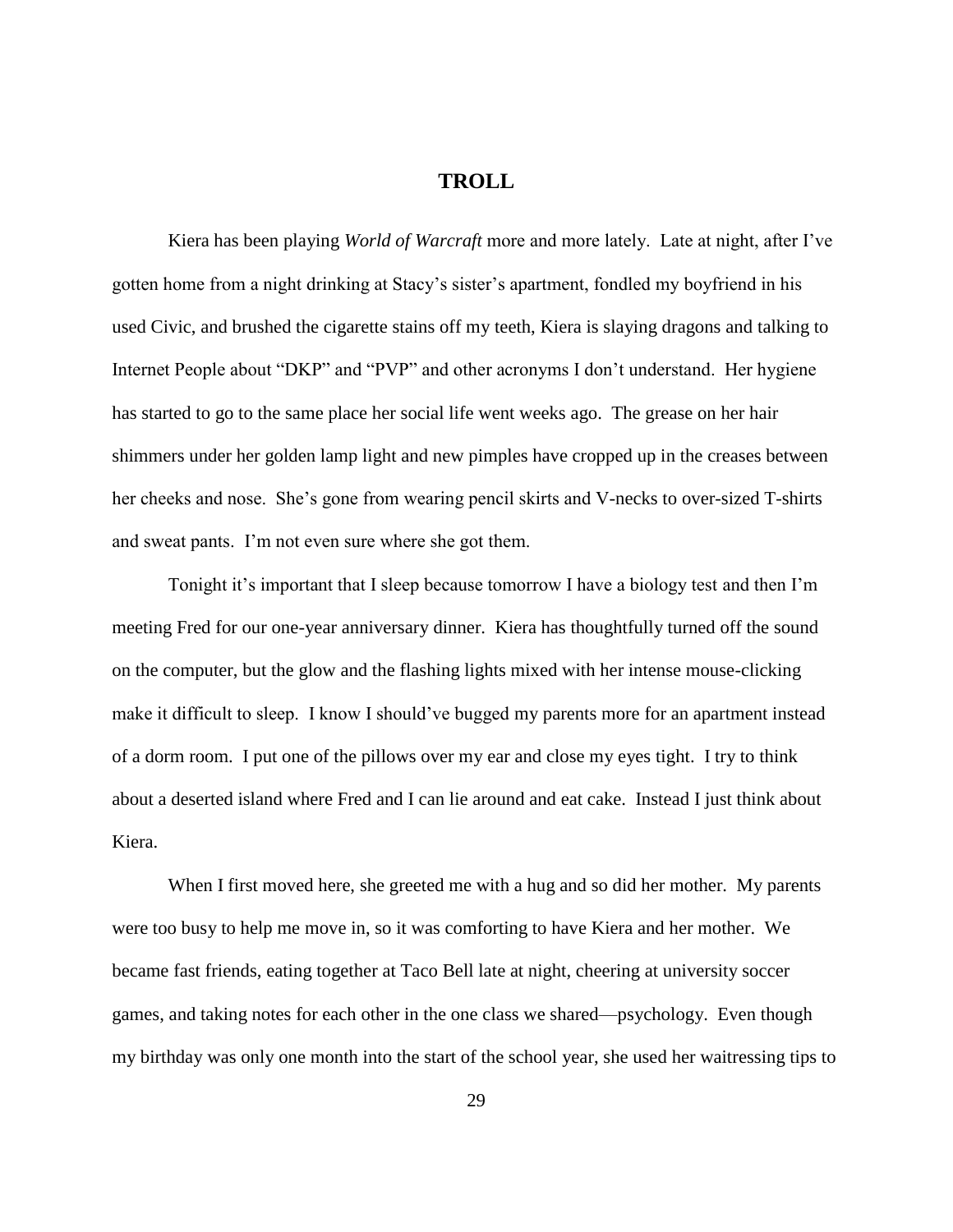buy me a palate of eyeshadows from Sephora. I told her everything about my relationship with Fred, even the details she probably didn't want to hear, like how his scrotum is so wrinkly it looks like what I imagine an old woman's vagina looks like, and how we tried anal once but couldn't quite get it in. Even Stacy, one of our other dorm mates, grew noticeably jealous of our friendship. She silently tried to bribe each of us into liking her more than the other by introducing us to her twenty-one-year-old sister who could buy us beer.

I wake up and I swear I've been asleep for hours, but a look at the clock tells me it's four AM. I've been asleep an hour and a half. Lights from Kiera's computer flash and I hear her crack open a can, probably Red Bull as usual. Her body odor is beginning to waft over to my side of the room. "Kiera," I say, but my voice is barely there, my throat thick with sleep. I'd love to take a video of her facial expressions while she's playing this game. Right now she's jutting her bottom lip out, her tongue pushing against her top lip, and her eyes are varying between squinting and bulging. Her left hand is mashing different buttons on the keyboard while her right hand violently twists the mouse in various half-circles while clicking the side buttons. She spent seventy dollars on that mouse.

"Kiera!" I yell, sitting up in bed.

"Sec," she says. She moves her tongue across her lip, punches her desk and says,

"Motherfucker!" Taking her headphones off and turning towards me she says, "What's up?"

"I have a test tomorrow. Can you cut the game playing early tonight?"

"I need more honor," Kiera says. "I need to hit two thousand honor tonight, and then I'll go to sleep."

"I have to be up in five hours."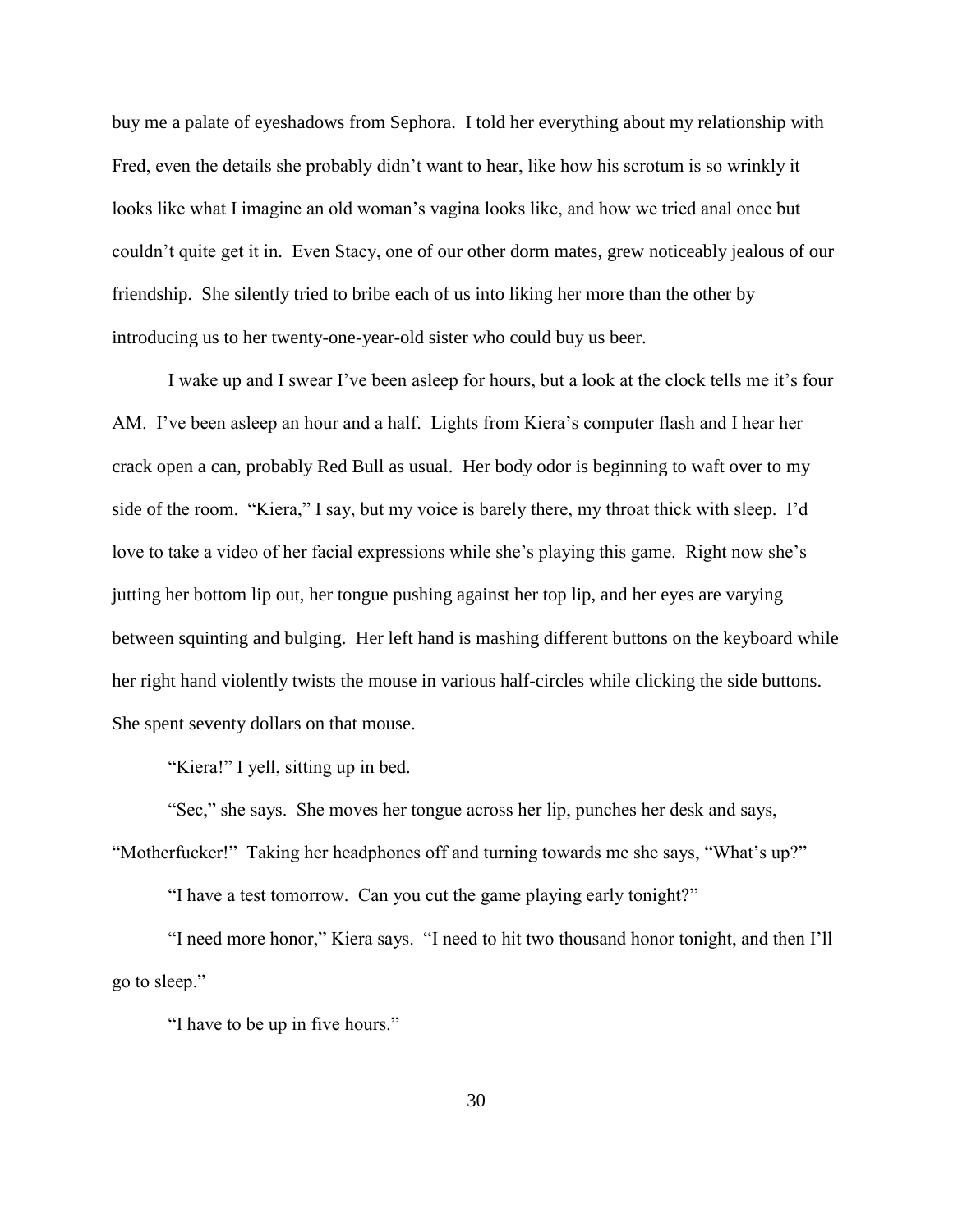"I'll be done in an hour or two," she says. "Don't worry, Lea. You're great at biology. You'll do great." She offers the quickest smile I've ever seen, puts her headphones back on, and turns back to the computer. I'm so worried about bombing my test and not getting an "A" in the class that I can barely even keep my eyes shut. If I don't get an "A" in biology, my doctor parents might cut my funding. One semester in high school I got an "A-" in AP biology and they grounded me for nine weeks.

#

Fred keeps twitching in his seat like he's on crystal meth or something. He's not the most attractive man alive, with stringy brown hair, a long forehead, and eternally pale chapped lips, but I love his dark eyes. When we met, I was visiting the school, walking around the campus, when he jumped out of a tree. He was a freshman at the time and greeted me with, "There's a beetle in your hair." He picked it out and then offered to show me around campus, defending my honor from all of the beetles.

Once the waiter brings my chicken Marsala and his raviolis, I dig in but he just sits there staring at his food. "Are you ill or something?" I ask. Usually Fred eats with as much zeal as Kiera plays *World of Warcraft*.

"This no. You no. I. College relationships shouldn't last longer than a year and I don't think this is working and I want to go out to parties with my roommates and play the field and just see what's out there I'm sorry." He says this so quickly that I consider asking him to repeat himself, but I've heard clearly enough.

"Seriously?" It seems like I should have seen this coming, but I didn't. He never asks to go out with friends and I never even see him flirt with other girls. Now I can't eat my chicken Marsala, and I was very hungry for it.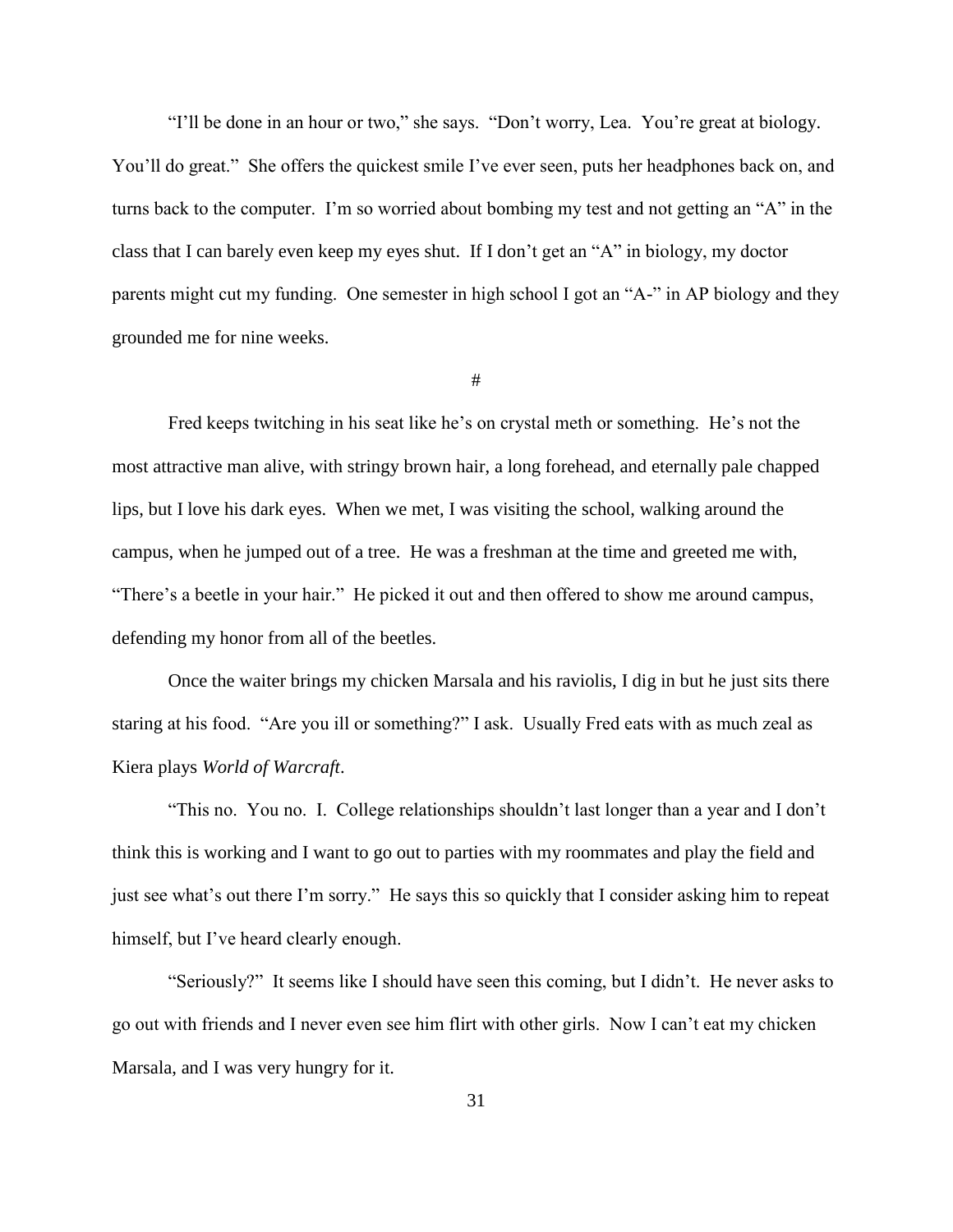"I'm sorry," he says. "You're too good for me anyway, you'll find someone better."

If I had a nickel for everyone who ever pulled a variation of the, "It's not you it's me," card …

"Well, fine," I say. "If you're sure."

"I am."

"Well, you should know that I was planning on doing this sooner or later anyway because your penis is just not sufficient." I say this loudly and then walk out of the restaurant, leaving him at the table, mouth agape.

I should probably feel bad about such an immature low blow, but I don't because by the time I get in the car, I'm crying.

#

When I arrive home, I'm ready for a fight. I tell Kiera what happened (while she's playing that game, of course) and I'm expecting her to tell me she can't come out because she has to raid or whatever but she doesn't. She speaks into the little microphone on her headset, "Hey guys, emergency, have to go, sorry." I can't hear their response because she's wearing headphones.

"Let's get you a goddamn drink," Kiera says.

"Are you going out like that?" I ask. She's wearing baggy grey sweat pants and a T-shirt that must have, at one point, been her overweight father's. Her long blond hair is scraggly, wavy in some areas and straight in others.

She looks at herself in the mirror and says, "Good point. Give me forty-five minutes."

While Kiera's in the shower, I try to read a book or study and I just can't focus. I sit down at her computer. The crevices between keyboard keys are filled with crumbs and I don't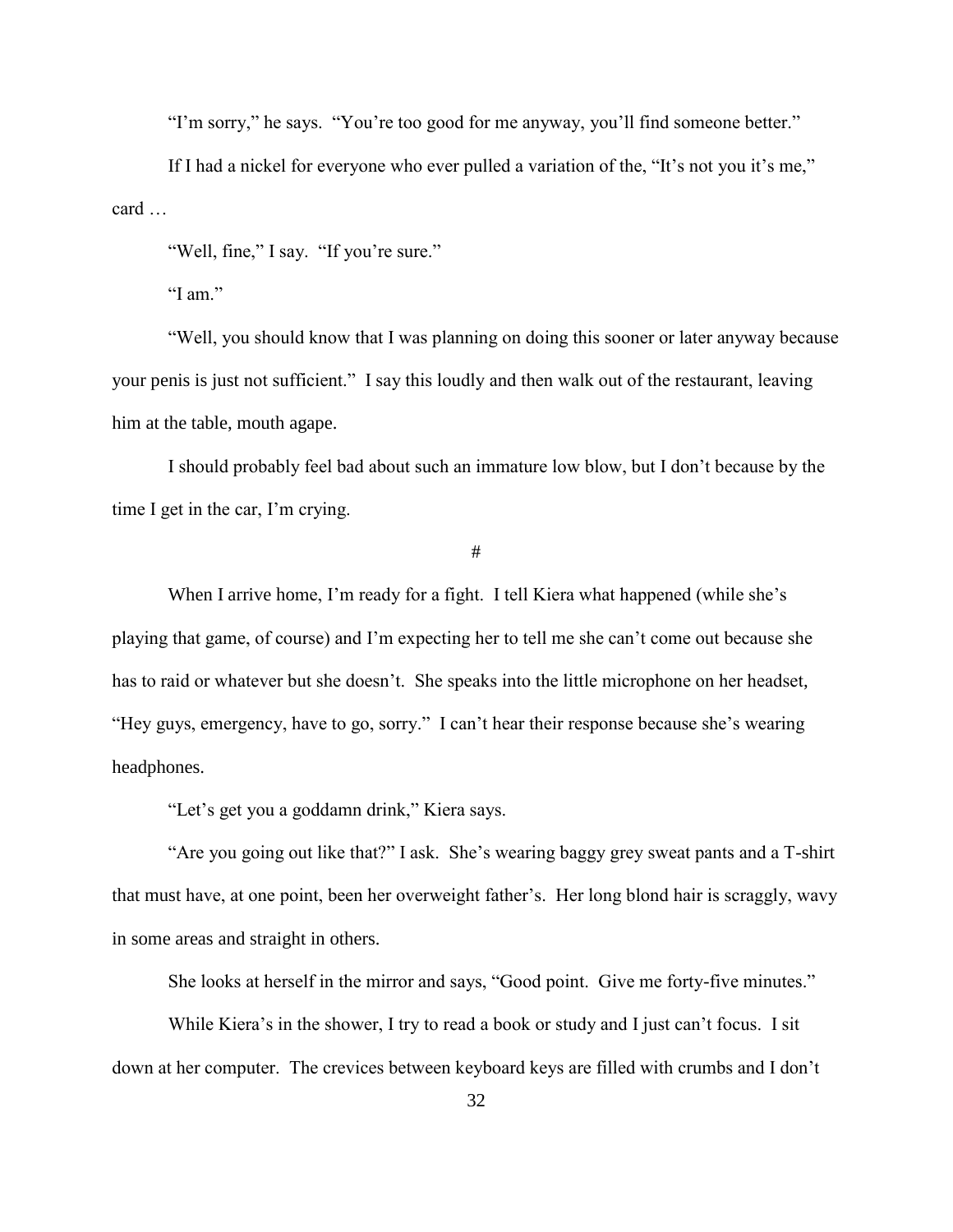even want to count how many candy wrappers and empty Red Bull cans are scattered about her desk. Her *World of Warcraft* screen is still up. I never got into computer games because school was all my parents really cared about. Together we decided I would become a doctor, like them. While friends in high school were playing video games and going to the mall, I was working on my project for the science fair and practicing for the Quiz Bowl team, the only extra-curriculars my parents found appropriate.

I click the button that says, "Create New Character." First I choose a class. The one called "mage" has a cool symbol that looks like a golden stick with glowing rubies on the end, so I go with that. Next, I have to choose a race. I consider the blood elf, an anorexic-looking race that I imagine is the first choice of many image-conscious girls, and then decide instead upon a troll. I guess I'm just in a trollish mood tonight. I give her blue skin and white hair with long braids that fall over both sides of her face. She's actually kind of pretty, in a weird way. I find her almost ghostly. Lastly, I need to name her. There's an option to choose one of their suggested names, but that seems lazy. I type in the name "Fredsucks" but delete it. "Fredhasasmallpenis" doesn't fit; apparently there is a twelve letter limit. My love for biology spills out and I choose "Biogirl." *I am Biogirl! I have come to poke you with my ruby stick!*

I enter the game. I have no idea what to do. I Google how to move in the game. I read enough to know that I need to steer with a mixture of four keys and the mouse. Once in the game, Biogirl is in a sort of desert and she is greeted by someone who wants to give her a quest. She has to kill Tiki dummies. I shoot fireballs at the targets until I've killed enough. There's a sort of pleasure in killing the dummies. Soon it may have me killing living things.

I'm level five before Kiera laughs and says, "What are you doing?"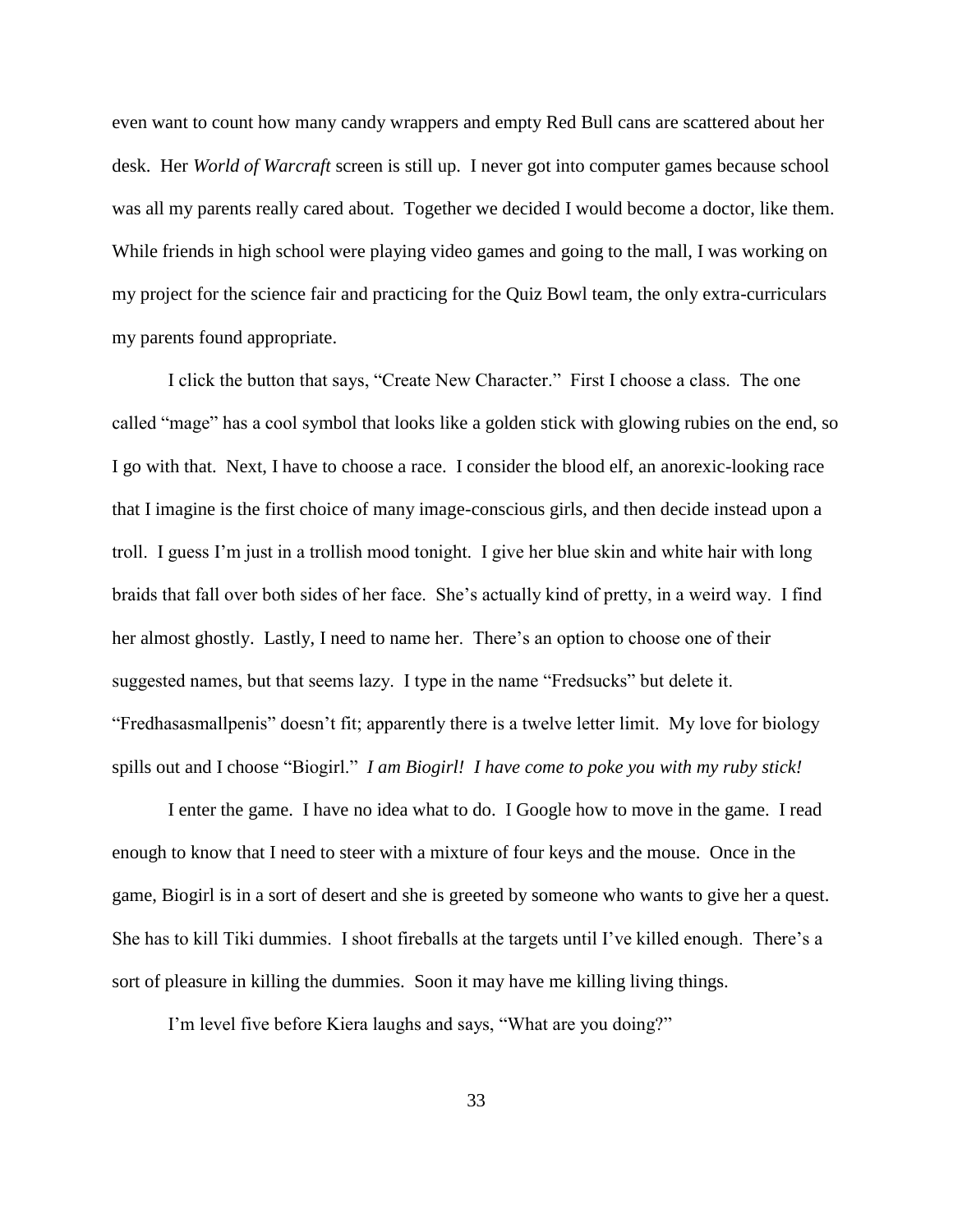"Killing the sea witch," I say. I realize I've been biting my own tongue for a while. I turn around and can hardly believe my eyes. Her hair is washed and dried, in a long ponytail and wavy, falling in front of her shoulder. Her face is clean and made up and she's wearing a tight red dress and heels. I had nearly forgotten how beautiful she is. Since I'm already made up from my dinner with Fred, I leave the game and we head out to a restaurant we know will serve us alcohol. The urge to return to the game hits. I picture Biogirl slaying more NPCs (another term I learned from Kiera) and the tips of my fingers can actually *feel* the computer keys. I try as hard as I can to ignore it.

Kiera orders a cosmopolitan (I'm pretty sure she only orders that because of her obsession with *Sex and the City*) and I order a whiskey straight up because of my obsession with folk music. The server doesn't ask for I.D., but they never do here. The place is kind of divey and smells like smoke and beer, but we don't mind. There's not a whole lot of places who will serve to eighteen-year-olds around here, so we take what we can get, and order some onion rings too.

"So he dumped you because college relationships aren't supposed to last?" Kiera asks, sipping her cosmopolitan and puckering her mouth. "Sounds like bullshit to me."

"Right?!"

"Real mature, too. So do you think he's after some other girl?"

I hear a drunk guy scream, "Wooooo!" and the next thing I know "Only the Good Die Young" is playing on the jukebox.

"Who knows?" I say. I down my whiskey in two gulps. The warmth in my chest makes me feel like a superhero. "I told him he has a small dick."

"You didn't."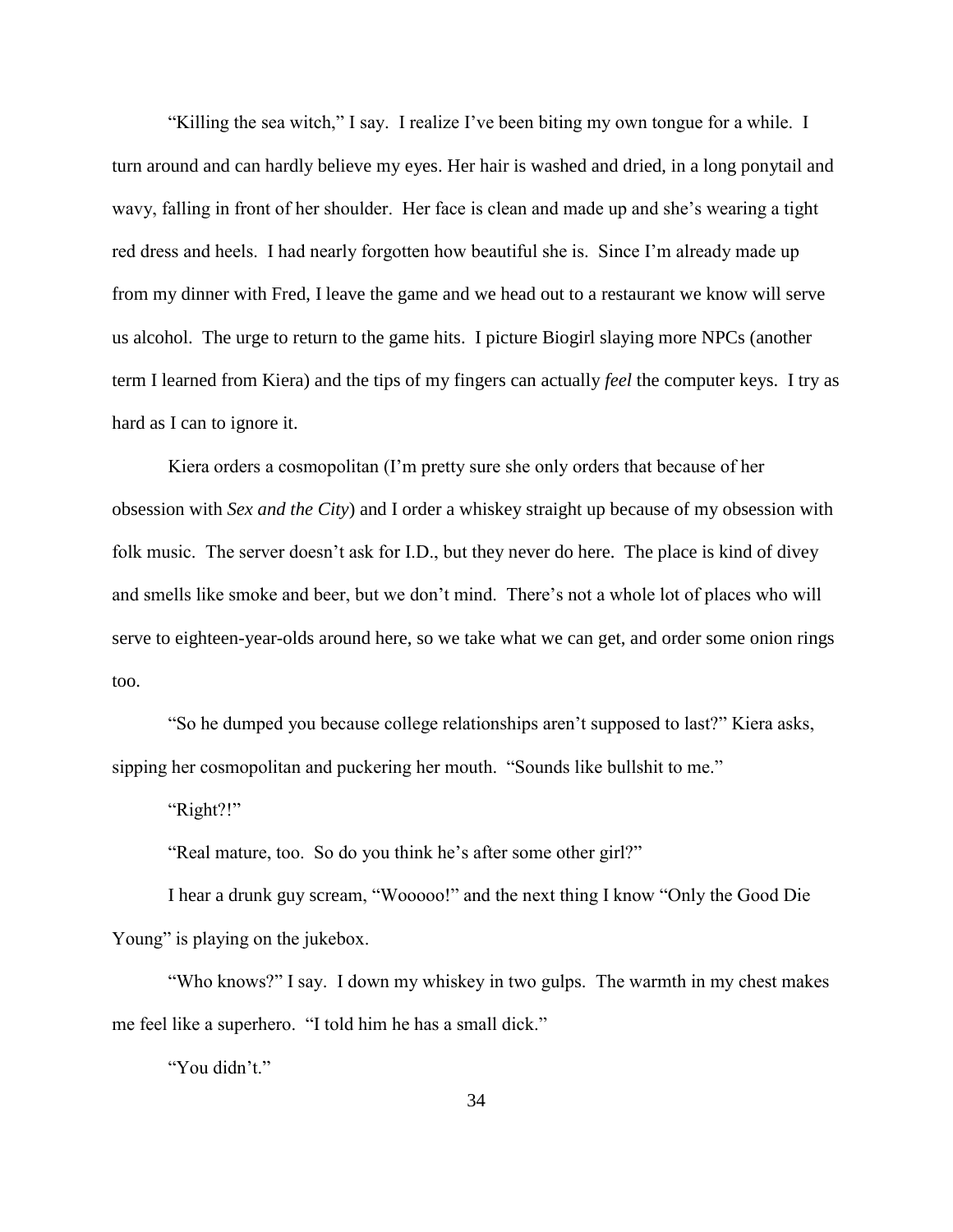"I did."

Kiera sets her drink down and laughs so hard I think she might explode out of that red

dress. "Immature, Lea, yes, but funny as shit. How did he react?"

"He didn't, really. He just looked at me with his mouth wide open."

"You know he's going to be obsessing over it for, like, ever now. He might even be too nervous to screw some other chick for a while."

I feel my insides tighten as she says this. He will be sleeping with other women. That wrinkly scrotum will be bobbing against some other girl's vagina. He will love another girl before long, this I am sure of.

"Are you okay, babe?"

"I don't know," I say. I order another whiskey.

"Well, is it?" Kiera asks.

"What?"

"Is it small?" She's grinning.

I shrug. "I've only seen two others. One was bigger and one was about the same. It's probably average."

"All the same," Kiera says, "you definitely fucked with his head."

I know this should make me feel good, but instead it makes me sad. I don't want to hurt Fred. I love Fred. Even if we've split up and he didn't give me a real reason after a year, I don't want to hurt him. The truth is, regardless of how his penis stacks up against those of other guys, I always felt lucky with him. I'm one of the few out of all my girl friends who is able to finish during sex. He must be doing something right. I consider texting him, but the second I pull my phone out, Kiera grabs it.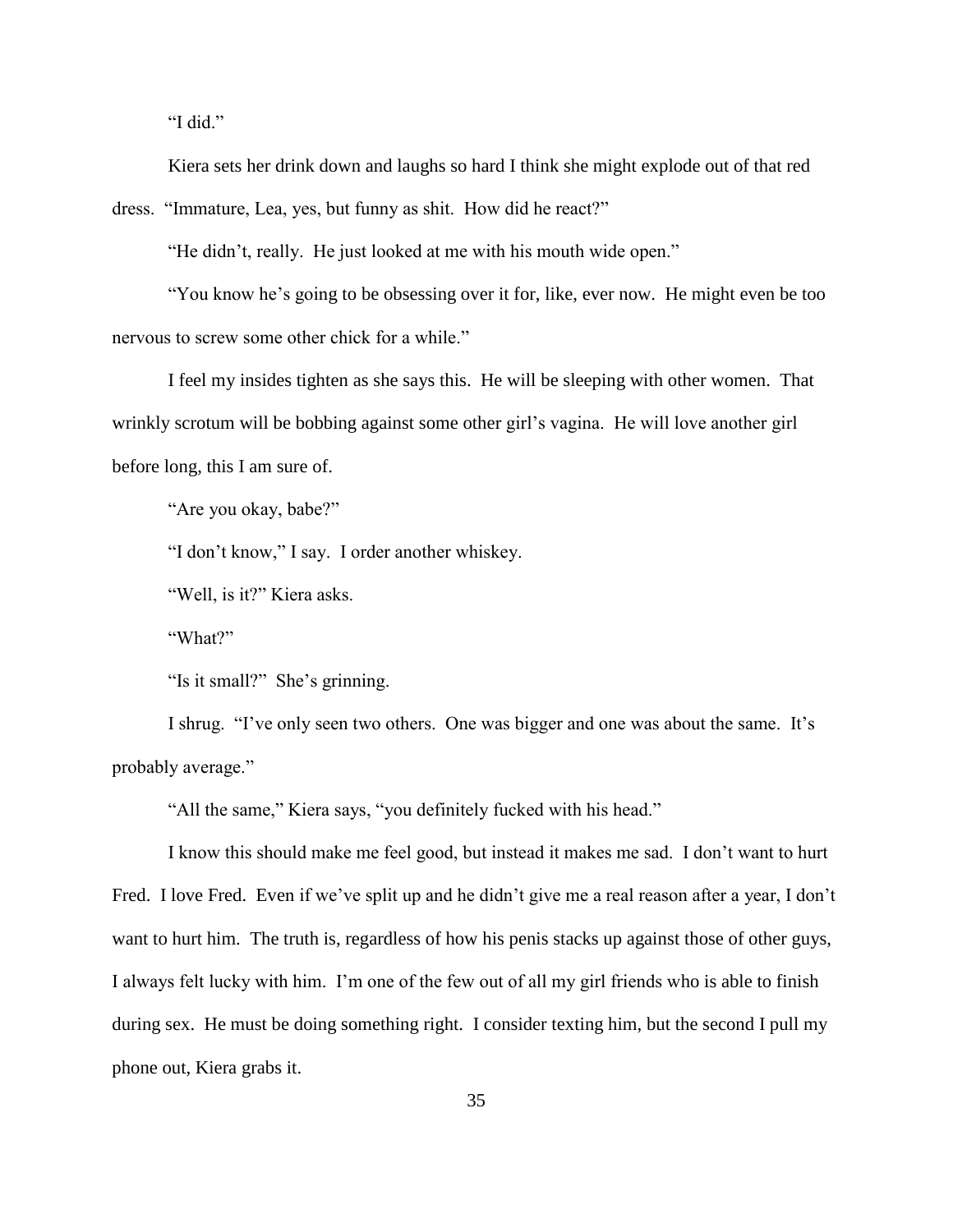"I know exactly who you're about to call," she says. "And as your friend I'm not letting you. I now have control of your phone for the rest of the night."

A tall, overly buff guy walks up to our table. He looks like he could be on *Jersey Shore* with his tight T-shirt and fake tan. "Hey ladies," he says. "Can I buy you drinks?"

"Are you hitting on my woman?" Kiera asks. She stands up and gets right in his face, her arms by her side, her hands rolled into fists, and her small arm muscles flexing.

"Huh?" He looks confused for a second, and then he grows the biggest smile I've ever seen. "Are you ladies looking for a threesome?"

"If you hit on my girlfriend one more time, I will kick you in the balls with my stiletto heels so hard you'll never be able to jizz in an unsuspecting sorority girl again," Kiera says. Even I'm a little frightened of her right now.

"Geez," the guy says, "sorry." As he walks away I hear him mutter, "Crazy bitch."

I can feel my eyes bulging as I stare at Kiera.

"What?" she says. "Sometimes it's more fun to screw with them than to simply tell them to fuck off."

"Right."

"More Billy Joel," she says. "Let's dance."

"No, absolutely not," I say.

"Have another drink and then let's dance."

"Are you going to kick me with your stiletto heels if I don't?"

She nods. It feels good to be hanging out with her again. She's pretty much my only friend, besides Fred anyway, and I've missed her.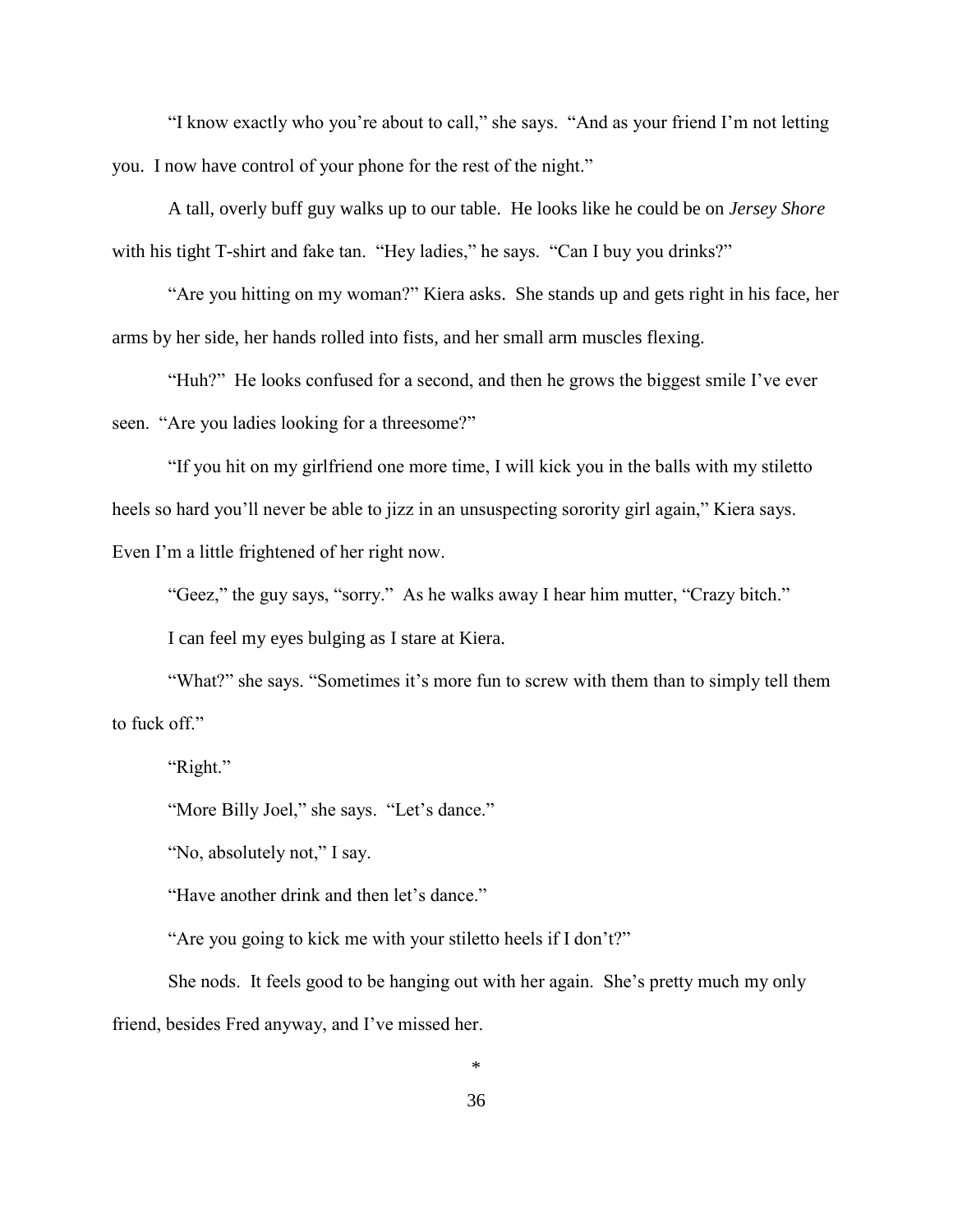I wake up with a raging headache and no saliva in my mouth. Kiera is in my bed with me. I vaguely remember asking her to sleep in my bed so I wouldn't cry last night. Somehow we both managed to fit on the twin bed. I wonder if this is what it's like to have a sister. She has one she never speaks to, and I'm an only child.

It's eight in the morning on a Saturday but I know I'll never get back to sleep. I get up and pour myself a glass of water. Two ibuprofen should do the trick. The glare from Kiera's computer screen draws me in. First I check my biology test grade. I know my parents will be calling later today to ask how I did. I got a ninety-four percent, which is good enough. I exhale with relief.

Now that that's done, I click on Biogirl and enter the *World of Warcraft*. As I kill and run from land to land, I lose myself. I become Biogirl, the troll mage, queen of the arcane. It's one in the afternoon before Kiera wakes up and says, "Dude, really? Let's get you your own account."

"No," I say. "I'm not really playing this game. I was just bored."

Kiera rolls her eyes. "That's how it starts. We're getting you an account. I'll buy it. Consider it a late Christmas present."

"Don't bother," I say.

"Fine, we'll get you the free trial."

"No point in that either," I say. "I'll be done after today."

"The point is that I want to play," Kiera says.

Over the next week, Kiera helps me level up. The game becomes a team effort. She tells me I'm surprisingly good for such a "noob." Since I'm playing now too, Kiera keeps the sound on and talks into her microphone more. There's one guy, a priest who goes by the name Drmatt,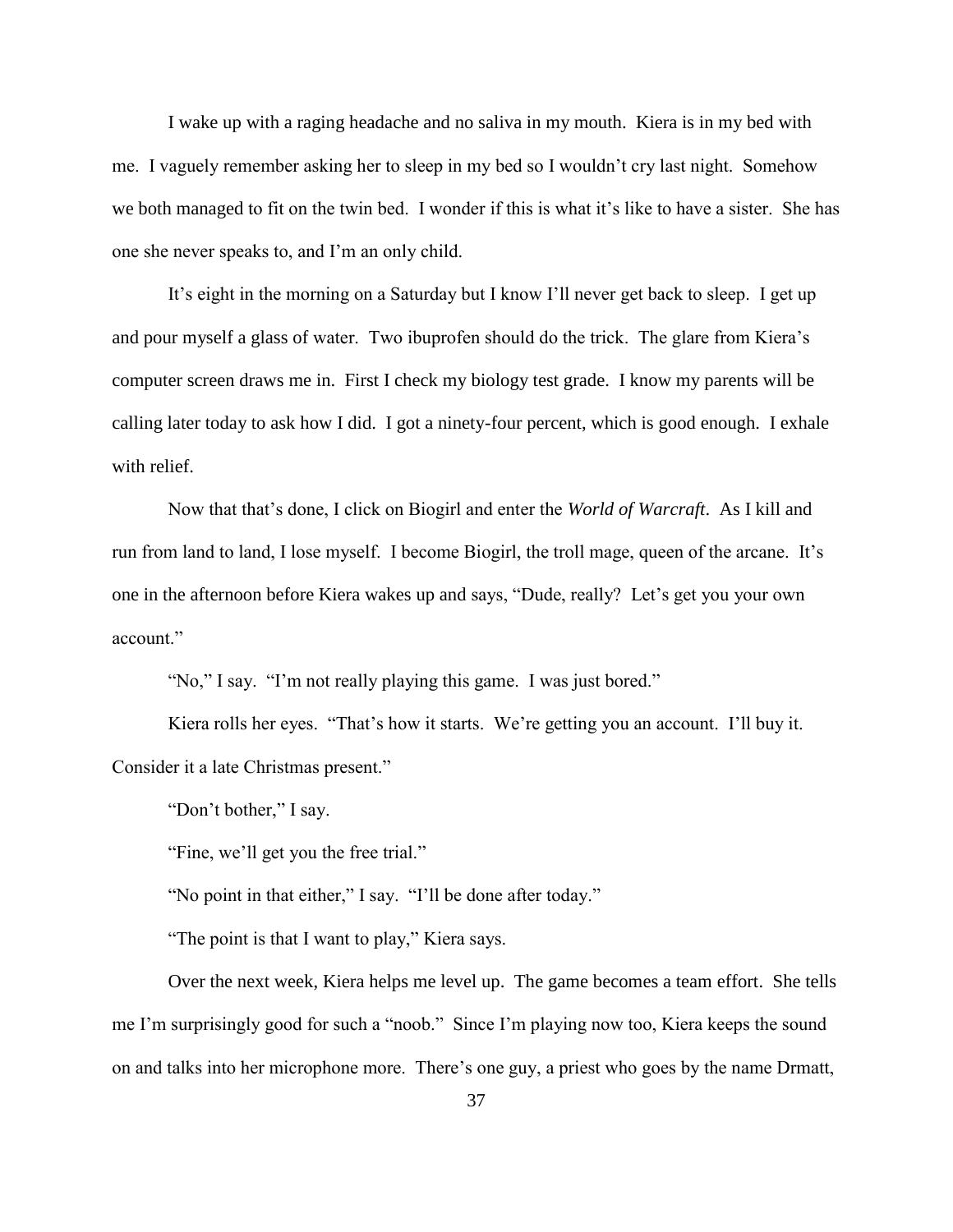who she talks to an awful lot. I can hear their subtle flirting and see Kiera forming some sort of bond with him. This is the type of thing I would have laughed at only two weeks ago, but it seems sweet now. Kiera has a crush on an internet man.

When I bring it up and ask how she'd feel if he were really ugly, she explains that she's not that naïve and that they've already exchanged photos and talked on Skype. She shows me his picture. He's tall, black hair, green eyes, the type of guy you'd expect to see on a soccer field or in a movie, not playing a video game. But then again, Kiera and I aren't exactly what you'd expect of gamers either. She says, "And he lives an hour away. We're thinking of meeting up."

"Not alone," I say.

"You can come," she says. "He lives with Belfimia." Belfimia is a blood elf warlock who likes puns. I tell her I'm down.

The night before we're supposed to meet Drmatt and Belfimia (their real names are Matt and Scott), I get a text from Fred. It reads, *Big mistake breaking up, meet me for pancakes?* It's one AM and I know he wants to meet at IHOP. Kiera is asleep, early for her. I know she wouldn't approve, but I sneak out anyway.

I watched enough movies to know that if someone texts you at one in the morning, they're just looking for an easy lay. I've got a whole speech worked up about how he has no regard for other's emotions and how he's gross and even something about women's rights and the fate the country by the time I get to IHOP.

It's bright, noisy, and cold inside. Fred sits at a booth, his hands folded together, his eyes red and watery.

"Were you crying?" I ask.

He sniffles. "No."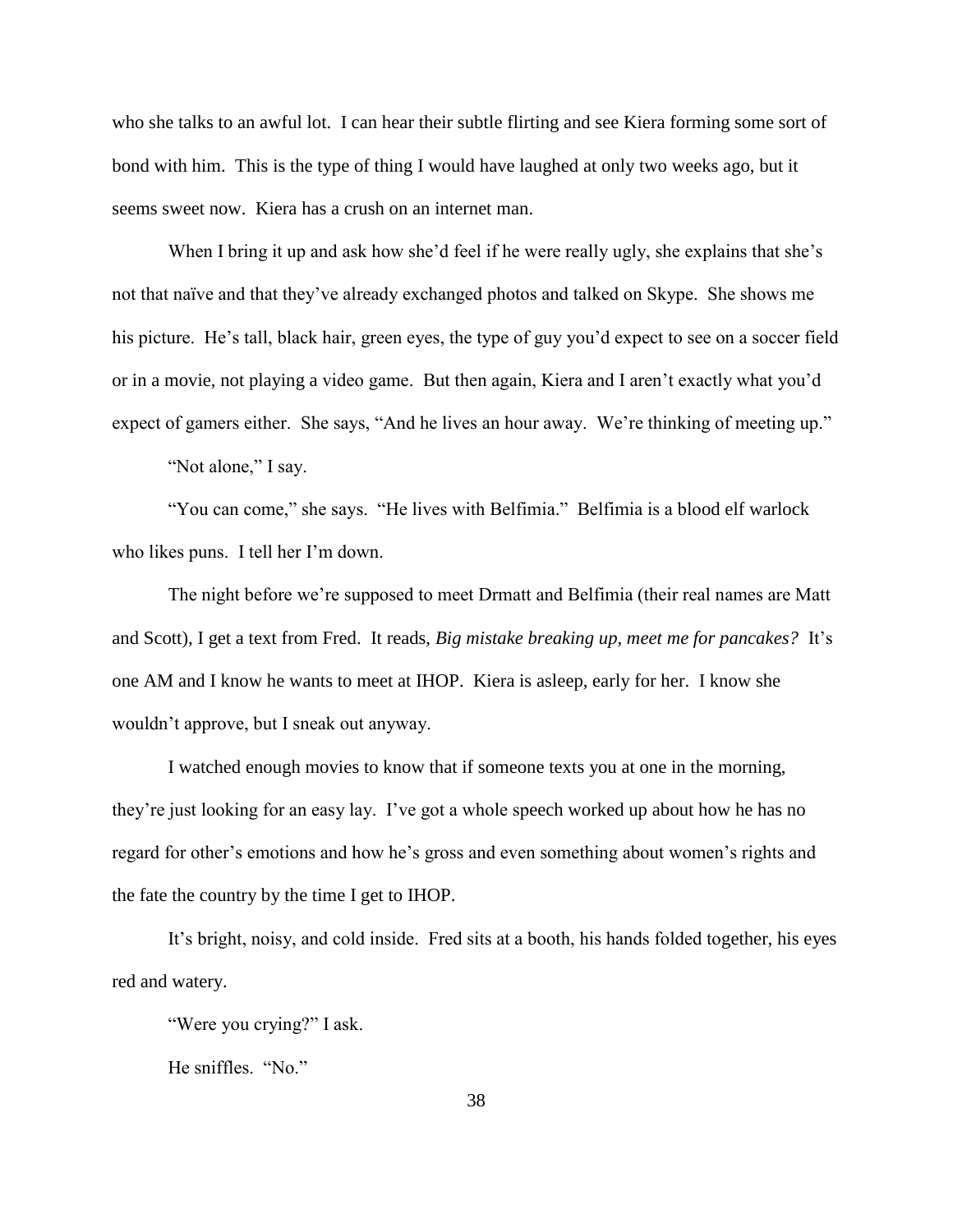"Liar."

"I was so stupid," he says. "I kept telling my dorm mates how much I love you and how I could see us being together for a long time and they kept giving me shit. They kept saying college relationships aren't supposed to last that long and that I was crazy for not putting myself out there in the, quote, best years of my life. But I realized they're fucking idiots."

"I see."

"If you consider taking me back I'll, I'll, I don't know, I'll buy you some chicken and waffles right now."

"I do enjoy chicken and waffles."

He smiles. "So you will?"

"I don't know," I say. I imagine what Biogirl would do in this situation. Probably send an ice lance his way. "I have a date tomorrow with a warlock."

"Huh?"

"I have a date tomorrow."

"But…But…Chicken and waffles! I'll get you a milkshake too."

"How do I know your dorm mates won't just influence you again?" I ask.

"I've learned my lesson."

"I'm going on my date tomorrow," I say. "Maybe I'll call you afterwards."

He orders me chicken and waffles anyway. In the game, food gives you health. As I eat my salty fried chicken and sweet waffles with Fred, I imagine my health bar filling up.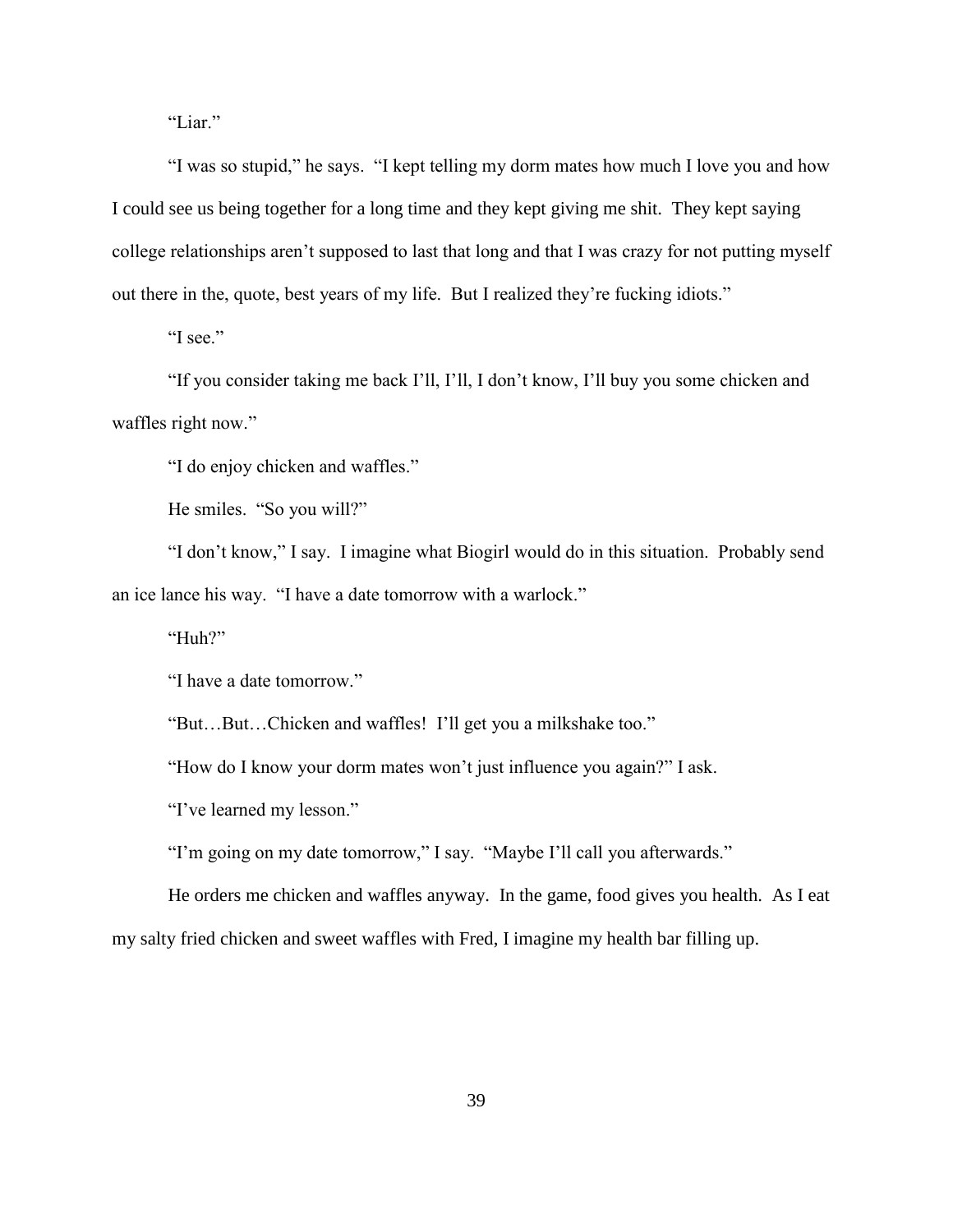## **HAROLD**

Harold watched the dancer. Surrounding him was darkness, and in that darkness sat other cigar-smoking, Jager-drinking men. Neon lights shone on the dancer. She was short-hardly taller than five feet, he suspected. She wore contacts that made her eyes look purple. Her breasts were neither too small nor too large. She was a thin but curvaceous woman, the kind he'd always dated—or at least dreamed about dating—before he met his now dead wife. She the dead wife—had been tall and too thin, with dry lips and rough facial skin. He didn't mind that she was gone, but occasionally he missed her manly laugh.

When the song was over another dancer came out on stage and the pale short dancer left. Harold did not like the new one—her nipples were too big and dark and her face was long like his dead wife's. He could not see himself falling in love with her. Other men around him hooted and hollered and stuck dollar bills in her garter belt. He wanted to tell them not to encourage her. He wanted her to leave the stage. The dark club wasn't large and the stage was probably only six feet in circumference and two feet off the ground. Under the black light, Harold knew most of the women looked more perfect than they were—thinner, less C-section scars, and cleaner faces. A variety of music played: club, a remix of "In the Air Tonight," and fast, hard rock. The liquor flowed so freely he could taste tequila and Jager in the air.

Unable to spend any more of his time in front of the dark dancer, he finished his Jager and put his cigar out, then got up from the table. He found a bouncer, a large man whose arms were crossed, and asked him if he could get a private room with the previous dancer. The bouncer told Harold that a private room would be a minimum of one hundred dollars and twenty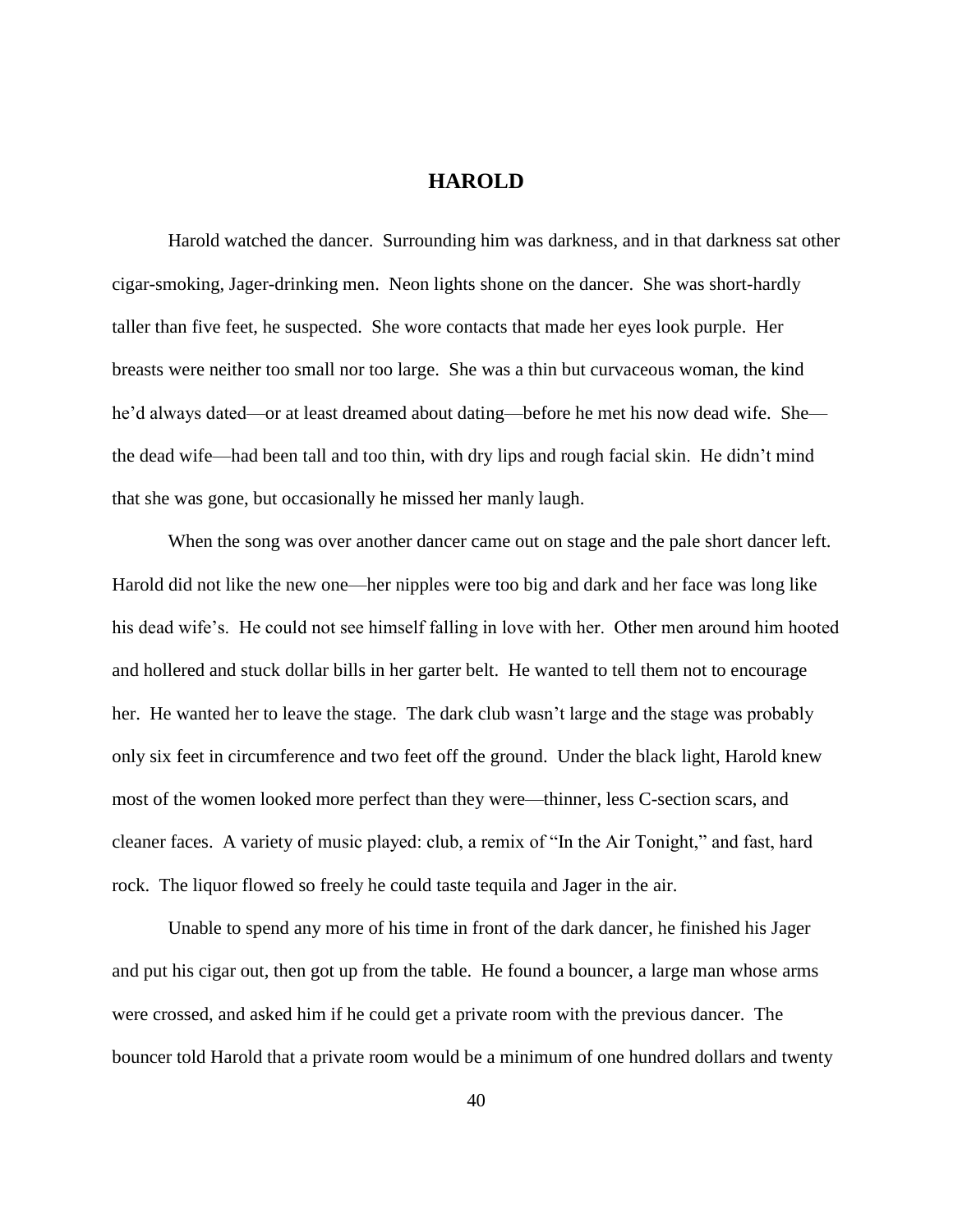dollars per dance after that. Harold showed him the money and was taken through a doorway into one of the private rooms.

The room was dark and cold and smelled of fresh paint, but he couldn't tell what color the walls were. There was a small stage in front of a chair, on which he sat. The bouncer left him alone and told him the dancer would be in soon. He added, "Don't try anything funny; this room has cameras." Harold smiled and nodded. He had no intention of doing anything inappropriate.

Harold was not unaware of his stature in the world of sex. He was overweight and had a ruddy complexion, a bulbous nose, and small hands. He wore glasses and the buttons of his shirt often popped off on unsuspecting people. His breathing was often more of a wheeze, but he was proud of his hair. He had a full head of hair, however mousy and unappealing it might be. Women were not attracted to him and even if they were, he knew his performance in bed was barely acceptable. There was too much focusing on where the clitoris and the G-spot and the nipples were, making it difficult, if not impossible, for Harold to orgasm-much like his partners. It's not like there were many women to attempt to seduce in the computer repair field anyway, and the women he did work with tended to have husbands already. It had been five years since Harold had had sex, and he hated to admit to himself that that fact didn't bother him. A steady schedule of pornography, strip clubs, and masturbation kept his desires at bay, and was often more pleasurable than intercourse anyway.

The dancer walked in from a door he couldn't even see and made her way onto the stage. She wore a glittery bra and glittery purple panties. Her hair was long and richly dark. He wanted to run his fingers through it. He imagined it was soft, like running your fingers through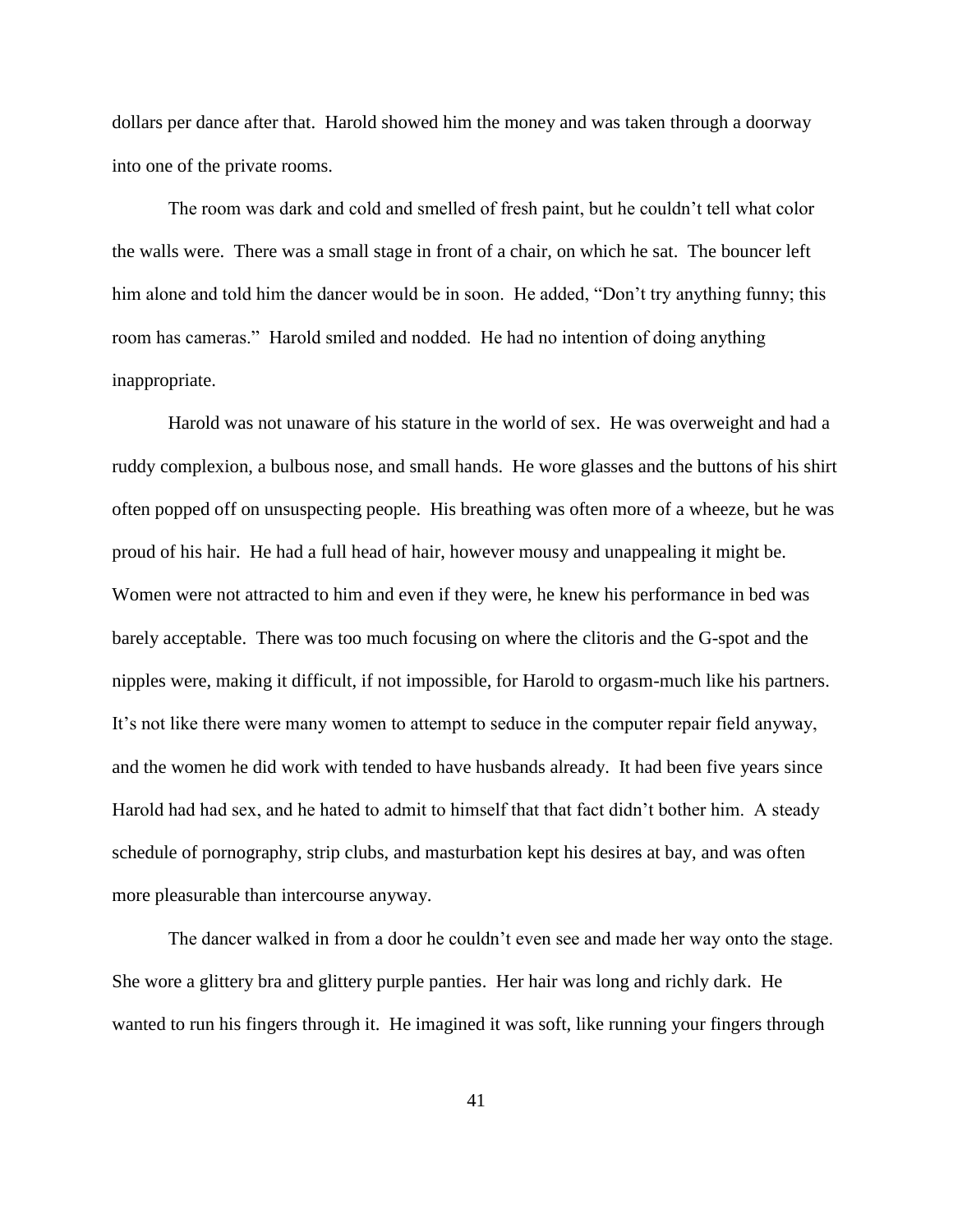water. A sudden thirst overtook him, a dehydration that threatened to ruin his excitement. He ignored it.

"Hi, sweetie," the dancer said.

"Hello," Harold said. He looked into her eyes because looking at her breasts would be bad manners.

She swept her hair behind her back, smiled, and said, "My name's Gem." It was a lie, an obvious one at that. Now that she was closer to him Harold supposed she was in her early twenties.

"Nice to meet you," Harold said because it seemed good manners.

"I'm going to start on stage, and then come down to you, okay darling?" she said.

"Okay," he said.

"Each dance lasts ten minutes and costs twenty dollars, all right?"

"All right."

The dancer jumped on the pole coming out of the stage. She twirled around and even hung upside down by her legs. She took her glittery bra off and threw it near Harold. He wanted to touch it but knew that would end the fun. In the private room, full nudity was allowed. The dancer threw her panties even closer to Harold; he watched them fly. He thought maybe he could grab them with his foot and sneak them into his pocket but then he remembered the bouncer's warning. The dancer had a swash of dark pubic hair that he was thankful for. All of the fully shaven women in pornography made him feel like a pedophile. He liked a woman who looked like an adult.

"All right, doll?" the dancer asked.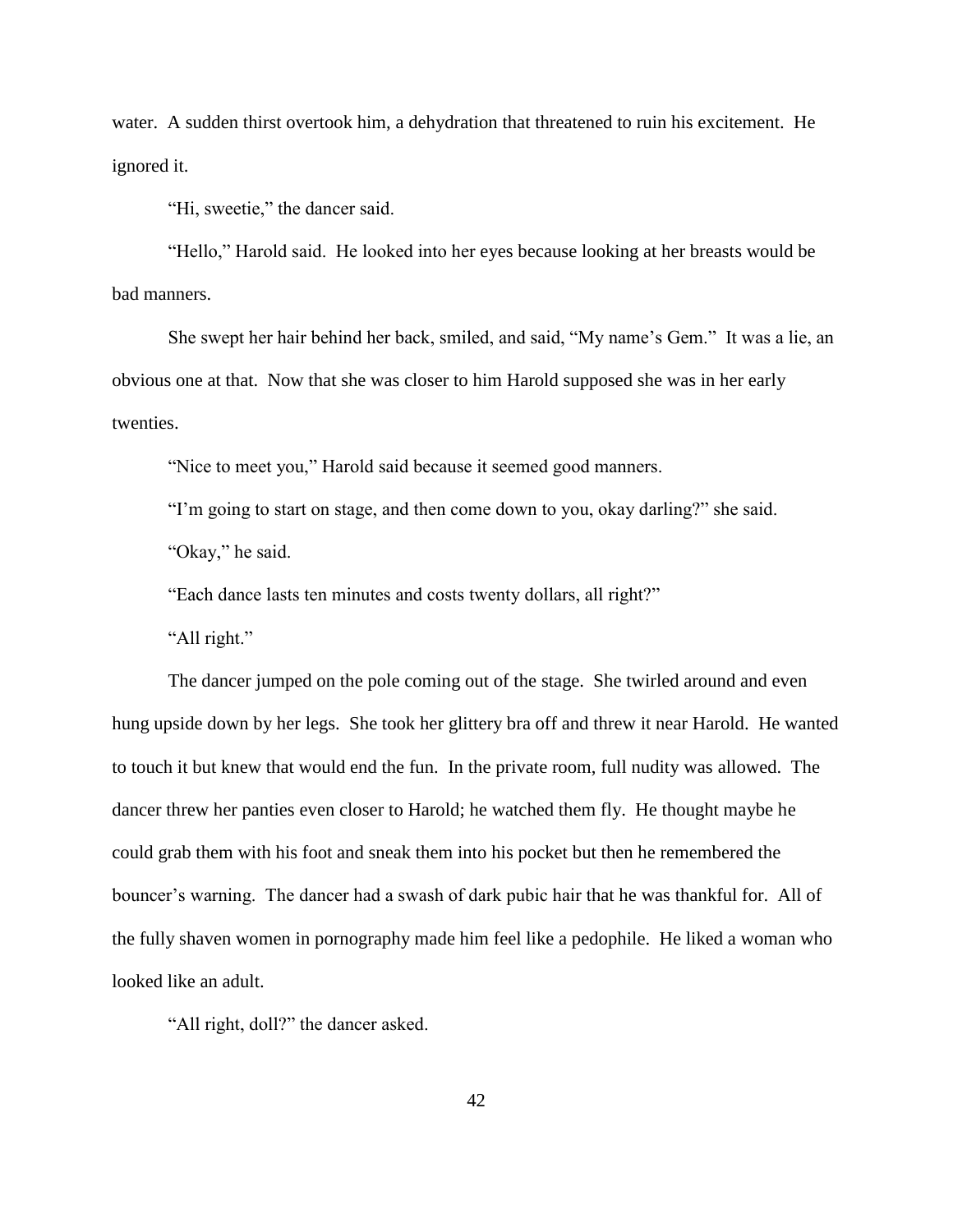Harold wondered if his face betrayed his lust. He didn't want her to feel threatened, but imagined she dealt with horny men every night. "I'm fine, thank you," he said. "Are you all right?"

The dancer laughed, but it was not a mean laugh. It was more of a giggle. She put her hand on his shoulder. "I'm fine, sugar. Thanks for asking."

The dancer spread her legs out on either side of his. He closed his legs so she wouldn't have to stretch. With her breasts in his face she moved her pelvis in and out. Harold was hard. He wanted to touch her, really just hold her, and her skin looked so soft, but there were cameras. He even felt that she might enjoy it.

"Are you paying your way through medical school?" Harold asked. He instantly regretted saying it. What was genuine interest probably sounded like condescension.

The dancer laughed again. "Something like that. Are you a doctor?"

"I'm in computers."

The dancer turned around and pushed her butt up against Harold. "That's really neat. Do you like computers?" she asked.

"They're okay," Harold said. "You're really good at this."

"Thanks, babe. And thanks for not being a touchy prick."

It was Harold's turn to laugh. "Do you get a lot of those?"

The dancer turned back around and put her breasts against his chest. Their heads were level. "You'd be surprised how many guys think they can just grope me."

Harold thought he must just be imagining it, but it seemed that the dancer was rubbing her crotch against his. Was this his reward for not being a prick? He closed his eyes and tried to picture his mother and his ex-wife and the president.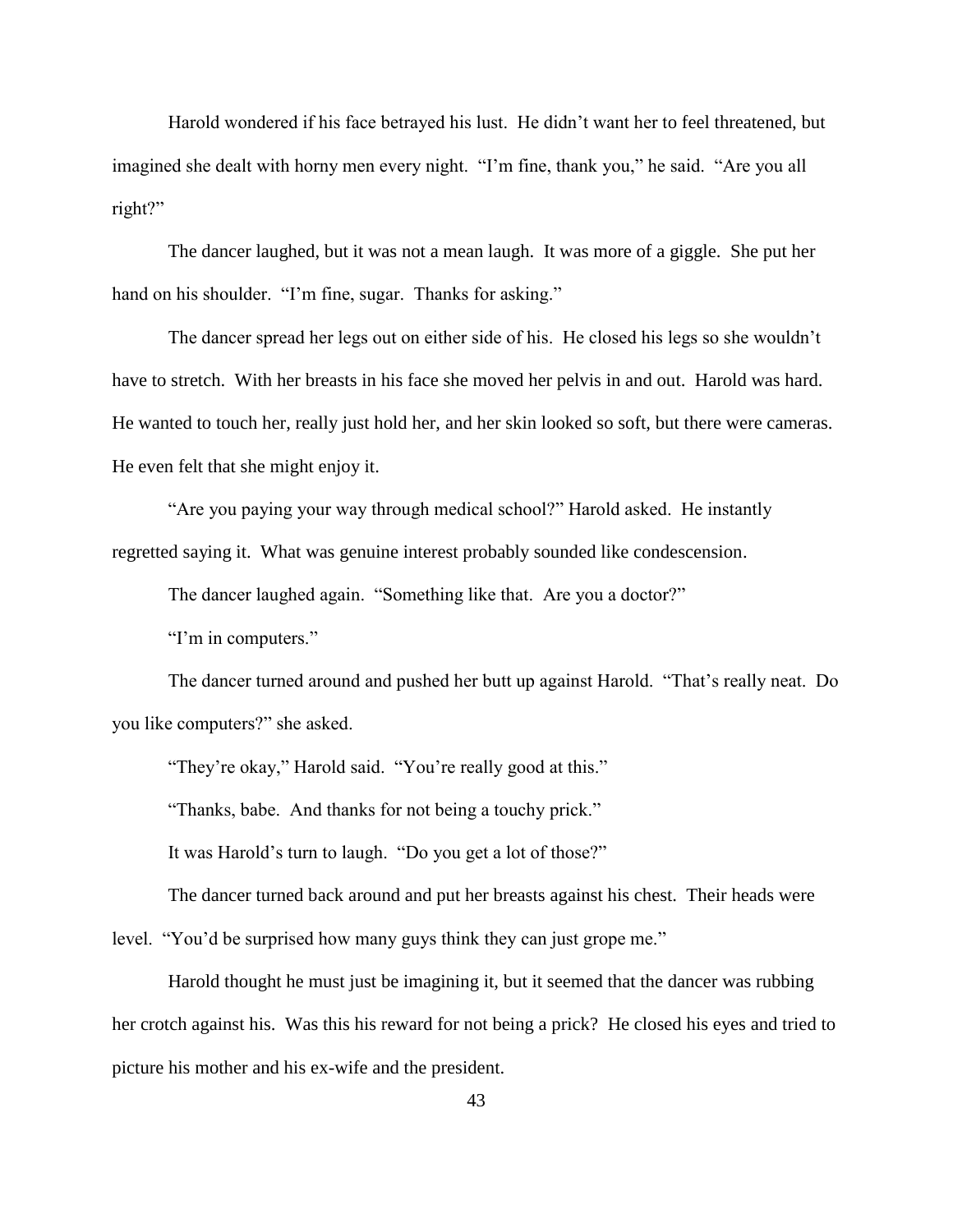He opened his eyes. She was gone. Back on the stage. "That's one, babe. Do you want another?"

Harold had an extra sixty bucks to spend, so he said yes. She came back to him and resumed her lap dance. "May I ask you a personal question?" Harold said.

"You can ask, I may or may not answer," the dancer said.

"Do you have any children?" Harold asked.

The dancer paused for a second, then said, "I have one. A two-year-old boy."

"Are you married to his father?" Harold asked.

"Geez, I've never had questions like these before," the dancer said. "Usually it's just,

'What're you doing later? Wanna party?'"

"I'm sorry," Harold said. "I'll keep quiet."

"It's okay," the dancer said. "My boy's father died. Afghanistan. Roadside IED."

"I'm sorry," Harold said. He could feel his hard-on shrinking.

"You got a wife, sweetie?"

"My wife died too."

"I'm sorry," the dancer said. "How, if you don't mind me asking?"

"We were never sure. It was a supposed suicide, but the police never ruled out homicide. Inconclusive cause of death."

"Christ, that's awful," the dancer said. "I'm sorry, darling." Her dancing had slowed and her movements weren't as liquid as they had been.

"She didn't love me anyway," Harold said.

"How come?"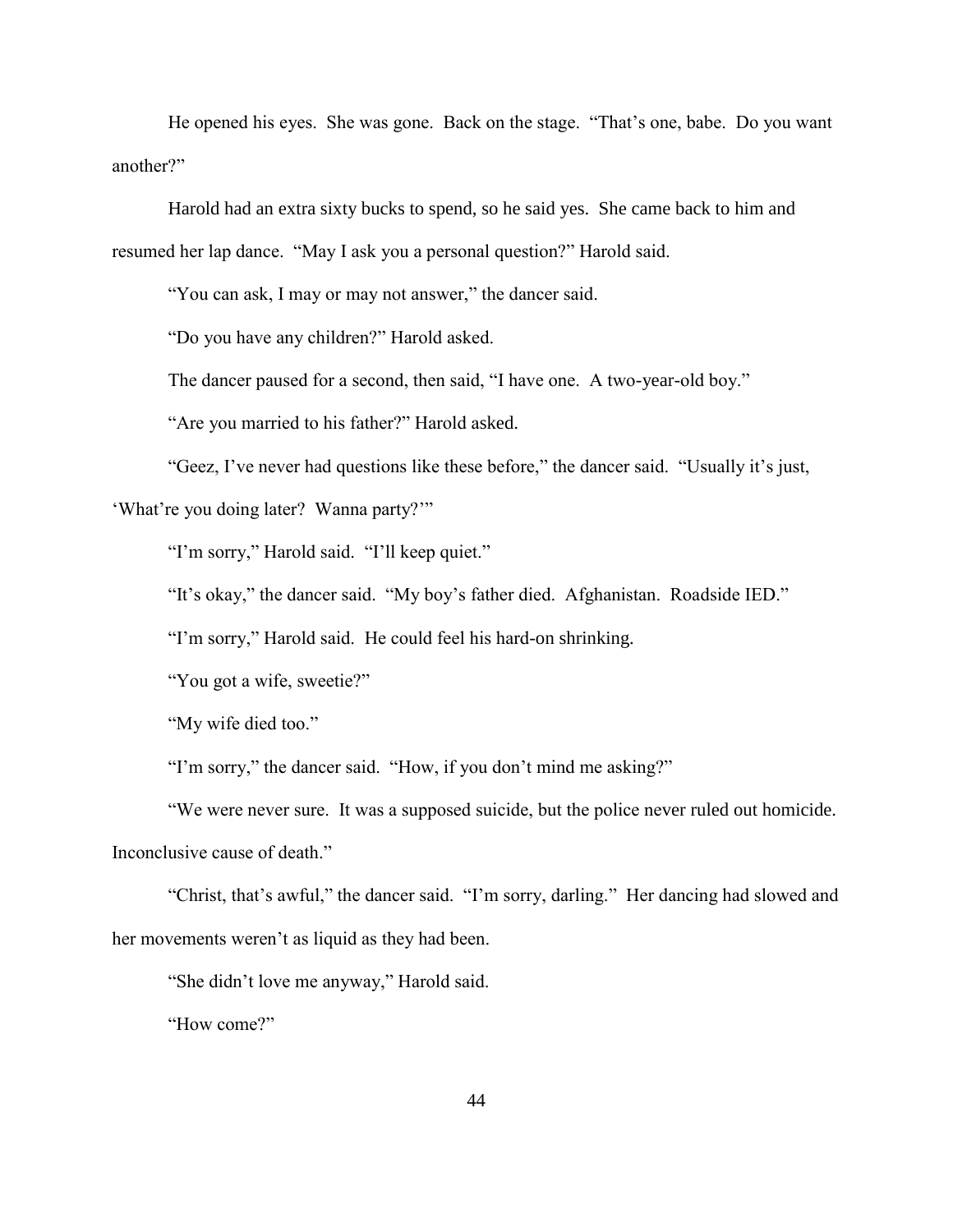"Would *you* love me?" Harold asked. He was being bolder than he had ever been and he could feel his cheeks burning.

The dancer shrugged. "I don't know you well enough to answer that truthfully. You seem like a nice guy."

"You're someone to be loved," he said. He looked her in the eye.

"I don't know about that," she said. "I'm just a stripper. Not a whole lot of respect for the career."

"Your son loves you."

"Yes"

"And your son's father loved you."

"I suppose."

"I could love you."

The dancer laughed, only this time her laugh was brief and nervous. "How do you know I'm not an awful person?"

"Because you're being so nice to me," Harold said.

"Babe, you're paying me twenty dollars per ten minutes. I have to be nice to you."

"I can just tell," he said. "You're nice and you're someone who could be loved by a lot of different men."

"Ten minutes are up, sweetie," the dancer said. She didn't ask if he wanted another dance and he didn't ask for one.

Harold stood up. "Will you tell me your real name?"

"Susy," she said.

"What nights do you work?"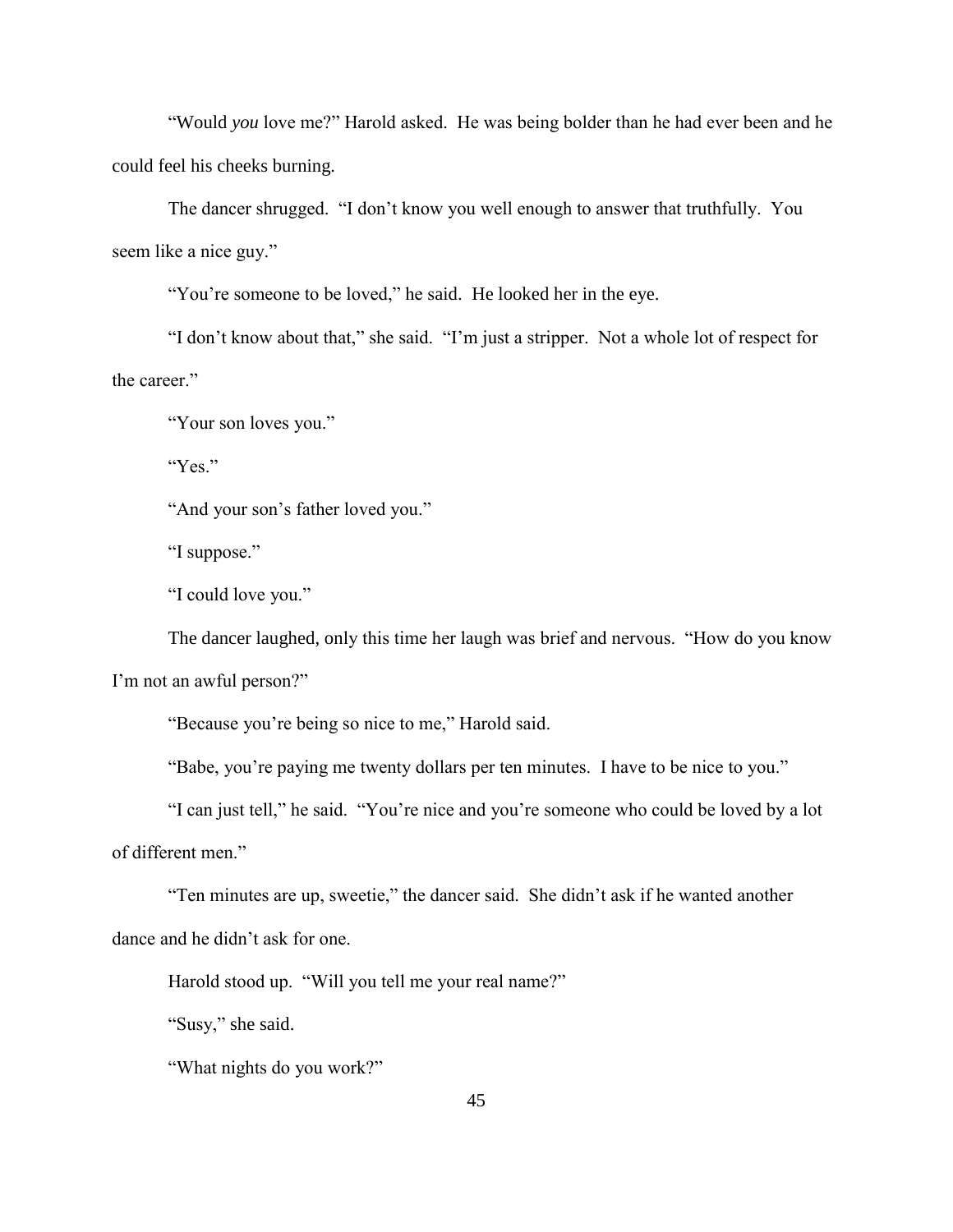"Here? Depends. I work at a few different clubs."

"Will I see you again?"

"I don't know, darling."

Harold left the strip club and walked along the cool street outside.

#

At work a week later, Harold sat in his cubicle thinking about an overstuffed salami and pastrami sub. One more code and he could indulge in a quiet, messy lunch. His computer screen glowed and the small coding was beginning to give him a headache. Fluorescent lights meant to keep workers awake and alert only served to exacerbate Harold's eye strain.

Julie, a co-worker with a high, booming voice, walked up to Harold's cubicle. She was a newer hire and about ten years younger than him. He noticed that she gave him more attention than all of the other workers combined, but didn't seem to get much attention from anyone in return. Like him she was overweight. Still, she had pretty chesnut eyes, smooth-looking skin, and an infectious smile. She said, "Hey Harold."

"Afternoon," he said. He glanced at her, then looked back at his code.

"I'm going out for lunch. Want to join?"

Harold thought it might be nice to have a friend but he hadn't had one in so long that he didn't know if he could do it right. He considered going with her but the idea of keeping up a conversation with someone for a half an hour or more was too daunting. "No thanks," he said. "I have a lot of work to get done."

"I could grab you something and bring it back," she said. "Missing lunch is bad for you." She smiled wide, showing deep dimples.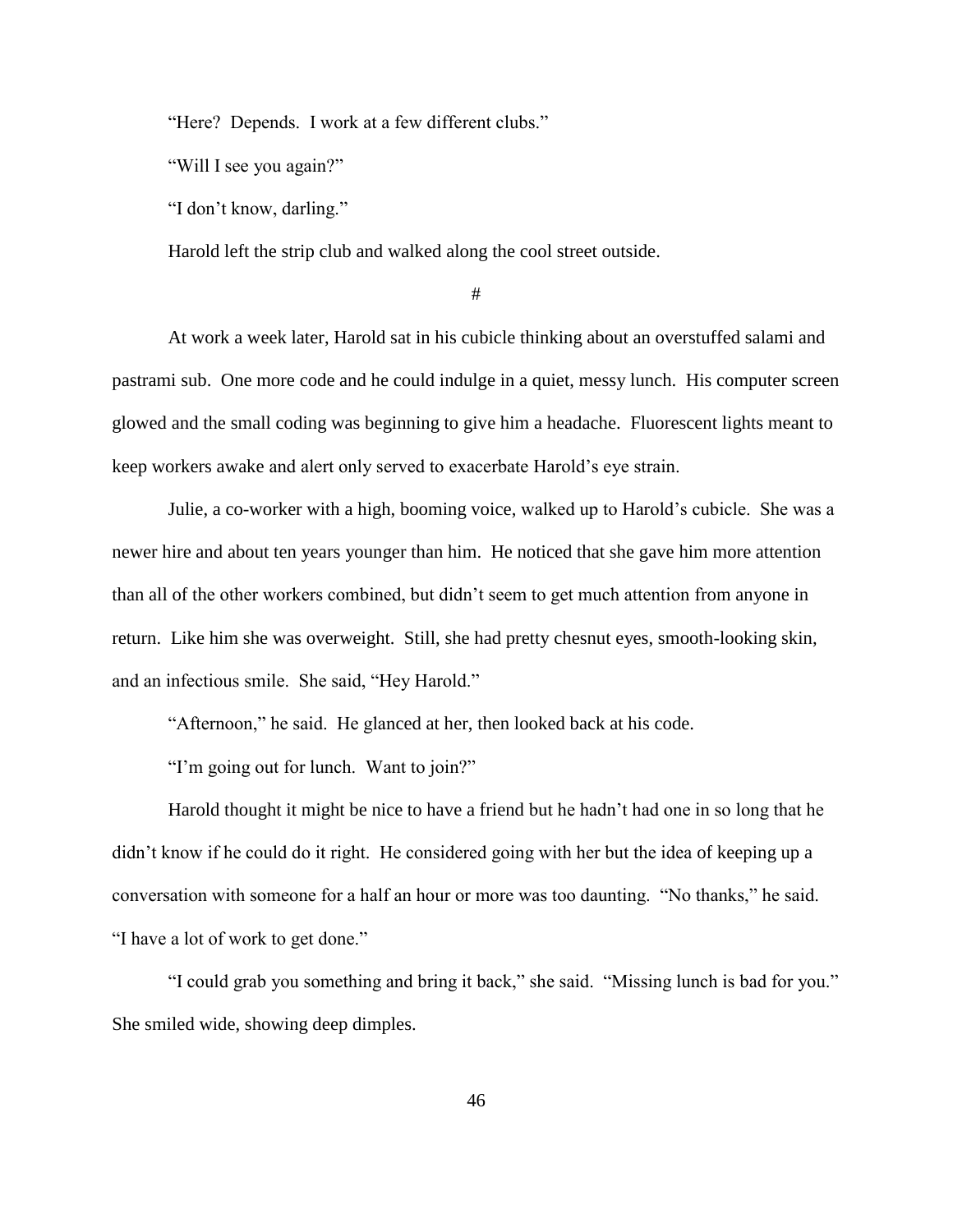Harold thought how nice it would be for someone to bring him a salami and pastrami sandwich. He looked to the floor and then up into Julie's warm chesnut eyes. "No thanks. I have a snack in my desk." He patted his desk drawer.

"Well, all right. Don't forget to eat, sweetie. I'll see you later."

"Thanks, Julie," Harold said.

Julie walked away, her pink skirt swooshing back and forth. No one paid her any attention except Harold, who watched her until she was out of his view.

He knew that he couldn't leave to get a sandwich now because Julie would be hurt. He'd have to go the rest of the day without food and without a break from the bright lights and small coding. As his focus faded, he daydreamed about the dancer from the week before. This time, though, he focused on her cute little nose and the way she smiled at him, like he wasn't disgusting. He wanted to see her again but wasn't sure of the days she worked and didn't want to waste a trip on other, lesser dancers. Maybe if he went on the same night as he had the week before, she'd be there.

On his way out of the office, Julie was one of the few co-workers left. She looked like she was concentrating hard on her computer. As Harold approached her, he considered saying something but felt his voice catch in his throat. It occurred to him that Julie's round face was the exact opposite shape of his dead wife's. He paused by her cubicle and with a raspy, unused voice said, "Don't work too hard."

Julie looked up from her computer. Her face was ruddy and she looked tired. She smiled at him anyway. "I'll be heading home soon. You have a good night, Harold."

"You too. Goodnight," he said. He smiled but she had already looked back to her computer.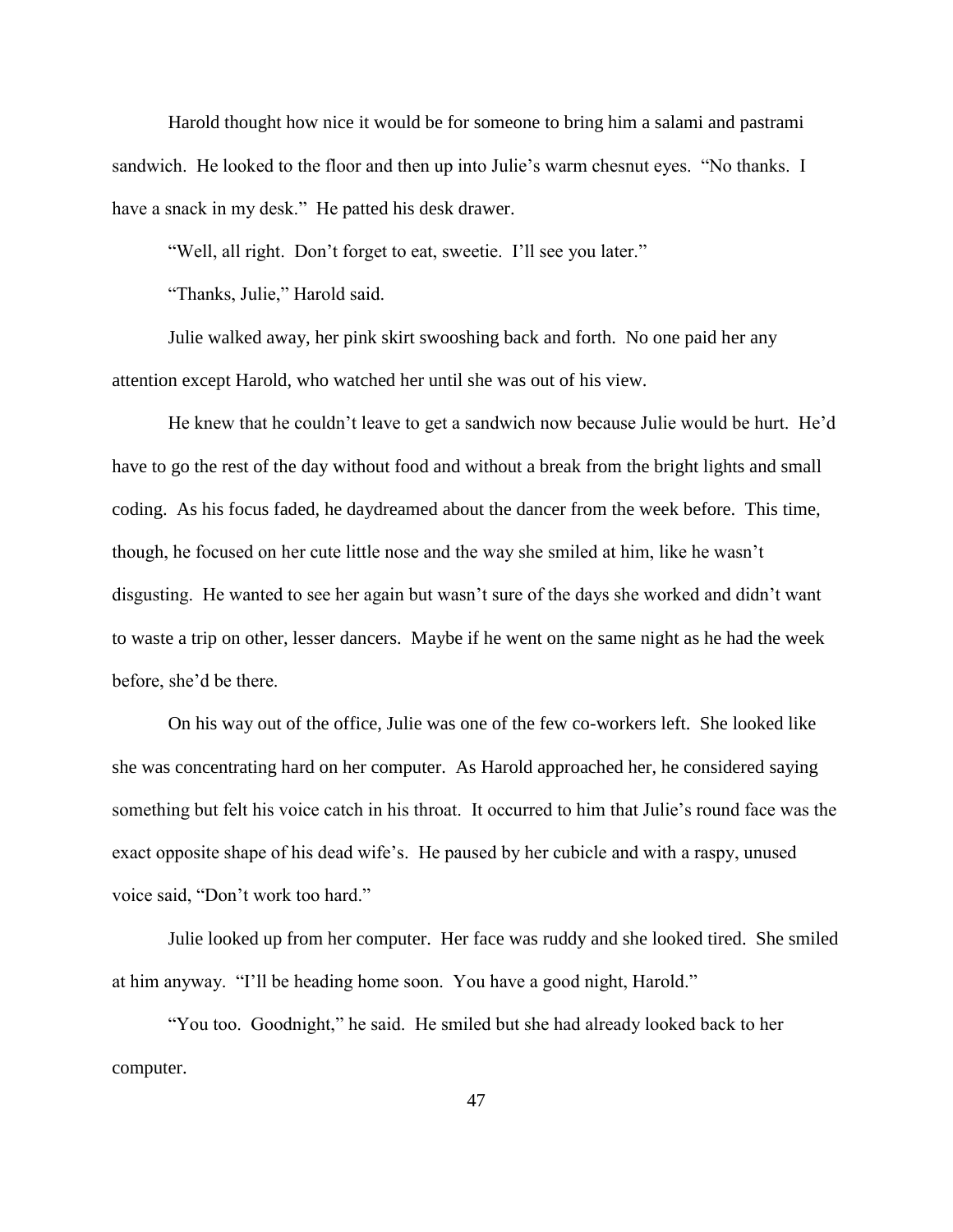Harold walked outside. It was overcast and a bit cold. He decided he would go by the strip club later. Maybe the dancer would be there and they could talk. If she wasn't, he could always ask another dancer when Gem or Susy would be back. If Susy was her real name, it would look like he knew her personally and he could probably get a response. He thought about her silky black hair and pale breasts. He wondered if anyone loved her besides her son.

Harold got in his car and drove home.

#

It was Wednesday and Harold figured his best chance to see Gem or Susy again. As he approached the club he felt self-conscious and wrapped his jacket tightly around his body, keeping his hands inside the pockets. He worried that someone from work might notice him, though the thought had never bothered him before.

Inside the club music blared and men hollered. Harold took a seat on a black leather couch in the back to observe. A blond dancer with translucent skin held the stage. A woman with short hair and a Polo shirt put dollars in her guarder belt. Harold looked around for Susy.

He spotted her, finally, giving a private dance to younger red-haired man with a large jawline. They were only about three feet away from where Harold sat. He watched her writhe around on top of the scruffy man. His eyes were glued to her breasts and his arms were held in the air around her butt without touching it. He was breathing like an animal about to mate. Harold scooted closer to them. He heard Susy say, "Huh?"

The ginger shouted over the music, "What's your name, baby?" His voice was rough and deep.

Susy whispered into his ear but Harold couldn't hear the name she gave him.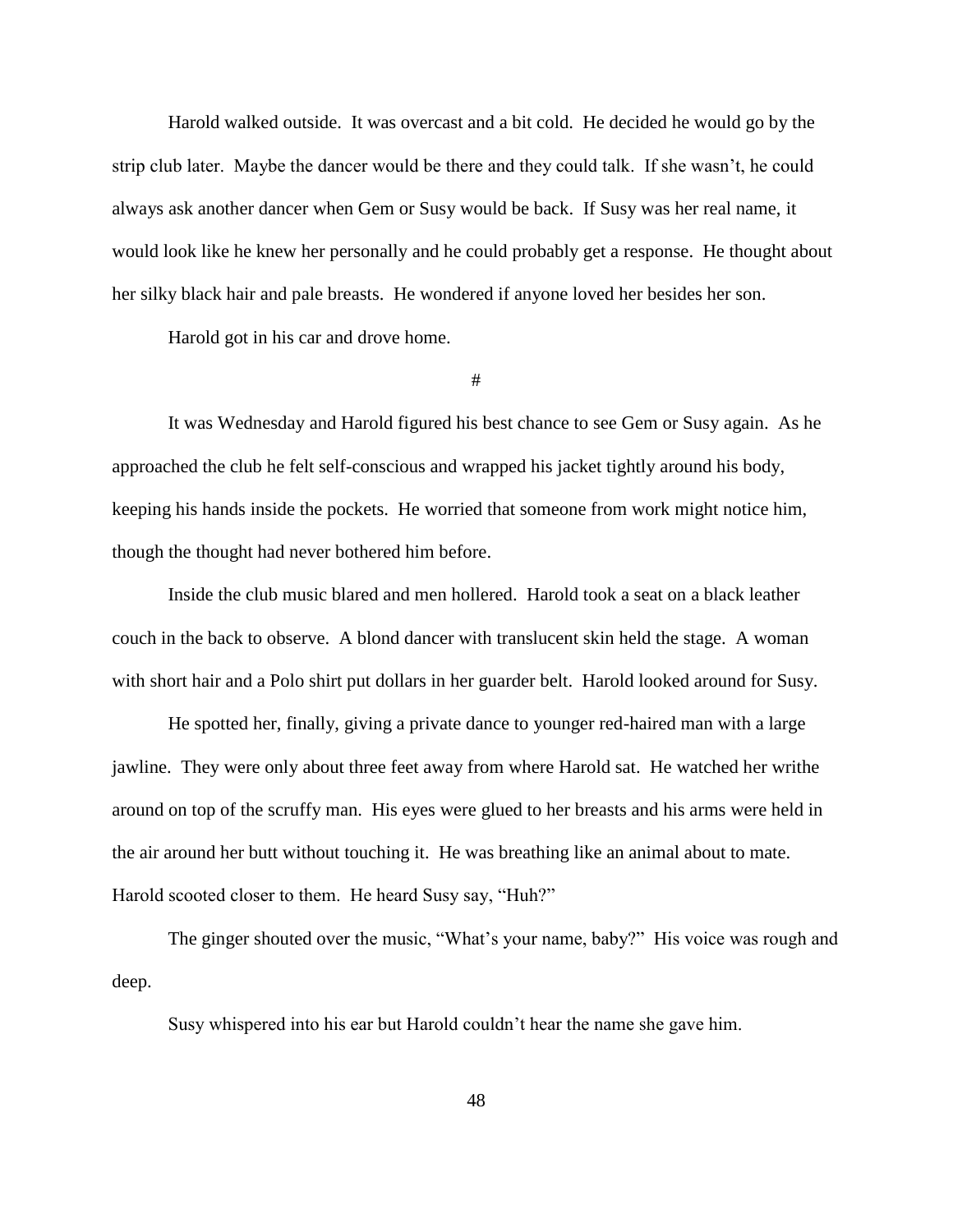The ginger shouted again, "You got a boyfriend?" Susy shook her head. Then he said, "When do you get off work?"

Harold watched Susy look around the room. He could sense her discomfort and he felt protective over her, more like a father than a lover. He wanted her to cover her breasts up.

The man said, "Why don't you come hang out with me when you get off?" He patted his chest. "Maybe I could give *you* a show."

Harold shook his head. He thought that maybe Susy really had appreciated him. He no longer wanted to be in the club.

As Susy dismounted the ginger and walked away he shouted, "Aw, come on, baby!" He slapped her ass. She looked back with anger, then walked away quickly.

Almost immediately a bouncer with large muscles and a black beard grabbed the ginger. Harold heard him say, "Time to go, asshole." The ginger tried to joke with the bouncer but to no avail. The bouncer pulled him up and dragged him out of the club. Harold tried to follow Susy with his eyes, but she had disappeared behind a door that read "Ladies Only." He went home.

#

There was a short meeting to be had at work in the morning. Harold sat around a small conference table, his eyes still heavy with sleep. Julie walked in carrying donuts and set them on the table. "I'll be right back, bathroom," she said. She smiled at all of them.

As soon as she shut the door, a man Harold had never really spoken to said, "That woman is way too chipper all the time."

Another man said, "At least she brings donuts. I knew it would be a good idea to get a woman in the office," a middle-aged mustached man said. He laughed and elbowed the man next to him.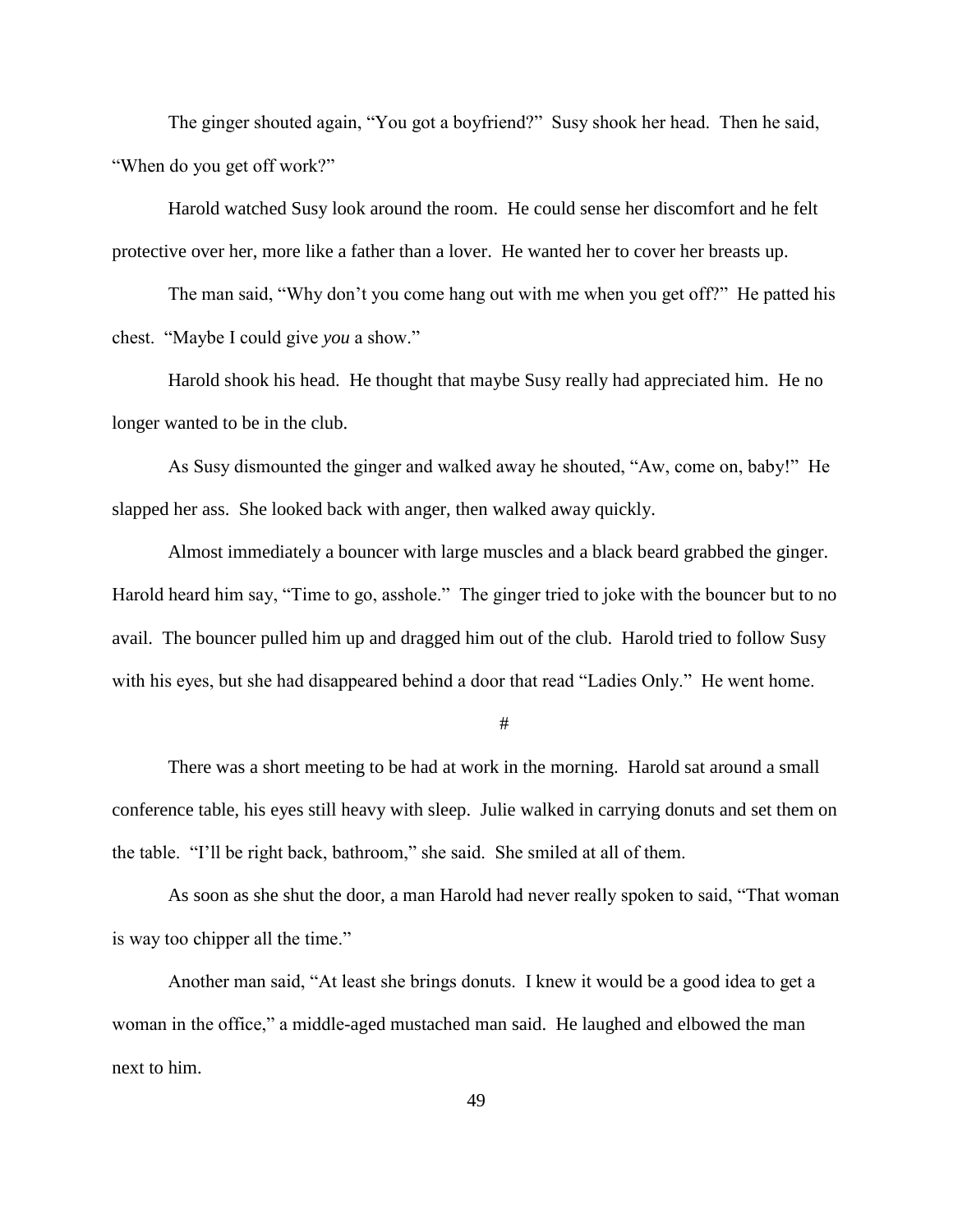"I'd been hoping for spinner, blond maybe, with long legs and big tits," an older man said. "She ain't that, but she brings food. Not a bad trade." All the men besides Harold laughed.

The one woman in the room rolled her eyes. She said, "You're all pigs, but she annoys me and I'm hungry." She grabbed a donut. She was an engineer and married to one of the senior executives. Another person Harold had never really spoken to.

"Excuse me for a moment," Harold said. He left the conference room to find Julie. She was coming out of the ladies' bathroom.

"Hi Harold," she said.

"Julie, I think you and I should skip this meeting and get breakfast together."

Julie laughed. "What's come over you? You seem upset."

Harold collected his thoughts. He had no desire to tell her the things that were said and wasn't sure how to convince her that he wasn't crazy. He'd never skipped out of work before. "This meeting isn't important. Let's go eat breakfast. Outside somewhere."

"Harold, are you worried about the numbers? They're not there to quiz us on anything. I'm pretty sure it's just another silly meeting about getting everyone in the right mood." She put her arm around him and led him back toward the conference room.

"Would you like to get dinner with me then?" Harold asked. "On Wednesday."

Julie paused for a second. She looked at Harold like he was shiny and new. "Sure," she said. "I'd like that." She opened the door and led him into the conference room.

The men inside stopped laughing. Harold gave them all looks of anger. The meeting began a moment later. Harold looked at Julie's full cheeks and long eyelashes. She didn't grab a donut for herself and he didn't touch them either.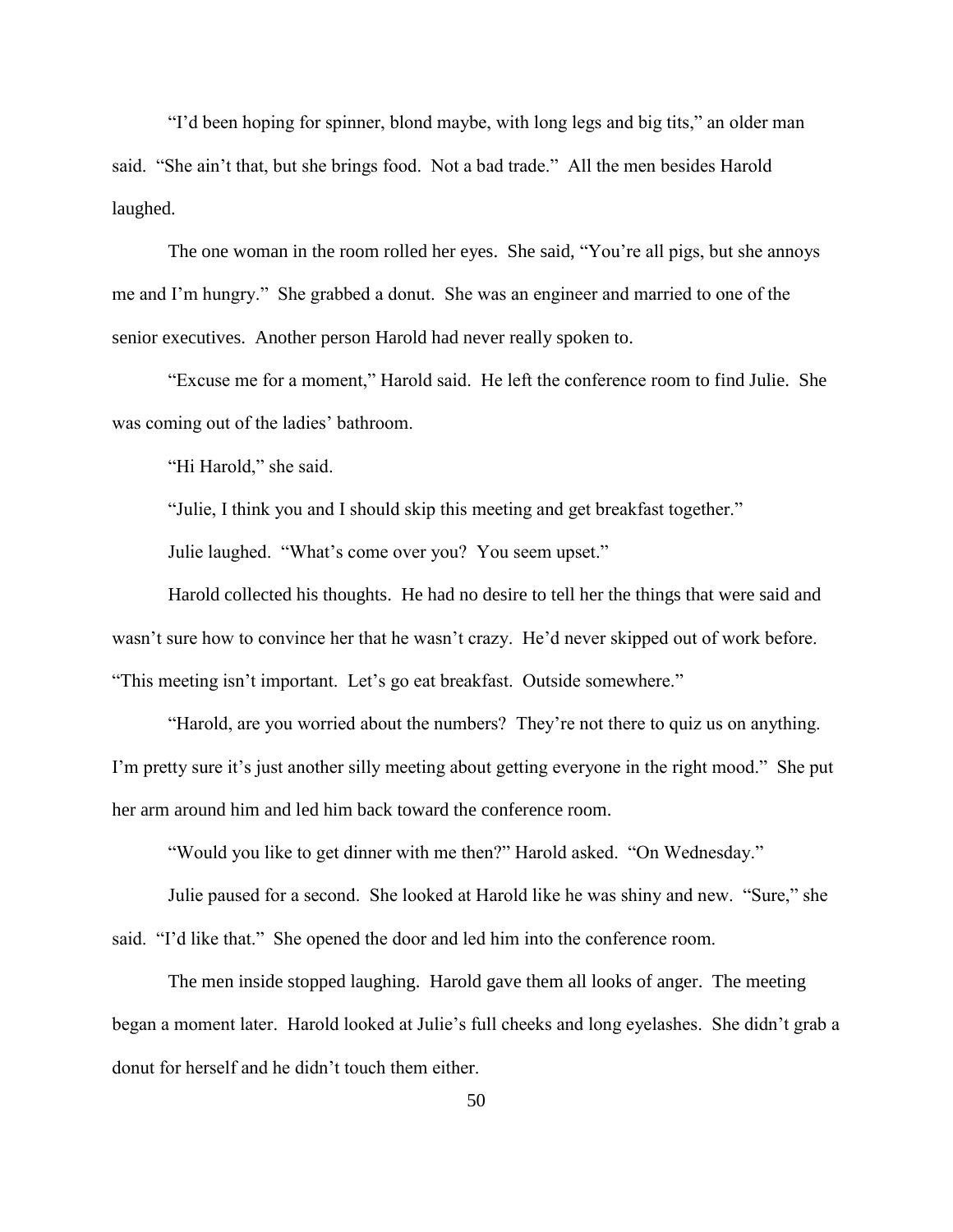After the meeting everyone went back to ignoring Harold, except Julie.

#

Though Harold had offered to pick Julie up at her house, she had insisted on meeting him at the restaurant. They met at a semi-expensive French restaurant miles away from the strip club. As they went to sit down, Harold pulled Julie's seat out for her. She wore a light pink blouse tucked into a mauve skirt that flared out at her knees. Harold noticed a bit more blush and lipstick than usual. He thought Julie looked lovely with her chubby cheeks.

When the tall, skinny waiter asked for their drink orders, Julie ordered a bottle of cabernet. Harold could feel excitement rising in him. He grinned and repeatedly adjusted himself in his seat. "Um, have you ever been here before?" he asked.

"Yes, I have," Julie said. She smiled and nodded as she said it. "They have the absolute best crème brulée I've ever tasted." She looked around the room before saying, "So what did you think of the meeting this afternoon? I think they're giving us way too many meetings."

Harold laughed. "Yeah, I guess they are. At least each meeting is a break from work, more or less."

"They're getting excessive though," Julie said. "And I think Todd is vulgar."

"He's an idiot," Harold said. It was the most assertive statement he'd ever made.

They spent the rest of the evening discussing people from work. As the wine flowed, so did Harold's words. He hadn't spoken so much since junior high.

Harold invited Julie to his house. When they arrived she hesitated at the door then followed him inside. Both somewhat drunk, they stumbled into his bedroom. Harold kissed Julie. They tumbled onto his bed. Harold's normal anxieties about sex were dulled by the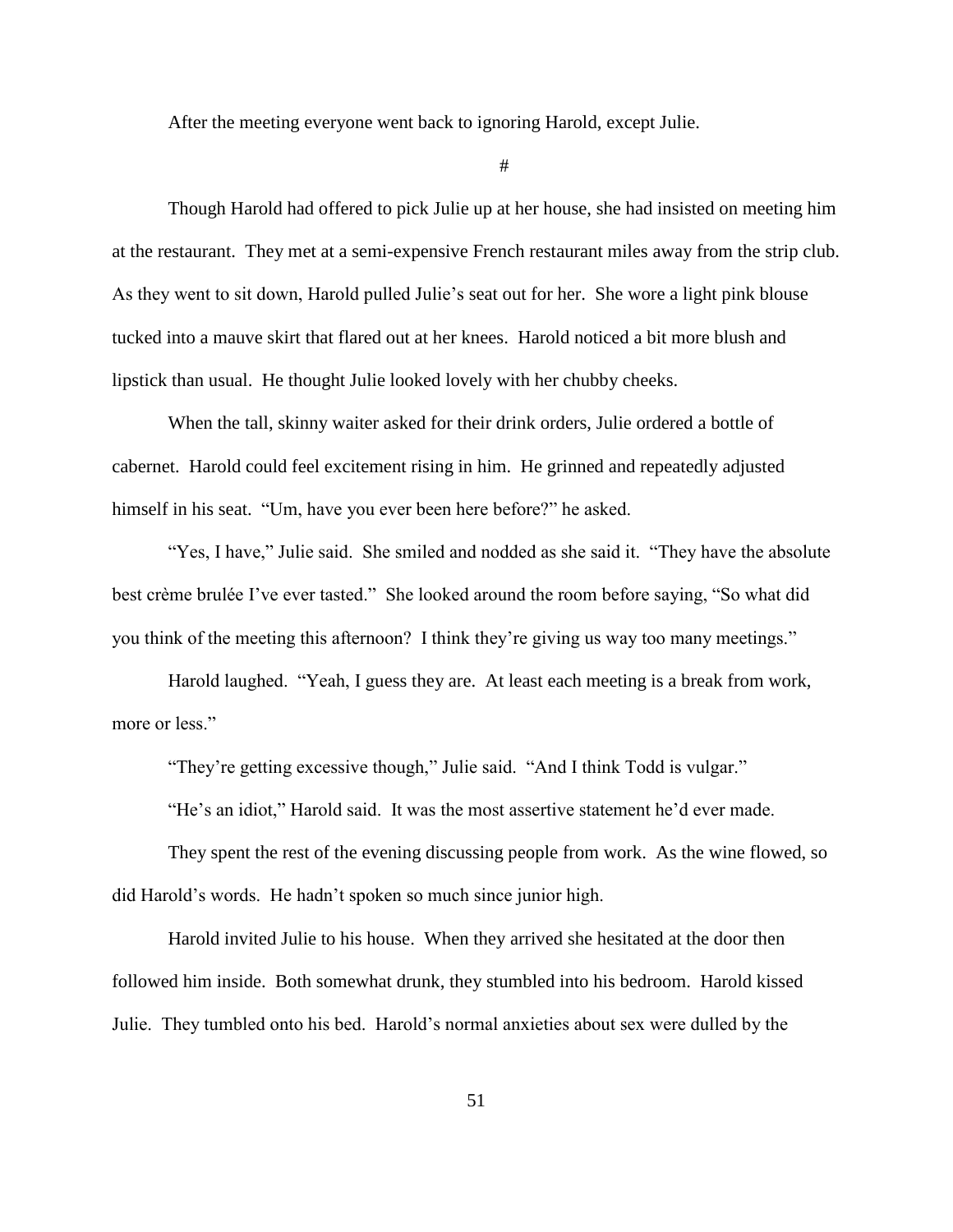alcohol. He thought things might go smoothly until Julie reached into his pants, grabbed him, and said, "How can I get you hard?"

Harold realized that, not only was he soft as a feather pillow, but Julie's touch wasn't changing that fact. He tried to picture Gem, up on the stage, naked on top of him. It helped a bit, but when Julie asked if something was wrong, the bit of hardness he'd achieved went away. She took charge. She pulled his pants down and used her mouth to get him up. It worked. Julie guided him inside of her. Instead of taking forever to finish like usual, Harold was done in an instant. Julie said, "Oh."

"I'm sorry," Harold said.

"Can you keep going?" Julie asked.

"It's not hard anymore," Harold said. "This never happens."

"It's okay Harold," Julie said. "Would you mind terribly taking me back to my car?"

"Sure," Harold said. He felt sobered. As he put his clothes back on, the polyester of his shirt felt sharp against his elbows and chest.

#

At work the next day Julie smiled at him when he arrived but didn't say anything. He didn't say anything either. His desire to have a friend seemed to have left him. Instead, his clothes still felt sharp as he made his way to the coffee room. He filled himself a cup and brought it back to his cubicle where he huddled closely to his computer. He wouldn't be going out this week.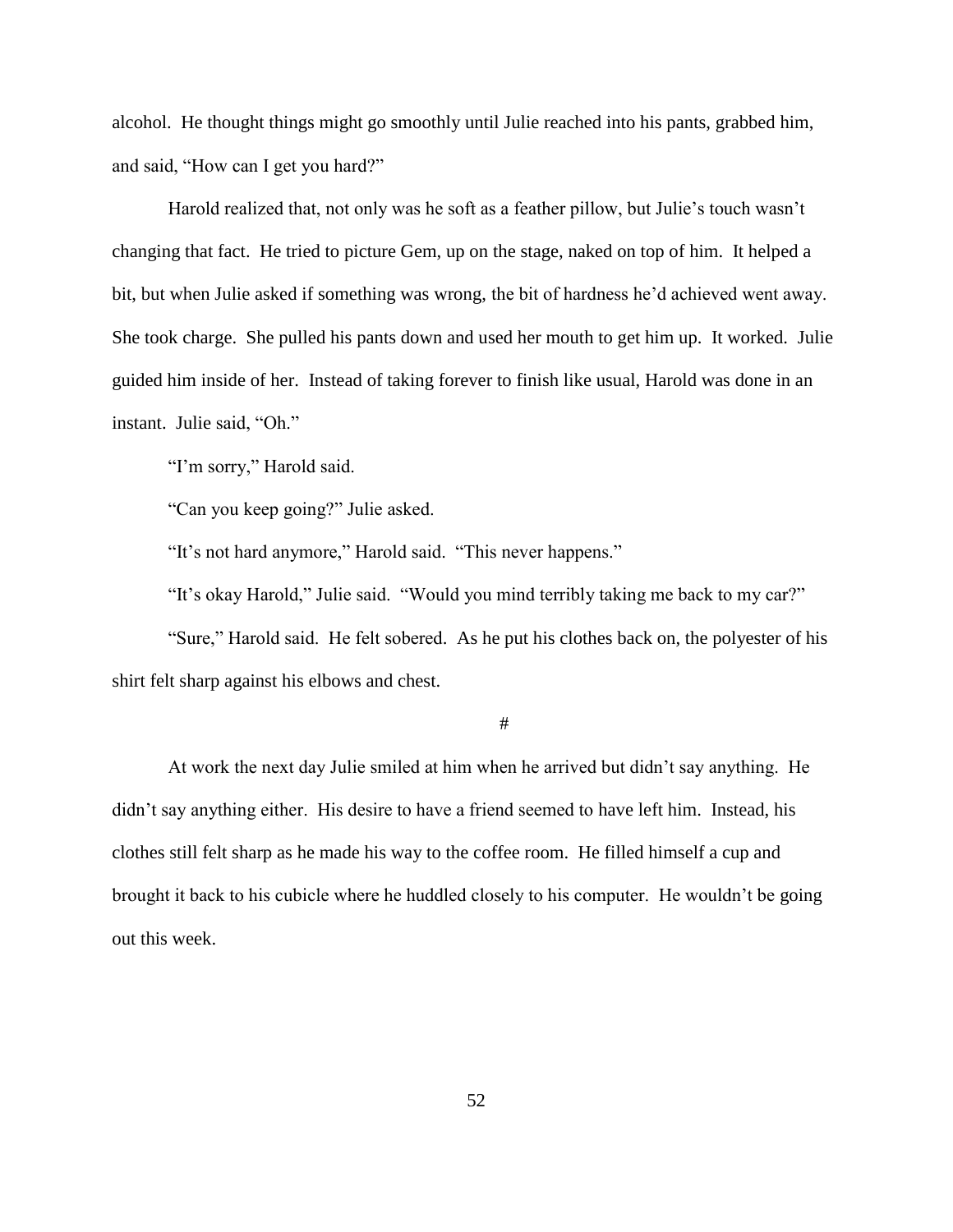## **NOBODY, NOT EVEN THE RAIN, HAS SUCH SMALL HANDS**

## *An Elegy*

When I was little, I wanted to be a filmmaker. Dad provided the video camera, I wrote the scripts, and Eugene was the star. As a child who lacked a proper societal gender identity myself, I rarely cast Eugene as a male character. His favorite role was Wynona, the Southern belle who wanted to be a famous actress herself. She wore a frilly, lacy black dress that sprouted out at the bottom, with a curly blond wig on his head and makeup from the makeup set some distant aunt had bought me, not knowing I'd never use it on myself. For a five year old, Eugene's ability to capture the perfect Southern accent impressed critics (our dad and his mom) and excited me, as it brought my scripts to life. Before long, Eugene started asking if I could dress him up as a lady and write a film for him. As a suave teenager with brooding looks and just the right amount of angst, Eugene had girls flocking to him, and I never failed to tell them about this. The joke was on me, though, because it invariably made the girls say, "Aww," grab his arm, and like him more.

I helped Eugene write love letters when he was three. We were a family that read and wrote early, and Eugene especially had learned to love early as well. He was in love with a girl named Darla. She was the most popular girl in the preschool. Eugene, even at three, had dark circles underlining his frowny brown eyes. He carried the weight of a much older man in those eyes. I knew his attempts at attaining Darla's love were fruitless; he had no friends and was mainly considered weird by his contemporaries. This would benefit him in the future. But then, as we sat in the car on a long trip, in my seven-year-old mind, getting his hopes up would be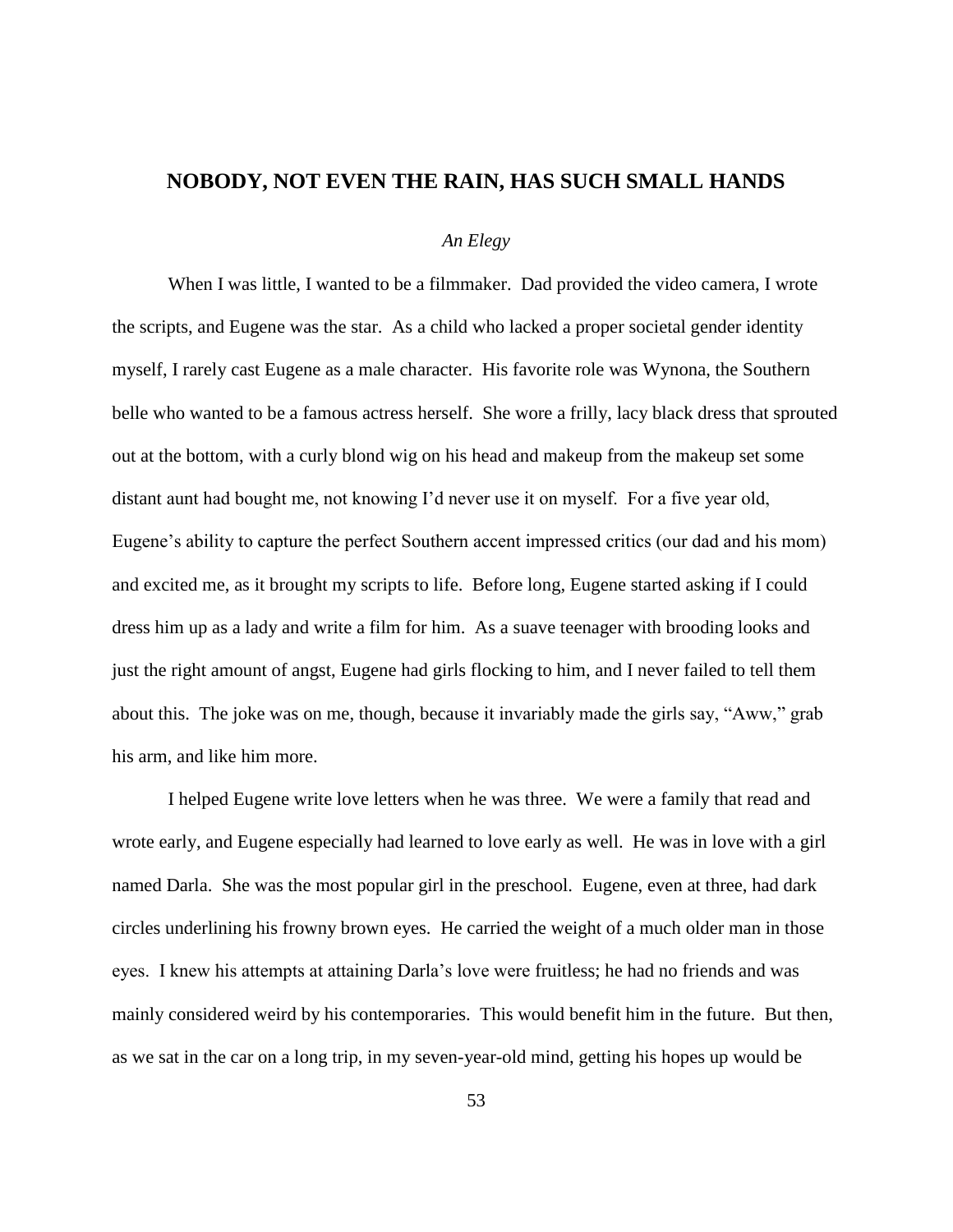better than keeping them down. He wanted to tell Darla that she was beautiful, sweet, smart, and beloved. He wanted to marry her. By then, I'd been writing for enough years that I fancied myself a professional. Together, we wrote pages on the depth of Eugene's love; the importance of Darla's smile; the perfection in her being; and a future marriage proposal. By the end, even I had hope that she might respond favorably. Eugene gave it to her when we got home from our road trip; she never responded to him, but he refused to give up on love.

As the older sibling, I had a nasty habit of picking on Eugene. I was bigger, tougher, and stronger. I can't say that I don't regret pushing him around now. He was a sad child, and I fear I took advantage of that at times, like when I refused to let him play with my Legos or when I made the punishment for losing a game a smack to the face. Terms were different though when someone else picked on him. When he was in kindergarten and a second-grade boy wouldn't leave him alone, I punched the boy in the nose, making him bleed and cry. The boy never bothered Eugene again.

There was one time when Eugene and I fought together. We liked to play basketball at the neighborhood basketball court. Sometimes our neighborhood friends would join us, sometimes it was just the two of us. Eugene was never good at sports like I was, but he humored me and played them anyway. He let me beat him at every game for hours at a time without one complaint other than a slight drooping in his brown eyes. Eugene preferred conducting science experiments in his bedroom; indeed every birthday and holiday he asked for science sets. He loved chemistry. When two new boys moved into the neighborhood, one my age and one Eugene's, and showed up at the court, we invited them to play with us. The older boy, a skinny blond with white hair, sneered at me and told us that girls couldn't play sports. He said I would have to be a cheerleader. That was the first time I'd ever experienced sexism; it was the first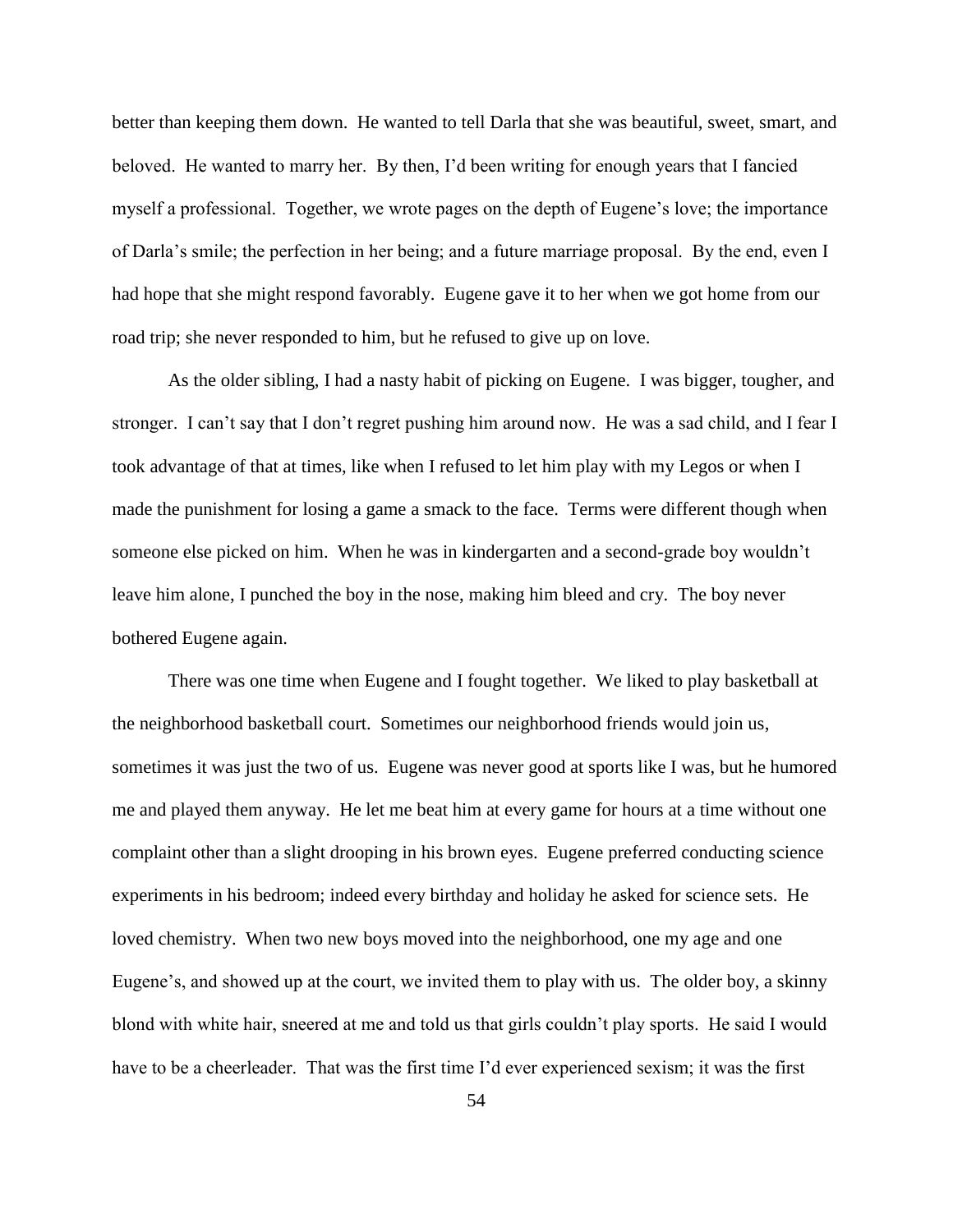time I learned that such a thing existed. Truthfully, I had been laboring under the delusion that the sexes and the races had always been equal; that there had been black and female presidents, that no one saw any difference among us. Though it was usually me who defended Eugene, that was the first time he played the hero and he played it well. He told the white-haired boy that I was better than all of them at sports and that if I couldn't play, he wouldn't play either. The boy didn't like that, and stepped up close to Eugene, his face looking down into Eugene's eyes. I told him to step away from my brother, and he laughed, making some snide comment about not being afraid of girls. Eugene simply said, *You should be afraid of her.*

The second the white-haired boy pushed Eugene, I punched him in the cheek. He came at me and his little brother, who had been standing idly, jumped on Eugene. I screamed for him to get off my brother, but it looked like Eugene was handling himself.

Eugene and the white-haired boy's little brother wrestled on the black pavement while I ducked a punch from my opponent. I kicked him in the stomach, and he fell backwards, letting out a guttural sound. The little one ran at me from behind, wrapped his arms around my body, and tried to hold me there so the older one could get to me. Eugene ran as fast as he could at the little one, though, and head-butted him in the side, making him fall down and cry. I dodged the older boy's attack.

The older boy went for Eugene; he was just about to swing on him, when I jumped on his back and bit his neck. He screamed and we both fell down. Once on the ground, I punched his face. Eugene and I ran away when we saw blood. While we ran, Eugene grabbed my hand and wouldn't let go. He said, *Thanks, Sissy, for not letting him get me.* I told him he was the hero that day.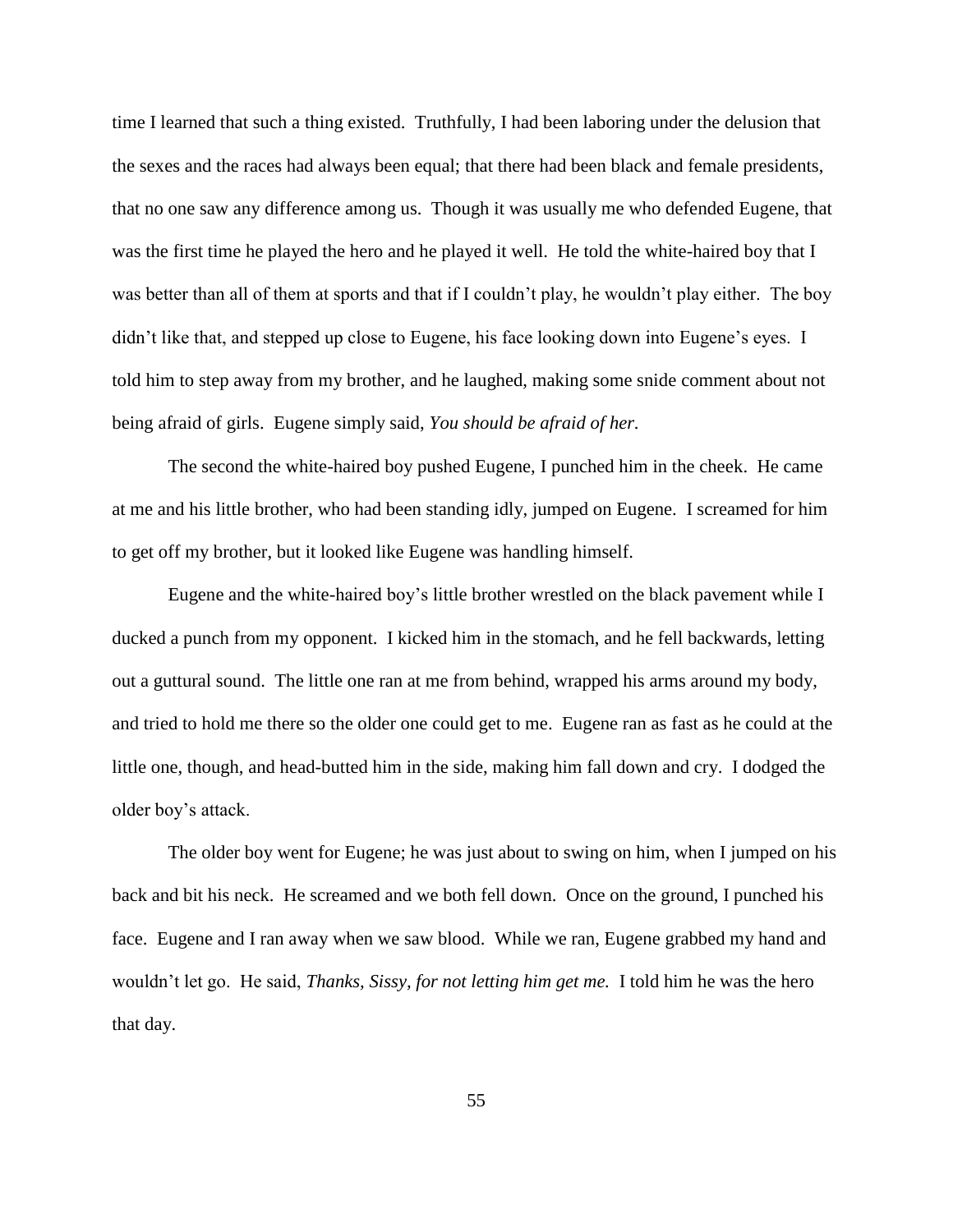When I was in high school, I wrote a paper on e e cummings's poem, "somewhere i have never travelled, gladly beyond." When I fell in love with the words, I had no idea it was an elegy. My teacher mentioned that fact in passing, and I pretended to have known all along. To me, the poem was about frailness and fragility ("*in your most frail gesture are things which enclose me*"; "*nothing which we are to perceive in this world equals/the power of your intense fragility*"). I always considered Eugene fragile. Even when he grew up to six feet tall and had the muscle definition of a normal twenty-year-old man, he was delicate.

Sometime around junior high, Eugene's features became beautiful to the opposite sex. His dark, brooding eyes held depth to them. His small nose and full lips reminded them of popular boy band members. Nothing about Eugene's looks was flawed. Since Eugene and I have different mothers, Dad tried to claim our beauty as his own. In reality, Eugene and I never looked anything alike, both looking more like our respective mothers. Though we had all expected him to make it to his twenties a sad virgin, Eugene had sex with his first girlfriend at thirteen. She was a possessive red-haired girl who disliked when he spent time with friends or family. She was only the beginning.

Eugene dated a string of controlling girls who became obsessed with him and simultaneously abusive towards him. I think they loved what they perceived as weakness, but was really sensitivity and the inability to cause harm to others. His anger came out, though never at them, but at himself. After he and the red head broke up, Dad walked in on him cutting his wrists with a Mach 3 razor blade. He told Dad it was because he no longer believed in God and wanted to stop going to Youth Group.

56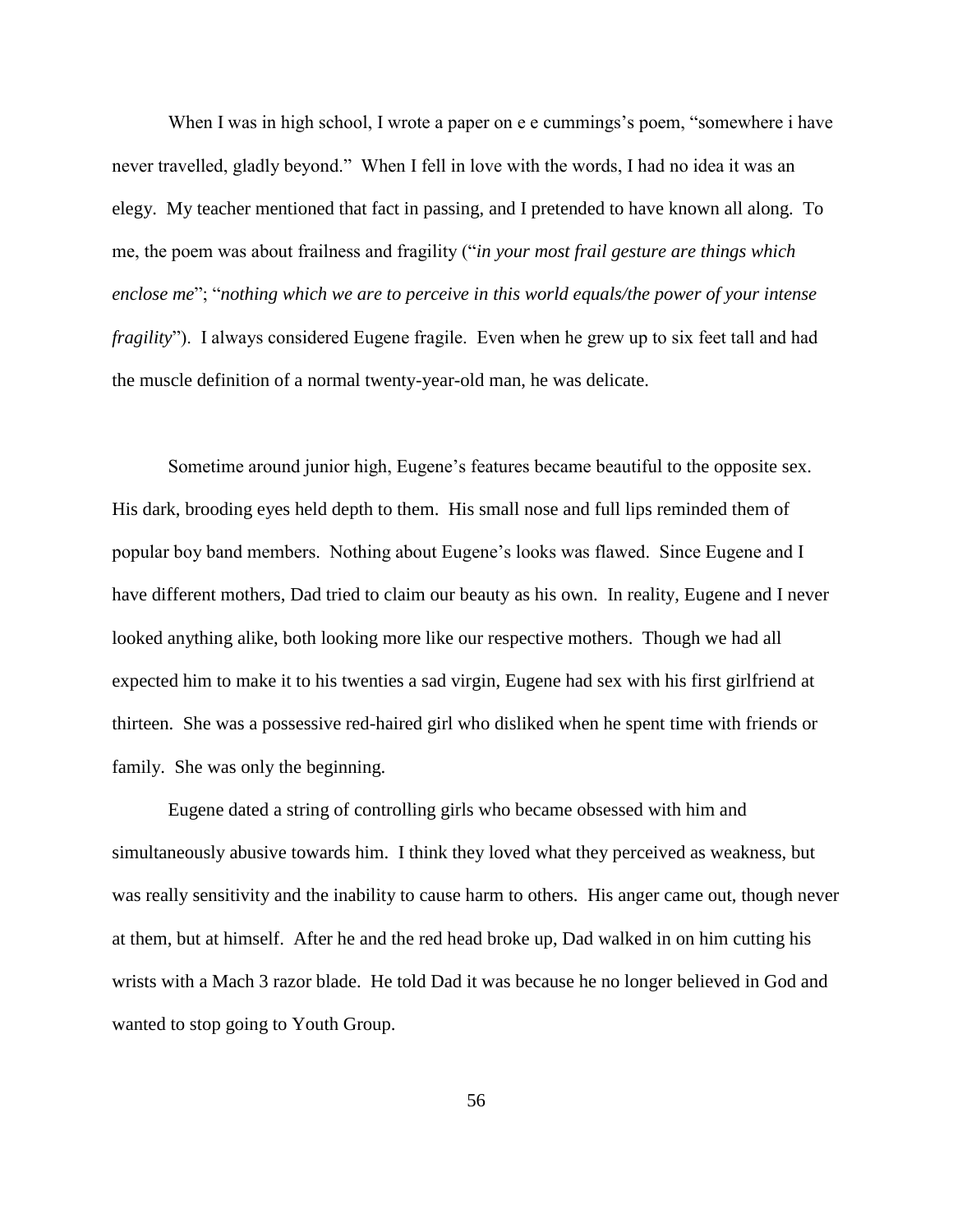As he progressed through high school, Eugene found more and more obsessive girls; it was like they could sense his sensitivity. For two years I kept the address of the girl who mentally and physically abused him, just waiting for her to turn eighteen so I could kick her ass. By the time I realized she was eighteen, Eugene told me she had moved away to college, gotten fat, and had become reasonably pathetic. I still never forgave her. It was bad enough that she hit him, but what she said to me will never allow me to forgive her. In a depressive fit, Eugene had cut wide, deep wounds into his left arm. I knew she was a big part of the "why." She had forbidden him from speaking to me or from eating dinner with our family. She had spread lies around the school that Eugene had repeatedly cheated on her so that they would turn against him. She had effectively made herself the only person in his life, even after our parents forbade her from calling the house.

After Eugene cut himself more than ten times and could not feel his arm, I watched his blood spill out on the way to the hospital. In a manic swing, he insisted he felt great and only wanted to talk about the newest video game he'd bought. They threw him in a psychiatric hospital for three days where he met people far worse off than himself, including a girl who was addicted to drugs and cutting and wanted to be addicted to him. I was on the Internet, threatening the girl who had abused Eugene for so long, when I realized the depth of her anger towards him, though I didn't understand it. This girl said, of my brother, *He deserved what he got.* I said, *So he deserved to kill himself? He deserved to die?* When she confirmed this, I told her she better not let me catch her near our property, and then I began my wait until she would be old enough that I could beat the hell out of her. Normally I wouldn't have cared that I was of age and she wasn't, but I was trying to get into college and the last thing I needed was an assault against a minor charge.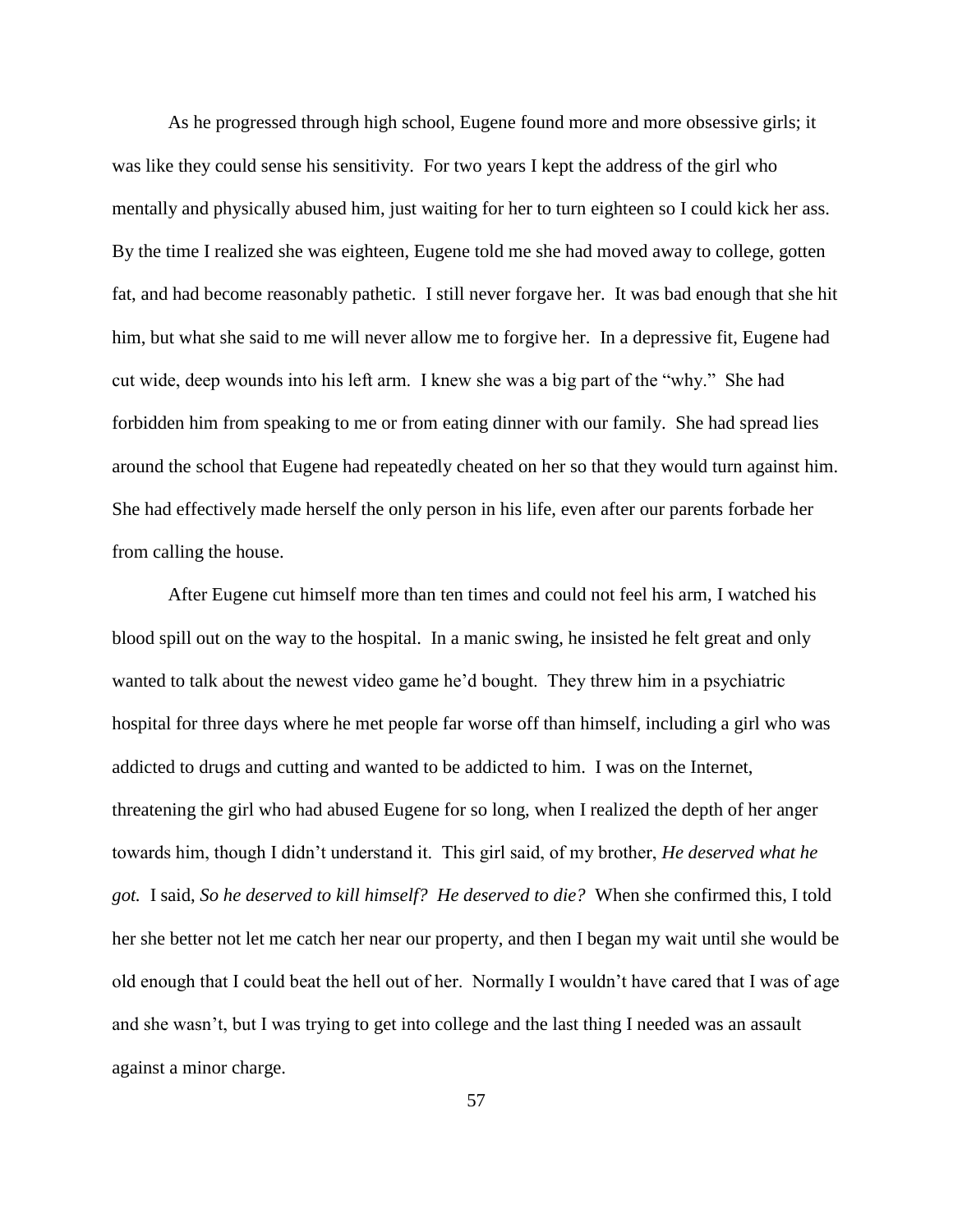So when Eugene met Chelsea, I was skeptical. She was a "really nice girl" but so were the rest of them until they weren't. On the first day I met Chelsea, I wanted to love her but felt reserved. Chelsea's hair went past her butt and she had large nostrils; I thought she was very beautiful, like the wistful girls sitting in fields in fashion magazines. She played Nintendo games with us and she and I talked about books we liked. She was relaxed the whole night, and while she seemed attached to Eugene's arm, she wasn't afraid to talk to the rest of us, either. Over time, I grew to love Chelsea like a sister. We went thrifting together, borrowed clothes from each other, and baked peanut-butter-cup cupcakes together. She stayed with Eugene through his manic highs and depressive lows, only occasionally calling me to complain. I told her I would understand if she had to leave him.

There was a time when I wanted to leave him, just stop being his sister, when he would show up, and then stop speaking, and leave without answering his phone for months. I thought him inconsiderate and unloving. His lows turned angry and once he threatened his mother with sharp piece of wood he'd ripped from his closet door. When Eugene finally found medicine that helped him, and his lows turned into inconvenient but manageable mood swings, he was the man Chelsea deserved. They were so happy together and, more than anything, I was happy he'd found a good woman.

When Chelsea got pregnant, my son was only a year old. Thrilled that he would have a cousin close in age, I hung around them all the time. I went with Chelsea to all of the doctor appointments that Eugene had to miss from working. And he was a doting father-to-be. His hand could almost always be found on her belly, even before she began to show. Though Eugene had found a certain happiness in life, I think he saw his child as his real salvation. He told me once that he finally had a solid reason to live. He told me that being a father was more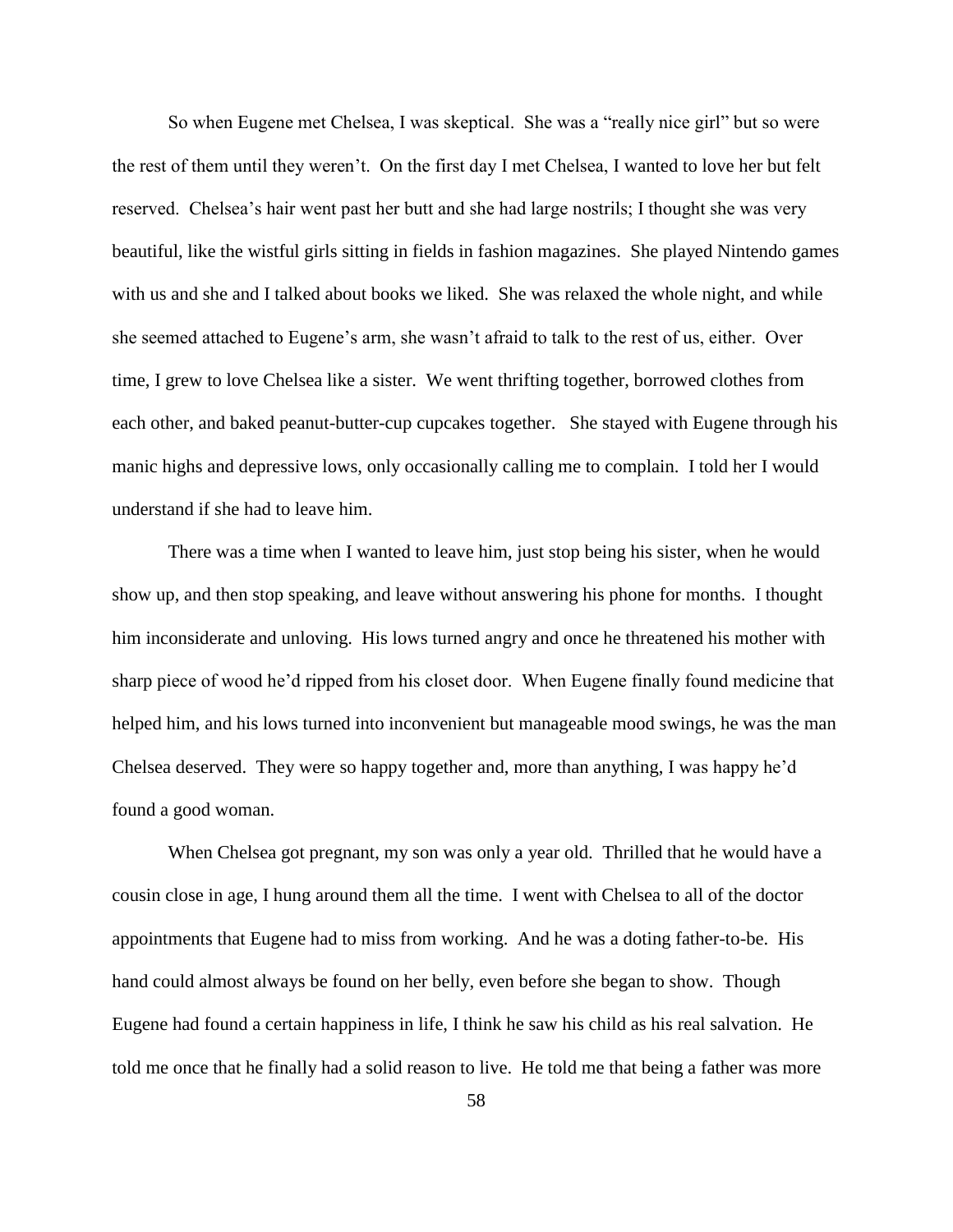reason to live than believing in God had ever been. He bought mounds of baby clothes, books, and nursery items. Eugene became the gatekeeper to their house. No one who even sneezed was allowed around Chelsea. Since I'd seen the extent that Eugene was a good uncle, I knew he could only be a sensitive, loving father. With my son, he could play for hours. He offered to babysit so my husband and I could sleep. Whenever Uncle Eugene came around, my son cried to be in his arms. I believed that Eugene's greatest job in life would be parenting.

Two weeks before Chelsea's due date, she called me, crying. She told me the doctor couldn't find a heartbeat and an ultrasound showed the baby had died. She was too afraid to tell Eugene. I comforted her and told her that she'd have to tell him somehow, and soon. This next part, I feel, is partially my fault, because I practically forced her to tell him.

Eugene blamed the loss on Chelsea. He had lost his salvation. He stopped taking his medicine. One night he scared Chelsea by grabbing her arm and pushing her onto the couch, and she left to come stay with us. I went over to speak with Eugene and he was drunk and cutting himself. I took the razor blade and the bottle of vodka from his hands and drove him to the psychiatric hospital. I told him he would have to stay or I would call the police. Three days later he came out, claiming to feel better. He apologized to Chelsea and they even discussed trying for a baby again. Poor Chelsea, she hadn't even had time to deal with the death herself. Months went by when Eugene attempted to mask the fact that he wasn't taking his medicine.

We all know what happened after that. What no one knew was that Eugene was still not taking his medicine. What Eugene didn't know was Chelsea was pregnant again. I don't know if there is an afterlife. If there is, Eugene is certainly watching. The happiness to be found in this tragedy is the daughter growing inside Chelsea. She will carry on those aspects of her father that I've never witnessed in anyone else. She will carry on his deep sensitivity, his selflessness,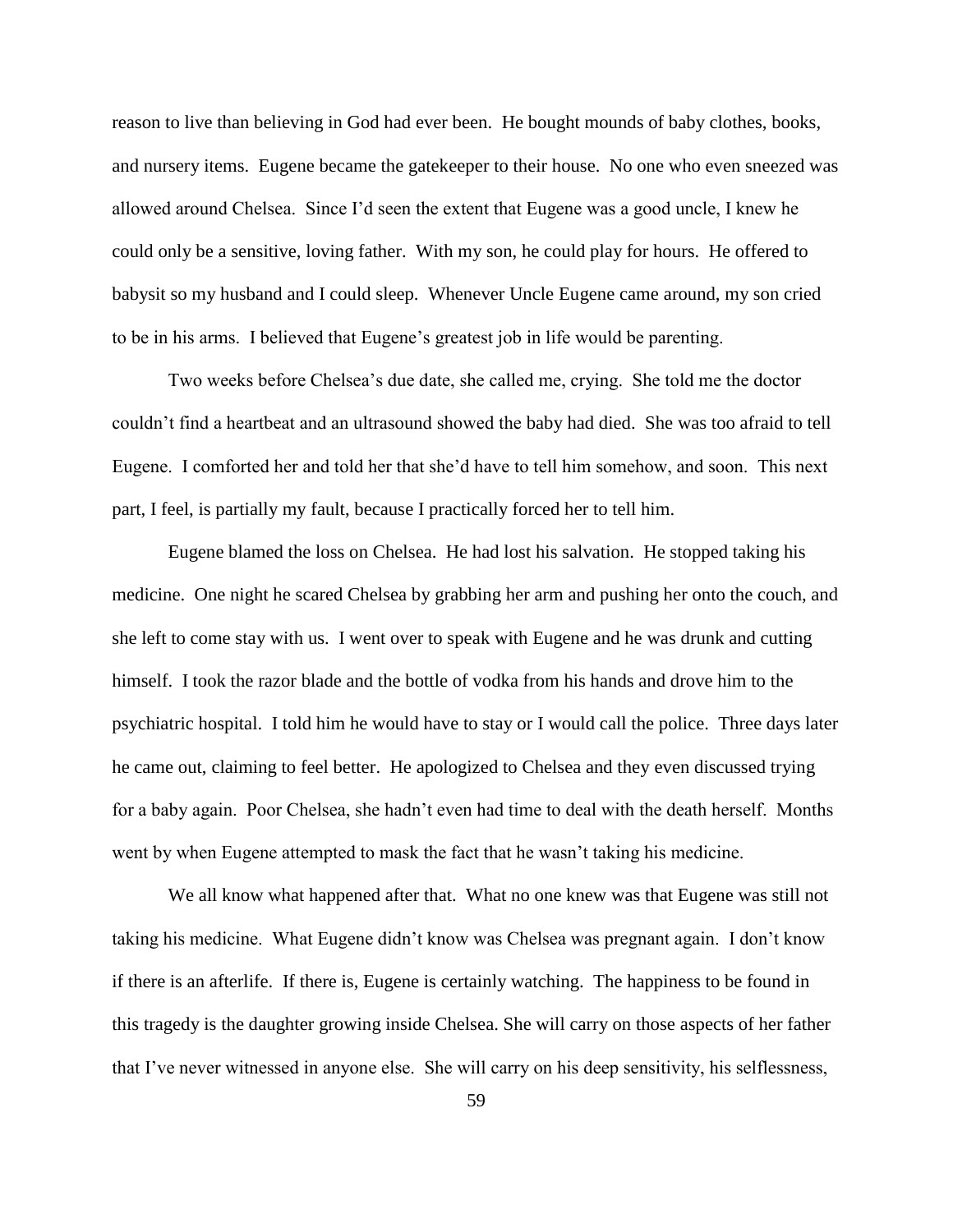his devotion to family, and his goodness. Never have I known a person as good as Eugene. He wasn't meant for this world. He had a hard time with life. It was the living that got to him. It's not as easy for some people as it is for others. He is the *snow descending*, blanketing, trying his hardest to love and to be loved. Because that's what Eugene represents: love. I have never known someone who was loved so much or who loved so desperately.

Today we're all here to mourn a loss in our own lives. But the loss of Eugene is more than that. This world was better off with Eugene in it. He may have been sick, but it's the world that made him that way. When the rest of us get beaten down, we build walls. Eugene had no walls; he felt everything. But we should still see beauty today; beauty in the knowledge that Eugene lived and loved and was loved; and we should see beauty in his child.

To me, Eugene will always be that five-year-old Southern belle, dancing around our backyard in the cool autumn breeze, coining the most perfect accent and making my scripts come to life.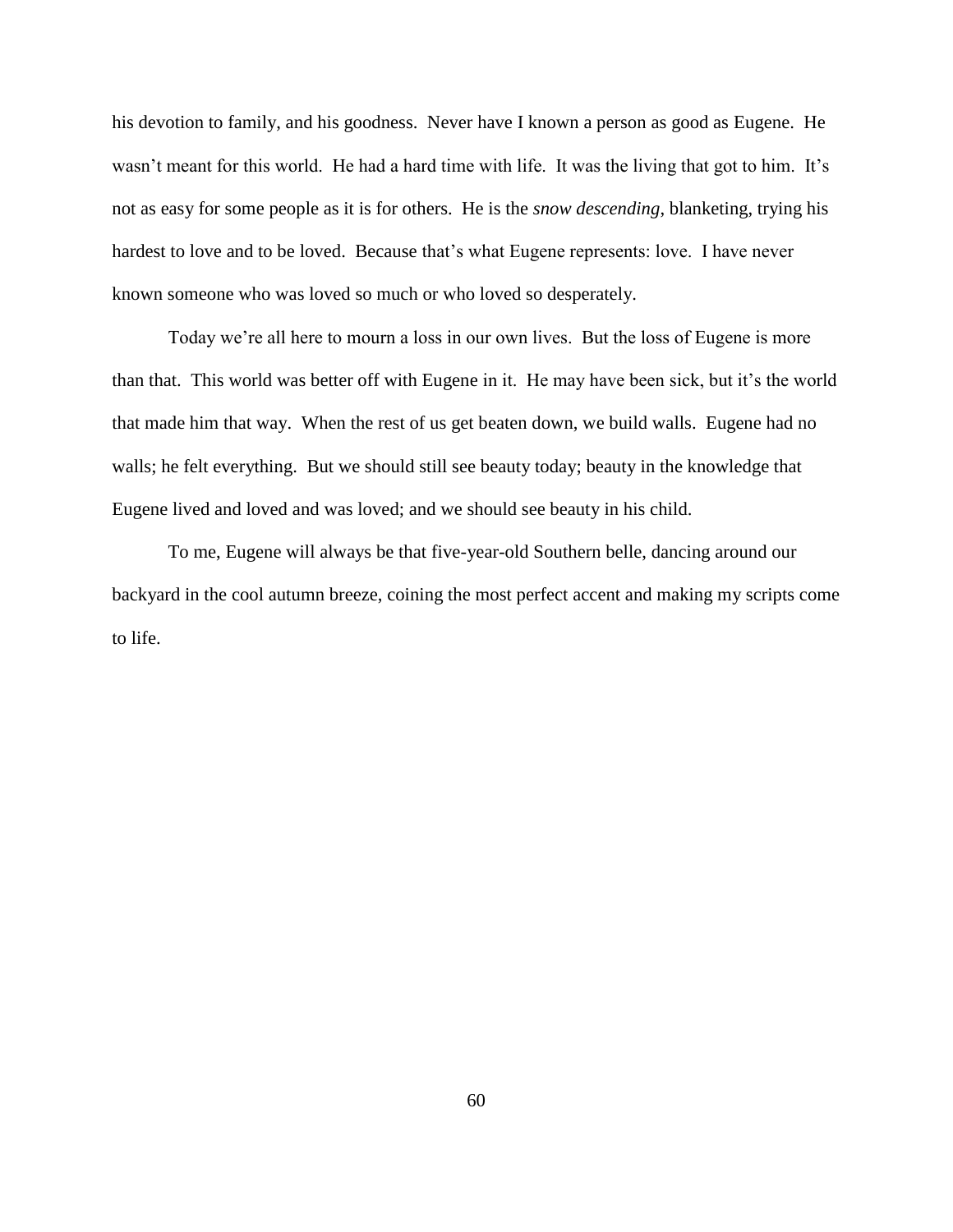## **BARGAINS**

Earlier this morning, my boyfriend, Tom told me, "If you do the dishes, I'll give you a back rub tonight." I thoroughly weighed the pros and cons of this deal and eventually decided it was a good one for me, since I could easily pretend to have forgotten to wash the pots which still sit on the stove, bits of soup and broth caked on. When he gets home I'll just pretend that I forgot. He'll roll his eyes and say something like, "Sure you did," and then he'll wash them himself, and that'll be that.

I sip my homemade latte, then open a can of tuna and pull out two slices of bread from the fridge. The espresso machine next to the fridge was a matter of bargaining as well. Tom didn't want me to buy it. "A waste of money when we already have a coffee machine," he had said, though it was technically *my* student loan money. And so I offered to do the dishes for three days if he would stop whining and let me buy it. After the first day of doing dishes, I offered to do something for him in bed that would benefit me as well, to get out of doing the next two days of dishes.

Muffy, the orange tabby cat we got form the Humane Society, purrs at my feet. "You can have some tuna if you promise to be a good girl," I say, "promise!"

Muffy meows, a long drawn-out sound that would be annoying if repeated. "Good girl," I say, dropping a bit of tuna in her dish. She runs to it, the little bells on her collar jingling, and smashes her face into the dish to get the tiny bit of tuna.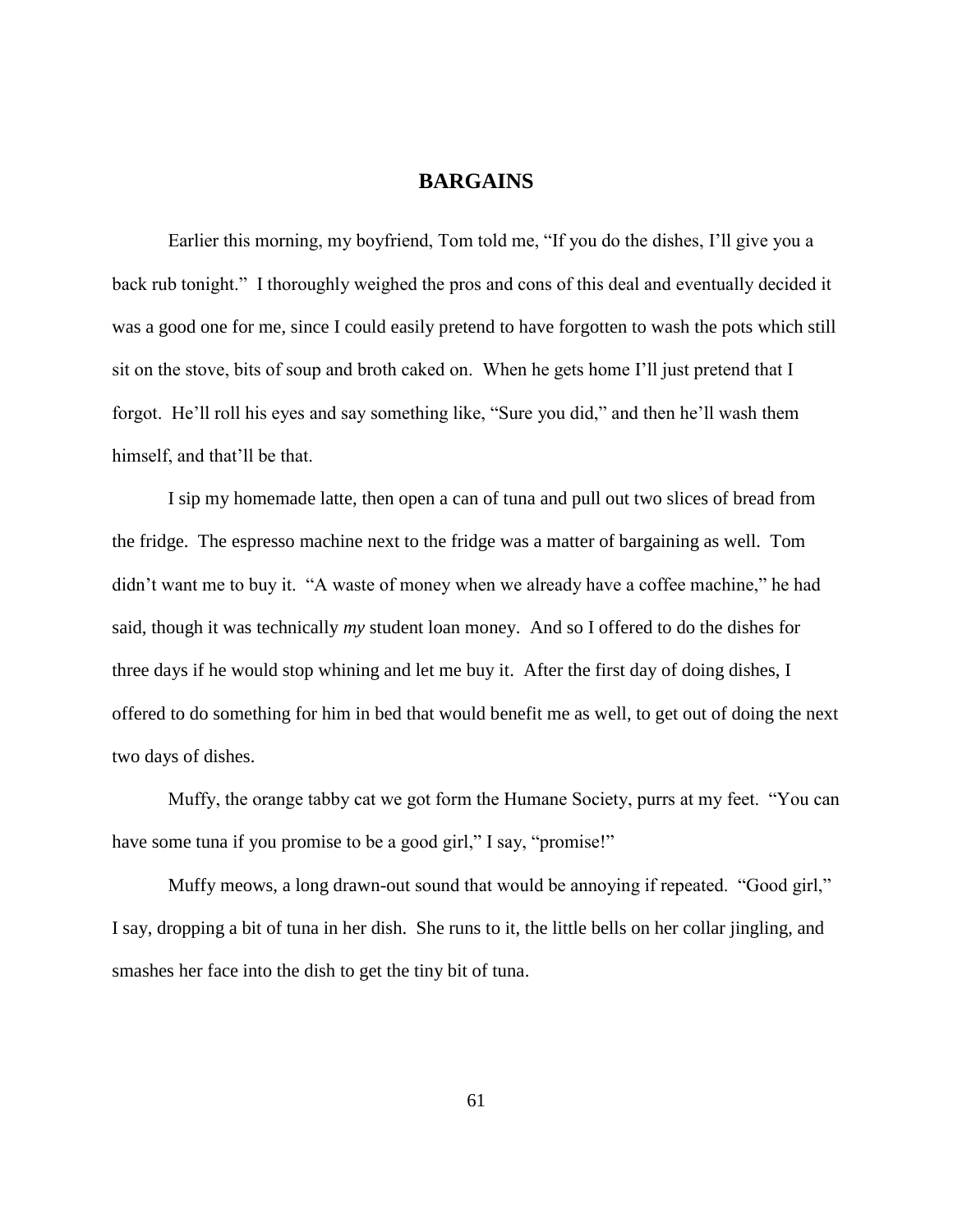After I eat the sandwich, I sit on the couch. I have homework to get to, but I'll wait on it. I tell myself that I can have two hours of watching television if I make up that two hours by studying after dinner.

#

When Tom gets home I'm still watching television. He finishes with his accounting classes around six. There's a *Seinfeld* marathon on, and even though I've seen every episode multiple times, I can't stop watching. Something about the way Jerry, Elaine, and George won't negotiate even the smallest of things with their lovers intrigues me. As I hear him climbing up the stairs outside of our apartment, I jump up and turn the television off, then run into the bedroom and plop my laptop on my lap, so it looks like I've been working. "Everything you saw today, keep secret," I tell Muffy. She yawns at me.

"Blue Jay," Tom calls as he enters our apartment. That's his nickname for me. My real name is Jayde, which I hate because it sounds like a stripper name, and my favorite color is blue. Tom isn't the most creative of people, but he's sweet and I've quite taken to the name in the three years we've been together. We met at a circus, oddly enough, and I beat him in a game where we squirted targets with water pistols.

"Tomcat," I say. I'm not the most creative of people either.

"Blue Jay, you didn't wash the pots," he says. He is the most selectively observant person I've ever known. I get up from under my laptop and stand near him in the kitchen.

"Oh balls," I say. "I *completely* forgot."

He's already turning the water on and putting yellow rubber gloves on his hands. "What do you want me to make for dinner?" he asks. That little group of strands of brown hair falls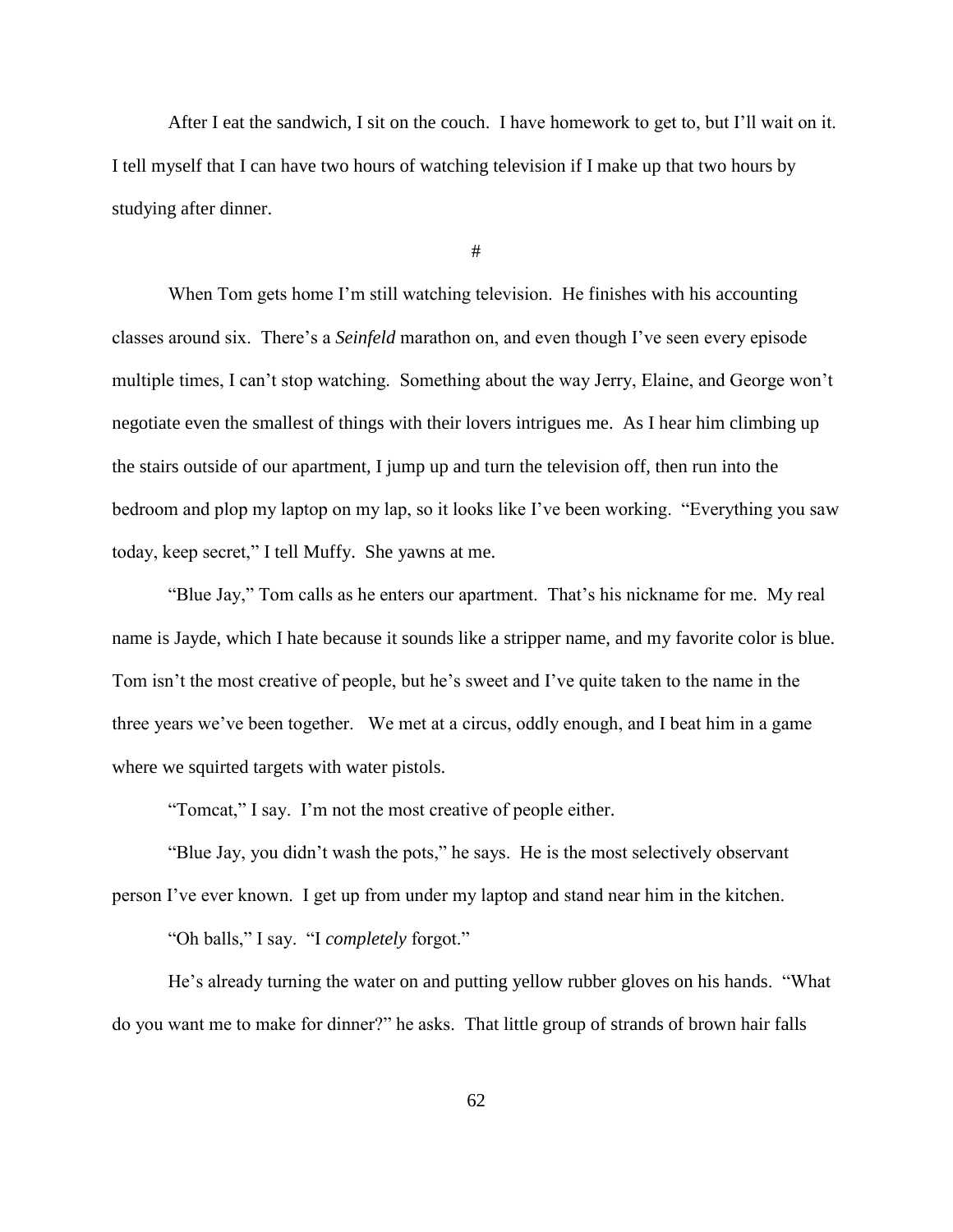over his forehead, into his eye, and it drives me nuts. I almost stumble over Muffy, who's now between Tom and me, and push it back up onto his head.

"I'm going to the coffee shop to study," I say. "Remember?"

"Oh, right," he says. "Bring me back a sandwich. I'm just going to play this new game I got yesterday."

I'm glad he found a new game to keep him occupied while I study. He's an accounting major and has a lot of work too, but gets most of it done at school. He hasn't had a new game to play in a while, and I've been feeling he's bored.

"I'll bring you a sandwich if you give me an extra five minutes on that back rub."

"No way," he says.

It was worth a try.

#

As I sit at the coffee shop, attempting to study for my civil law exam, I can't stop staring at Corey Hart. His name really is Corey Hart, like the guy who sang "Sunglasses at Night." I know Corey's name because I've heard his friends make fun of him for it before. We've made a little eye contact that, if I was single, I would think was getting me somewhere. Though his name is Corey Hart, he looks like Corey Haim, the blond kid from *Lost Boys* who ran around with Corey Feldman, with dirty blond hair and nice lips. I wonder if his parents named him that on purpose. Maybe he was born the year the song came out.

After a few more minutes of attempting to study for my horrendously boring class (I was unaware when I applied to law school how much more reading that arguing there would be), I decide to make friends with Corey Hart. I walk up to him, get nervous, and change my tactics. "May I borrow a pen?" I ask. I hope there are no visible pens at my own table.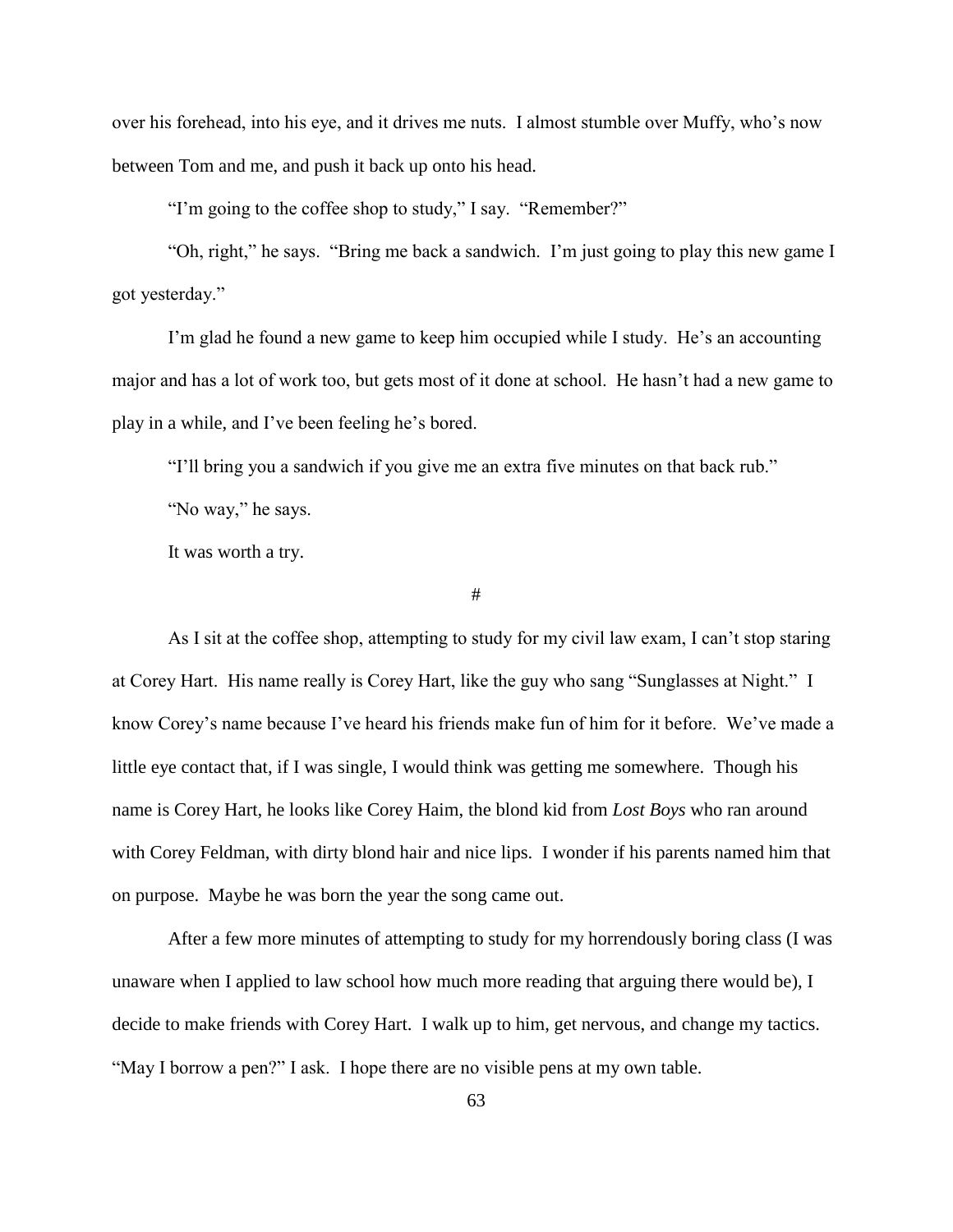"Sure," Corey Hart says. He reaches into his messenger bag and pulls out a cap-less black pen, the kind you get in a value pack. "I'll trade you this pen for five minutes of your time"

"Deal," I say. I sit down next to him at his table, while he sips some sort of hot beverage. "My name's Jayde, but I hate it," I say.

"Not a fan of the color green?" he asks.

I picture him in eighties clothing and hair. I think he could make it work.

"What? Oh, no, just not a fan of the stripper association."

"Could be worse," he says. "Could be 'Candy the Prostitute.'"

"So you're an optimist," I say.

We talk for another hour before I realize I really do need to get some work done. It turns out Corey Hart is working on a master's degree in film, imagine that. He's twenty-four (which puts his birth in the same year "Sunglasses at Night" hit the Billboard charts), one year older than me, and from Connecticut. I've never met someone from Connecticut in my life until now. I offer Corey my number, but save his in my phone as "Jennifer." I don't really know why I'm doing this, or what I plan on doing—probably nothing—but I haven't felt so compelled by a person in a very long time. It's not just his looks; there's a mystery about him. He reminds me of a magician.

#

When I arrive back at home, I feel exhilarated. I even Google Corey's name just out of curiosity, but of course all that comes up are pages about the singer. I haven't felt that spark of meeting someone new and clicking with him so well in years. I think I'll have myself a piece of decadent chocolate fudge cake—until I see Tom sitting at his computer desk. First I only see the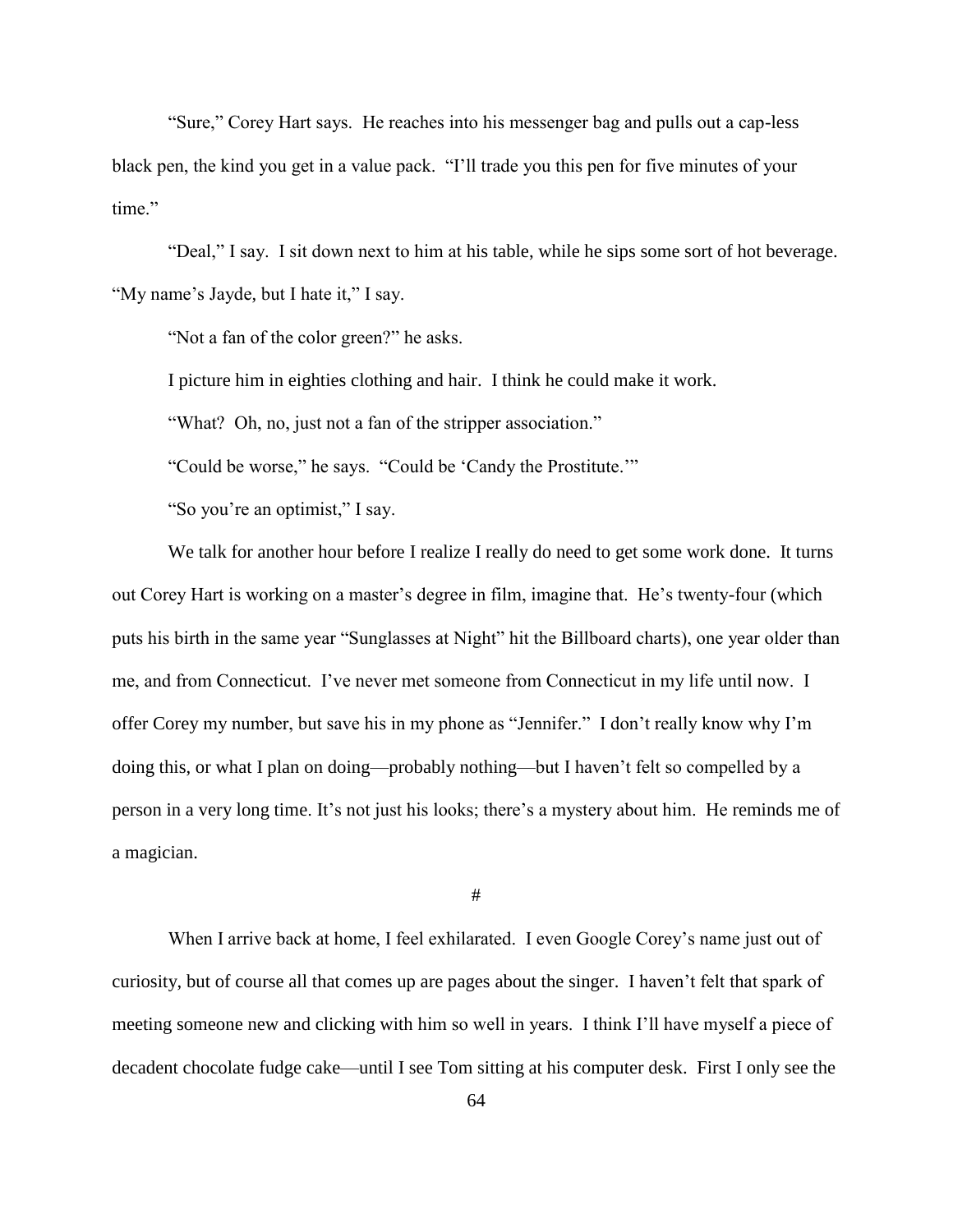back of his head, the short waves of dark hair ending at his neck. It hits me that I've done something very wrong to someone who trusts me. In an attempt to make things better, at least in my head, I delete Corey's number from my phone and walk into the bedroom, stand behind Tom, and rub his shoulders. I'll be extra nice so the guilt will go away.

"Let's watch a movie or something tonight," I say. "Let's do something together." I want to show him how much I love him, even though I don't believe he's ever questioned it.

"I'm busy," he says, not taking his eyes away from the computer screen. Muffy sleeps on his lap. Gun shots and bombs are going off, but there's so much chaos on the screen that I can barely tell what's going on.

"Well if you want to play video games, we could always play something together," I say. Sometimes we like to play games together, especially old ones like *Mario Brothers* and *Star Fox*. I continue kneading his shoulders while he squints at the screen..

"Maybe later," he says.

"How about in a half hour or so?" I ask. "I'll give you a foot rub." For the first time it bothers me that I'm bribing my boyfriend to spend time with me. I feel dirty.

"I don't know," he says. "I'm busy."

And so, feelings hurt, I march out of the room, like a child throwing a tantrum. For a few minutes I sit, arms crossed, on the couch, stewing in my anger. I got the number of a new guy tonight, I'm the one who could easily be moving on here, and he can't even step away from his video game to spend some time with me? Muffy jumps on the couch and into my lap. She purrs and pushes her head up against my hand.

"Not right now, Muffy," I say. "Mommy's angry." I try to pick up my civil law book again, but the words might as well be in Russian.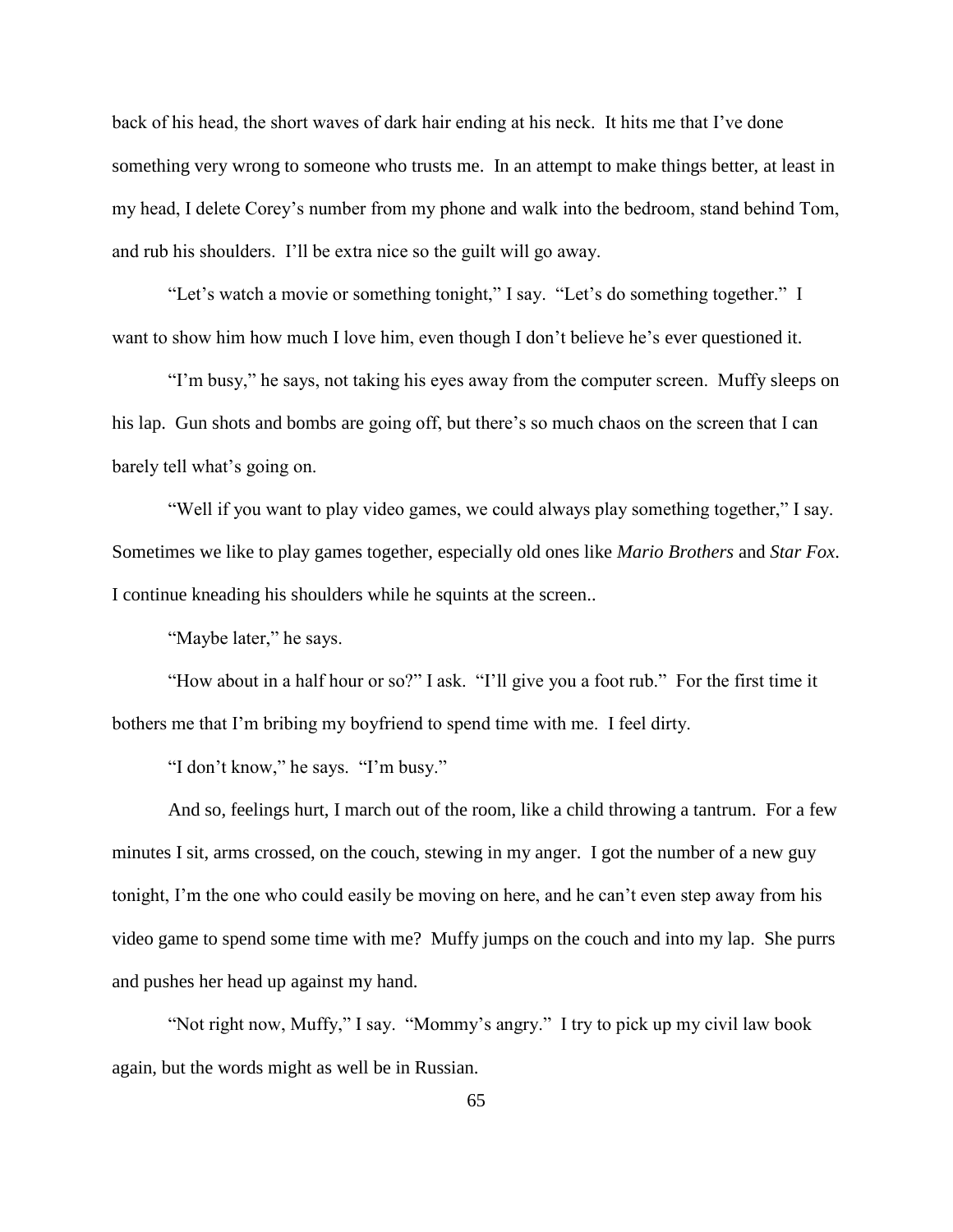The funny thing about anger is it tends to evaporate over time, and all you're left with is sadness and regret. By the end of the night, I'm drinking a glass of wine and watching *Late Night* with Muffy on the couch.

#

It's two days later when I get a call from Corey. I remember his number, even though I deleted it. I step outside to take the call. "How's my favorite stripper doing?" his voice says after I answer.

"Excuse me? Oh, right, because of my name. I'm okay. You?" I grab Muffy's bag of cat food and pour it into her dish while she cries for it the whole time. Before it's even in her dish, she's already trying to catch the food from the bag as it falls. Cat food smells terrible, like sweaty gym shoes.

"Great, fantastic. Just wondered if you'd like to get a bite to eat with me tonight," Corey says.

Part of me would love to, but I've made a decision not to be unfaithful. Besides, Tom and I scheduled a little date night tonight. He's going to cook spaghetti and meatballs for dinner and I'm going to bake a berry cobbler for dessert. We're going to eat a candlelit dinner, and then watch a movie, and finish the night off in bed. I even bought a special outfit for tonight—a blue lace teddy and blue stilettos.

"I'm sorry, Corey," I say, "but I can't tonight. I already have plans." I don't offer a raincheck because I'm not going to stray. It's strange, but throughout Tom's and my relationship, I've never before had feelings for another person. There's no point ruining a good relationship over what I'm sure will only amount to a brief crush.

"Okay, well, maybe next time," he says. "I'll catch ya later, Jayde."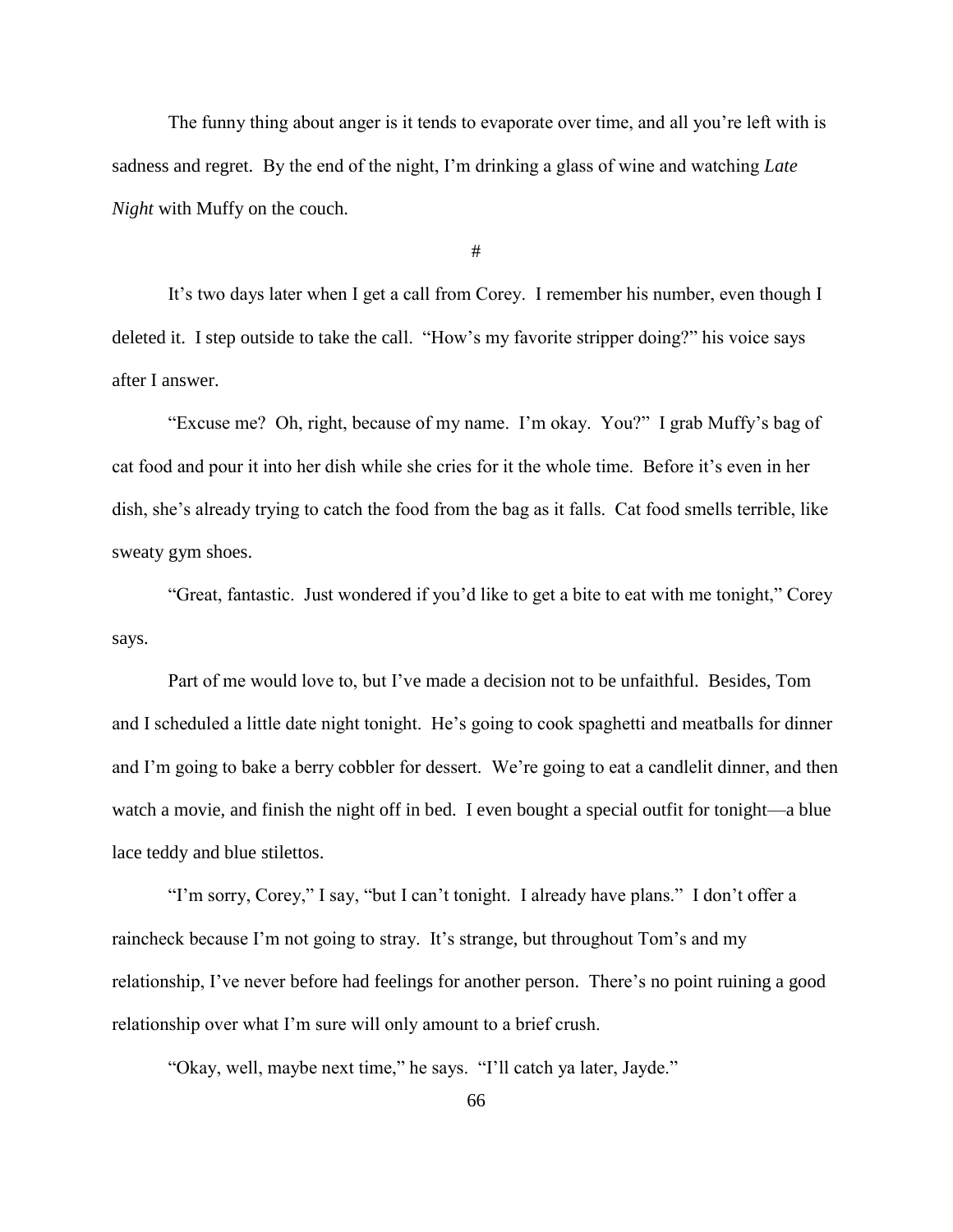After I hang up, I call out, "Tomcat!" to Tom. He's playing that same video game, it sounds like.

When I look into Muffy's knowing eyes as she sits on her hind legs staring up at me, I see Tom's and my union. I see him denying every other woman's beauty, much to the laughter of his friends. I see all-nighters spent drinking vodka and talking. I see my biggest supporter. I see a faithful, kind, loving man with a childish streak. Though not technically married, we're practically spouses. Sometimes, though, I feel that Tom has become too comfortable with our relationship. Whenever I want to go out and do something, like hang out at the dance-pub or go bowling, he says, "That's what single people do." I'm not sure where he got such an idea, but it's kept us from going out and having fun on multiple occasions.

The first year and a half we dated, we took each other out all the time. We'd try to oneup each other on who could plan a more perfect night. Once he took me out for a fondue dinner and dessert, and then to a small little Italian bakery for tiramisu and cannolis. "We're going to four different places for dessert tonight," he said. After that, we went to the beach and lay out on a blanket on the sand, holding hands and talking about constellations, the ring around the moon, and our future together. One day we would get married, get a dog, have a daughter, and I'd be a successful lawyer while he owned his own accounting firm. After the beach we went to a lounge and had dessert cocktails and crème brulée. We spent the next few hours trying to stay awake by talking and driving around town, watching a movie and holding hands. Around five in the morning, when his favorite deli opened, we got the best cheesecake in the city. After that we fell asleep in his bed, me wrapped around him.

Since then, things haven't exactly become less romantic so much as less passionate. He's always had an affinity for video games, and that's fine with me, it gives me time to get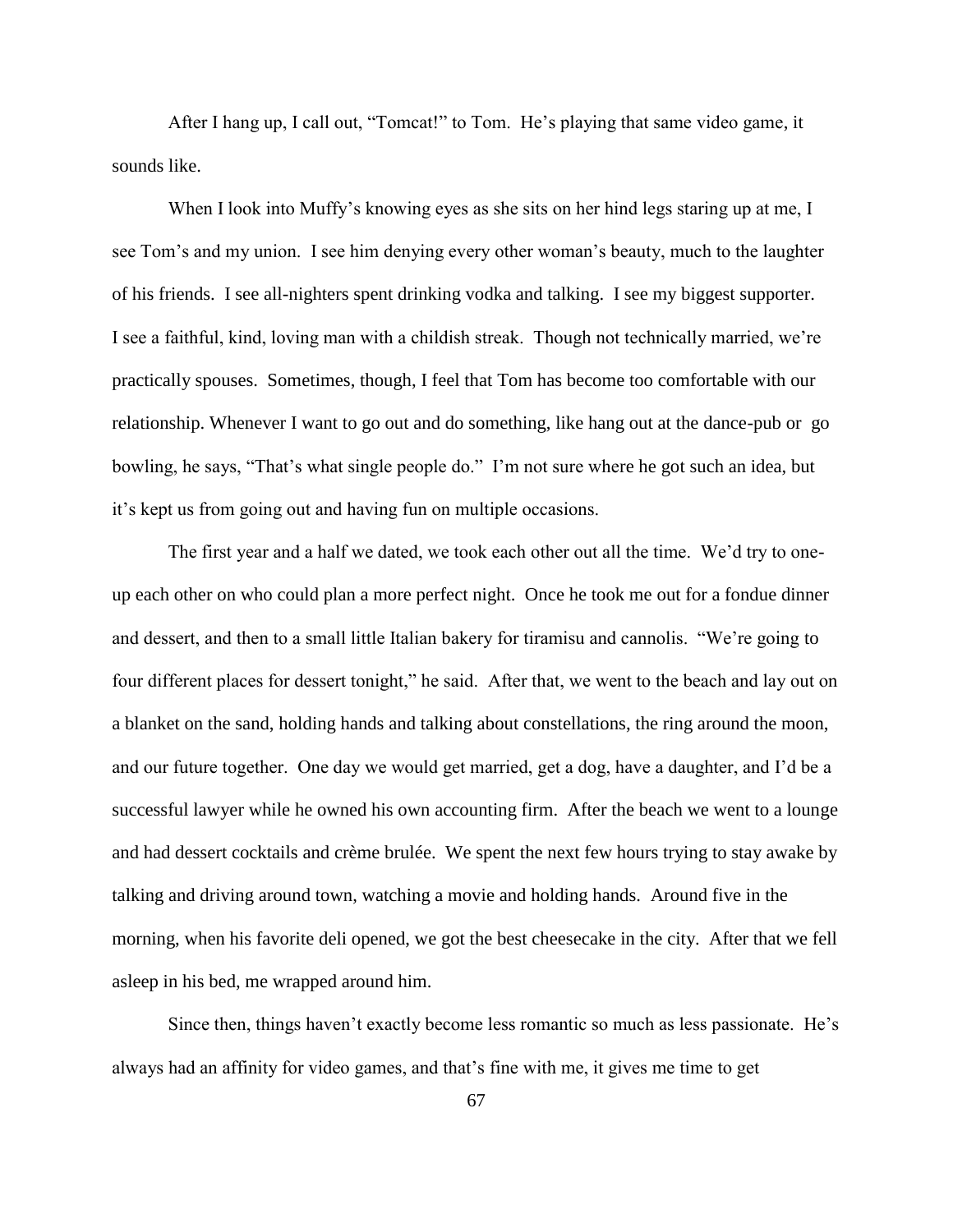homework done. This is the first time he's really put a game before us, and I suppose I'm not dealing with it well.

Perhaps it's our differences that got us stuck on trade-offs. He became unwilling to compromise, and I grew to love negotiations.

Tom doesn't respond, so I go ahead with my question. "Do you want to start dinner soon?"

"Um, not yet," he calls back over the sounds of machine guns and men dying.

"No, I didn't mean right this second," I say. I'm famished already. "I meant sometime soon."

"I'm not hungry," he says.

"It's almost eight o'clock," I say. "I'll get the water boiling for you and put the sauce in the pan so you can just jump in and finish, if you'll start soon."

"Don't do that," he says. "I'm gonna be a little while."

I squeeze my fists together, realizing that my frustration is reaching a much more annoying point than I would like. Even though he said not to, I take out a pan for sauce and one for spaghetti. I fill up the one with water and set it on the stove. After fifteen minutes of reading for my litigation class, I call out to Tom again. "Soon, darling?"

"If you're so hungry, why don't you just cook dinner and eat now?" he says.

I feel like I might cry with anger. I jump up from the couch and walk into the bedroom. "I thought tonight was our date night," I say. "You cook, we eat, I make dessert, we eat it. That's how it goes."

"Maybe we'll do it another night," he says, not looking away from his computer screen.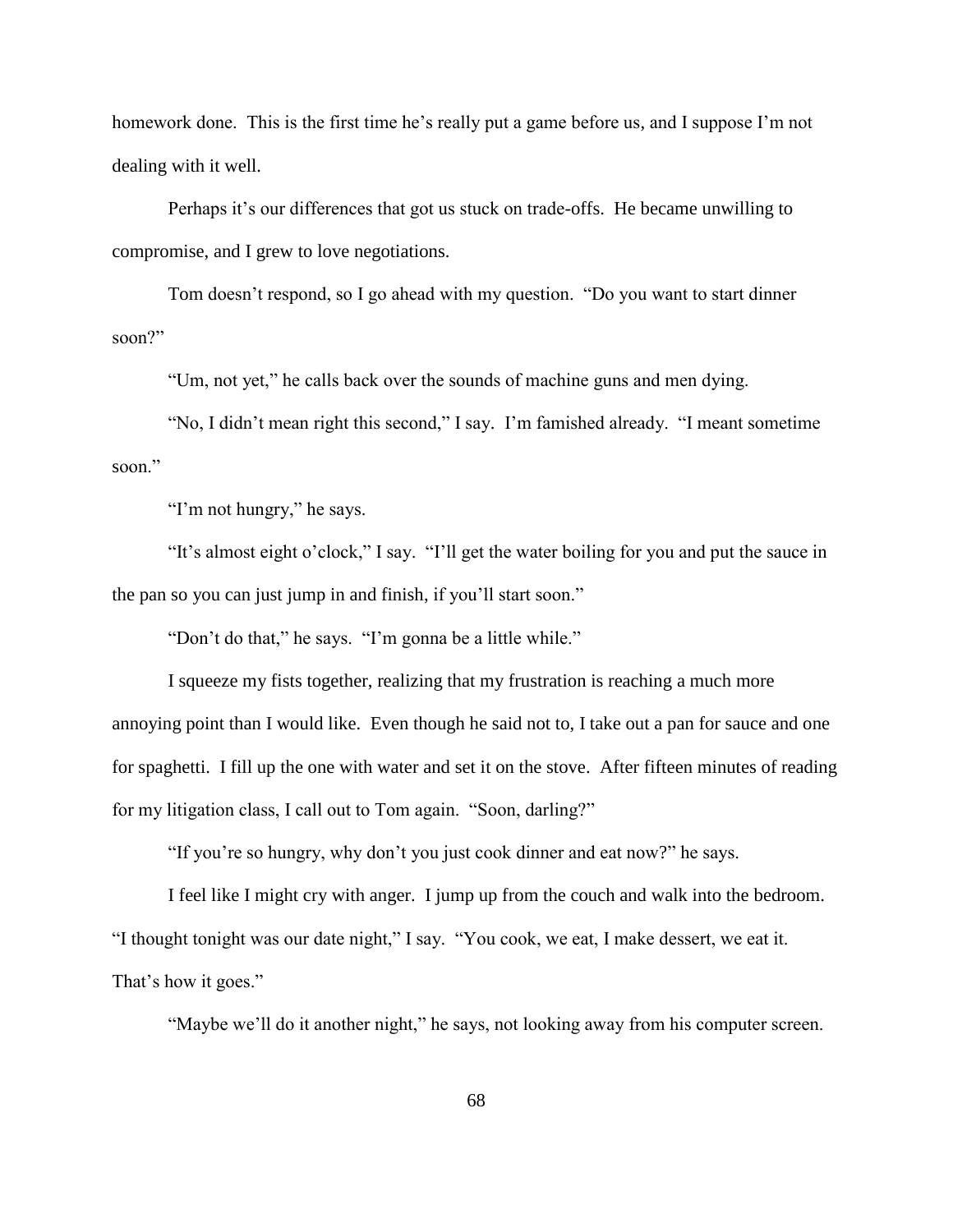"But we had plans for tonight," I say. The fact that his head is facing the computer and not me drives me even further up the wall. I tap my foot on the floor, a full tap every half second. "Are you really going to choose that stupid game over me?"

"I'm not choosing it over you," he tells the computer. "I'm just not hungry. Go make yourself something. We'll do date night another night."

I stomp on the floor as I leave the bedroom. After waiting and studying for another hour, I give up on hoping he'll come to his senses. I make myself a can of soup and put the outfit I bought for tonight in my closet. Later, when he would normally try to hit on me, he doesn't. He plays his game until he goes to bed. It takes me a while to fall asleep because I keep tossing and turning, and my anger returns in bursts of wide open eyes and heavy breathing.

#

The next night, while Tom and I are in bed after another night of me studying and him shooting people over the Internet, I say, "Want to make a deal?"

"What kind?" He's turned away from me, even in bed facing his computer.

I stare at the ceiling. "Since you've found a new girlfriend—your computer—may I find a second boyfriend?"

"Sure, Jayde," he says. He's nonchalant. "Whatever your heart desires."

His voice tells me that he would never expect me to do such a thing. It's like he can't even fathom it.

But with his blessing, sarcastic or not, I answer the phone the next time Corey calls, three days later.

"Do you have plans tomorrow?" Corey asks. His voice is light and airy over the phone. "I do not," I say.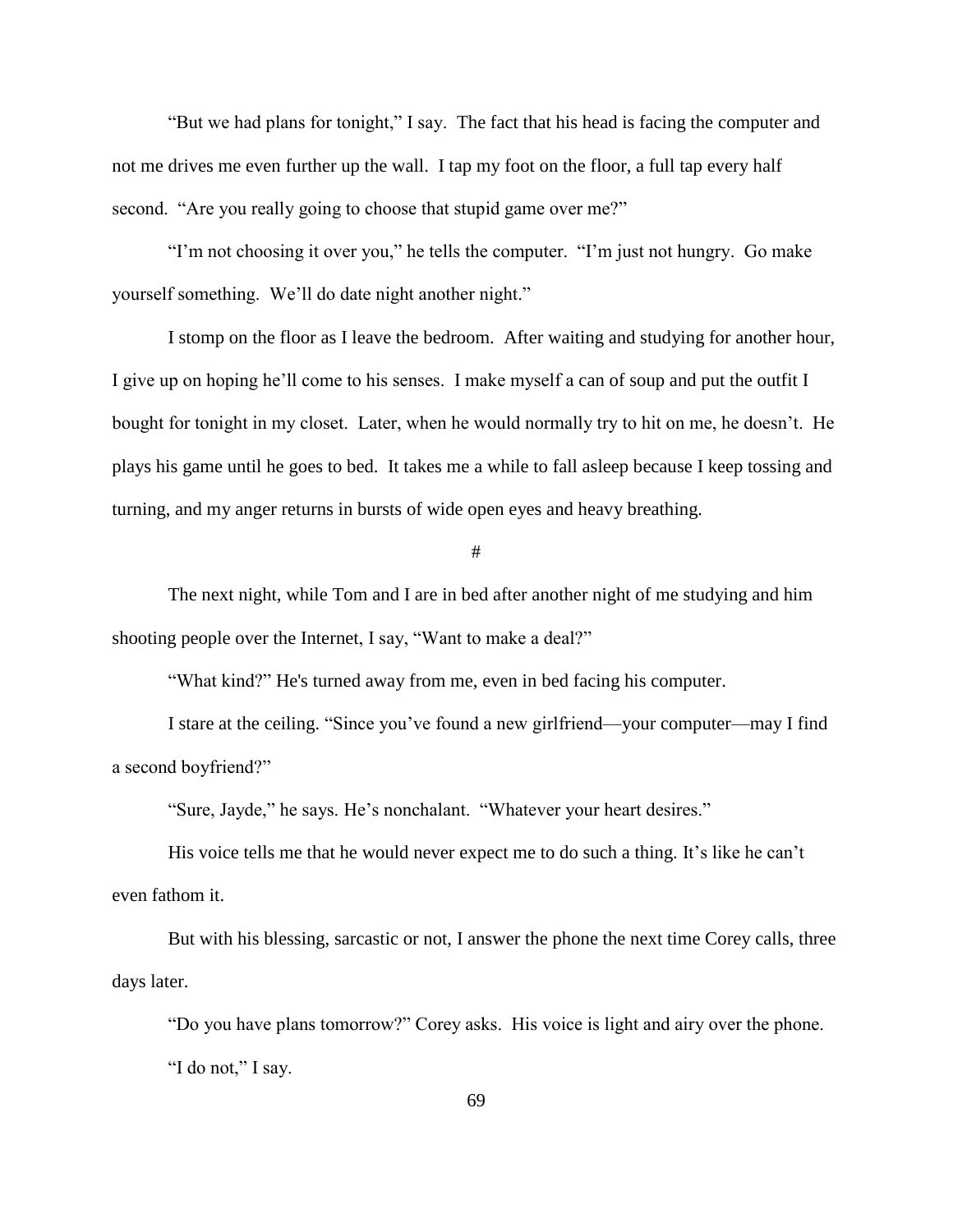"There's this huge antique market at Kilborn Park," he says. "I want to find an old train set for my dad. He had one since childhood and the last time my parents moved, the movers lost it. You want to come?"

"Sure," I say.

We hang up, and I tell Tom that I'm going out tomorrow with my new friend Jennifer, from school. I re-save Corey's number as "Jennifer."

All night, while Tom plays his game, I plan what I'm going to wear the next day. When I shower, I make sure to shave perfectly. I finally decide on a pair of red lace panties with matching bra, just in case things develop, a pair of dark blue jeans, a white tank top, and a spring green cardigan. I don't want to look too dressed up for an antique market, but I do want to look cute. Tom doesn't even notice that I'm picking out my clothes for tomorrow, which I never do, or that I'm spending an awful lot of time making my hair just right.

As we lie in bed before passing out, Tom says, "Let's do our date night tomorrow. I'm getting kind of sick of this game."

"So you only want me when your game's no longer fun?" I try to hide my annoyance but it's difficult. I'm breathing heavy and grinding my teeth and my eyes are wide.

"Stop with that, Jayde," he says. "We're together all the time."

"You playing video games in one room while I study in another is not being together," I say. "Besides, I already told you, I'm hanging out with my friend Jennifer."

"Fine, choose your friend over me," he says.

Instead of going into detail about all of the problems I have with what he just said, I offer him another bargain. "If I can sleep with another man, I'll never complain about your video games again."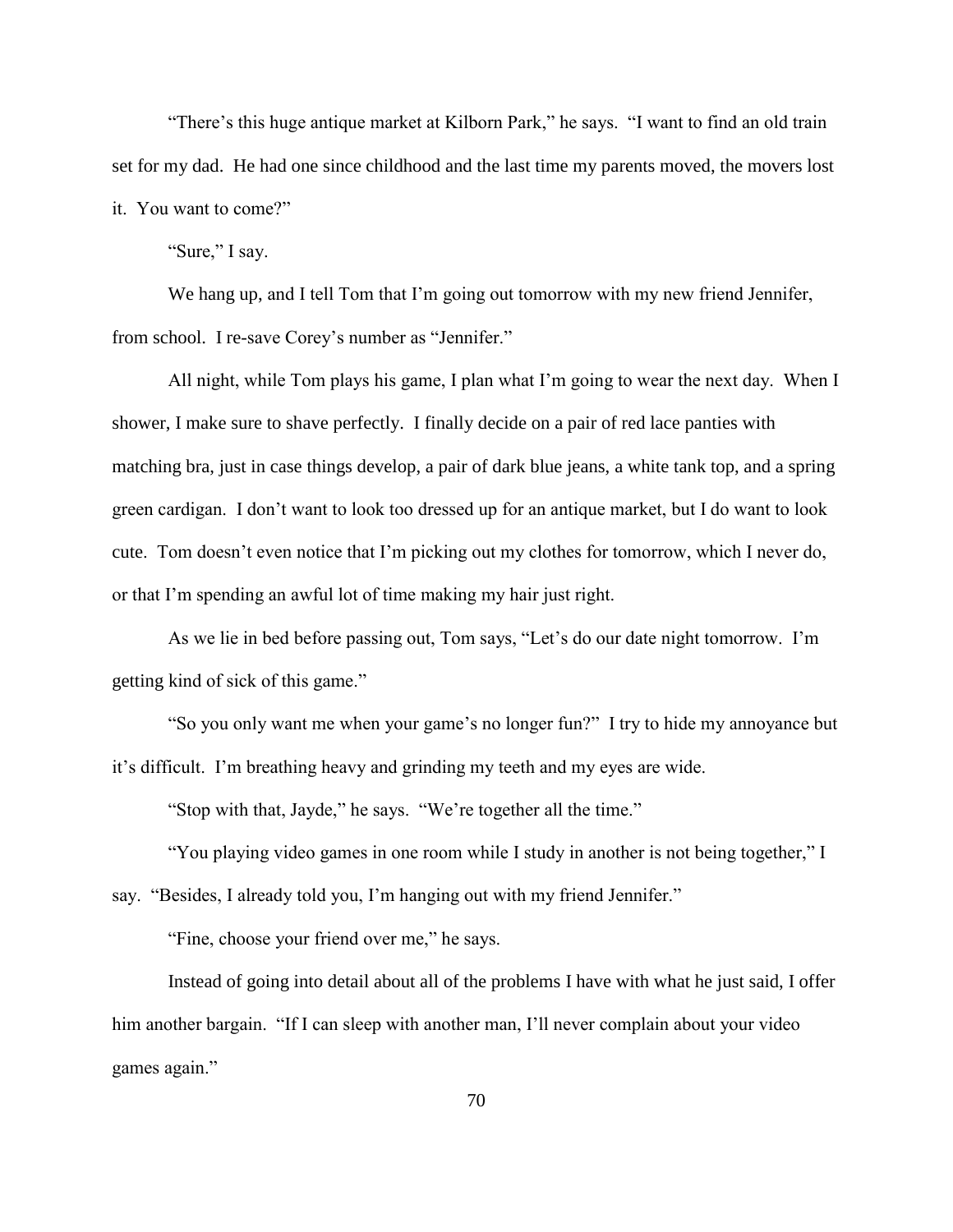"Sure Jayde, sure," he says. For a second, before he completely turns towards his computer, I have a glimpse of his eye. It looks as if it might want to be suspicious, but hasn't the energy.

#

Corey is yanking at the bottom of his shirt and digging his foot in the dirt when I meet him at the antique market. He's wearing grey pants and a blue and white plaid shirt. When he sees me, he smiles and messes with his sleeve. Throughout the park are tables covered in old things—toys, clocks, clothes, jewelry, gadgets that I don't have names for.

"What kind of train did your dad have?" I ask.

"A Lionel train," he says. "He got it in the fifties, when he was really little."

We walk along the edges of the set-up tables. When we come across a hotdog vendor, Corey asks if I want one. I don't, so he buys a dog for himself, covered in relish and onions. It smells foul to me, but I try not to let my distaste show.

"No thanks," I say. To my surprise, he eats the hotdog rather daintily, taking small bites and managing to not make a mess. We continue walking through the market. A little boy and a little girl argue over an old action figure while their parents sip glasses of wine and let them. I can hear people haggling at each table, it seems.

When I see an old Nintendo Entertainment System, the original kind, I consider buying it for Tom. Well, for me too. I have no idea what happened to the one I had growing up. He and I love playing old games together. I just want things to be okay with us.

"I miss playing Pretend," Corey says, watching two children swordfight with tree branches in the middle of the market.

"Let's play right now," I say.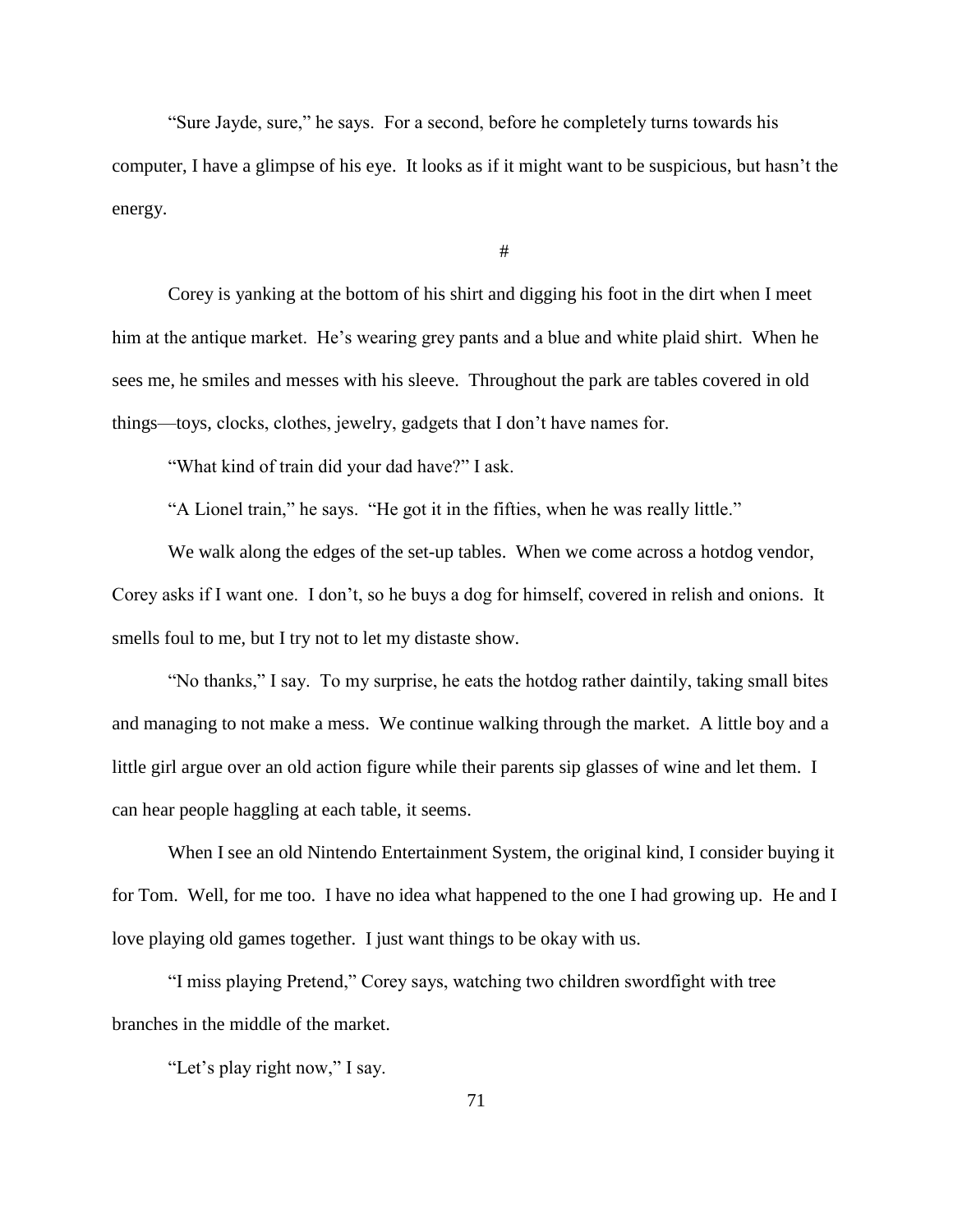Corey finishes his hotdog and throws the wrapper in the next trash can we come to. "What do you want to pretend?"

"It'll have to be something grown up," he says. "We can't swordfight without getting some awkward stares. How about you be my wife tonight?"

Normally the thought of being anyone's wife would scare me. But since it's just Pretend … "Sure," I say. "How long have we been married?"

"We're newlyweds," he says. "We got married two weeks ago after having met each other. In fact, we eloped to Vegas and got married by Elvis."

He links his arm with mine and we walk through the market with our chests puffed out, like we're important now that we're married.

"There!" he says, pointing at a table covered in toy trains. He looks like a little boy, skipping, with me attached, to the stand. An elderly couple sit behind the counter, talking to a mother and her son. When they see us, the woman smiles. She lets her husband handle the mother and son.

"Hello there," she says, her smile kind.

"Hi," Corey says. "My wife and I are looking for a Lionel train, circa 1958."

"We have a mint condition 1958 Lionel," the old woman says.

When she pulls it out of the box, I'm amazed at how life-like it is. "Honey, I shrunk the train," I say. I giggle at my own joke when Corey doesn't laugh. He's too involved with the Lionel. I stand there idly, thinking how attractive Corey is, while he haggles with the old woman on the price of the train. With a charming wide grin, he offers her significantly less than the asking price.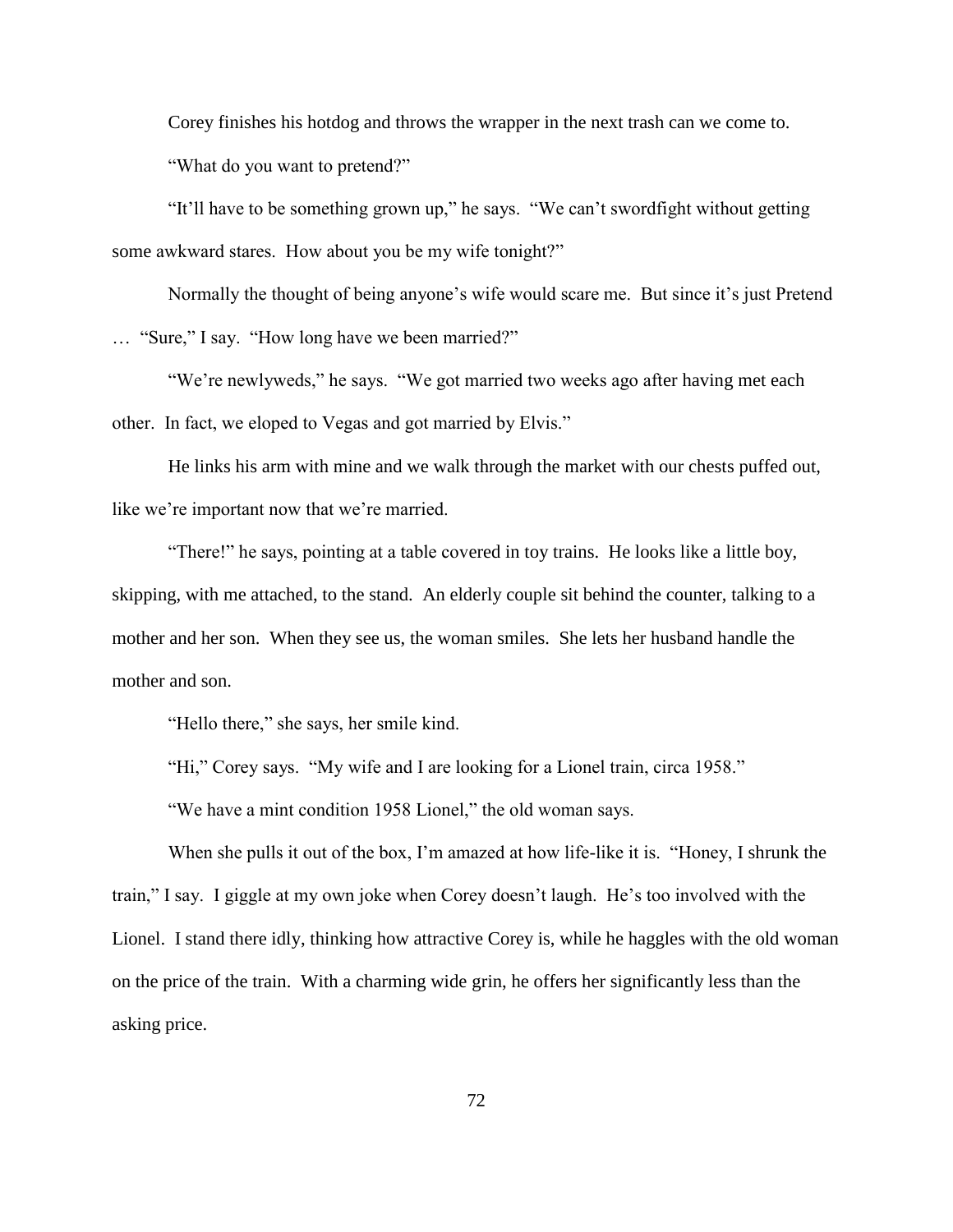"You're cute," the woman says, "but I'm not stupid." She winks at him and offers a price closer to the original.

"You wouldn't embarrass me in front of my new wife, would you?" Corey says. I can feel my face turning flush.

"Fine," the woman says. "Take another ten off that."

"How about fifteen?" Corey says. It almost looks as if he's fluttering his eyelashes at her.

The old woman sighs and shakes her head like she's on stage. She turns to me and says, "I hope he doesn't take advantage of you like this."

Corey hands her the money and thanks her for the train.

We put the train set in his car trunk and walk around the lake adjacent to the park. I pick flowers while we chat. Somehow we get to the ex talk, rather early if you ask me. I ask him what happened in his last relationship. He tells me that his last girlfriend cheated on him with his best friend—for a year. He hates cheaters. I tell him that my ex cheated on me, too. I picture Tom sitting at that damned computer. Only, I can't look at Corey when I say this. He's so open, and I'm hiding so much.

When he takes my hand in his, I don't flinch or pull away. He seems so shy, suddenly, and I like that I'm making him nervous. His anxiety comforts me. "I want to film you by this lake," he says.

## "Excuse me?"

He laughs, and his hand squeezes mine. "I mean I think I could get some great shots for this project I'm working on for school. You sitting and thinking by the lake. You contemplating life with your feet in the water. You having a twilit stroll around it."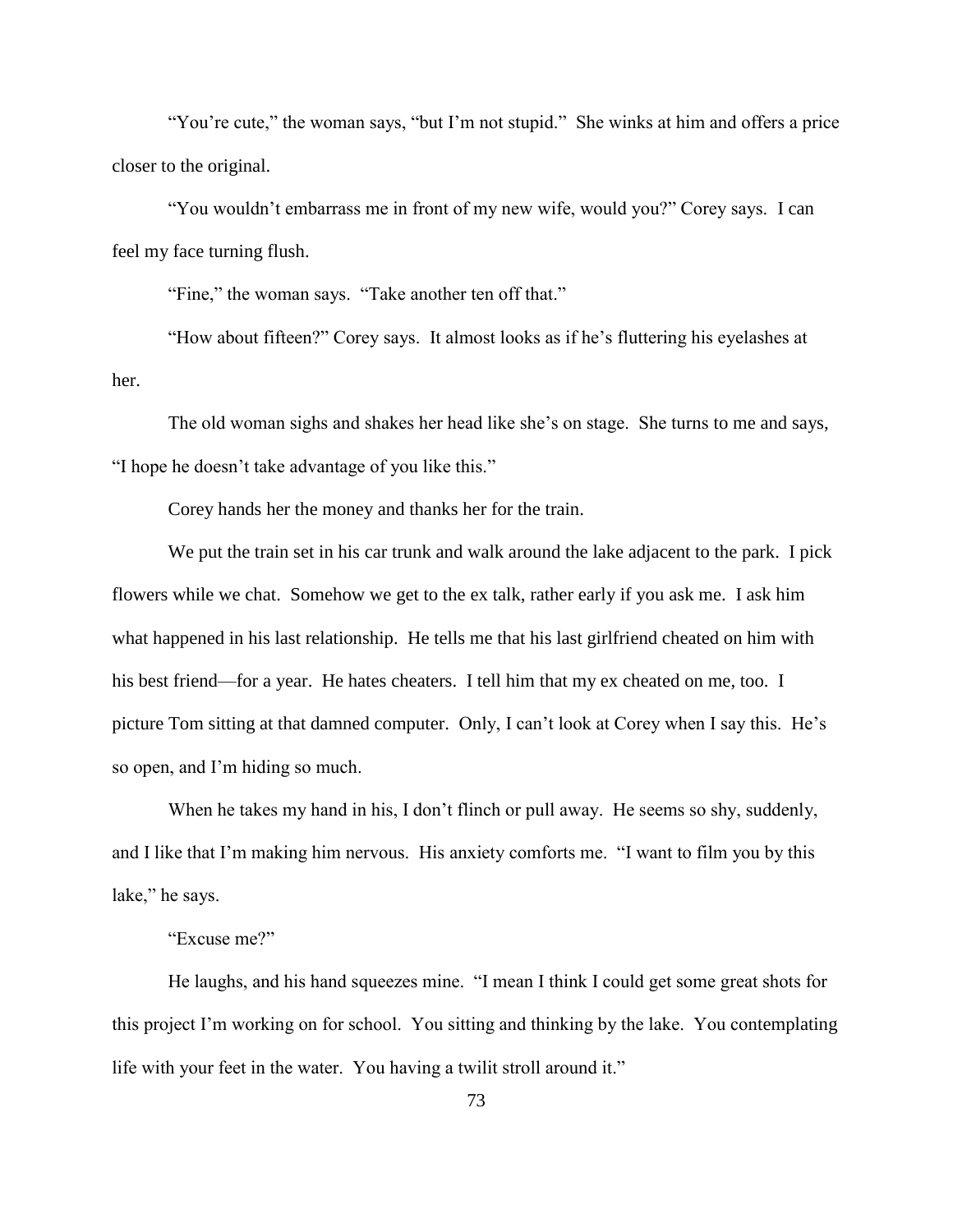"I'm not that interesting," I say.

"If you let me, I'll buy you dinner tonight."

"Deal," I say. I'm not in the habit of letting men pay for my dinner, but a deal is a deal.

"I like you," Corey says. He says it so suddenly, like the words have been waiting inside his mouth for days to finally burst out.

"I like you too," I say. "How could I not like my husband?" And I think, *Well Tom, you're the one* pushing *me towards this*.

We eat dinner at a small pizza diner by the lake. On the walls are pictures of old, famous Italians like Frank Sinatra, Kaye Ballard, and John Fante. The table cloths are standard red-andwhite checked. A small candle sits on the middle of the table, its flame dancing in the light breeze.

"Is it weird I brought up my ex earlier?" Corey asks.

I shrug. "I don't know. My last relationship lasted three years. I'm out of the dating scene. I don't know the etiquette anymore."

Our server brings us colas and breadsticks. We each order slices of pizza.

"How long ago was that one?" I ask.

"We broke up three months ago," he says. "What about you?"

I try to think fast of an amount of time that wouldn't sound too little.. "About two months ago," I say.

"I didn't feel ready to date for a while," he says, "but I've felt ready the past month or so."

"Same," I say. I excuse myself to use the restroom. Once sitting on the toilet, I look around the room, hoping for some possible good outcome for all of this. Even if I manage to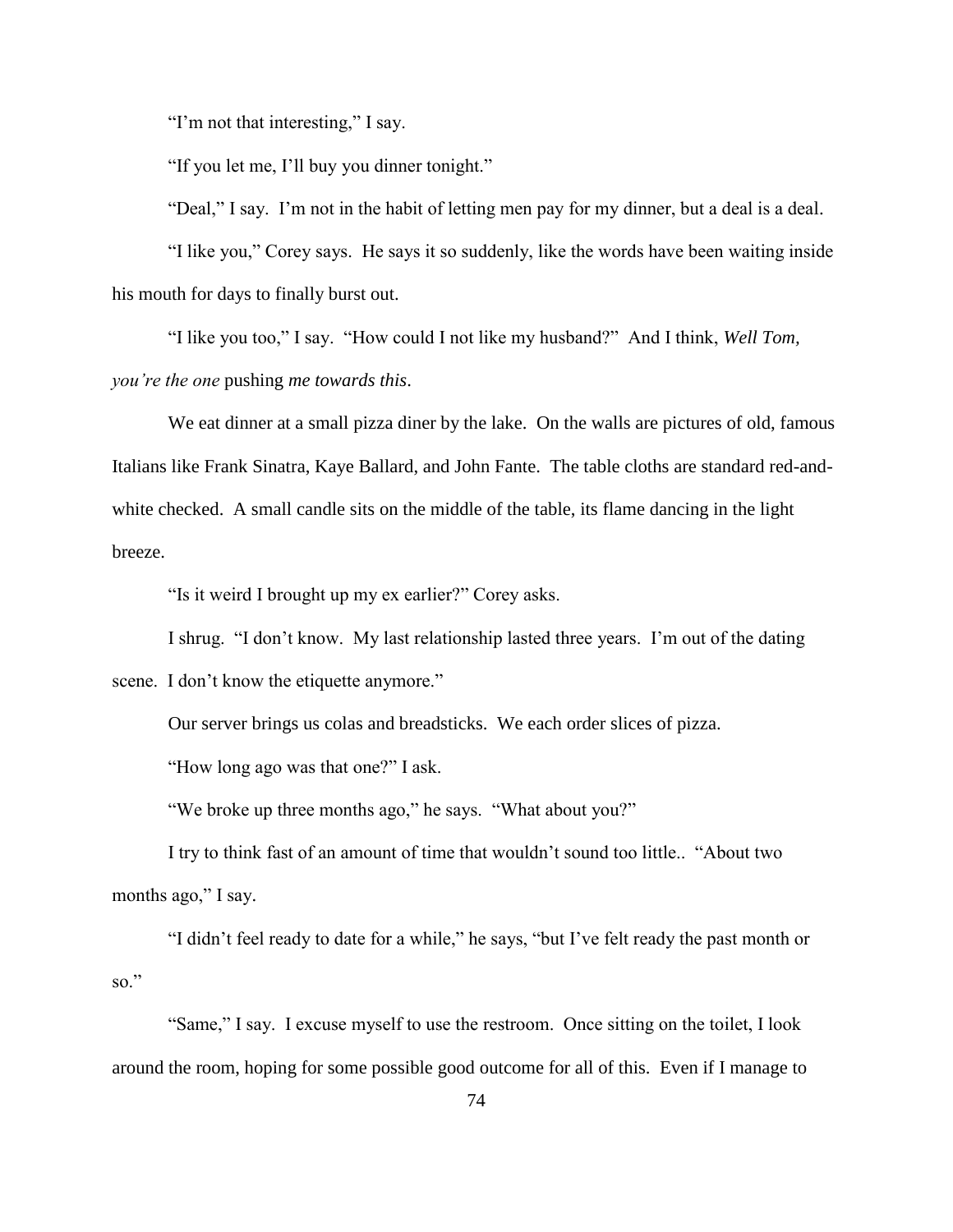break up with Tom, I'll eventually have to admit to Corey that it didn't happen until after we met. He hates cheaters. He won't want me anymore. I steady my breathing and stare at myself in the mirror. I smile and bat my eyelashes.

When I get back to our table, Corey is holding a small bouquet of flowers. They look like the ones from the lake, which I left sitting under a tree. He hands them to me.

"How did you smuggle these in without me noticing?" I ask.

"That's my secret," he says. He gives me the same sparkling eyes that he gave the old woman selling trains.

After eating pizza and discussing music, movies, and books, we walk back to our cars.

We're standing there and I'm wondering what's going to happen. Could this be the moment I stray from Tom? I don't think I can do it. I back away from Corey..

"Did you have a good time?" he asks.

"I did," I say. I purse my lips and pull them in, hiding them from his view.

"Me too," he says. "Again, soon?"

"Absolutely."

He pulls me into a hug, but nothing else happens. I'm left standing by my car, shaking slightly, watching him walk away.

#

I decide to give Tom another chance before pursuing anything further with Corey.

I can already feel my heart pounding with anger, though, when a few days later, I see the back of Tom's head, him facing that damn computer screen. He's talking to other people over the Internet, which infuriates me more. I grind my teeth, thinking about how he could choose to spend time with people he's never met over paying attention to me. It's a feeling like rejection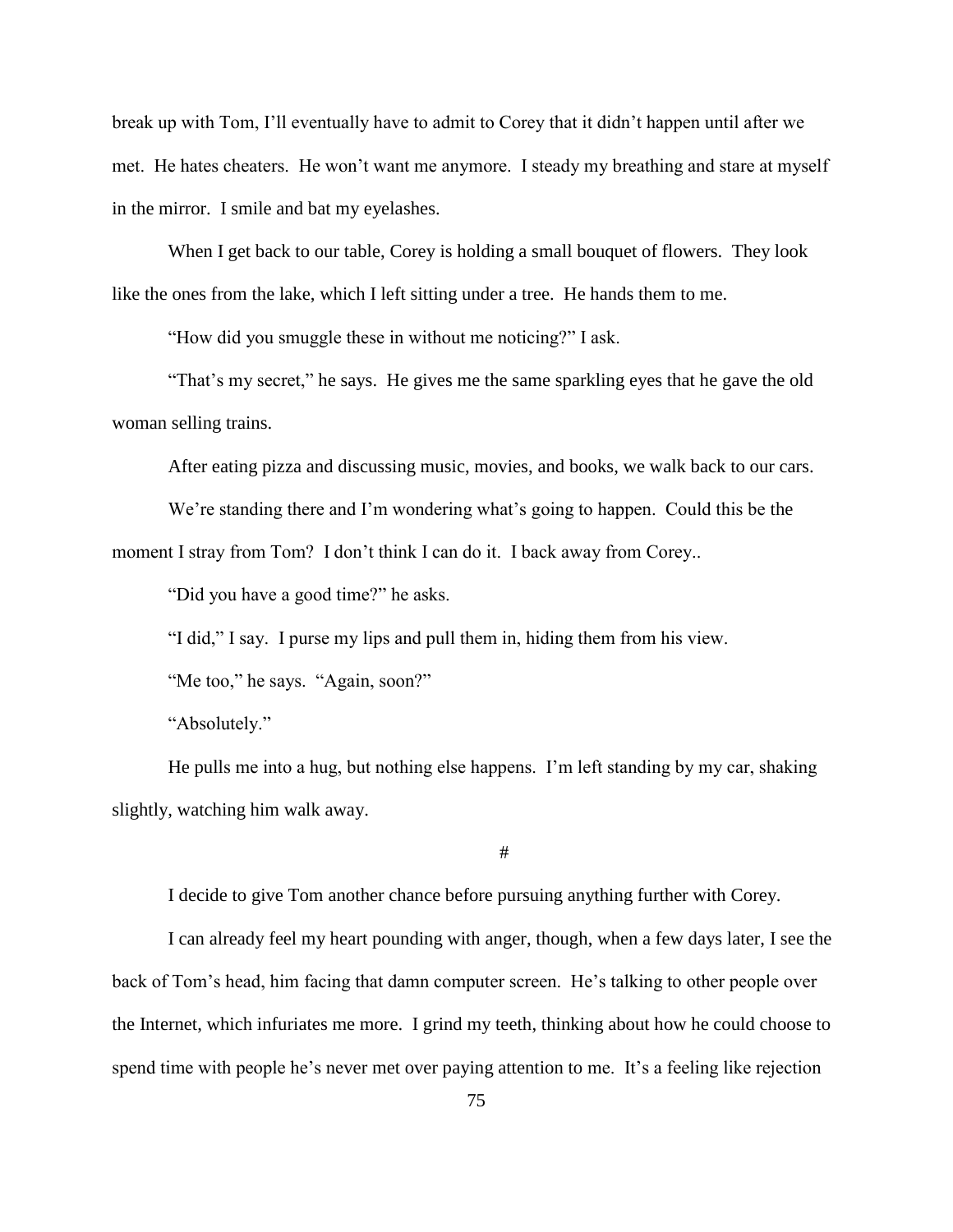and shame and degradation. *I am not as good as voices over the Internet. He's cheating on me in front of my face.*

"Tom," I say, trying to keep my voice emotionless and firm.

"Hmm?"

"Can we please have dinner now? You can talk to your friends later."

"I'm not hungry—holy shit! That was awesome, Rax," he says. I don't know or care who the hell "Rax" is.

A voice emanating from his computer speakers says, "No way, Klond, yours was way better." I also don't want to know Tom as Klond.

"Darling," I say, unable to keep the anger from my voice, "maybe if you start cooking you'll get hungry."

"Just go eat by yourself, you don't need me there," he says.

"Listen!" I say, "I've had enough of this. You're choosing people you've never met over me. Big, smelly, pimpled, racist people. This is not going to continue this way. Now come out here right now and spend some goddamn time with me."

"Go away," he says. "I'll spend time with you when I'm hungry."

"Fine, go eat your Klondike bars and chat with your new BFF T-Rex or whatever. I'll remember this, though." When I leave the bedroom, I slam the door. My cheeks feel hot.

And then I hear a girl's voice over his speakers say, "Klond, you're a fucking wizard." I stomp back into the bedroom.

"Really? You're playing with a girl, too? You'd rather talk to her than me? I *will* remember this."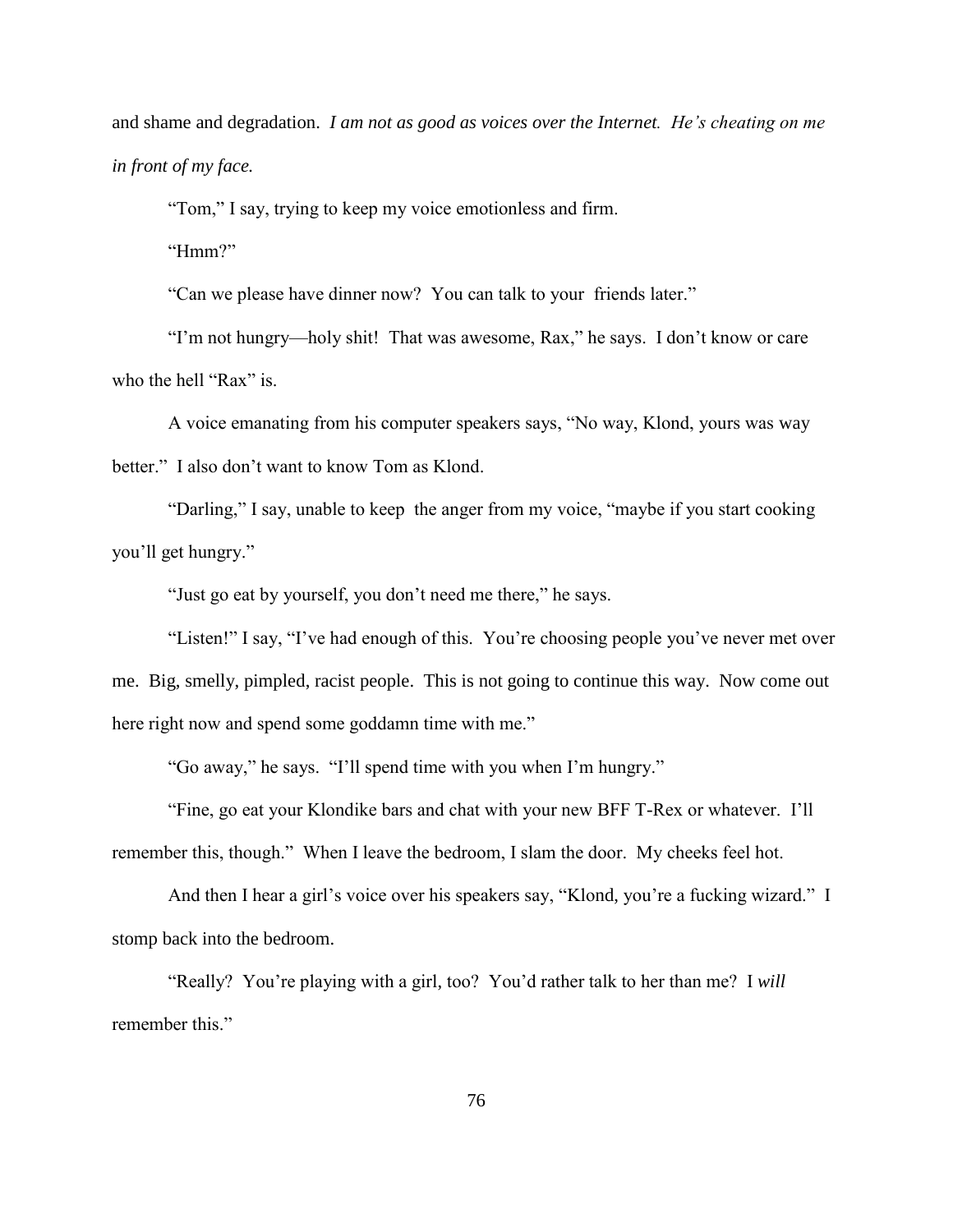He says nothing, just sighs, and before I know it, I'm outside taking a long walk by myself.

#

After two days' loneliness, I decide to see Corey again. I *want* Tom, you could even say I need him, but I'm not getting him. Watching our three-year relationship dissolve into faux gunfire and body-less voices is hard enough. Seeing Corey is helping to soften the blow. Part of me still hopes, though, that Tom will change. I've taken to lying on the couch, pretending to read articles on my computer while really my eyes are glazed over.

"I'm going out to dinner tonight with that girl, Jennifer," I say, when Tom looks through the fridge for food.

"But I was going to make something for us tonight," he says. "I put the game away." He smiles sheepishly. The disappointment I feel when he says this tells me I might be starting to like Corey more than I should.

"I already made plans," I say. I pick up Muffy and press my face into her fur. "Das mah kitteh," I say as ridiculously as possible. She looks at me like I'm mentally handicapped.

"Fine, choose your friend over me again."

"I'm sure you'll find something to occupy yourself," I say.

#

I meet Corey for a picnic in the same park where the antique market was held. He brings the food and several stout beers.

"I hope you like what I made," he says. He unfolds a large blue blanket and lays it on the ground under an oak tree. I sit across from him, the wicker picnic basket between us. The air smells sweet tonight, like jasmine.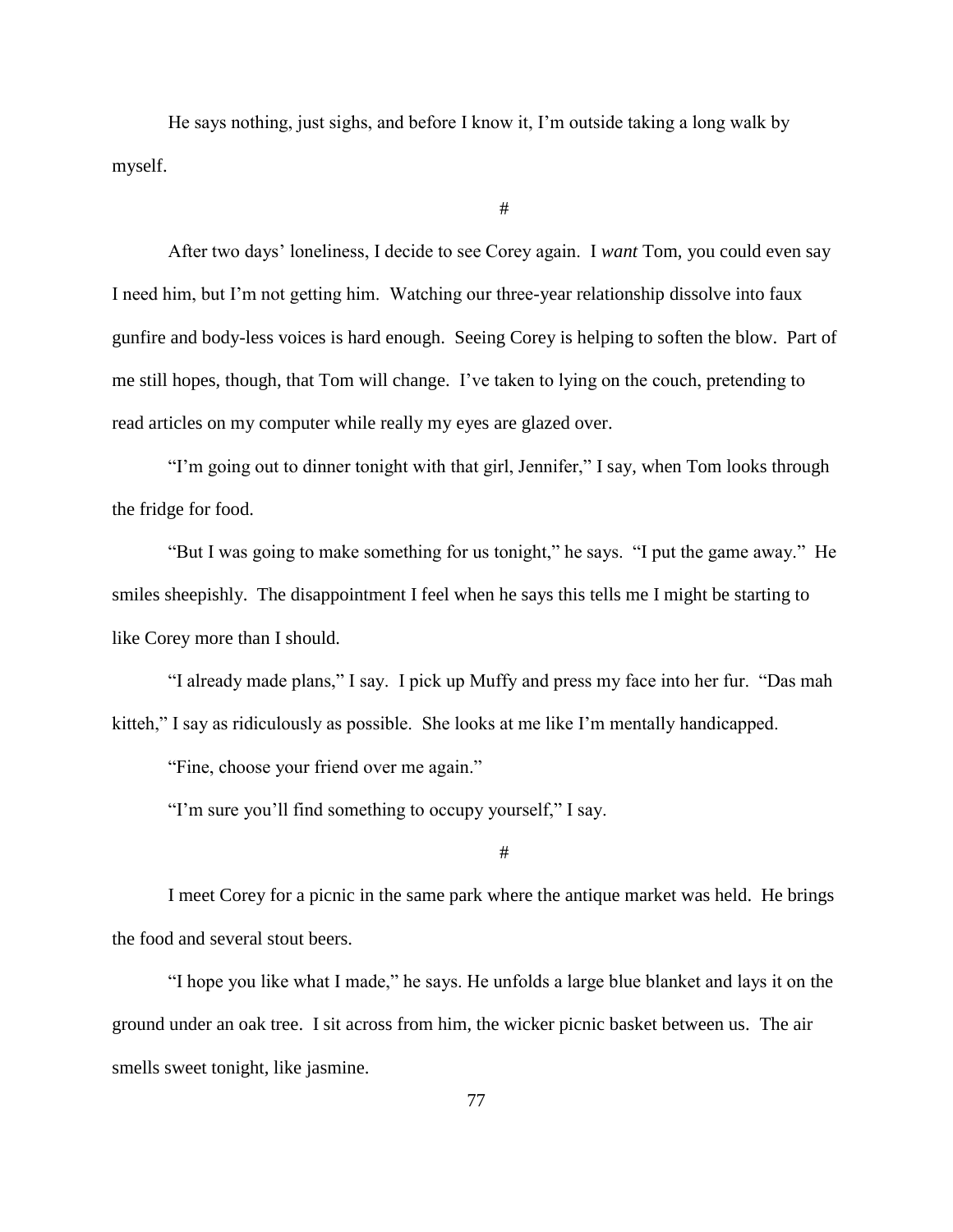"As long as you didn't bring lima beans, I'm happy," I say.

Corey's eyes widen, and he bites his bottom lip. "I made my mother's famous lima bean casserole," he says.

"Oh  $\ldots$  Well, I'll try it  $\ldots$ "

He grins. "I'm kidding. Lima beans are gross," he says. "I made lobster bisque for our first course."

"This is a multi-course meal?" I ask. "Impressive."

Corey pulls out two soup mugs and two spoons. I taste the bisque and roll my eyes back in happiness. It's the best bisque I've ever tasted, somewhat creamy with just the right amount of saltiness. "God, are you a chef?" I ask.

"I'm the oldest of five siblings and I have two working parents. They made me help out by cooking a lot, and I actually really got to like it." He smiles at me. I can tell he knows he's impressed me, that most women are impressed by a man who likes to cook.

"I can hardly make a turkey sandwich," I say. "My b—my ex-boyfriend did all the cooking and I never learned how."

"I can teach you," he says.

"You'd get fed up. I'm pretty food-illiterate."

"I have patience."

Once we finish the bisque, Corey pulls out two square Tupperwares filled with salad. The lettuce is dark, topped by onions, cucumbers, broccoli, dried cranberries, and apple slices. "There aren't any tomatoes," I say.

He puts his hand to his head and says, "I knew I forgot something! I hate tomatoes and so I never include them. I meant to put them in for you, though."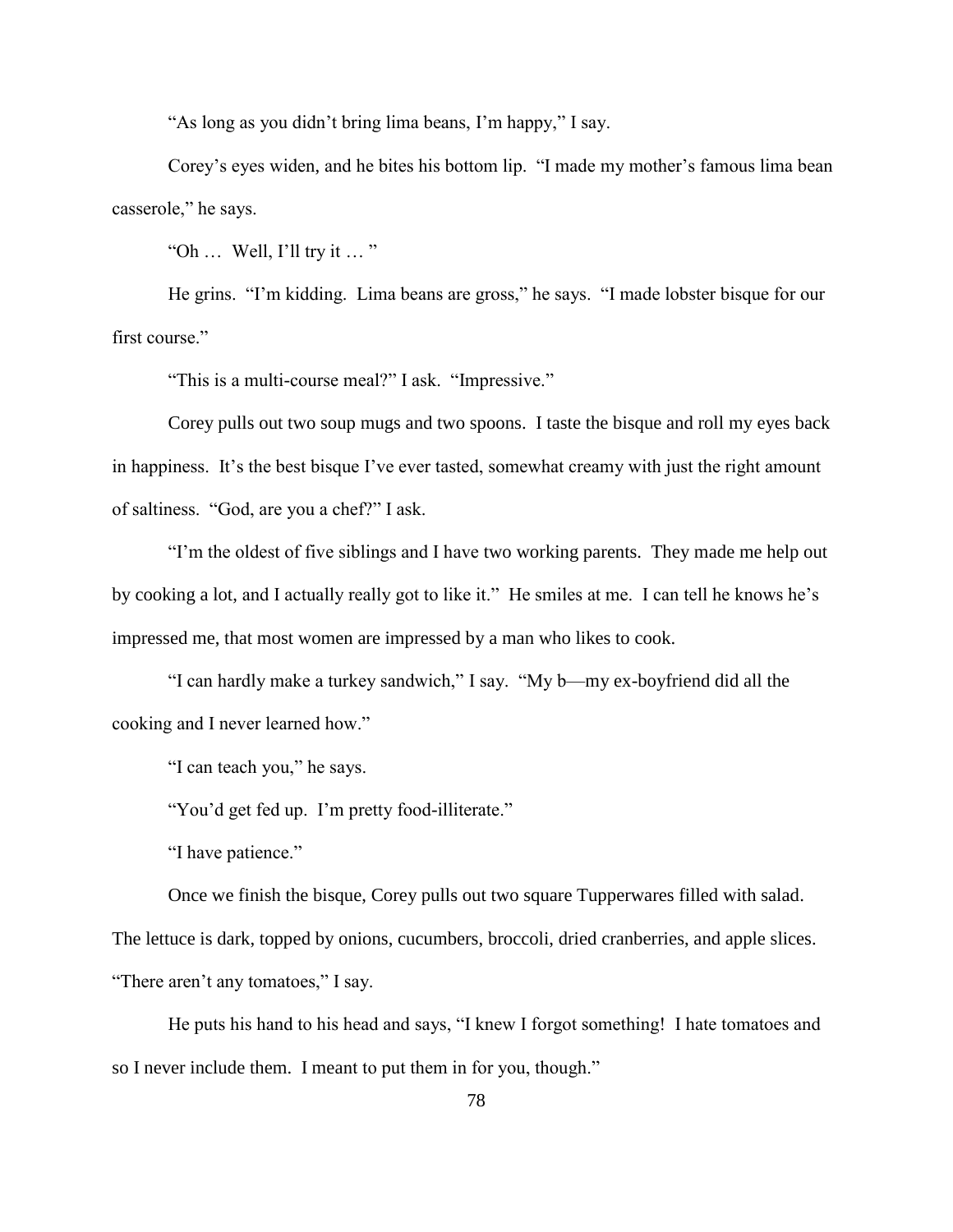"No," I say. "I hate them, too."

There are a few birds still awake, tweeting and dashing about. Oak trees in the distance look like shadows on the dark blue sky. I say the one thing that's bothering me: "Do you play a lot of computer games?"

"Just Solitaire," he says. "I like some console games, I guess, but I've never been a big video game person. I prefer outdoor games and music."

"Outdoor games and music, huh?"

"Soccer, baseball, football even. And yes, I enjoy a music show here and there."

"Is there anything you'd just die over if you had to live without?"

Corey thinks for a few seconds and makes a show of it by scratching his head and looking up in the air. "You're gonna call me a total hippie."

"You're a pot head."

"No, no, no. Love. I know it sounds lame and like a line. I just, well, growing up was kind of hard for me. Even though both of my parents worked, they had crappy jobs and didn't make a lot of money. With five kids, what's already not-a-lot-of-money stretches pretty thin. But they were always so encouraging and supportive. When other people told me to be a science major, my parents encouraged me to do film, like I wanted. Do you have any brothers or sisters?"

"No," I say.

"You're missing out," he says. "Siblings are the best. There's always someone on your side. You always have friends if you have them. There's always someone who knows the intricacies of your childhood and who can relate to you."

"Well, now you've got me all jealous," I say.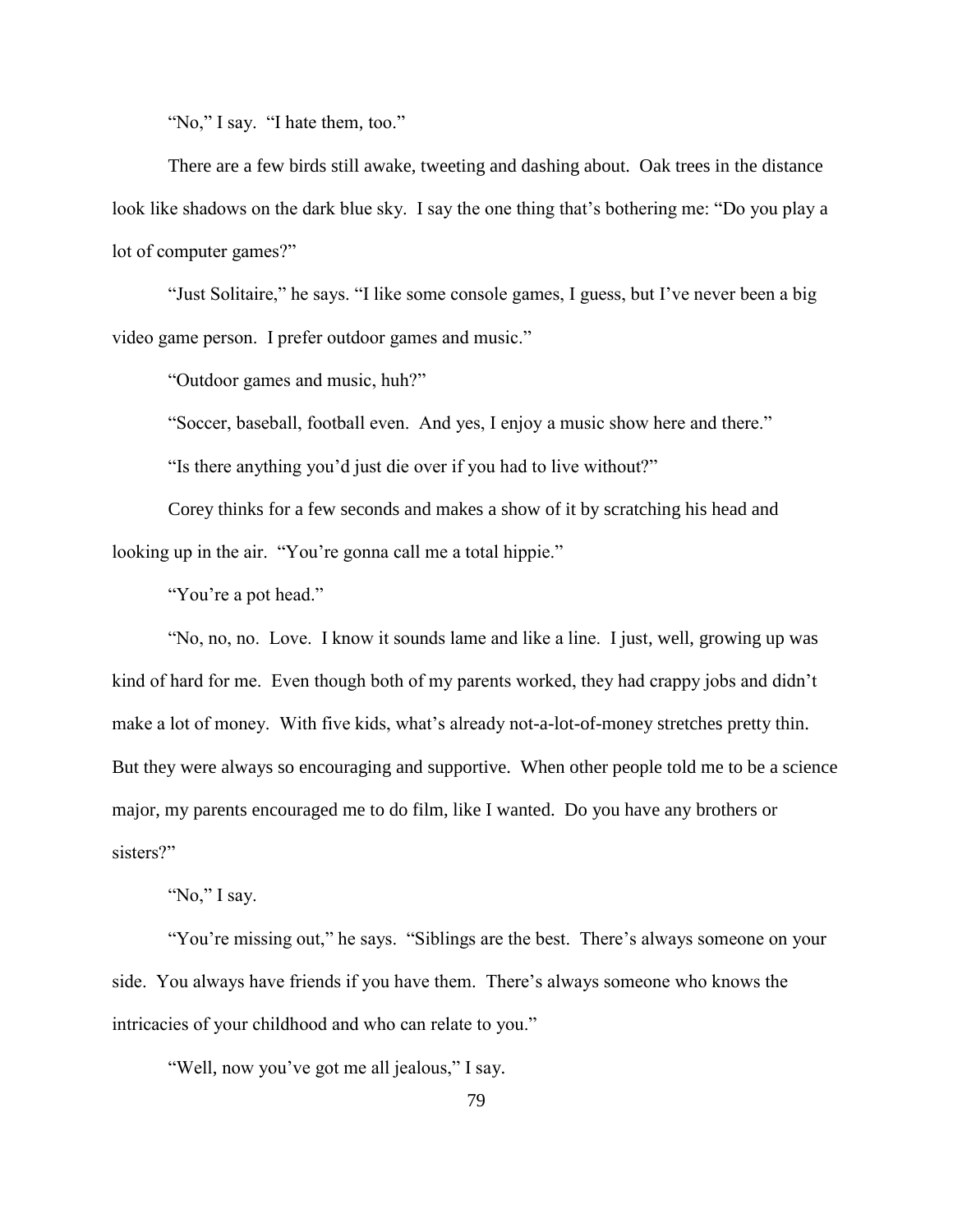Corey laughs. "I guess what I'm trying to say is I could live without most things. Well, not food or water, obviously. But if I never watched another baseball game, I'd miss it but I wouldn't cry about it. I'd cry if someone hurt my little brothers or sisters."

"Well, that's a reasonable approach to life," I say. As it gets darker, he pulls a lantern out of his messenger bag. He lights the small tealight candle inside.

"Ready for the main course?" he asks. When I nod, he pulls out two more Tupperwares. Inside are stuffed peppers and chicken breasts. I haven't eaten this well in a while.

"So, what could you just not live without?" he asks.

I don't hesitate before saying, "My hair straightener."

He laughs. "I'm serious." I grab a few locks of my hair and say, "This doesn't look like this on its own. I'm like the crazy hair monster after I shower. And love too, I guess."

"You guess." He grins.

"I can't top love," I say. "You're really making me wish I had a brother or sister now."

"One day you'll meet mine," he says. For once his face is serious. There isn't a grin to be found. His phone rings, but he silences it and puts it away.

"You can answer," I say.

"I don't want to," he says. "I'm already talking to the person I want to be talking to."

For dessert he made chocolate cake with chocolate icing. "I just had a hunch you liked chocolate," he says.

"Is it because I'm a woman?"

"Yes. Does that make me sexist?"

"Mostly I think it just makes you smart," I say.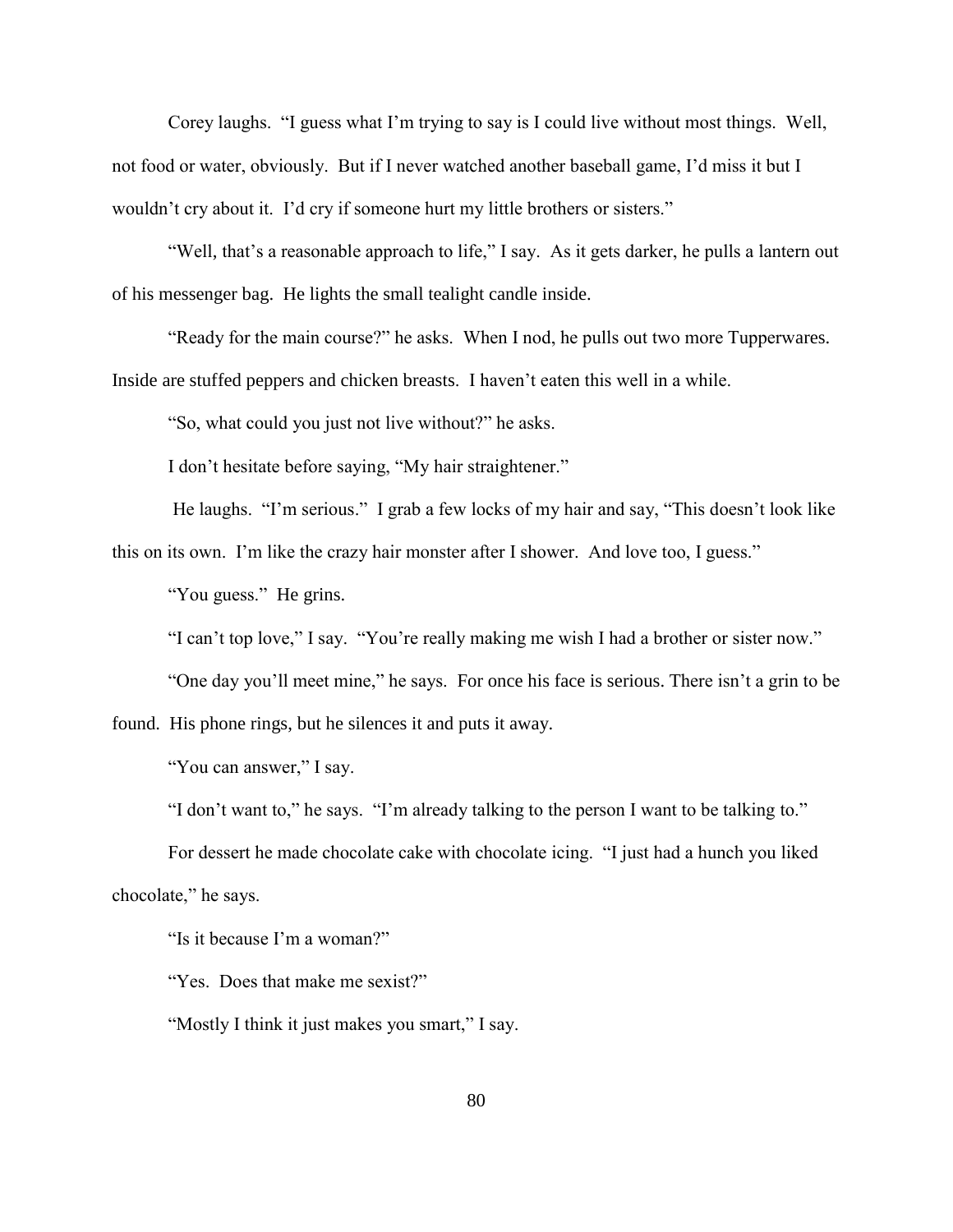When we're almost done, I'm still craving more. "Give me an extra bite of your piece and I'll bring cookies next time."

"How about I just give you an extra piece and you bring yourself next time?"

I want to ask him what he's playing at, but don't. After we finish eating, we each have a mint and lie down on the blanket together. While looking up towards the moon, he holds my hand. We turn towards each other and right there, on a blanket on the ground, Corey and I have our first kiss.

#

A week later, Tom and I are sitting on the couch watching TV. I don't even ask Tom if he wants to have dinner with me. Instead, I just say, "I'm going out with Jennifer again."

"Jennifer again!" he says.

"You're probably not hungry anyway."

"Maybe I am." He smiles at me and moves his eyebrows up and down.

"How about I let you play your video game without complaining about it for the next week," I say. "If you let me go out to dinner tonight without trying to make me feel bad."

"A whole week?" He grabs Muffy out of my arms and lets her down onto the floor.

"A whole week." I'm thinking about how much I can hang out with Corey Hart all week. Part of me hopes Tom won't take the offer, that he'll tell me he doesn't need that much video game playing. Then I won't have to hang out with Corey to be less lonely.

But he does, he takes the offer, and I decide at that moment what I'm going to do.

"Remember the guy I've been seeing behind your back and having sex with?" I say.

"Mhm," Tom says. He's feeding Muffy.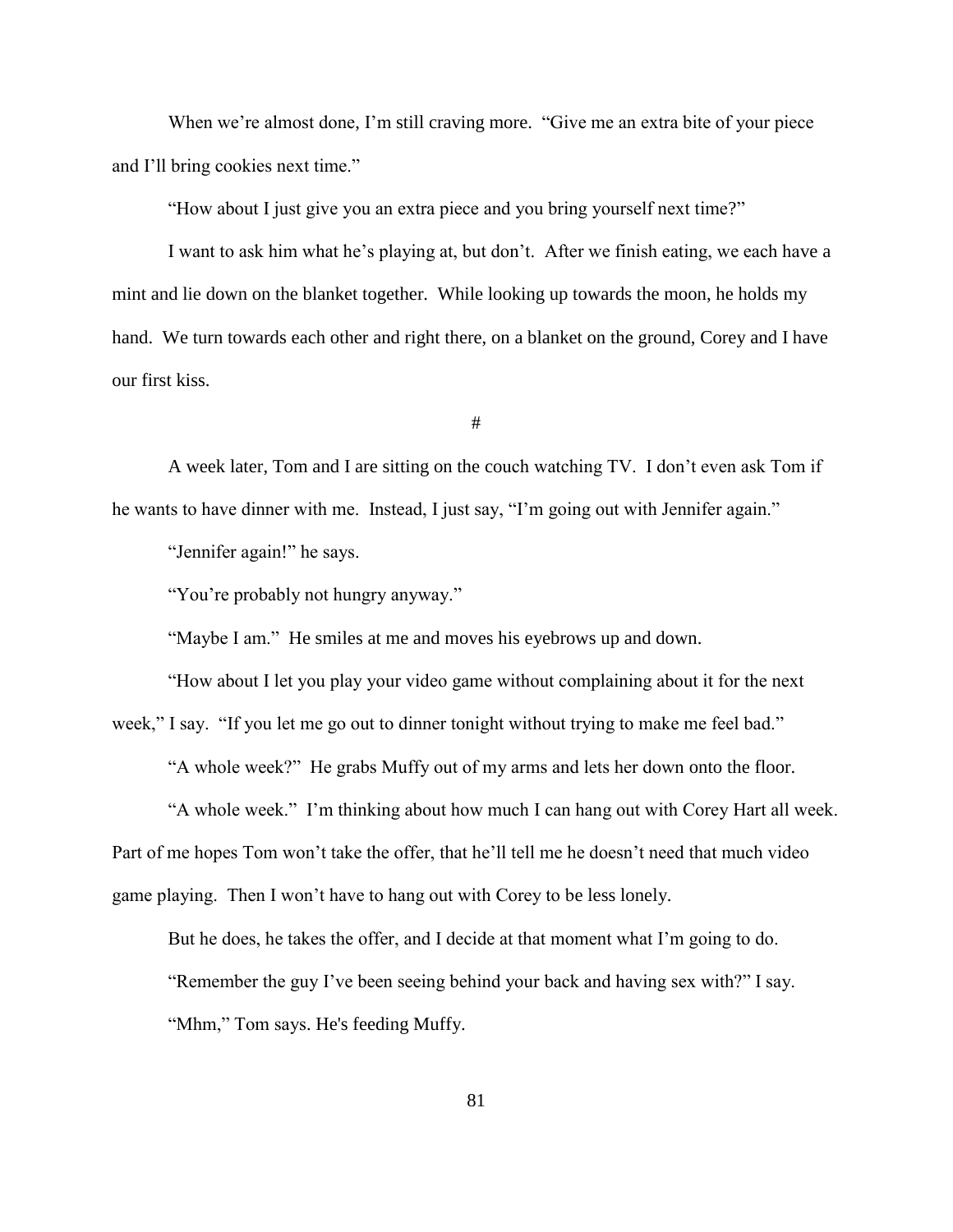"If you let me fall in love with him and leave you, I'll let you play video games without me interrupting them forever."

Tom doesn't say anything at first. The corner of his mouth twitches and he doesn't look at me. After a minute of silence he laughs and says, "Okay, Blue Jay. We have a deal."

I look down, then up, and breathe deeply. It's not a deal I ever wanted to make, but now it feels unbreakable.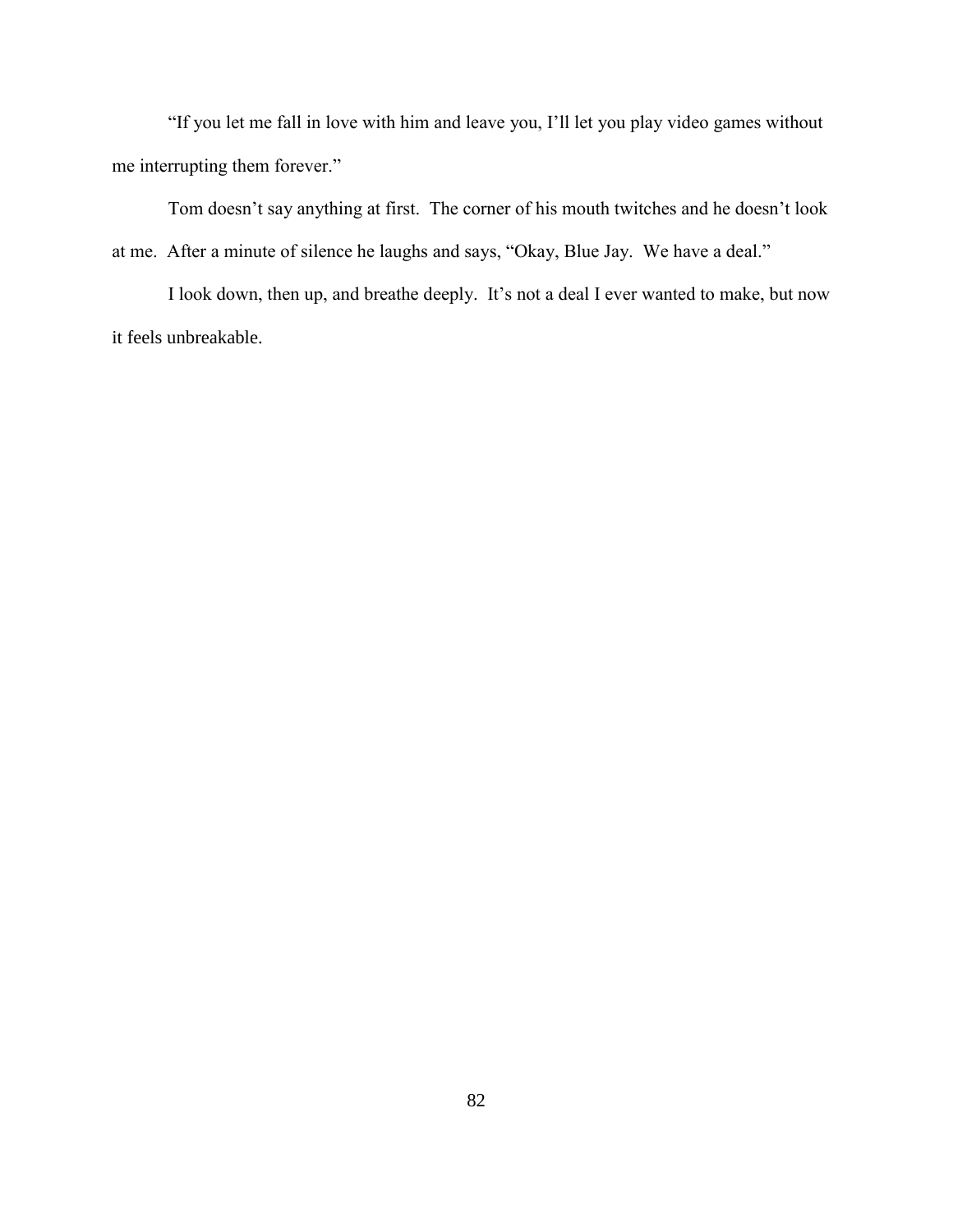## **PRISCILLA'S POEMS**

When Krista picks me up from my parents' home to bring me an hour northwest to Orlando, I make sure to bring as much of my closet as I can fit. There are jean skirts with raggedy edges that I cut; bright halter tops; studded belts; aquamarine boots; fishnet stockings; size-zero jeans; and a tight black dress. I threw everything I could into department store bags and now we're packing it away in the trunk of the new Camry her parents bought her for high school graduation. My parents sometimes let me borrow their car, but I don't have my own. In the back seat, I place my makeup bag, fuller than most girls', with bright eyeshadows, glittery mascara, black eyeliner, and lots of foundation. I am moving into Krista's bedroom.

"I'm always amazed by the amount of stuff you have," Krista says as she slings my last bag (full of shoes) into the trunk.

"I tried to pack light," I say. When Krista visits me she usually only has one bag.

Krista has the kind of look I wish I had. She's pale like soft tissues with a few light freckles littered over the bridge of her nose like little flakes of cocoa. I have dark Puerto Rican skin. I could never get as pale as her. She tells me, *But I could never get as dark as you. So we're even.* Her eyes are green as jade but sometimes, depending on her outfit, they can look blue like the ocean in Jamaica. I haven't been there but Krista's parents took her on a cruise there and she couldn't stop talking about the clear aqua water. Mine are always the same dark brown, shaped as if God took my mother's Japanese eyes and my father's Hispanic eyes and mushed them together, so they're big and wide and pointed on the sides. Her hair is black and she doesn't have blond highlights like I do. She's taller than me too, but we weigh about the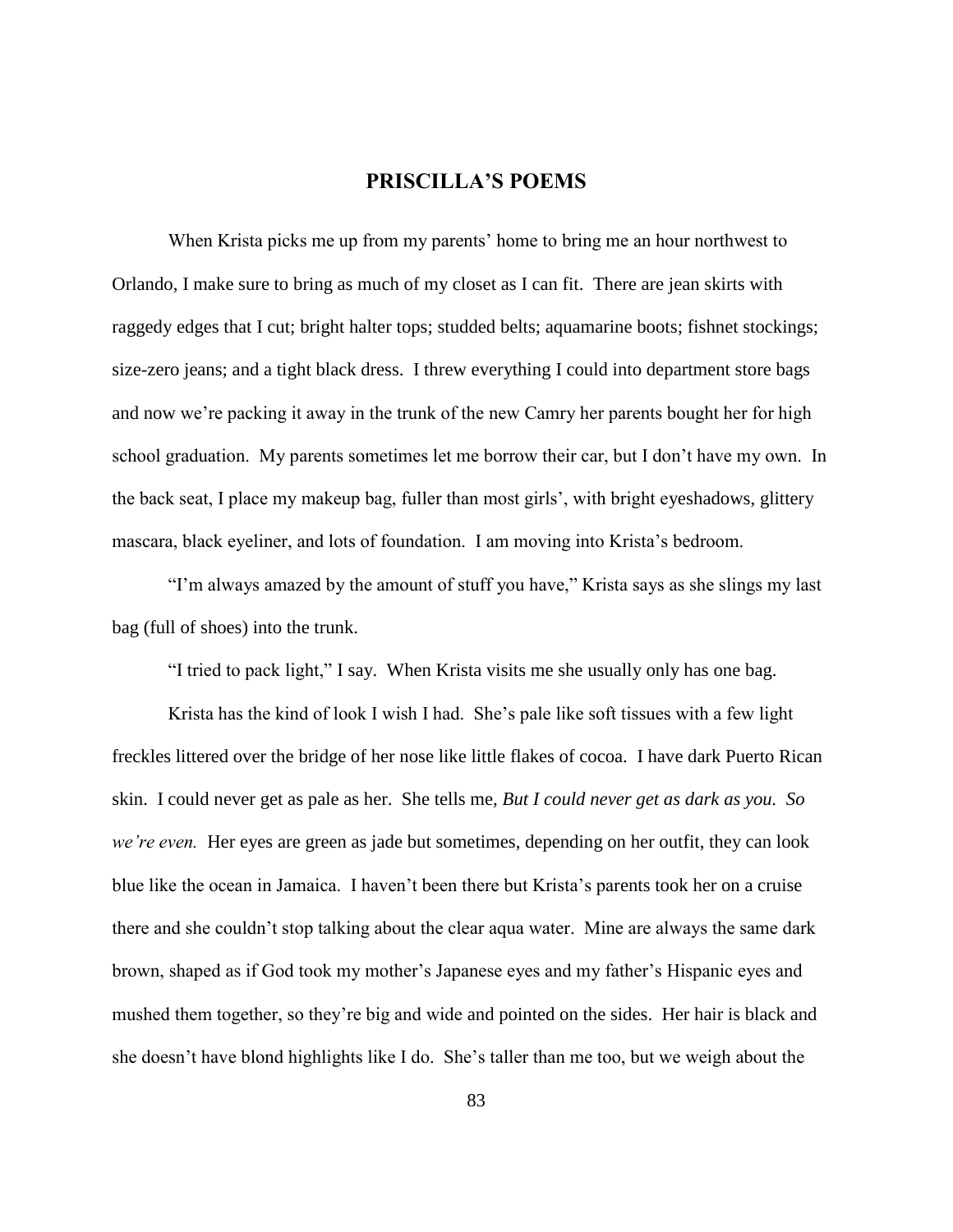same amount—ninety-eight pounds. We share size-zeros and feel fat if we go above one hundred pounds. I wish I could look like Krista, but she says the same about me.

The drive goes quickly, partly because Krista is a fast driver—too fast—and partly because we are singing songs about love and sex and dying inside. Those are the things we care about. Krista is studying history at the university, and she says love and sex and dying inside are what history is all about too. That and war. I am studying nothing in particular at the local community college-but I do keep a notebook of poetry. Maybe one day that'll mean something.

#

Before we go to meet our boyfriends, who are roommates and close friends, we spend time going through each other's clothes and makeup. She chooses one of the miniskirts I stole from Hollister with a frayed end. Then she grabs one of her own black, collared, button-down shirts so that she doesn't look too slutty. She's more modest than me. She puts a three-row studded belt around the skirt that rests on her hips and not in the belt loops. Classic Krista; she finishes her outfit with a pair of dirty old Chucks she's had since her feet stopped growingprobably in ninth or tenth grade. I wish I could dress like her. She says the same to me.

I write in my black notebook: *The pale moon sprinkles light over torn rose petals; a small girl dances in the garden with a ghost only she can see while lilies sway in the ocean wind; waves glitter as they collide with the sky, a marriage of diamond-encrusted water and sky of the darkest blue*. Sometimes these images pop into my head. I'm not sure where these words come from.

I slip into a pair of dark jeans, add my own studded belt, and wear a silver and black halter top that I cut so it would be shorter. My shoes are purple cowboy boots with heels that Krista likes to borrow. We go into the bathroom Krista shares with her roommate Jackie to put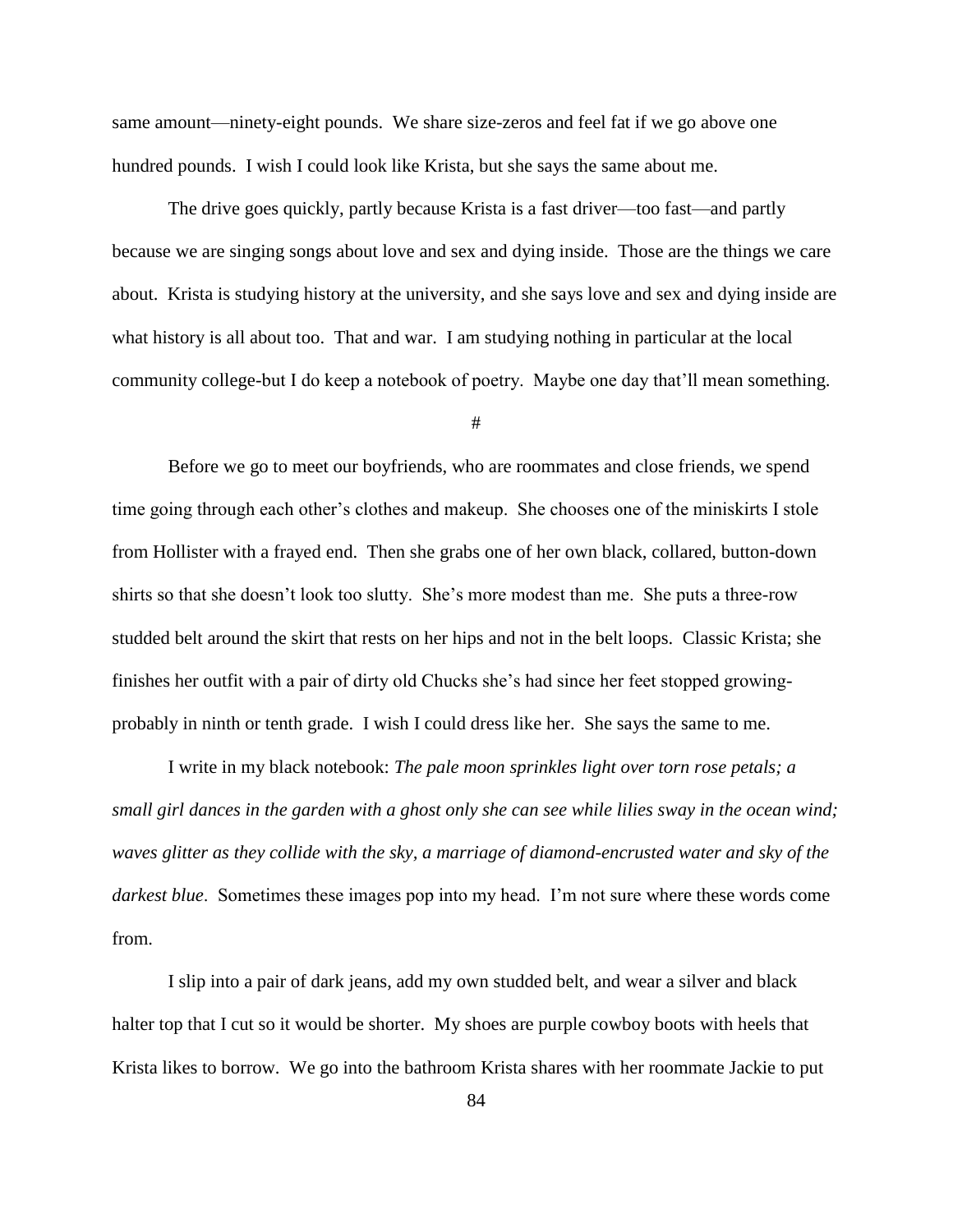makeup on and straighten our hair. We both have wavy, thick hair that we hate but other people love. I keep mine long but Krista so easily pulls off short hair in a style like Uma Thurman in *Pulp Fiction*.

Krista is lining her eyelids with black and I am painting mine with purple. She asks, "Do you know who the man with the prettiest name in American history was?"

When I think of pretty, I can only picture musicians. "Who?" I ask. The yellow light from the bathroom ceiling makes Krista's skin look unreal, as if she has turned to pure gold.

"Elijah P. Lovejoy. It sounds even prettier when you say it with a Charleston accent." "Say it like that," I say.

"No," Krista says; then she laughs. I am always amazed at her knowledge of random historical facts. She got the top score on her American History and European History AP exams but she's re-taking them at university anyway because she finds them so interesting. When people ask her what she plans on doing with a history degree, she says, *Run for president.* She insists all politicians should be required to hold an American history degree.

"He was an abolitionist. It's a shame he was murdered," she says.

"Was he hot?" I ask.

"God no," she says. "Now Alexander Hamilton--*He* was hot." Krista is always getting crushes on dead men: Nathaniel Hawthorne, Thomas Jefferson, James Madison, and John Dickinson, to name a few.

When we finish painting our faces and hairspraying our locks, Krista knocks on Jackie's door. "Hey girlie!" Jackie says.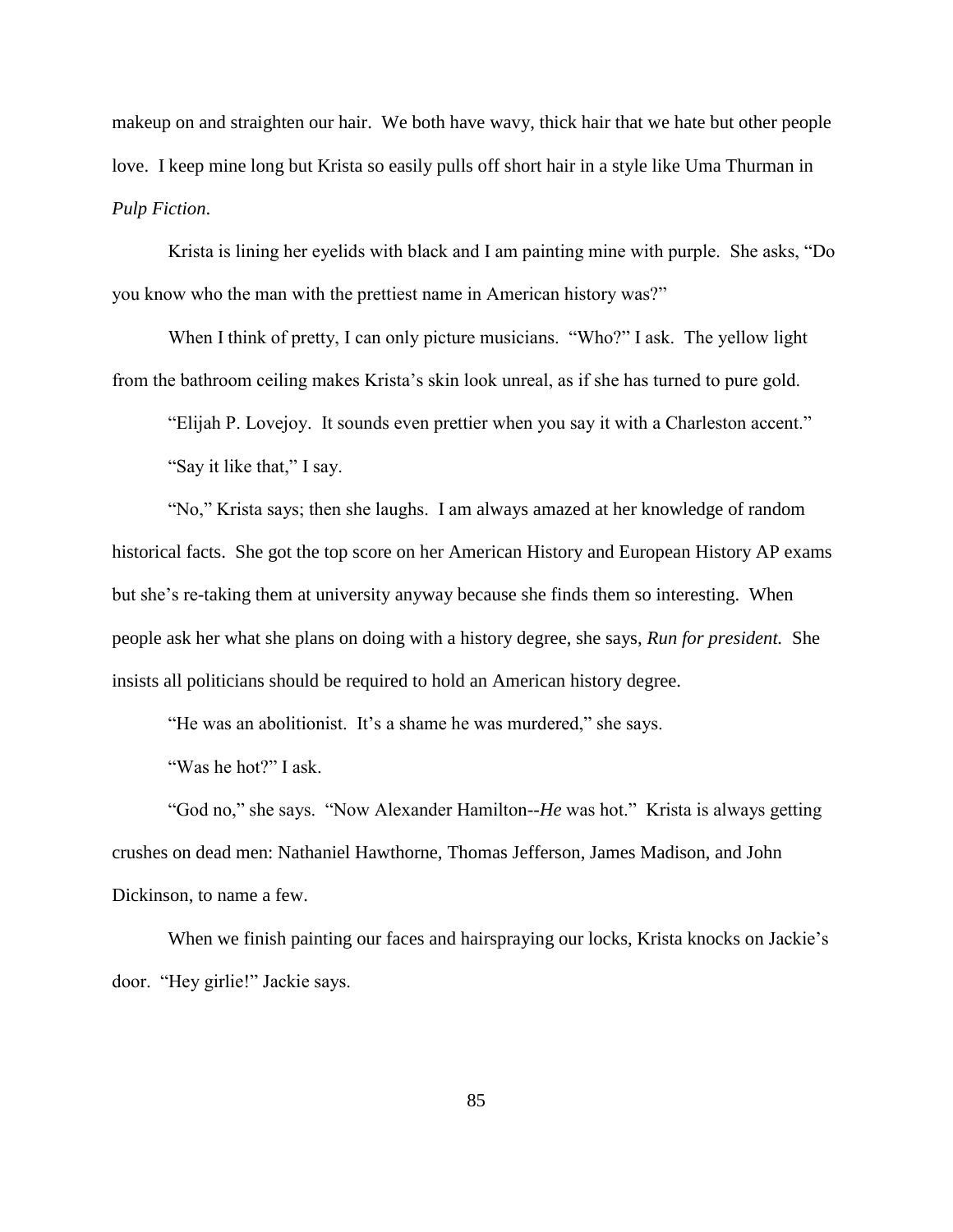Jackie is Puerto Rican like me but she used to be a cheerleader so she doesn't wear as much makeup as I do. I wonder which of us Krista thinks is prettier than the other. Jackie tells us to come into her room.

Jackie's room is what I'd imagine the ocean would look like if you separated the blues from the greens. Her bedspread is blue with lightning green stripes on it. There are blue and bright green plastic circles hanging from the ceiling. Her lamp is bright green and her trash can is blue. Her room must be what acid trips look like to people who can only see blue and green. Krista likes acid the best of all the drugs because she likes mental trips. I prefer the physicality of ecstasy.

Krista's room is much calmer than Jackie's. She has a dark red and green plaid comforter, a wooden desk, and incense that is always burning. The best things about Krista's room are the pictures. I wrote a letter to the Skittles company complaining that Skittles don't actually taste like rainbows and she pinned a copy of it up there. She has some pictures of musicians she loves too. Jackie doesn't have anything on her walls.

"You working tonight?" Krista asks as we sit down on Jackie's oceanic bed. Jackie is at her computer messing around on Myspace. Yesterday Krista commented on Jackie's Myspace page about hanging out, and I have to admit it made me jealous. Sometimes I want to be Krista's only good friend. I like Jackie, though. She works as a shot girl somewhere downtown. Basically she just has to look cute and sell shots outside the bar to get people to come inside. Maybe now that I'm moving up here, I can get a job like that.

"Yep," Jackie says. "Then after I get out I have to hit up a few people who wanna buy."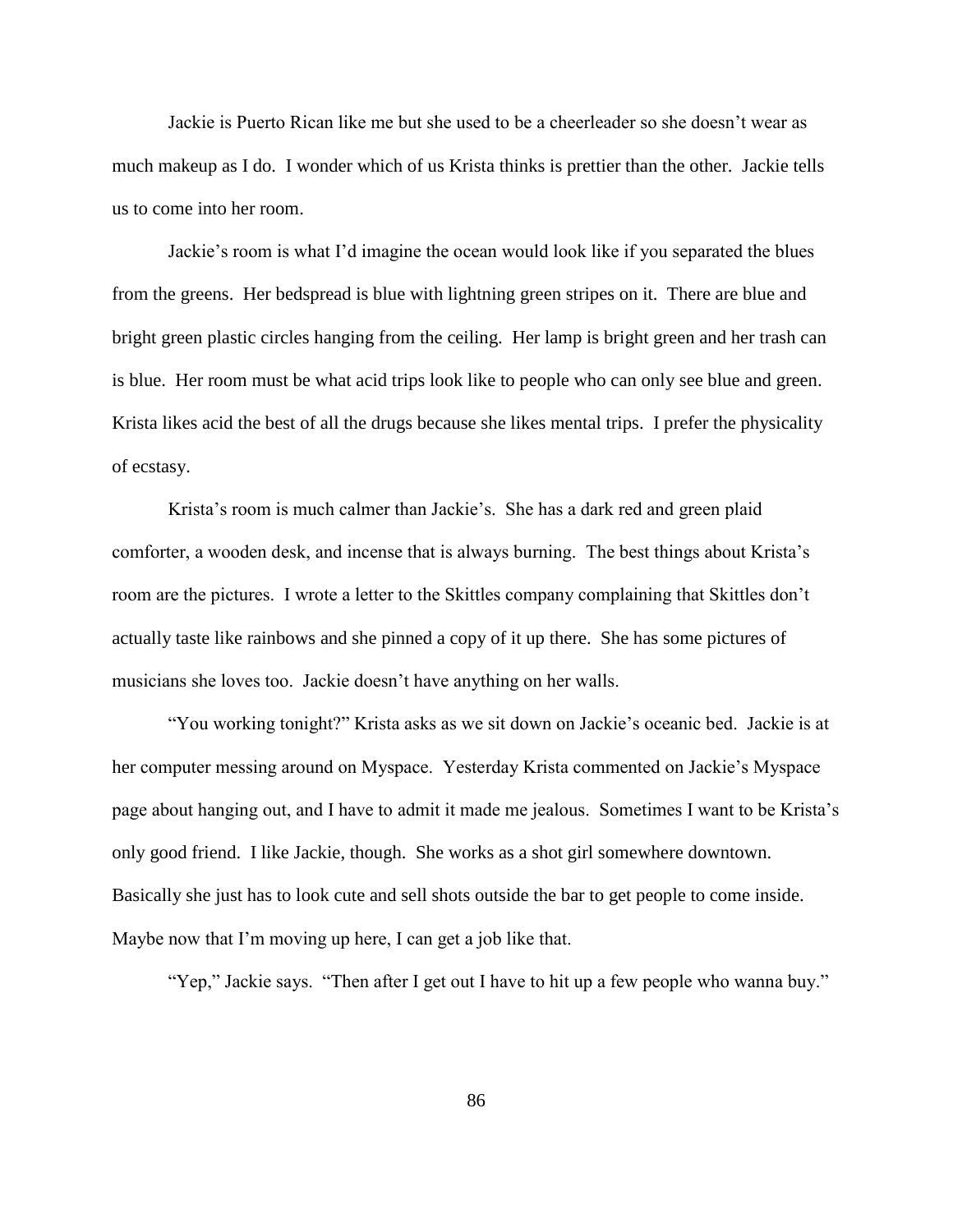"We'll buy right now," Krista says. When Jackie goes to her closet to get her stash, I can feel my veins lighting up like lightning is rushing through them. Just thinking about putting the powder up my nose makes me feel like I'm already on it. My hands shake with anticipation.

"Have some of mine while I weigh this out," Jackie says, pointing to a plate with a rolled up twenty dollar bill and a small pile of cocaine on her desk. "How much did you want? A gram?"

"Eh, fuck it," Krista says. "I'll take an eight ball."

My boyfriend, Sam texts me: "When are you coming over?"

I text back: "Very soon, love."

He asks who I'm with and I tell him Krista and Jackie. He asks if any boys are around and I tell him no.

I remember Krista telling me an eight ball is three and a half grams. From dealers who aren't Jackie, one gram usually costs about forty unless the dealer is an asshole and then it's fifty. Some try to charge sixty but Krista laugh in their faces. I don't say anything because they scare me. Jackie's is the best anyway because she doesn't cut it with No-Doz or anything else.

Krista goes over to Jackie's desk and uses a razor blade to make two perfect lines. She snorts the first one in one big motion and then hands me the dollar bill. We know not to share straws with most people-but since we know each other and Jackie, we don't really mind sharing with each other.

The twenty feels like a scared stile that's soon going to bring me nutrients. I unroll it so I can roll it myself. I look at the man on the front. "Is this Hamilton?" I ask.

Krista laughs. "No, that's Jackson. Not cute."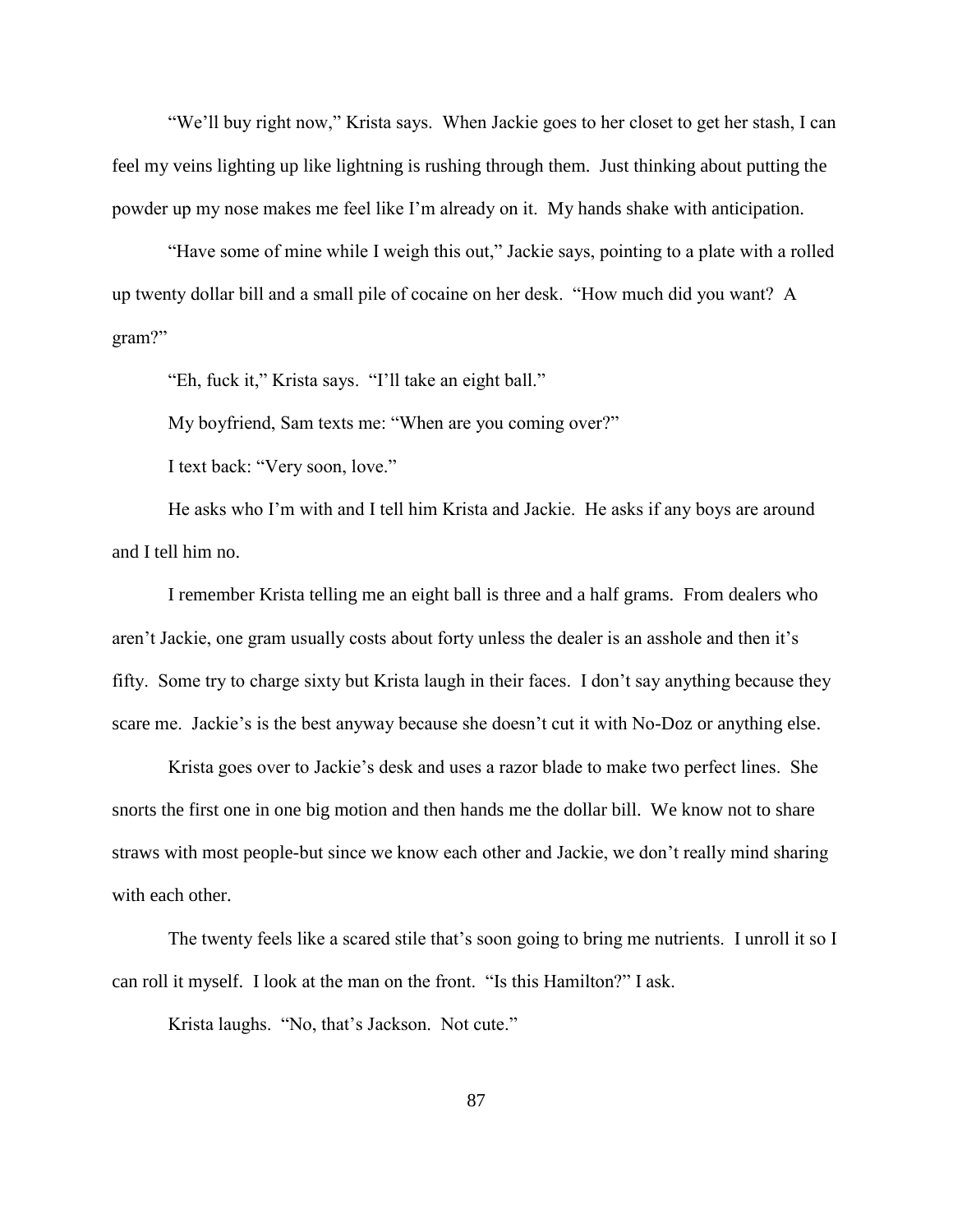"He looks like Hugh Grant," I say. I roll up the twenty as quickly as I can, my hands still shaking. Unlike Krista and Jackie, I can't take a whole line in one snort. I manage half and it's like an explosion in my body—electric blue and pink confetti flying around, my heart beating like in a cartoon, fireworks in my head—and, oh my God, this is what I've been missing! I can feel words wanting to come up—I want to talk about anything—ponies or music or my dead grandmother or tile grout … I don't even care about the sour drip falling down the back of my throat.

"How much for the eight ball?" Krista asks.

The stuff never seems to affect her as much as it affects me. She's always been like one of the boys. She can handle as much as them if not more; well, probably more. She's a lot like a boy, really, except for how she looks. She told me she used to wish she was a boy because they get treated better.

"For you guys? Ninety," Jackie says.

"You sure?" Krista asks.

"I just love this lamp," I say, admiring the bright green oval-shaped lamp. I couldn't help it—something had to come out. "I love green. It's Krista's favorite color and I mean it's not my favorite color but I still like it a lot."

Jackie laughs. "Thanks. And yeah, I'm sure. Ninety."

I know ninety dollars is a deal for an eight ball because if one gram is usually forty on the street, then three and a half grams would be something like one hundred and forty, less a discount for buying so much. When I'm not around, Krista goes on runs with Jackie to pick up bags from the big dealers, so she knows how much Jackie spends and she knows for a fact that Jackie never upcharges us.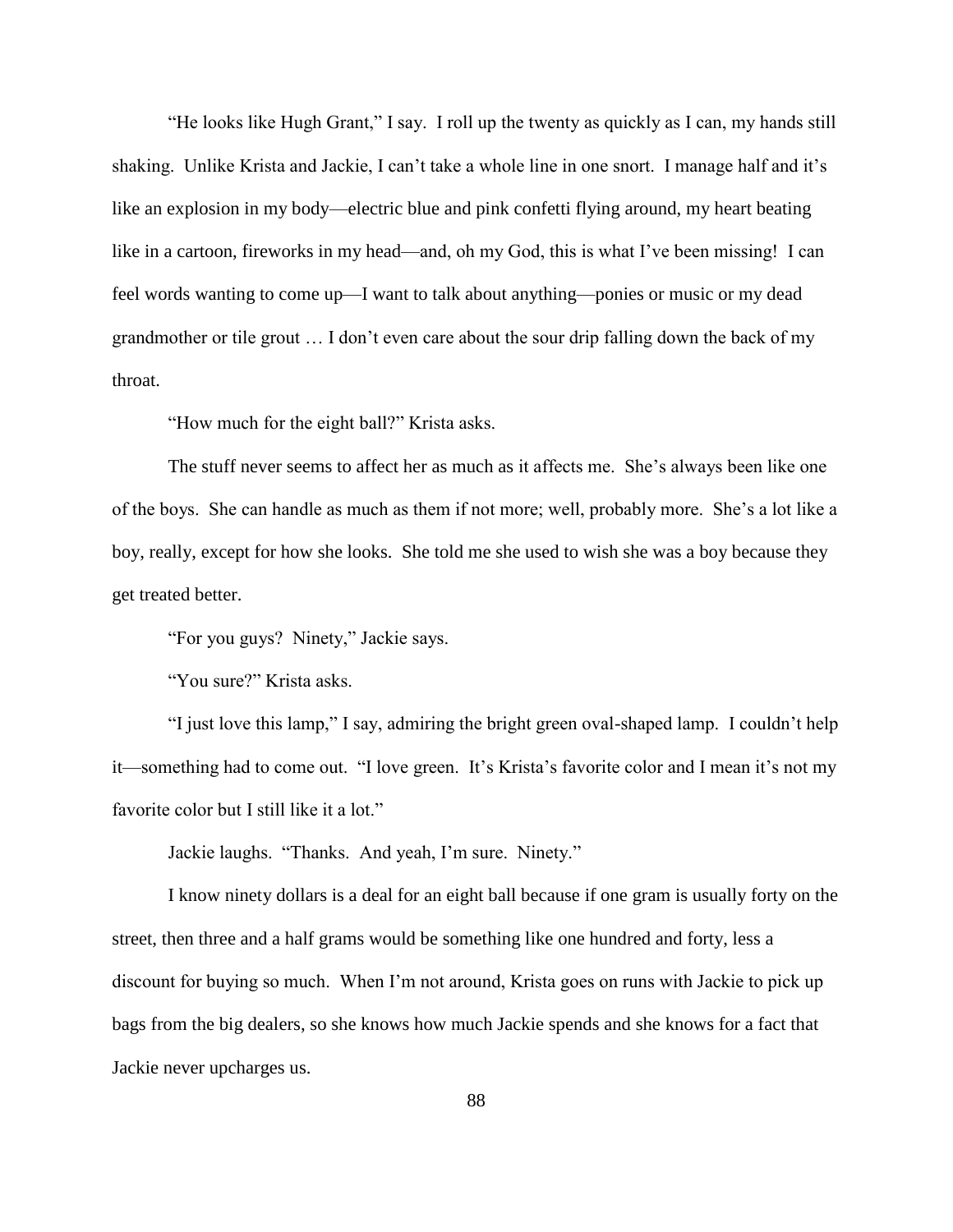"Give me two Xanax bars too," Krista says, and I know she's asking for these for the comedown. She doesn't like to experience the comedown and I can't blame her. After we pay, we use the bathroom because doing cocaine is like doing coffee but not.

On the way downtown to our boyfriends' house, I write in my notebook: *Flames unite to tie the souls together; When we're together it's like being in a treehouse; It hurts and it's beautiful like war and birth*.

Ben is Krista's boyfriend and Sam is mine. Krista stole Ben away from a girl who was deeply in love with him but she swore she didn't mean to. It was obvious when Krista and Ben met that something was going to happen. They always looked each other in the eyes with intensity and right away Ben took to caring for Krista—he never let her drive home if she'd been drinking, and instead would offer her his bed while he slept on the couch. Krista said Ben made the first move because she doesn't go after taken guys. The other girl was nice and I liked her. Krista felt like I took the girl's side over hers. I didn't; I just didn't want my best friend to be that kind of girl. Sometimes I am jealous of Ben because I know when I am not there he is with Krista and they are growing closer.

When I first saw Sam I thought he was one of the most beautiful men I'd ever seen. He is half Puerto Rican like me but half English too and somehow he has blond hair, blue eyes, and light skin that tans easily. Ben is also half Puerto Rican and he has dark hair and skin like me, but he has a bigger nose and Krista says we both have the softest skin she's ever felt. Both of the boys are trophies. Ben seems happier, though. Sam spends long periods of time feeling a depth of self-hate that I cannot soothe. He will lock himself away for hours or days and he will insist that I do not love him. No amount of words can convince him otherwise. But when he's happy, he is sensitive and loving and speaks with a softer voice.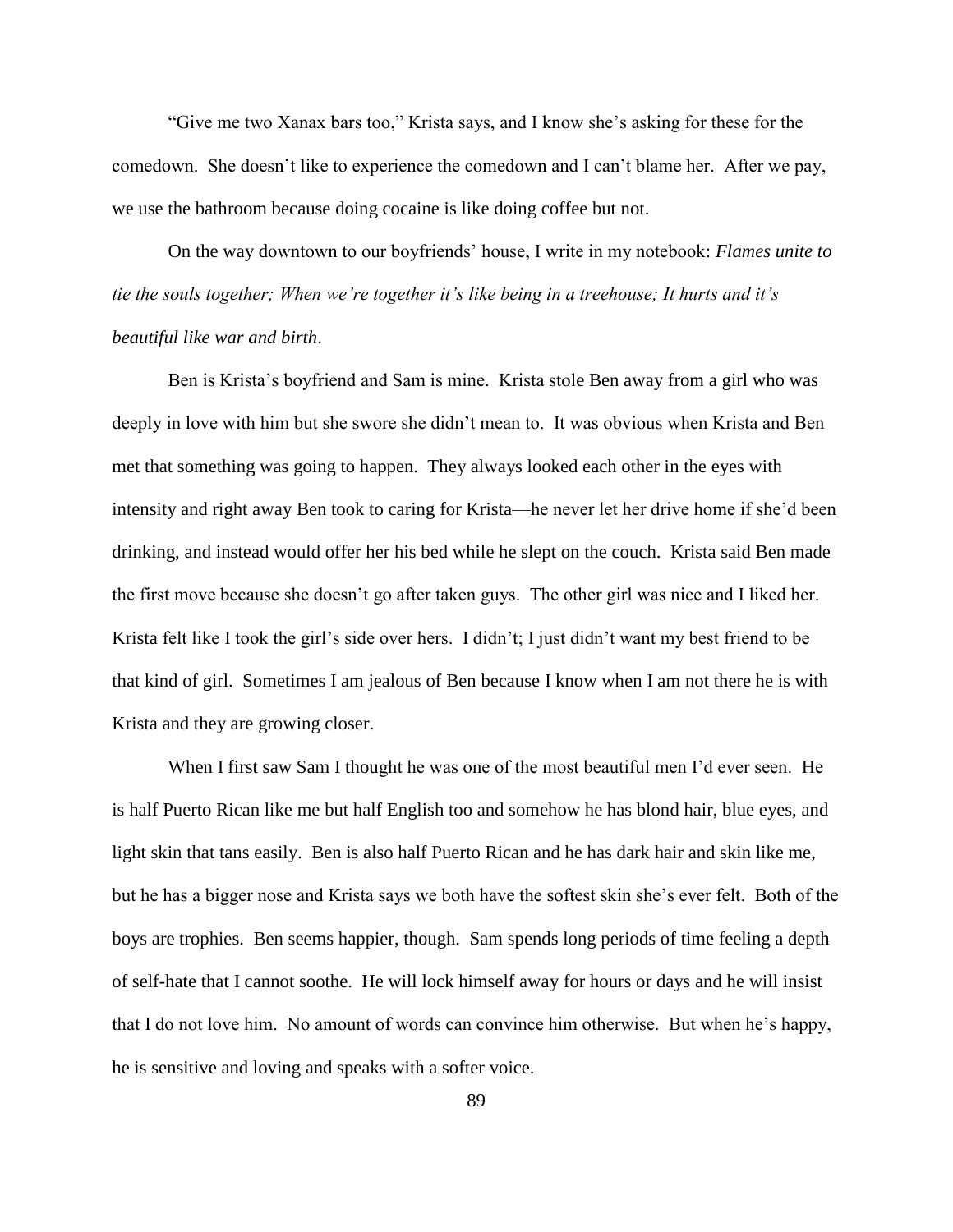Ben and Sam rent rooms from an older gentleman who lives here with his car. The older gentleman is away on business. Ben and Sam could never afford a house like this on their own. Ben was abused by his mother and abandoned at seventeen and Sam says his mother kicked him out at sixteen. Krista is attracted to Ben's suffering but all I want is for Sam to feel happy. Sam is bisexual, and once he told me he used to have a crush on Ben, but Ben is straight so Sam got over it.

I can smell pork cooking in the kitchen but I'm not very hungry. Ben likes to cook because he thinks Krista doesn't eat enough. She eats a lot, really, just not in front of him. I used to be bulimic but I'm not anymore. "You two have to eat up," he tells us. "Because we have a surprise for you." The boys fix us plates of pork and green beans and carrots while Krista and I play *Halo* on their television. She is better than me at every video game except this one, but that's because I've practiced more. I like being better than her at something.

When my stomach grumbles I put my hand to it and I am reminded of the abortion I had in high school. Every so often the memory returns to me like an unwelcome drunk visitor. Krista drove me to the clinic and took care of me afterwards. It occurs to me that I could have a three-year-old kid. There was life and then the fetus was gone and there was still life—mine.

Ben and Sam's calls of, "Dinner's ready!" help jolt me out of my memories. I try to force down food because Ben keeps saying Krista and I don't eat well and we need to be more healthy. Ben used to struggle with drugs but when he was with the girl Krista stole him from he stopped doing them altogether. On the night he met Krista, they did hydroponic mushrooms together and ended up painting a stranger's wall with their fingers for hours. He has been taking drugs recreationally now. Sam holds my hand under the table and when I get up to bring my plate to the sink, he kisses me and tells me he missed me. The only other person I've had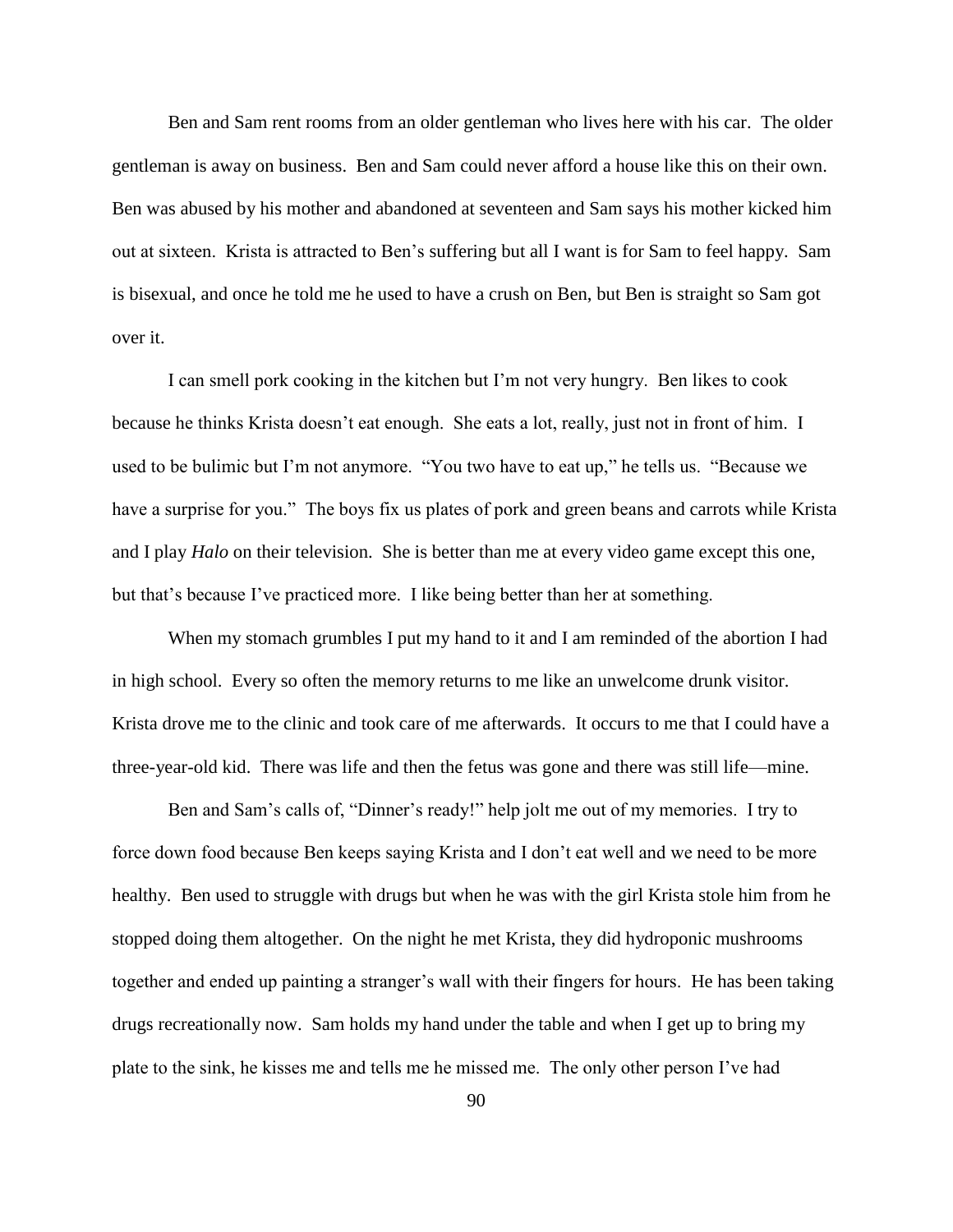feelings for as strongly as I have for Sam was the boyfriend who impregnated me in high school. That's why I hate when Sam accuses me of not loving him or of not giving him enough affection. Krista says she has feelings for Ben but that they're *not married or anything*. I don't know if it's that she can't feel as strongly as I do about a man or that she chooses not to.

"Let's go into my bedroom," Ben says. Ben's bedroom is the best of all of ours. He is an artist and a photographer. He has been painting the walls in his room in designs that remind me of my poetry sometimes. There are loops, shapes like fire, dots encompassed by half-circles, waves, and brilliant colors—green, blue, red, orange, purple, black. He lets friends paint on his wall too so there are remainders of past visitors. Krista won't paint on it.

In the middle of the room is Ben's bed, which has a dark blue comforter and white sheets. I can't help but picture the time I walked in to wake Krista up and saw them sleeping; he was faced towards her in the middle of the bed and she was as close to the edge as she could get, facing away. Their black hair looked like holes in the white pillows.

On the bed I notice a crate filled with water bottles, three sets of glowsticks tied to shoe strings, and a little baggy filled with a powder that is green and brown and yellow and purple. "So what's this?" I ask.

"You guys said you wanted to try trail mix," Sam says. "Here it is."

"What's in it again?" I ask. I feel nervous but also protected being around the three of them. Even though Ben is not my boyfriend, he is protective of me. I think he sees me like a sister. Sometimes I think of him in other ways but I try to ignore that. Maybe it's just because I'm used to sharing everything with Krista, but he is one thing she gets to have that I don't. Sam does not allow me to hang out with Ben alone because he worries.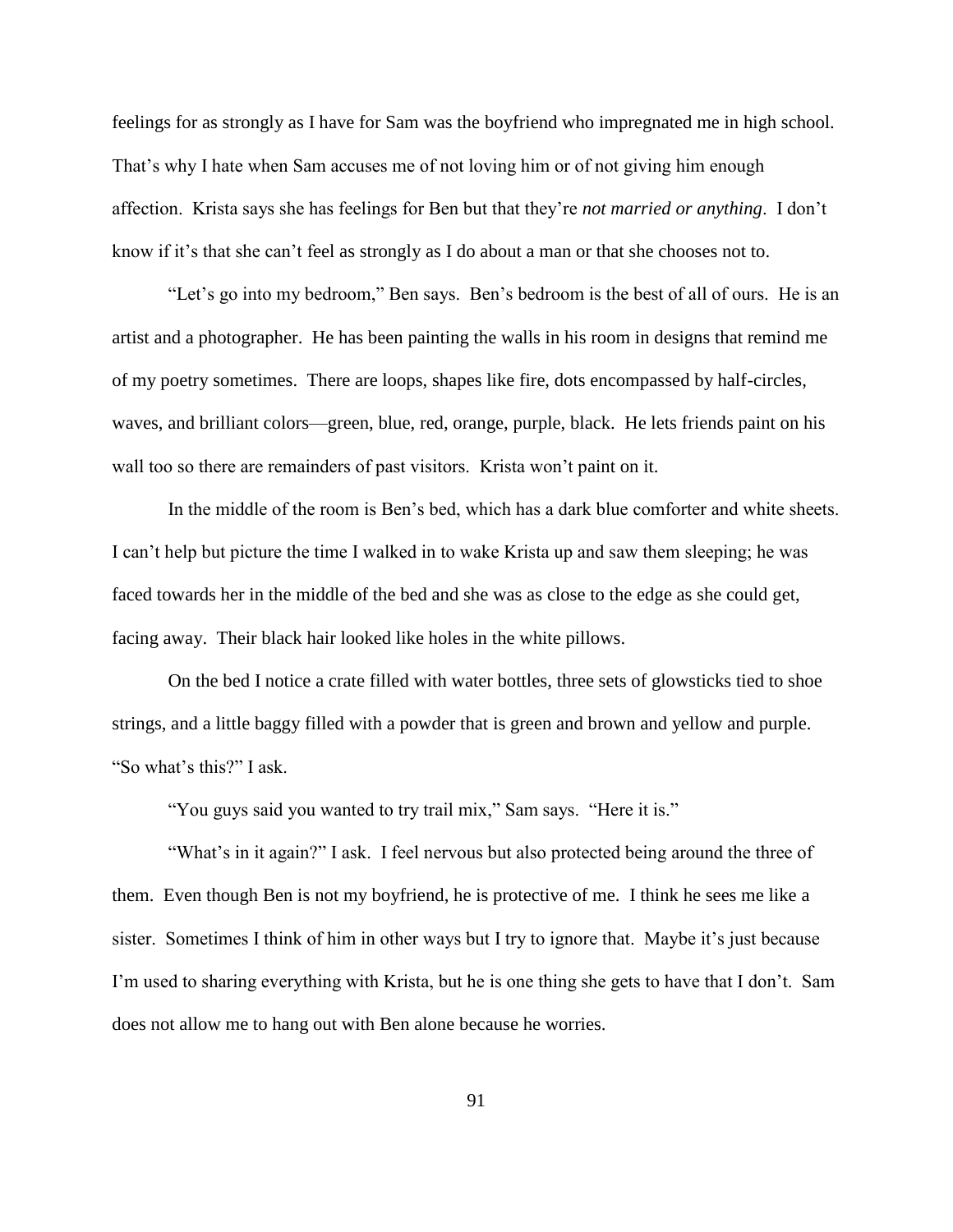"Ecstasy, crystal meth, and ketamine," Ben says. "I got it from the biggest dealer in Orlando."

I know Ben is good friends with this man, who is an older gay gentleman with a respectable day job, and who used to send him on drug runs to other states. Ben remembers sleeping in a pile of money in a nice hotel one night on their way back to Orlando. He will not divulge his friend's name because he's not allowed to.

Sam puts his arm around me and I love the way he feels against me. I wonder if we will get married. I always wanted to be married by twenty-one. Krista thinks I'm crazy. She doesn't want to be married until she is at least thirty. I think thirty is old. She thinks thirty is ready. I notice that Krista and Ben are not very affectionate when Sam and I are around. It's like they still think they have to hide their relationship from everyone.

I can feel myself needing another line of cocaine and it's making me feel bad about myself. I pull Krista into the bathroom and shut the door. "Am I pretty?" I ask. I can feel how pathetic I'm being and I hate myself for it, but I can't help it.

"You're not just pretty," Krista says, staring me straight in the eyes. "You're the most beautiful person I know. Now stop doubting yourself."

"You're the most beautiful person I know too," I say. And it's true. We hug and I kiss her on the cheek. "I love you," I say.

"I love you too," she says. Krista has not said this to a boy. One said it to her in high school and she only hugged him back. Ben said it to her once and she kissed him but never responded. Krista has seen Ben cry. I get the feeling she has stronger feelings for him than she claims.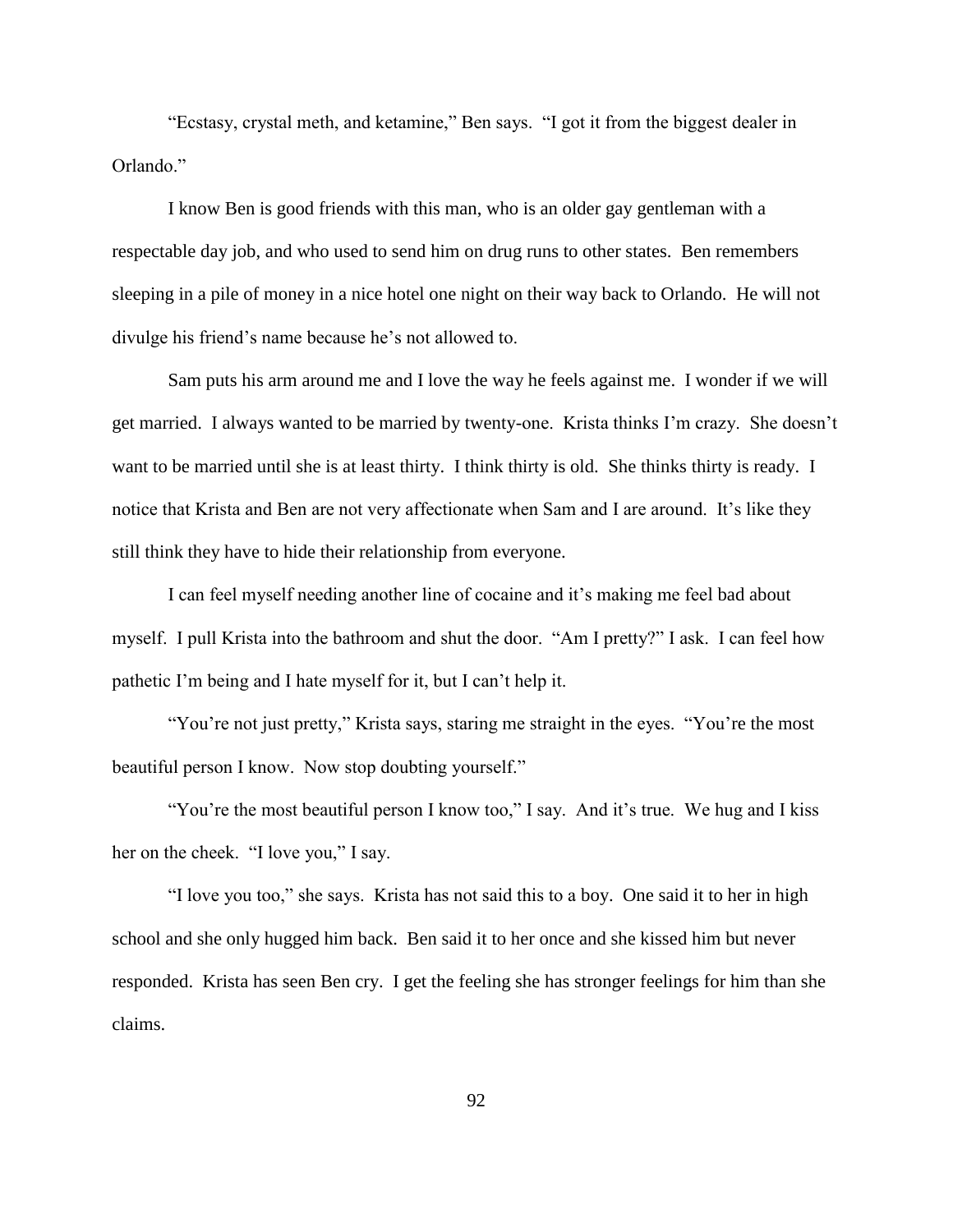In the bedroom, the boys are already wearing comfortable sweat pants and cotton Tshirts. We slip into the same in the bathroom. They have divided up the contents of the trail mix baggy into eight lines. Krista throws her bag of coke on the dresser. We will go to that when the trail mix runs out to keep our high going. The line I'm about to take looks like a drug rainbow. Ben hands me a ten dollar bill. I ask Krista, "Is this Hamilton?"

She says, "Yes," and nods.

He *is* hot," I say. Hamilton and I scoop up as much as we can get at once. The trail mix is rougher going down and the drip is more intense, but I feel instantly in love with … with everything. After the others take their first two lines, we turn the lights up and break the glowsticks. Ben turns on some techno and drum and bass music. All we want to do is dance. I think, *It's funny that if alcohol were legal to us, we'd simply be hanging out playing pool at a bar right now*. And now I am in love with everyone. I can't let go of Sam except to do my glowstick routine. It's like I'm fused to him. Ben is making sure we're all okay, checking water and getting blankets. Ben and Krista are caretakers.

We set up the blankets on the floor like it's a little bed for the viewers while one person stands on the bed and makes the glowsticks and shoelaces move in all sorts of directions. The trails are art. My style is slower and more circular while Krista's is erratic and quick. Sam's is circular like mine but quicker. Ben's is the best because he's had the most practice. He goes between circular and erratic and it's fast until he wants to slow down and then pick up the pace back up. For some reason it feels like Sam and I aren't together and Krista and Ben aren't together. It feels like we are all just very good friends. When Krista gets a text message from Jackie, she ignores it and I smile.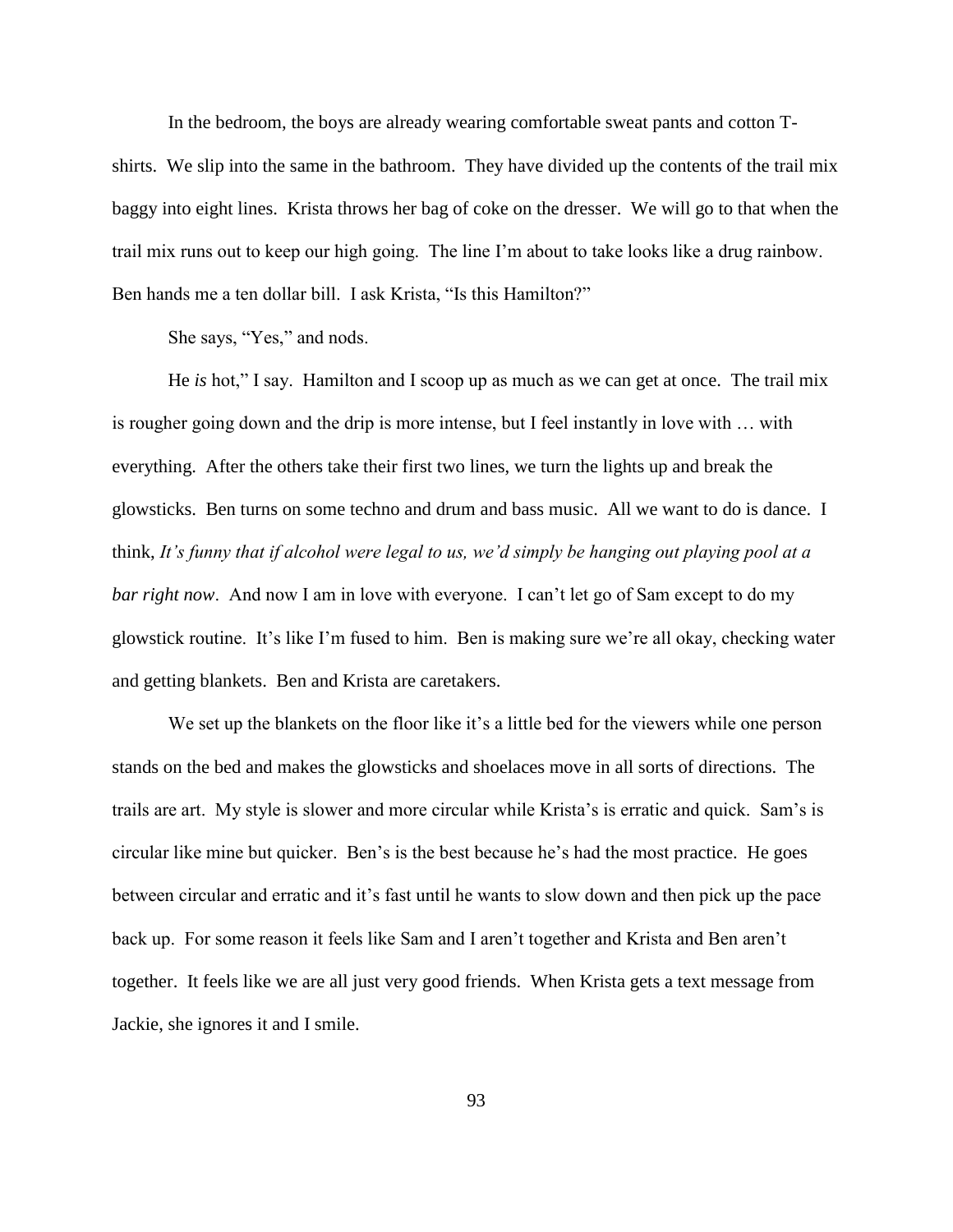Soon the boys are wearing only boxers and Krista and I are only wearing bras and panties because we are so hot. There is nothing sexual about it, which part of me thinks is strange. But the lights dance around the room and when I'm not dancing all I can think about is dancing and I want to knock Sam off the bed so it can be *my turn* again, but I don't. We keep taking bumps and lines and it goes on until the clock says it's seven AM, but Ben has black curtains over the window so no light leaks in. The boys go looking through the house to find more glowsticks since the lights in ours are running out. I saw Ben kiss Krista's head before he left. Sam watched him, frowning.

With the music turned down and no one dancing, I look at Krista who is twisting a glowstick through her fingers. The room must smell like sweat but I don't notice it. All I can think about is how much I love this girl. And then it occurs to me what I want to do. I stand up and walk over to her, grab her face, and kiss her. My tongue moves around in her mouth and I'm thinking, *My God, she is a good kisser*. I pull away and she's looking at me like I just told her there's life on Mars. Then she giggles.

"You know," she says, "part of me is surprised we've been best friends for so long and this is the first time we've ever kissed."

"You're a good kisser," I say.

She giggles again. "So are you." But I can tell she doesn't want it to happen again and I don't understand my feelings but I know right here and now that she doesn't feel anything but sisterly love for me. Any other feeling she harbors are for Ben. Her giggles are high-pitched and awkward and they hurt.

When Sam walks in I realize I don't care, that I just want to see him, that I must be confused because I'm high. Maybe he and I will get married and have a baby. I'm twenty and I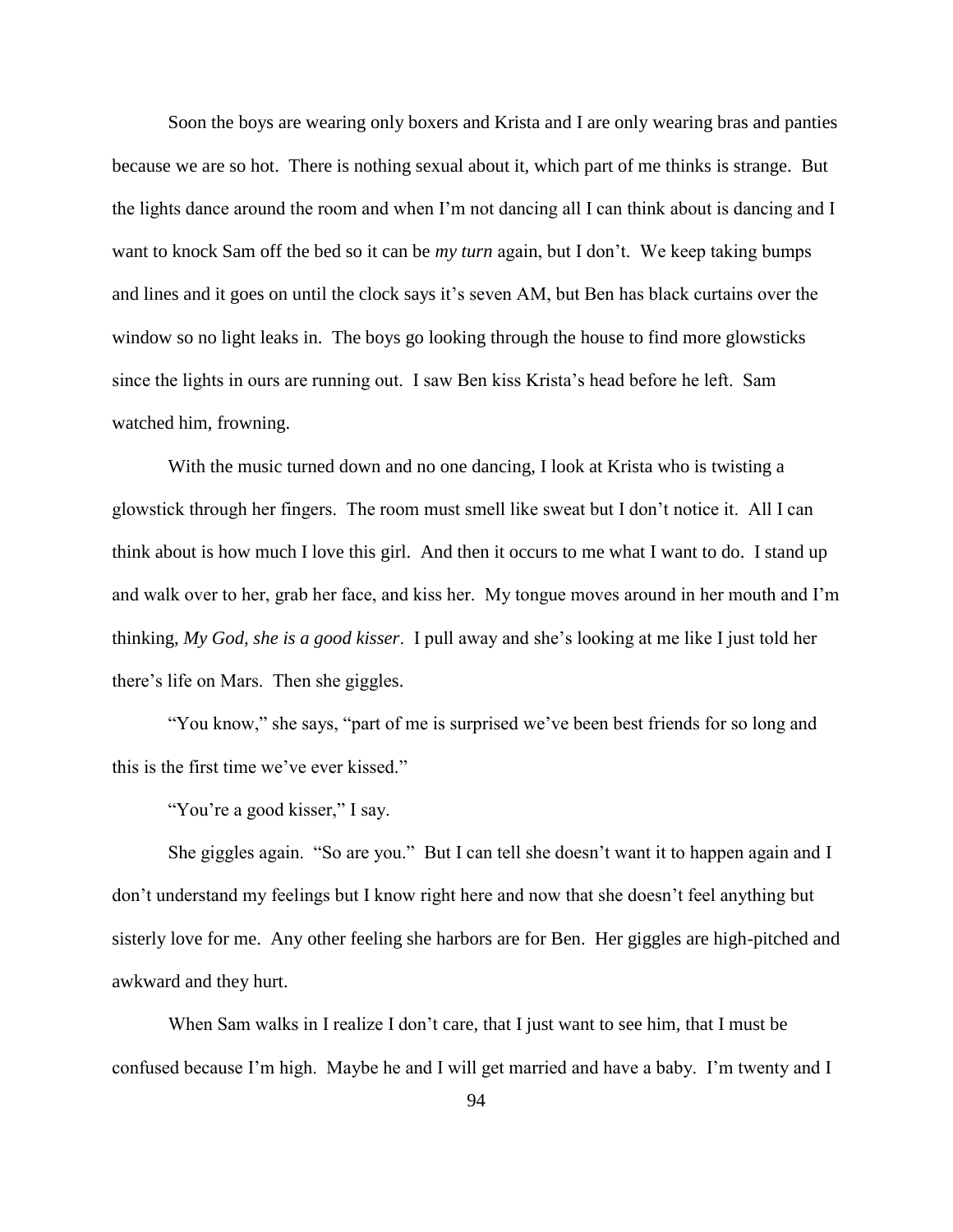want that to happen soon. Yes, I am desperately in love with Sam. He is desperately in love with me. It will work out so well. He asks, "Did you miss me?" and I say, "So much."

Soon we have run out of drugs and we are tired. Sam and I have constructed a bed of an old comforter and pillows on the floor next to Ben's bed where he and Krista sleep. I imagine Sam and me in cave people times, where he would have built this bed and built shelter around us. In cave people times, we would have had children by now. But Sam might be off impregnating other women too. Maybe Krista. My family is Christian but I believe in evolution. They don't. When I had my abortion, I told my parents it was a miscarriage. They loved me despite the miscarriage. My mom said teenage pregnancy was a curse because I didn't pray enough. Krista is not religious and neither is her family.

My head is fuzzy. Sam, Krista, and Ben smoke pot together to fall asleep but I don't smoke the stuff. It makes me feel paranoid. They make fun of me for taking so many drugs but not being able to handle pot. My head is nuzzled in Sam's shoulder, no covers on us while the fan and our sweat cool us down. There's water by our makeshift bed but I'm too exhausted to move.

## #

When I wake up, Sam is sitting on Ben's bed and Krista is chasing Ben out of the bedroom. "What's wrong? What happened?" Krista is saying. Sam gazes after them.

I have to wait to know what happened. Sam says, "Ben thinks I was watching them have sex. No point in going out there to ask yourself." He sounds angry.

"Were you?" I ask. It wouldn't surprise me, to be honest. It occurs to me that the room smells like body odor and humidity.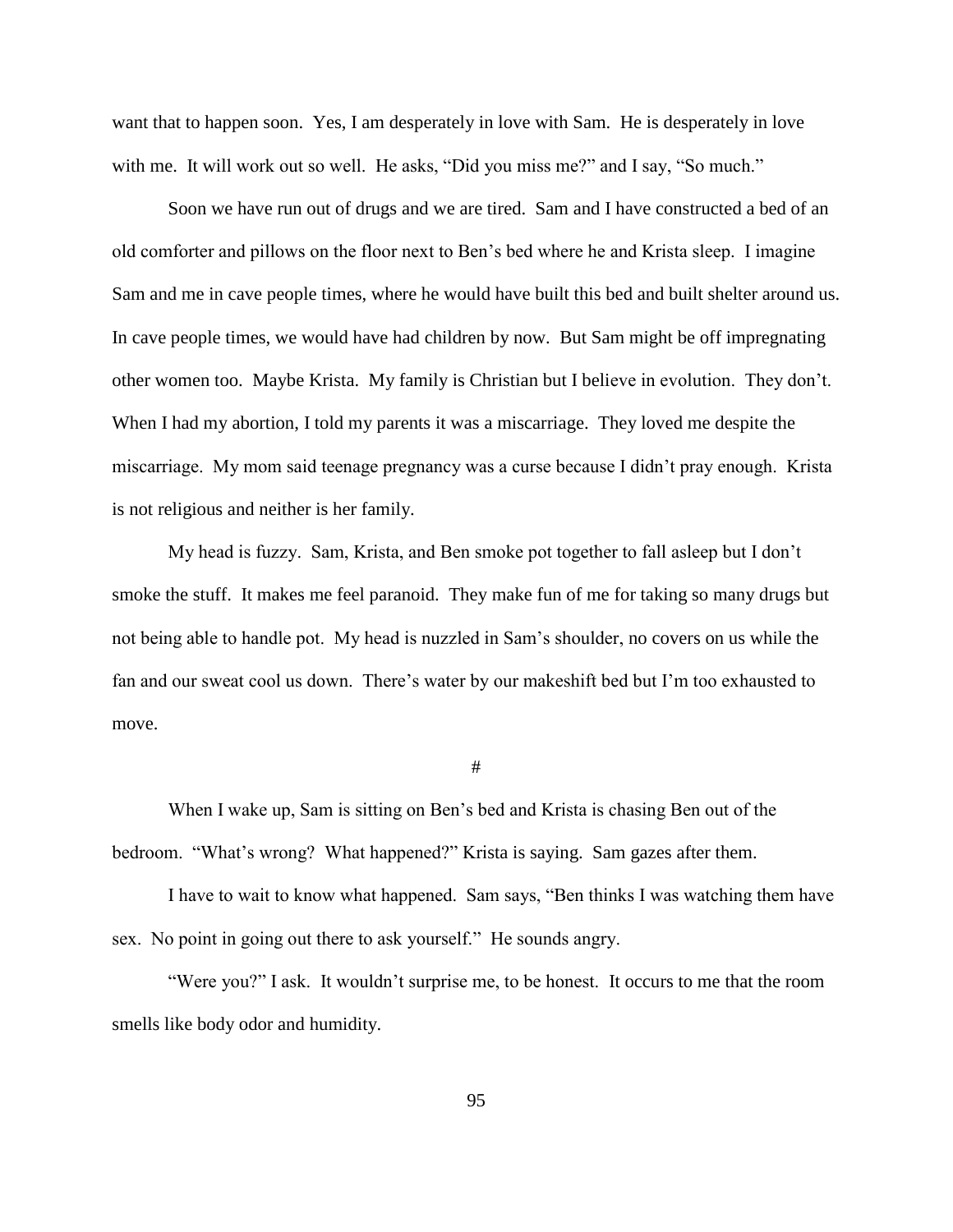"I heard a noise. I got curious. I looked up to see what was happening and he freaked out. Drugs make Ben paranoid."

I don't believe him. I know Sam loves Ben and Ben loves Krista and Krista loves me and I love her and she loves Ben probably and I love Sam and I love me and she doesn't seem to love herself, or maybe it's the other way around completely. It's all too confusing. The comforter rubs against my leg and I let out a small noise of exhaustion. It sounds like static in the room. Sam leaves and comes back. "They're smoking Menthols on the porch."

"Are they mad?" I ask.

"Ben is. Krista looks scared. Or confused. Fuck them."

"Ben probably feels like you invaded their space. Why even look?" I ask.

Sam frowns at me. "So you're accusing me too? You think I'm like that?"

"Sam, sweetie, I'm just trying to explain to you how Ben probably feels," I say. I put my hand on his shoulder but he shrugs it off.

"Don't touch me if you're going to be a bitch," he says.

I hate that word. I hate it, I hate it, I hate it. My mom calls me that. "Please don't call me that," I say.

"Then don't be one," he says. "Why don't you just go join Krista and Ben if you're going to side with them. It's not like you give a shit about me anyway."

"Where is this coming from? I love you more than anyone in the world." I cry, first lightly, then more strongly.

"Faker," Sam says. He pushes me. This isn't the first time he's pushed me, but it's the first time I've fallen over from his pushes.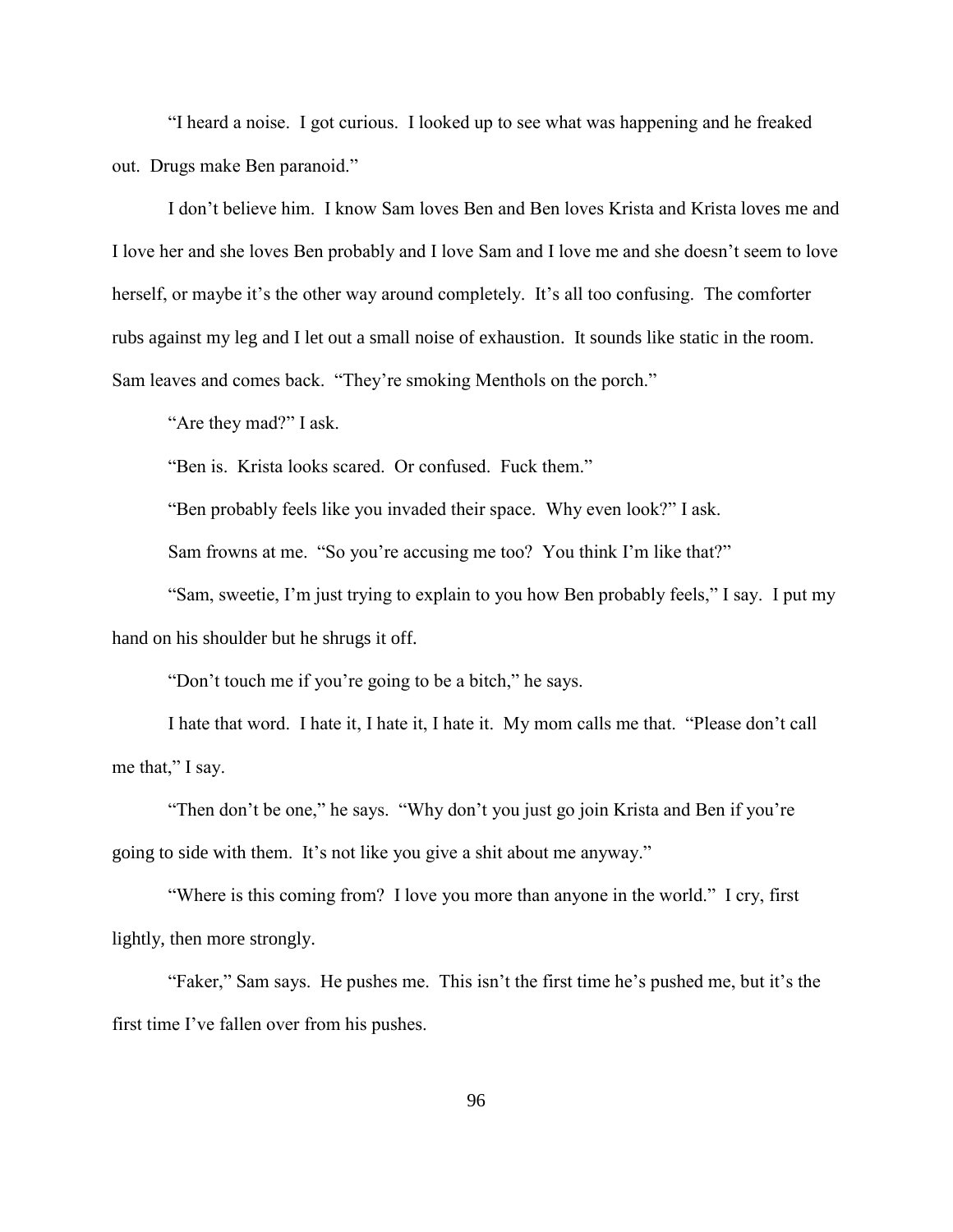I feel bad that I hope Krista and Ben are fighting. I decide to go see what they're doing. When I leave the bedroom, Sam says, "Good, go."

Though I'm hoping Krista and Ben aren't getting along, that's not what I see through the sliding glass door leading to the back porch. Krista sits on Ben's lap. They both have cigarettes in their hands. Ben pulls Krista closer and they kiss. Though their lips part, their faces linger together, their noses rubbing. His hand rests on her back. I interrupt them by opening the door. They pull apart.

"Is everything okay?" I ask.

"Fine," Krista says.

"Are you all right?" Ben asks. "You look shaken up."

"I'm fine," I say. I let them see that I've been crying. I need their attention.

But it seems that in the darkness they can't see the small tear stains on my face because Krista just says, "We'll be in later."

I go back inside and shut the sliding glass door. When I turn back to look at them, they are hugging. I can tell that Ben is holding Krista tightly because his muscle is flexing. Her face is against his, her eyes closed, a small smile on her face. I open the door again.

"I forgot to ask if you guys needed anything," I say.

"We're fine, thanks," Krista says. She looks annoyed that I interrupted them again.

I go back inside and make my way to Sam's and my makeshift bed. He is pretending to be asleep. I lie next to him and push my body against his. He pulls me in close.

"Sam?" I say in the darkness.

"Yeah?"

"Do you love me?"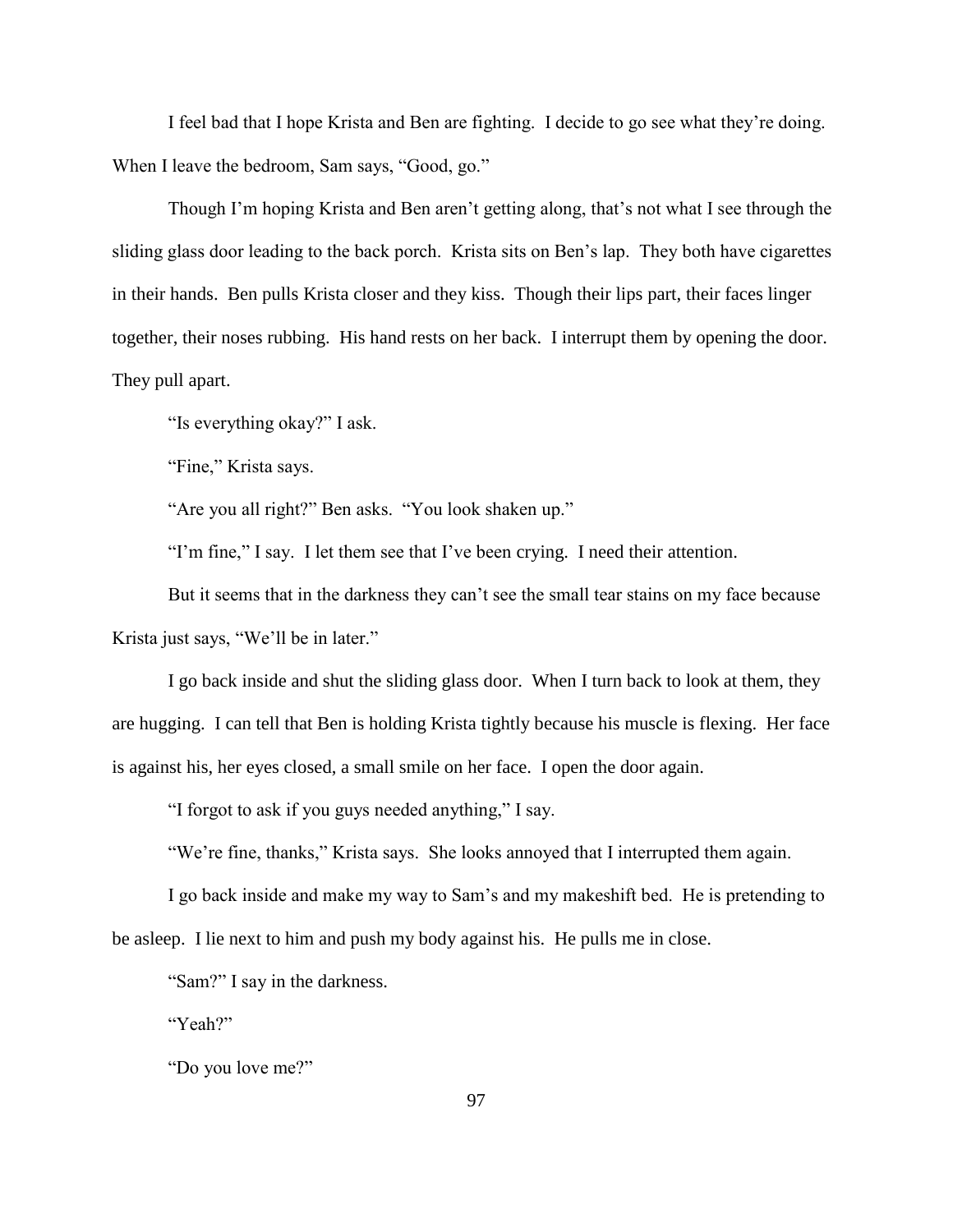"Yeah."

I hope Krista isn't mad at me, but I know she isn't. We don't fight much but if we do we still love each other. I push our kiss and her kisses with Ben out of my mind. My body hurts and I wonder what she did with those Xanaxes. It doesn't matter.

I turn away from Ben's wall—the swirling colors hurt my tender eyes. While Sam sits on the bed I can't stop thinking about my notebook and things I want to say. I find it from within my purse and pull out a thick black pen. *Fragile connections like a failing bridge/ softness surpassing cotton roses/ has betrayed me/ but one iron strong resolution/ stands tall in your light eyes/ and I know it was wrong and it wasn't what I wanted/ but you're a book I'll keep near me like the beach keeps seashells with endless secrets cupped inside*.

With Krista and Ben outside, I sleep.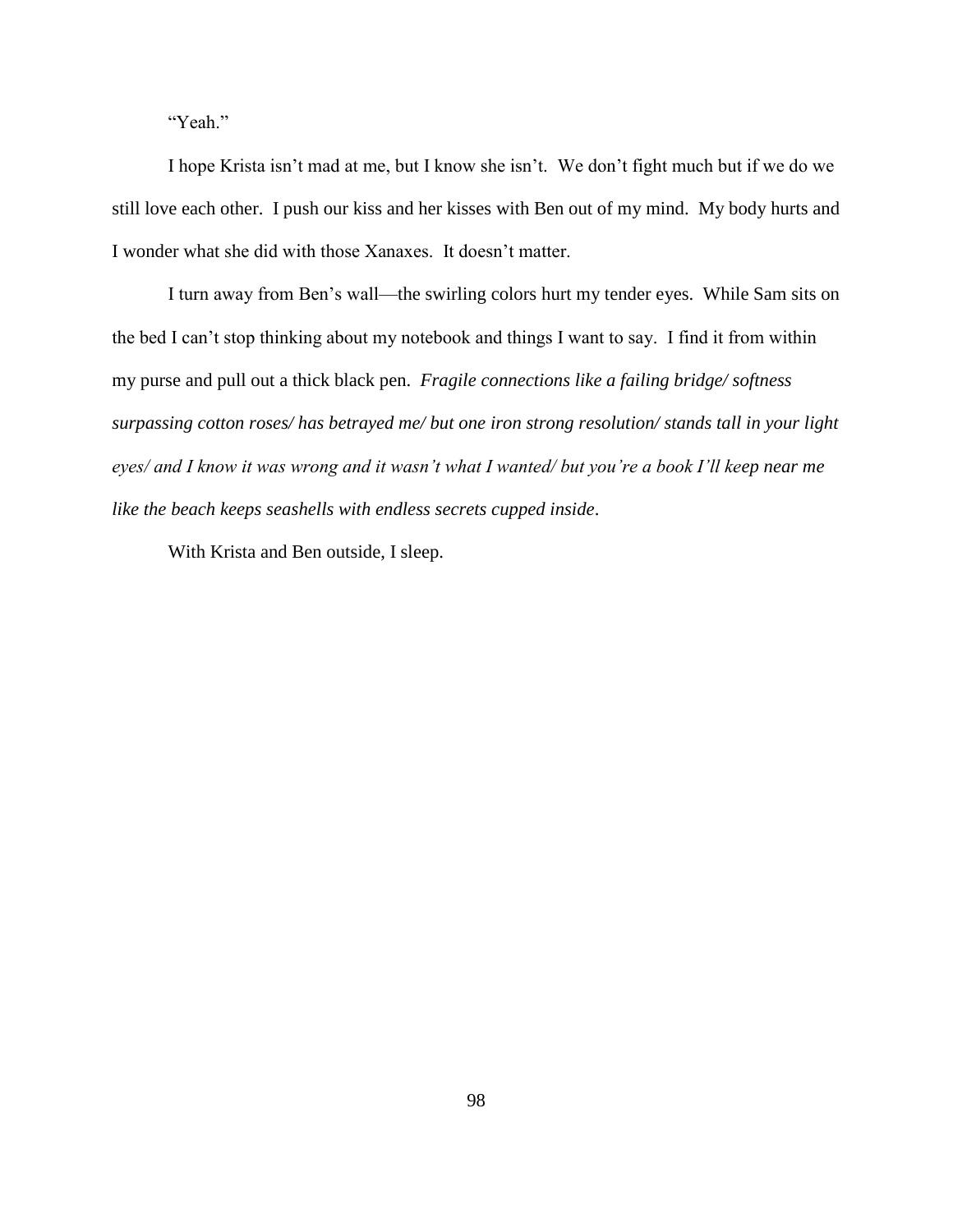## **SCATTERED**

Devon stood in the kitchen holding a warm ceramic cup of coffee. She felt weighed down from the continuous rain as she tried not to stare at Anna, the girl of eleven she was going to babysit soon. June, Anna's mother, was in her office on a business call that had seemingly come from nowhere, like an afternoon thunderstorm. The immediate importance of the call made Devon feel inadequate and unsuccessful. She was a twenty-two-year-old babysitter, making a dollar more now than she did at sixteen, when she had not been a babysitter but a hostess at a restaurant near the beach. Her phone vibrated—it would be Sean, her boyfriend—but she ignored it.

Devon had found June's ad online. It had read: "Looking for babysitter for well-behaved eleven-year-old girl. Needed five nights a week (Mon.-Fri.). Call for interview."

Devon had just graduated college with a business degree, art history minor, and was finding it difficult to get a job that didn't involve flipping burgers or selling clothes, making fifty cents higher than minimum wage, whereas Sean was already a successful lawyer. He had secured a job before he even took the bar. Devon felt inadequate, wandering their apartment all day with no real direction while he worked. He often told her that he didn't mind paying for everything, which only made her feel worse and more useless. It wasn't a definite, anyway, that he'd always be around. And so, when she saw the babysitting ad, she thought, *This is something I can do. No customers, the freedom to sit down and answer my phone whenever I want, no managers.* She'd never babysat before and was worried that her lack of experience would work against her.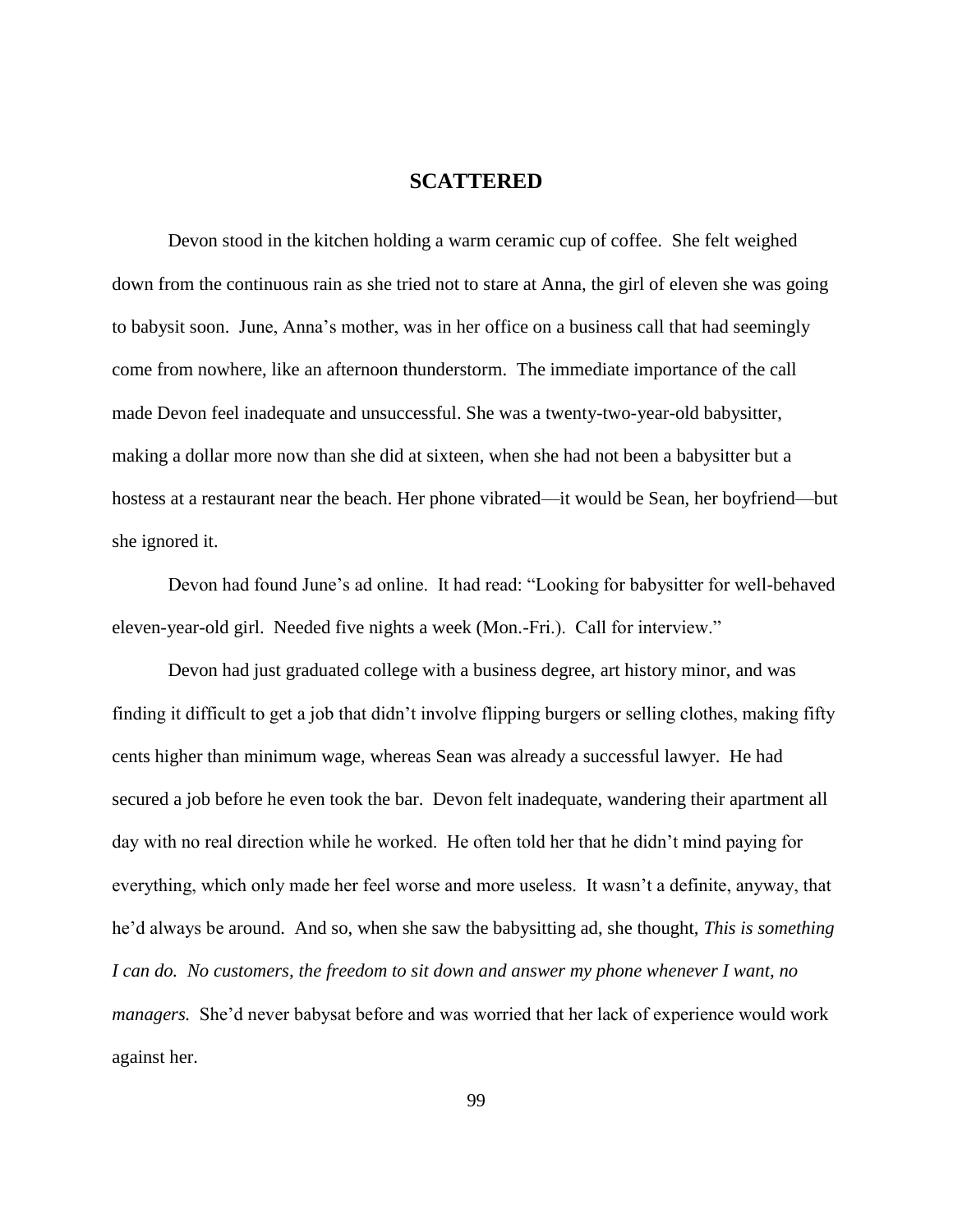Devon and June met at a café near the hospital where June worked as some sort of executive—Devon couldn't remember the specifics, only that June made a lot of money and wore nice suits. In their interview, June had asked a long line of questions, making Devon feel like she was in a job interview for something much more important than babysitting—though she supposed that to a parent, babysitting was the most important job. June was conducting a background check on Devon and even tossed around the idea of calling Devon's parents to ask them about her character. This made Devon a bit queasy, as she hadn't talked to her parents much since she graduated.

June asked Devon what she would do in all sorts of emergency situations. She even asked her which subjects she excelled in most, to be sure she could help Anna with her homework if needed. Devon did provide her with three references, which June called that day. They met two more times after that to get to know each other before June finally invited Devon over to meet Anna. During their meetings, Devon never felt that she got to know June very well. Rather, June was getting to know her almost too well. Devon had let some things slip—her lack of motivation to find a job relevant to her degree, the partying she'd done early in college, her lack of even middle-school scientific knowledge—but June seemed to like her enough.

The biggest question Devon had, that went unanswered ,was where Anna's father was. June had never mentioned him, though she wore a wedding ring. Had he left them? Died? Was June holding him captive in some sort of dungeon? Devon's own father had died in a boating accident when she was fourteen during a surprise November thunderstorm. When she was little, he had taught her how to swim and how to drive a boat.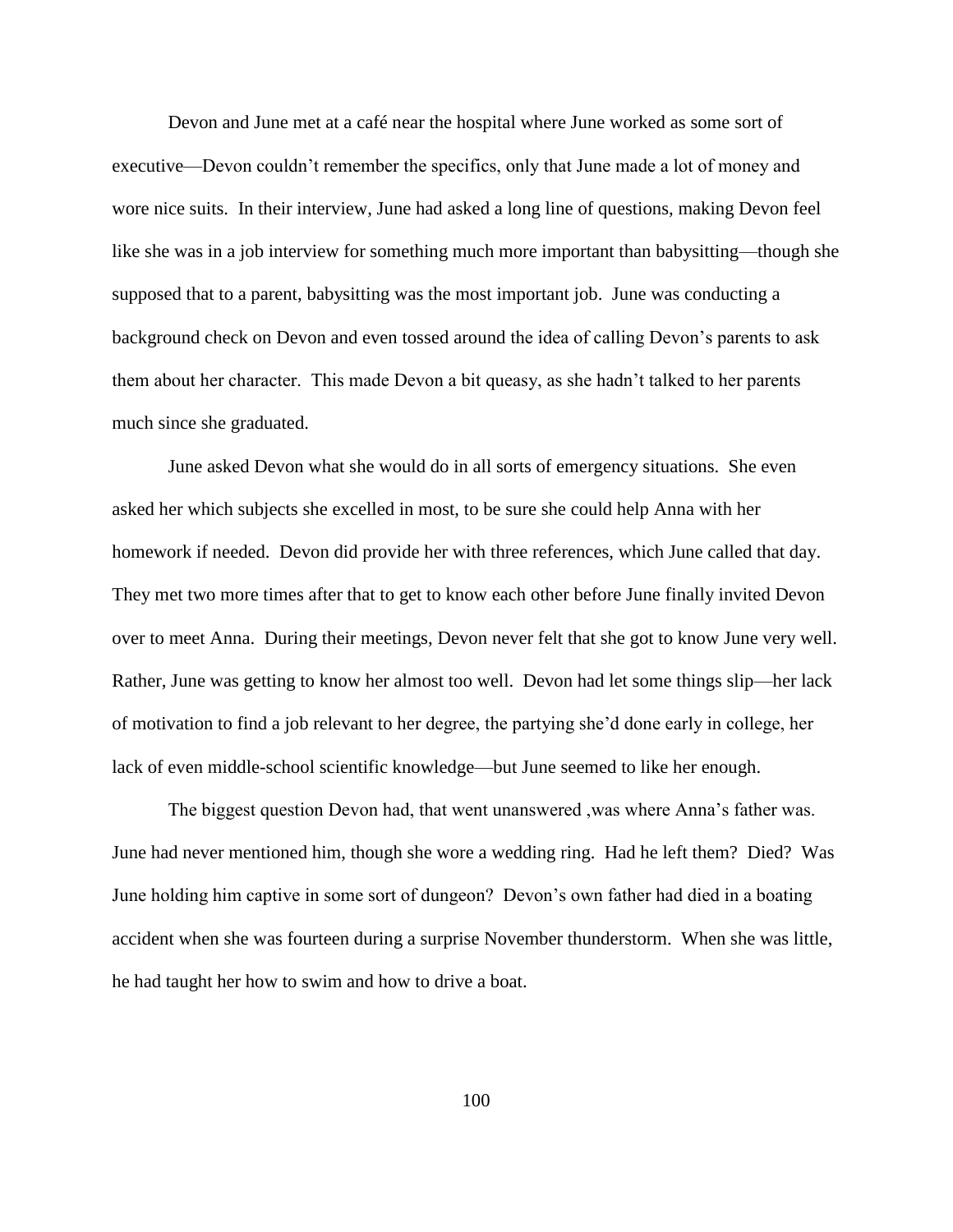Anna sat at the table, her hair as black and sleek as June's new Mercedes, some of it tied back in a small ponytail resting on the remaining strands of hair. Her eyes were almost as dark, on a pale white face with light freckles on a head shaped like a squash.

"So Anna," Devon finally said, "how's school going?" She didn't know how to talk to children, had never bothered with them, was the only child in her own family, and thought her own greeting lame.

"Call me Ann, please," Anna said. "I hate Anna, it's a child's name." Her voice was deeper than most girls' her own age, but still soft and childlike underneath its harshness.

"Sure," Devon said. "Sorry, your mom calls you Anna so I just assumed…"

"She refuses to acknowledge my requests. If it were up to her, I'd remain a child forever."

Devon wanted to inform the girl that she w*as* a child and really shouldn't try to grow up too fast, but didn't think Anna—Ann—would appreciate her input. Instead, she tried to recuperate from Anna's disapproval and stared at the rain, setting her full cup of coffee down on the granite counter. The wall parallel to the kitchen was essentially several huge window panes that looked out to the lustrous backyard. Imported granite boulders sat on the grass and everything was perfectly landscaped, complete with a flower garden and bushes whose precise shapes could rival Disney foliage. The rain fell over the stones and oak trees, which were connected by Spanish moss like spider webs, making Devon feel she wasn't in Orlando, but in a house in the middle of the woods. She liked it but was afraid at the same time.

Anna got up from the kitchen table and opened the refrigerator door. It was then that for the first time Devon noticed not only how short she was, but how strangely she dressed for a girl her age. When other girls would have been wearing colorful short shorts and T-shirts, Anna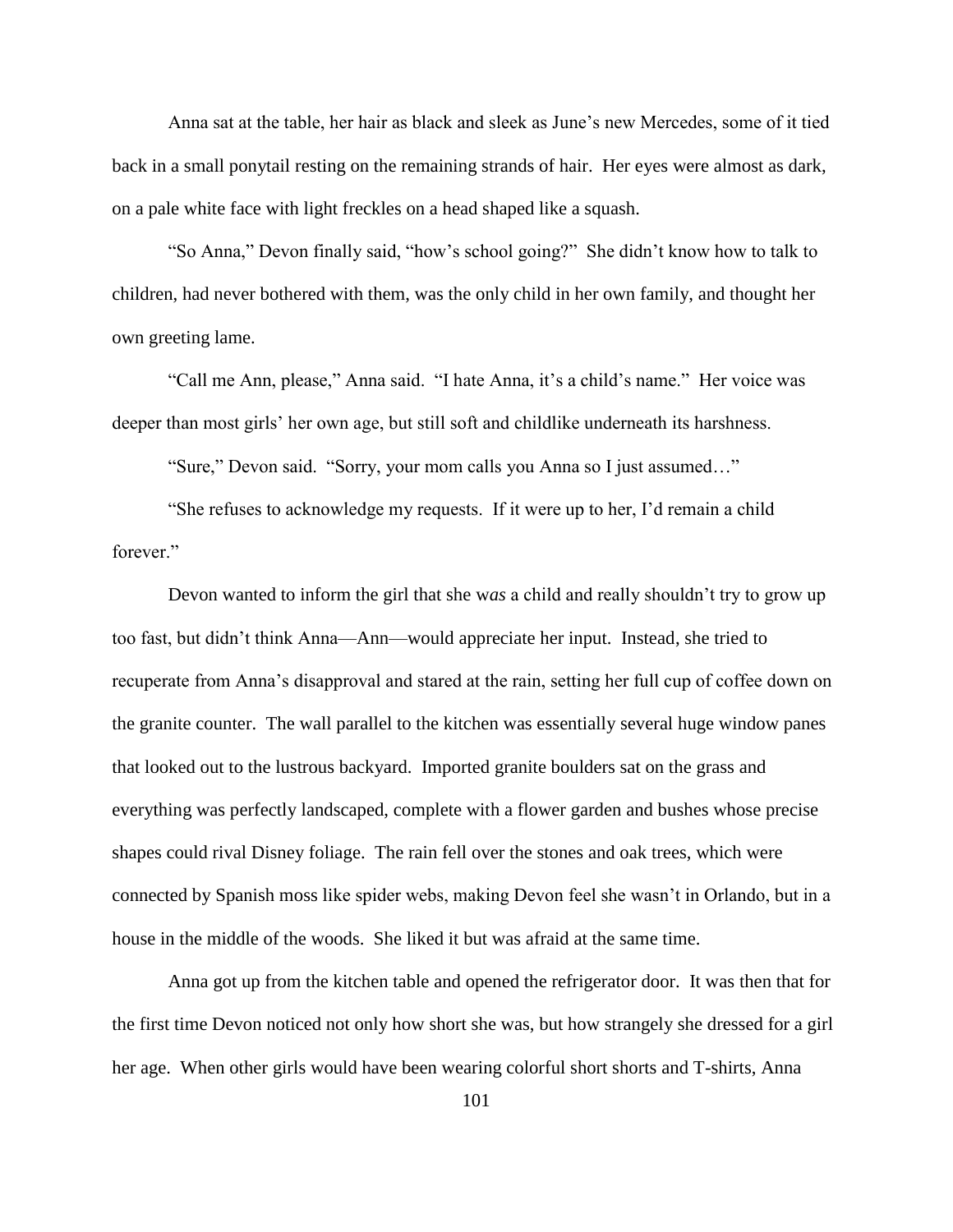wore what looked like a uniform dress for a private school—yet it was not a school day, and the dress did not have the emblem of her private school on it. Devon wondered again where Anna's father was. Maybe he worked even more hours than her mother. Her own father had been absent a lot, out working or, perhaps, doing more leisurely activities. When he was around, he was her hero.

Anna grabbed an orange from a drawer within the fridge and set it down on a paper towel to begin de-skinning. "I apologize," she said. "I forgot to answer your question. School is … acceptable. I would prefer that my mother acquiesce to my request to have a private tutor. I've found several Ivy League graduates who are available for homeschooling lessons, at a high cost, of course, and I think their lessons would help propel me into the field I'm interested in more quickly than a private school."

"Oh I see," Devon said, annoyed with Anna's pretentiousness. She could feel that Anna fancied herself more intelligent than Devon, but she wanted Anna to know that Devon was the smarter of the two, and just because she hadn't spoken like a stuffy old philosophy writer at eleven (or even at twenty-two) didn't mean she was any less brilliant. "What field is that?"

"Medical research." Anna didn't elaborate.

"Why doesn't your mother acquiesce to your request?" Devon refrained from rolling her eyes. Her phone vibrated again, but she didn't answer it. Sean knew she was meeting the girl for the first time today to be sure they got along well enough.

Anna opened her mouth to speak, but June walked in at that moment, carrying a brief case in one hand and a smartphone in the other. "So, *so* sorry about that," she said. "Rude, I know, but it was an important call." She looked simultaneously extraordinarily put together and disheveled—a look Devon had come to expect from her. Her eyeglasses were thick, black, and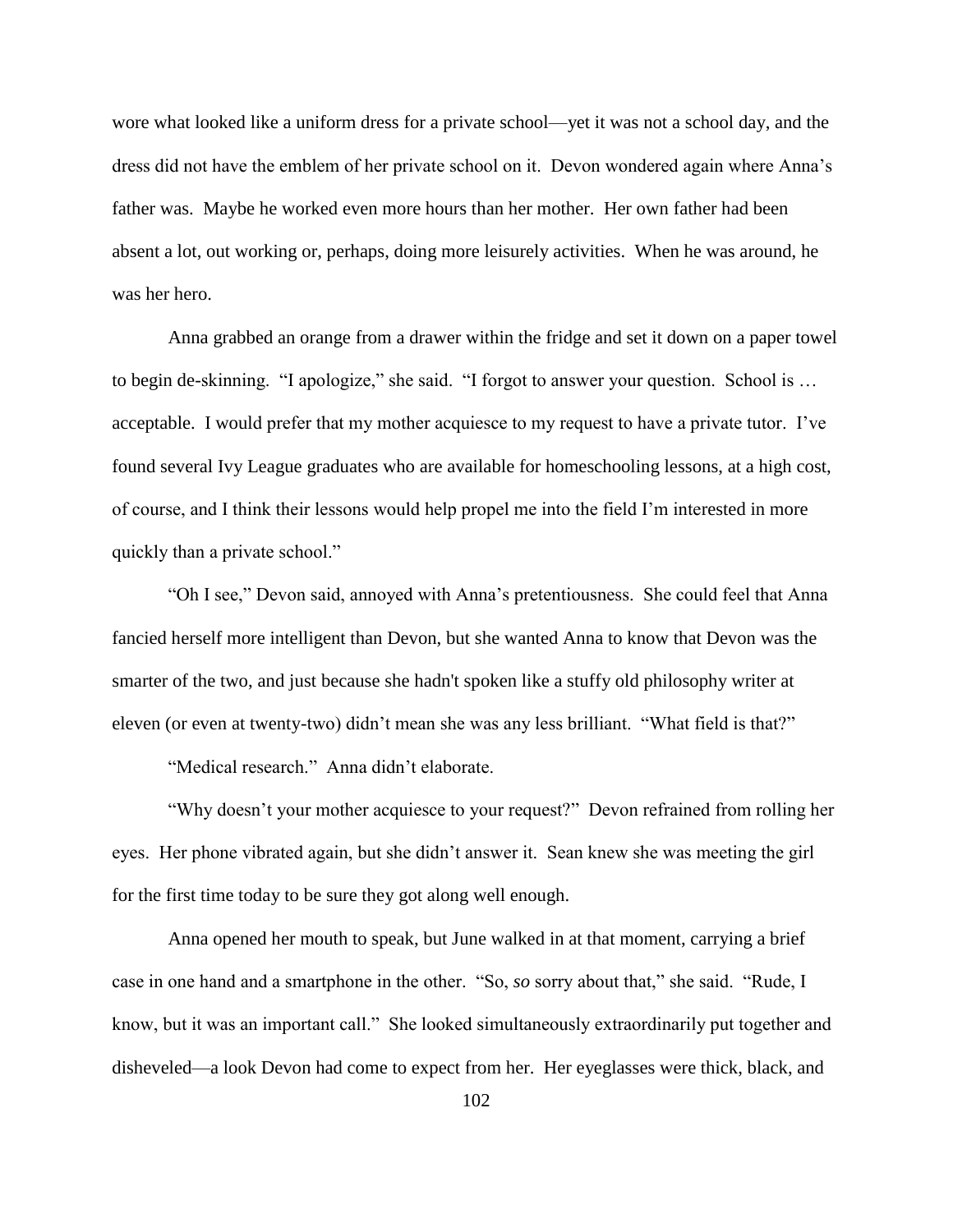trendy. Her suit must have been expensive, picked out with extreme care and consideration for her profession, but the white shirt was untucked and the slate grey sleeves were folded back at the wrist, as if they were too long.

"It's okay," Devon said. "I understand." And she *really* wanted to understand, understand what it was like to be some sort of high-powered executive of some famous company hiring a nanny for your child with a husband who might or might not exist. Once again Devon noticed the classic white gold band encircling June's wedding finger.

"Do you have any other questions?" June asked, tossing away the orange peels Anna had used her little fingers to pull off. Anna gave June a look of annoyance but kept quiet and nibbled on her orange slices slowly, as if savoring each tiny bite.

"I don't think so," Devon said. Since she'd never babysat before, she didn't know what other information could be important, besides don't let the kid die and feed it. June had told her plenty during their coffee meets. Devon had purposely looked for someone with an older child anyway, deeming it an easier task. Never had she particularly liked speaking in baby talk to tiny people who pooped in their pants and drooled.

"How's Monday at seven?" June asked, clamoring for her car keys and fixing Anna's hair at the same time. Devon wondered what the point of the meeting had even been; June had hardly watched them interact, but who? didn't mind. The less scrutiny the better.

"That's fine," Devon said. She walked out with June and Anna and watched them speed off in June's brand new car. Instead of answering Sean's texts, she called Peter, the man she was seeing behind Sean's back.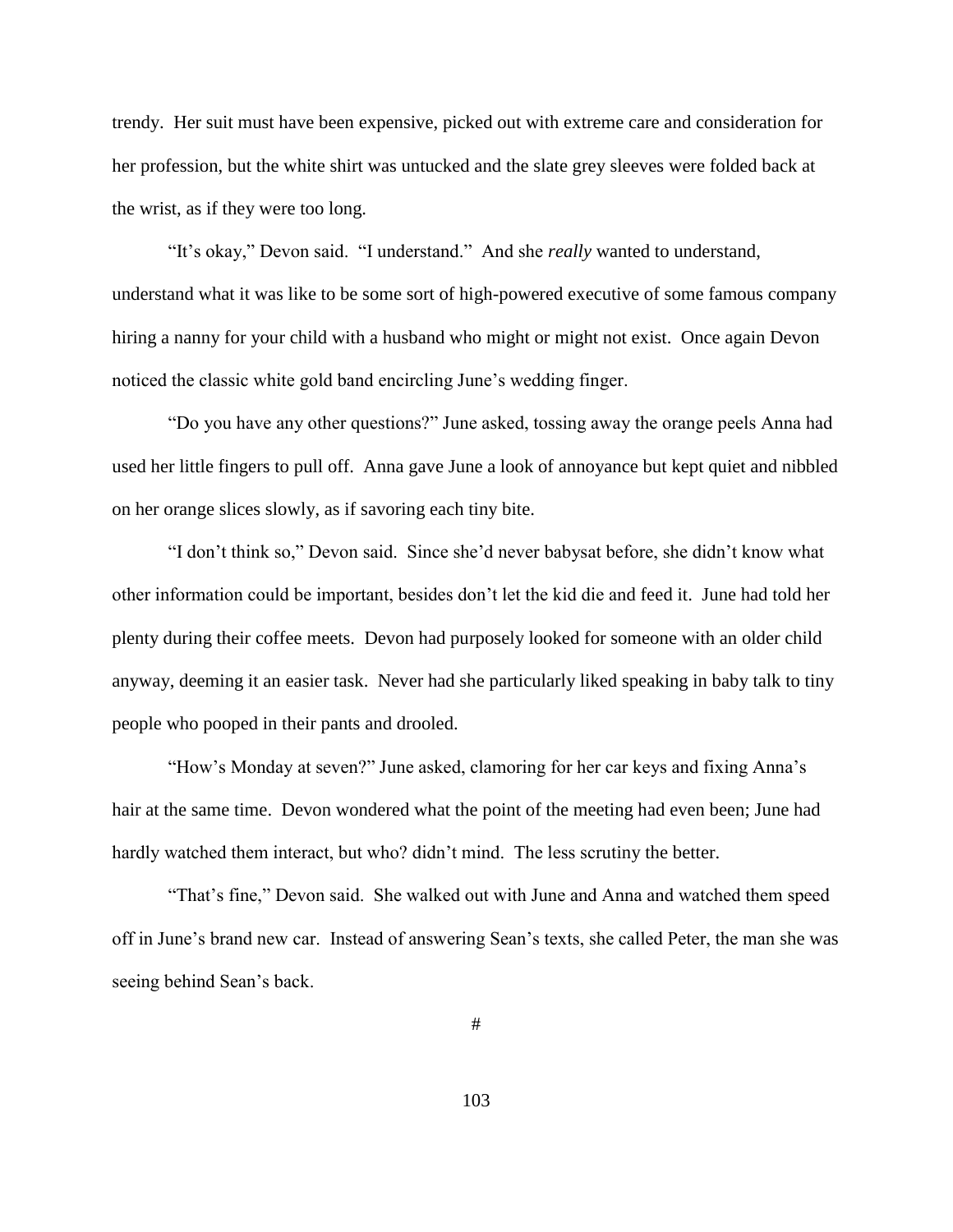As Devon shoved a fork full of orange slice, spinach, and walnuts in her mouth, Peter stared at her with a faintly amused smile. "Are you not hungry?" she mumbled with food still in her mouth.

"I'm just thinking," Peter said. He had begun to grow a bit of scruff on his chin and cheeks, which Devon didn't mind, kind of liked, but it was the springing up of the neck beard that pissed her off. If she could shave her legs, armpits, and bikini line (at the least) nearly every day, couldn't he shave his neck? She'd already been rethinking her involvement in the affair, but the neck beard was close to throwing her over.

"Okay," Devon said. She set her fork down and looked at him. "I'll bite. What're you thinking about, Peter?" He still had sexy lips though. She compared Peter and Sean in her mind while she waited for a response, something she did often. Peter had better taste in literature ,but Sean had better taste in music. Sean kept his neck shaved religiously. Peter bought chocolates instead of roses for her birthday, knowing she wasn't the kind of girl to give a damn about dying flowers. Sean was playful, Peter serious. They were both on tracks to success, unlike her.

"Well, you're a beautiful girl. And you've got decent people skills. How would you feel about me getting you a job at my advertising firm? You would be something of a saleswoman. Your degree is in business, yes?"

"Yes it is," she said, already thinking about how to turn his offer down. The last thing she wanted was to work as a saleswoman with Peter. Which only made her question herself (for about the forty millionth time) about why she had chosen to major in business.

"What was your minor?"

"Art history." She'd told him that about a dozen times.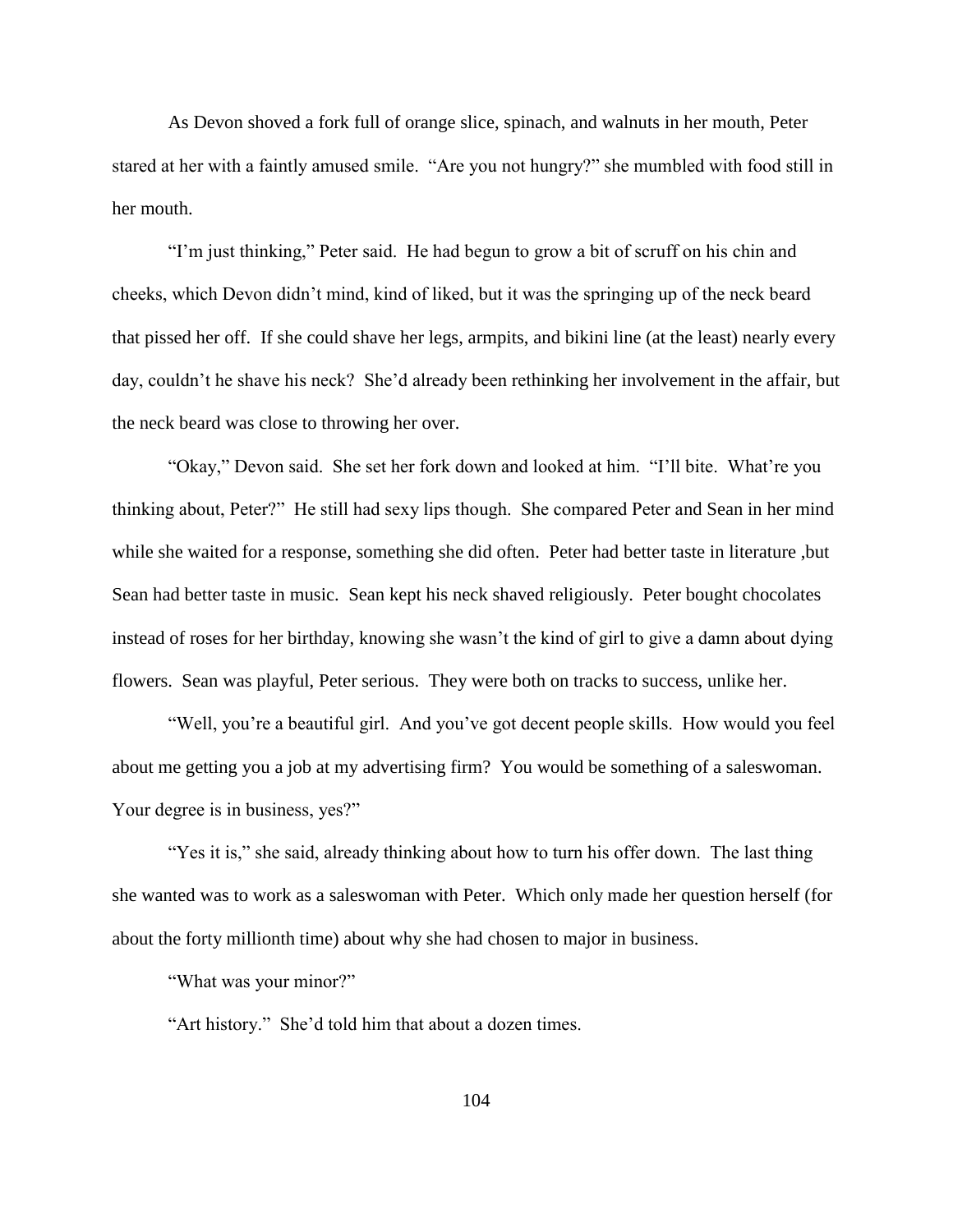"Hmm." He gazed at some vague point behind her, as if he wasn't looking at anything at all, but couldn't take his eyes off the giant wad of nothingness.

Devon suddenly wondered how what had been a purely sexual affair had turned into some sort of real relationship. That was the last thing she wanted, a second boyfriend. She decided right then to break up with Peter, and then almost scoffed out loud at the idea that she would actually have to *break up* with someone who wasn't even her boyfriend. How had their sweaty, passionate, even *obscene* relationship become—this—this disgusting fabrication of something beyond that? She missed the times when they had had sex in an elevator and then in a public pool.

"Well, I suppose art history could help in advertising quite a bit."

Devon also knew that the salespeople at the advertising firm Peter worked for were nothing more than door-to-door salespeople, solicitors. People who pretended not to see "No Solicitors" signs outside of businesses.

"I actually got a job," Devon said, returning to her salad. She stabbed a large chunk of feta cheese and scooped up some spinach.

Peter let out a noise that reminded Devon of a laugh. "Babysitting? Dev, I respect you for doing what you need to do to make money, but I'd hardly consider babysitting a *job*. I mean unless you're, like, a real nanny or something. Watching some rich woman's kid hardly qualifies you as employed."

Devon finished her salad before saying, "Peter, I think we should stop seeing each other." He objected at first, then accepted their fate, as if he already had the second she considered babysitting a job.

\*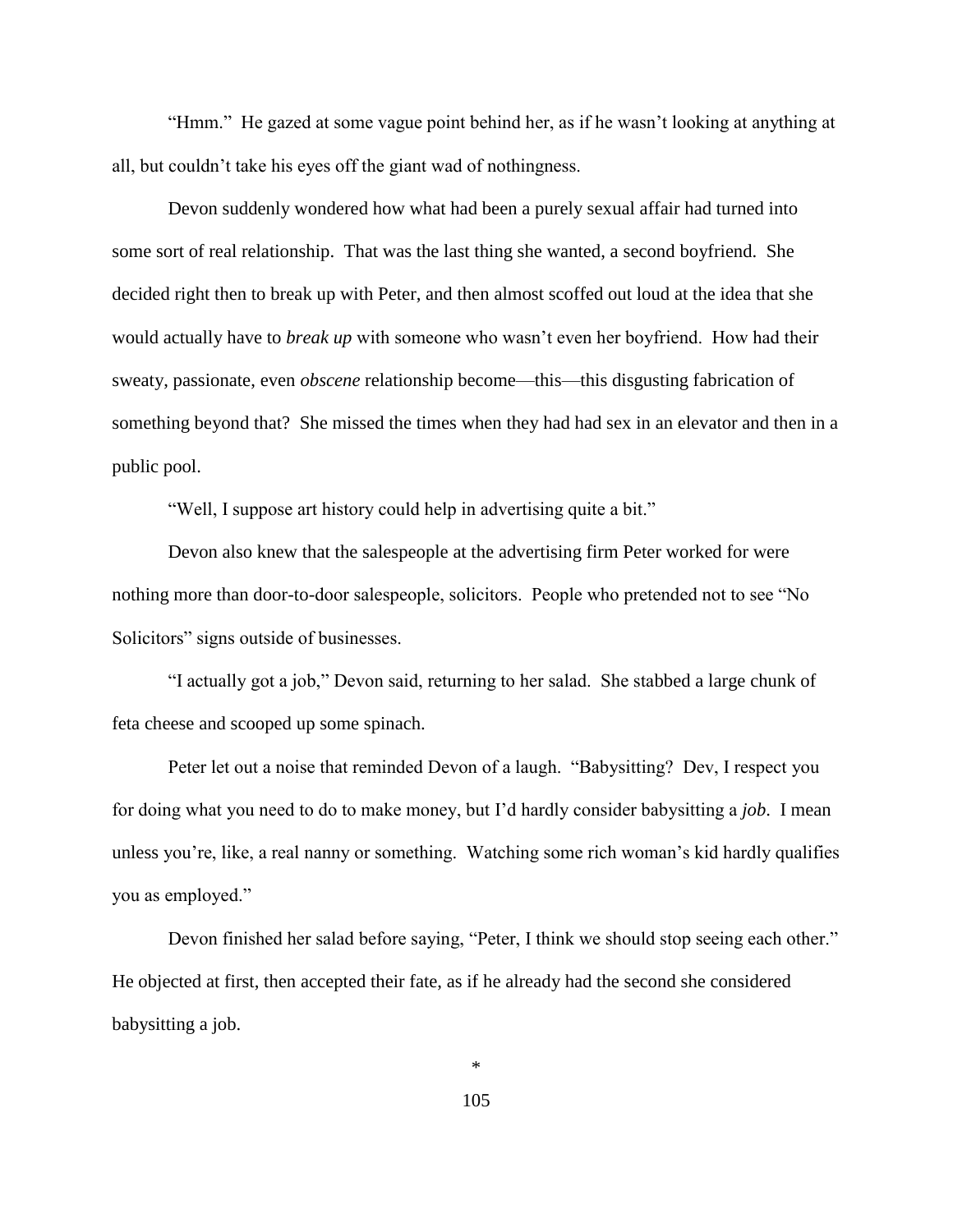"*Baaaabycakespoonpeanut*, lie down, let me put the heating pad on your tummy, and just *rest*. Menstrual cramps are no joke." Sean ran his fingers through his curly auburn hair and fidgeted with the TV remote in the other hand. He could never just sit down and be quiet.

"I'm okay, really," Devon said, lying down on the couch despite her claim. She wasn't okay though. She had already decided (had never really contemplated any other decision) that she would not tell Sean about her affair. Yet, Peter kept calling and texting her and Sean had begun to ask who Peter was. Devon told him he was an old friend from school who had contacted her about an advertising position that she didn't want to take.

"You have to *rest*, my darling," Sean said. He patted the pillow under her head, then plugged in a heating pad and laid it on her stomach. Devon was reminded of one of the few personal statements June had made during their second lunch: "I want my daughter to grow up to be whatever she wants to be, of course financially secure on her own, and with a husband—or wife if that's the way it is—who has the good sense to take care of her even when she's having the worst period ever."

Sean said, "That *dreadful* little girl is going to take a lot out of you. Can I get you some tea? Hot soup? Chocolate pie?"

"Thanks, Sean," Devon said. Sean had always been a doter, which she enjoyed—she found it balanced out the complete lack of attention she paid most of the world—but lately he seemed even more concerned with her well-being. She wondered if the five pounds she'd put on were noticeable enough for him to think she was depressed or something. Though, really, he'd been this way ever since she'd given up on interviewing for jobs she never had the experience or personality or grades for. "But, I mean, I never said she was 'dreadful.' Just pretentious as hell."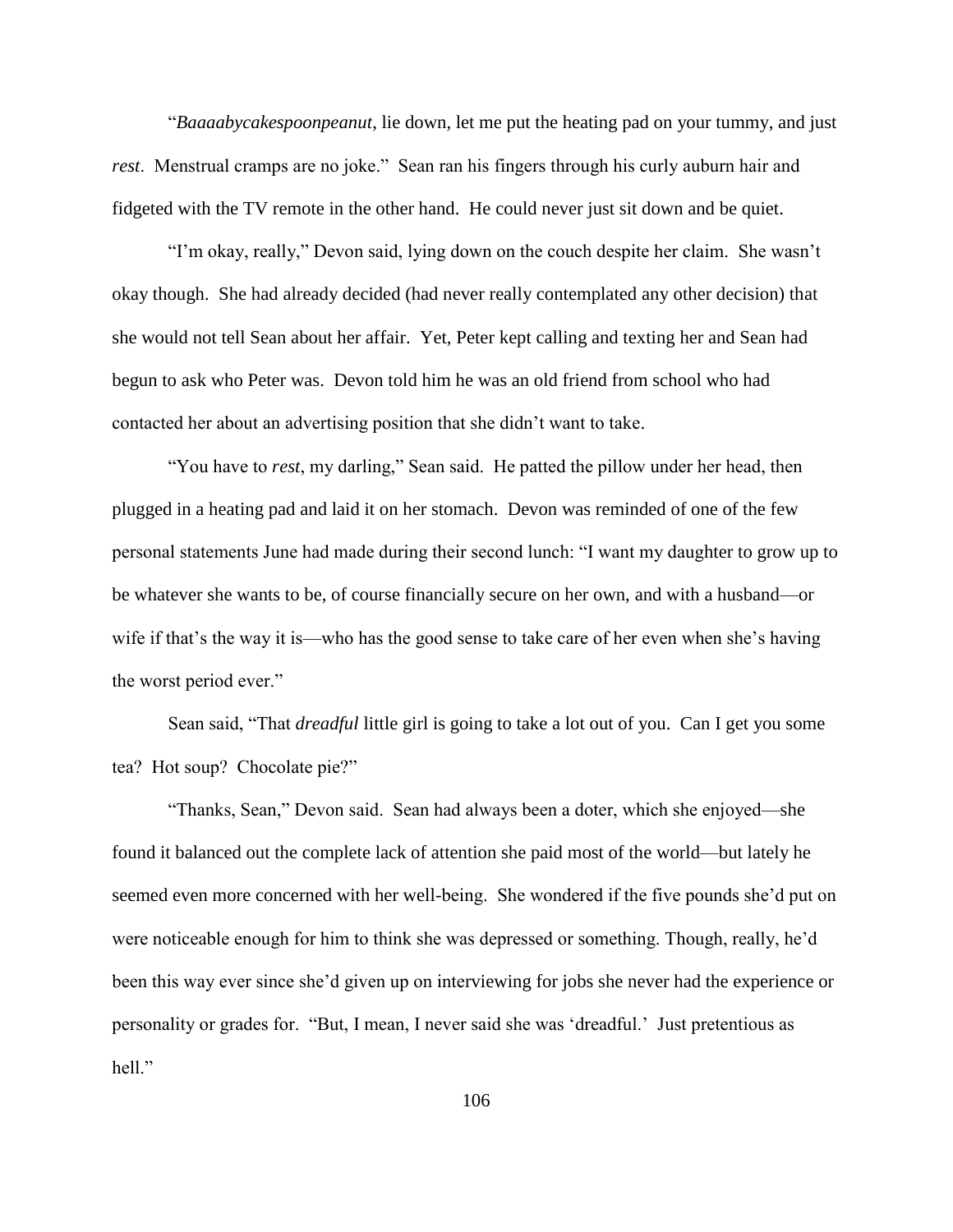"Well that sounds dreadful to me," he said. Sean's parents were both doctors, as were his older and younger sisters, making him, as he so gushingly referred to himself, the "black sheep." Devon was always glad she had no one to compare herself with except friends who she could always cut out of her life. Truth be told, Sean was the only person who had lasted longer than a year or so in her life. They'd been together three years and throughout those years, Devon had let Sean in more than anyone else. His sensitive nature and ability to accept people for who they were kept Devon feeling comfortable with him.

Her phone vibrated again, and this time Sean picked it up. He read aloud, "Plz stop ignrng me, i need 2 tlk 2 u Dvon." She could feel her heart beating in her stomach. The look of comprehension forming on Sean's happy-go-lucky face made her sick. She'd never thought about what she was doing wrong while it was happening, just now that she saw the man who had never been unkind to her staring her infidelity in the face—or at least the text message.

"Devon, is there something you're withholding from me?" he asked.

"I,  $uh$ —"

"Is this man stalking you? It's not natural to call and text someone so often unless they're *stalking* you. I know you like to do everything on your own, but don't you remember all those talks we've had about letting me help you out? Would you like me to take care of this? I'll kick his ass."

"No, no, no," Devon said, able to breathe again. "He's not a stalker, he just really thinks I'd be great for the job and doesn't want to hire someone he doesn't know. I guess I shouldn't be ignoring him."

"Darling," Sean said, "why, again, did you *not* take the job?"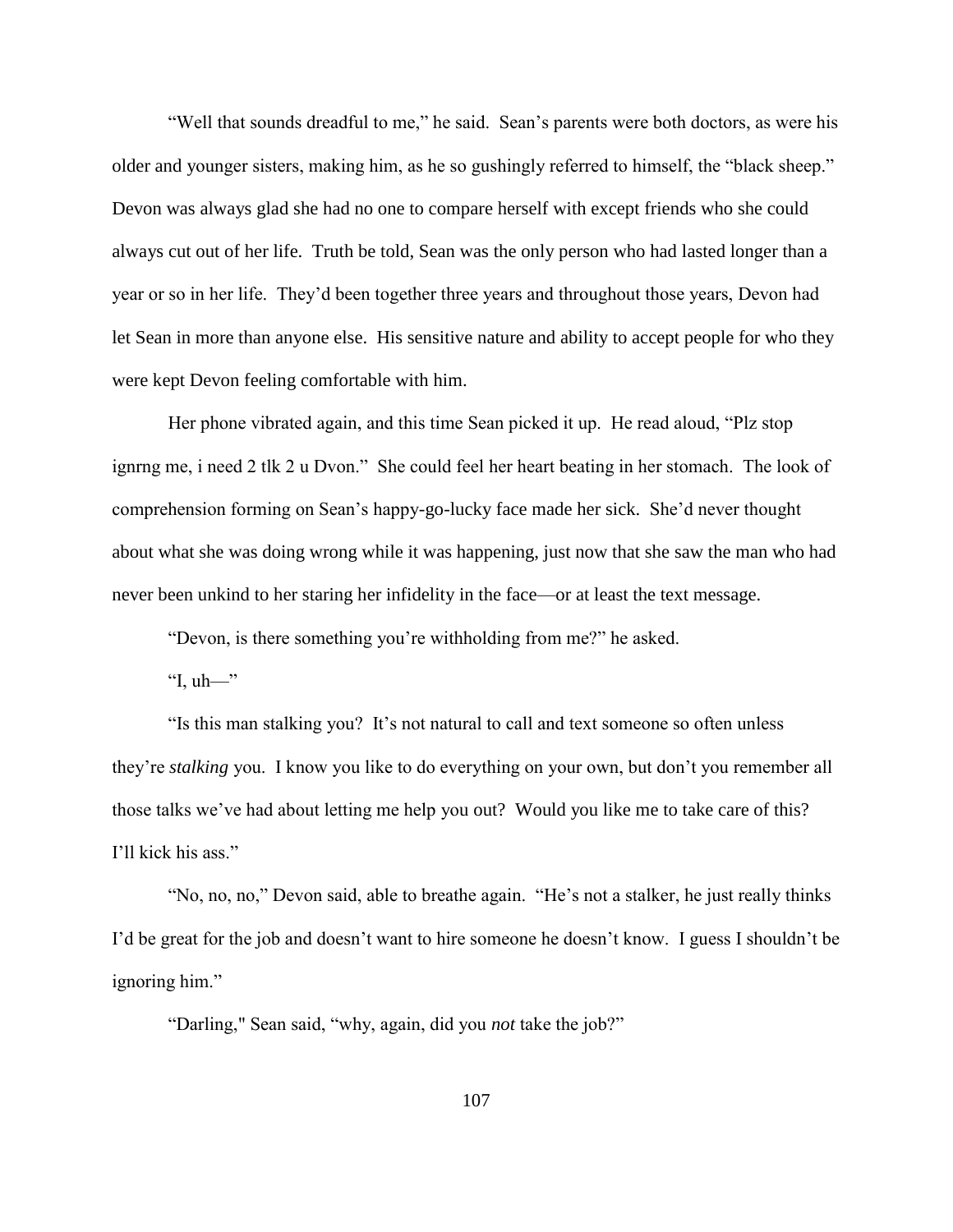"It doesn't fit my personality," Devon said. For the first time in months, Devon felt as instinctually attracted to Sean as she had when they first started dating. She wished her cramps would go away so she could jump on him, pin him down, and screw him better than she'd ever screwed Peter.

"Well it doesn't matter to me," Sean said, grinning and setting the phone back beside her. She imagined ripping his pants off (if only she had that kind of strength) and pushing him down on the couch. "I love you *no matter what*."

She felt her entire body lighting up and prepared to pounce on him.

"If you'd like me to take care of you for the *rest of our lives*, I'd be thrilled to," he said.

Devon smiled on the outside. He didn't get it, either. Her body powered down. His not getting it was much more likeable than Peter's, but equally detrimental. She would never be able to make Sean understand that she didn't want to be the type of person who has to be cared for by someone else.

"In fact," he said, frowning, "I've been wanting to ask you something, and I know this isn't the *right* time, and I'll redo it the *proper* way later, but what would you say to getting married?"

They'd lived together two years. It seemed logical. And all she knew right then was that she didn't want to lose this person, even though she wasn't sure she wanted to keep him forever, either. And so she said, "Yes, I think that might work out."

\*

When Devon arrived at Anna's house, June had already left five minutes before. Anna let her inside and showed her to the kitchen where June had left a note.

"*Devon-*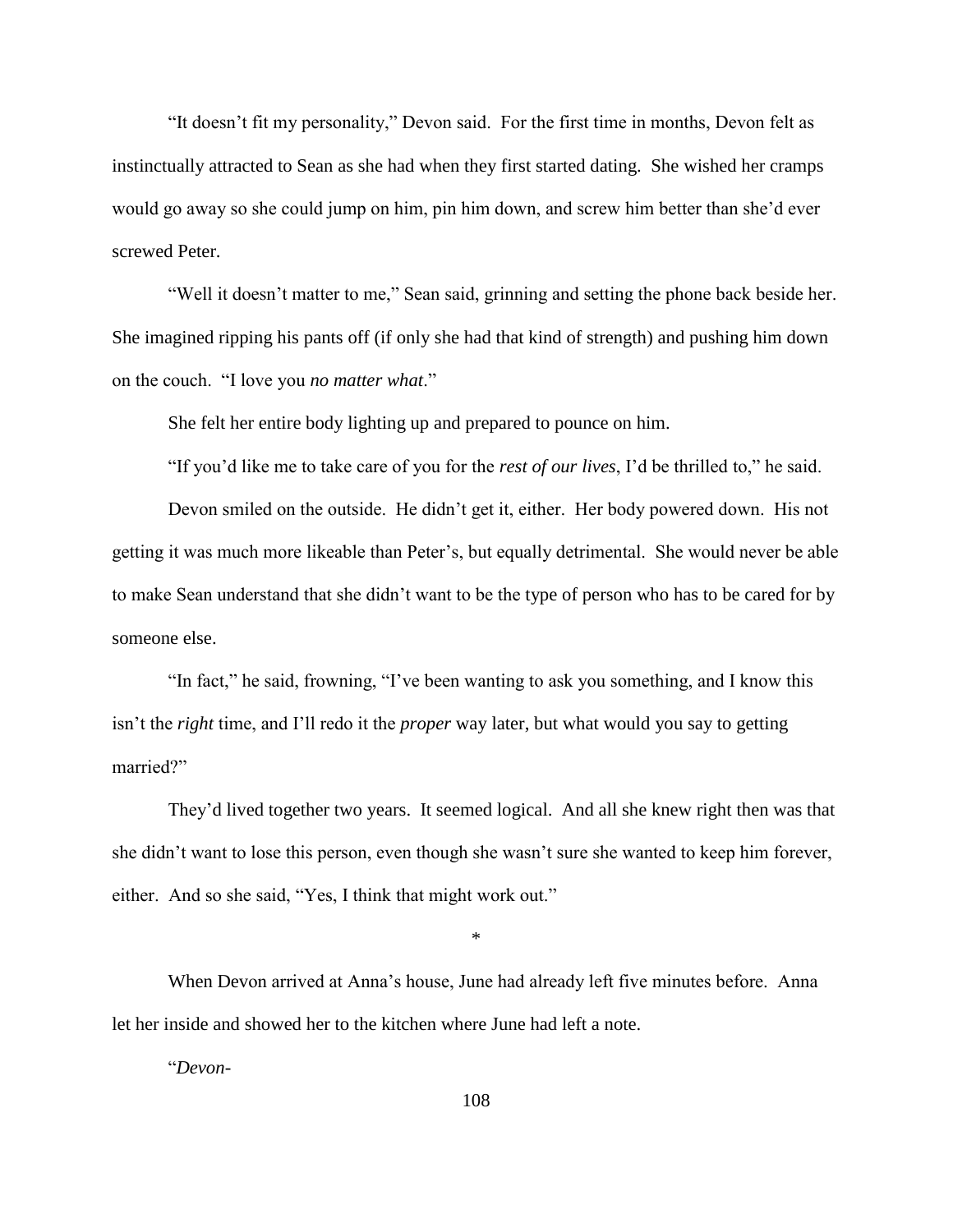*Sorry, had to run, dinner in the fridge, anna is already showered, allow her 1 hr of reading before bed, then bedtime is 9:30. call me if anything happens.*

*-June*"

"Well," Devon said, glancing at Anna, who sat on the stool at the kitchen Bar. "Are you hungry?" It was nearly seven, and Devon was starving. Her nerves hadn't let her eat lunch. What would she talk about with a child for three hours?

"No," Anna said. "Not yet."

"Do you want to play a game or something?" Devon asked.

"If you wish," Anna said.

Devon wondered if the girl ever smiled. She thought it might be a fun goal to make the girl smile at some point over the course of the night. When her right butt cheek vibrated, she pulled her cell phone from the back pocket of her jeans and saw a text message from Sean. "Good luck tonight, baby, don't let her give you the run around. Love you."

It vibrated again almost instantly, only this time the message was from Peter. "Nd 2 tlk 2 u…made BIG mistke by endng things plz call."

She even despised the way he texted. As if he was a twelve-year-old idiot. Devon giggled as she thought about how much better Anna's typing skills must be than Peter's. Even now she couldn't picture him how she first had. At first, she had seen him in short bursts—only his caramel eyes, only his perfect abs, only his calloused hands (calloused from what she didn't know; as far as she knew he had always been a spoiled child and was now in anything but a physical career)—and it was only when she began to see him as a whole that she didn't like what she saw. And his texting etiquette itself made her intensely unattracted to him. Why had she strayed to begin with? She wracked her brain for an answer. She needed to know what had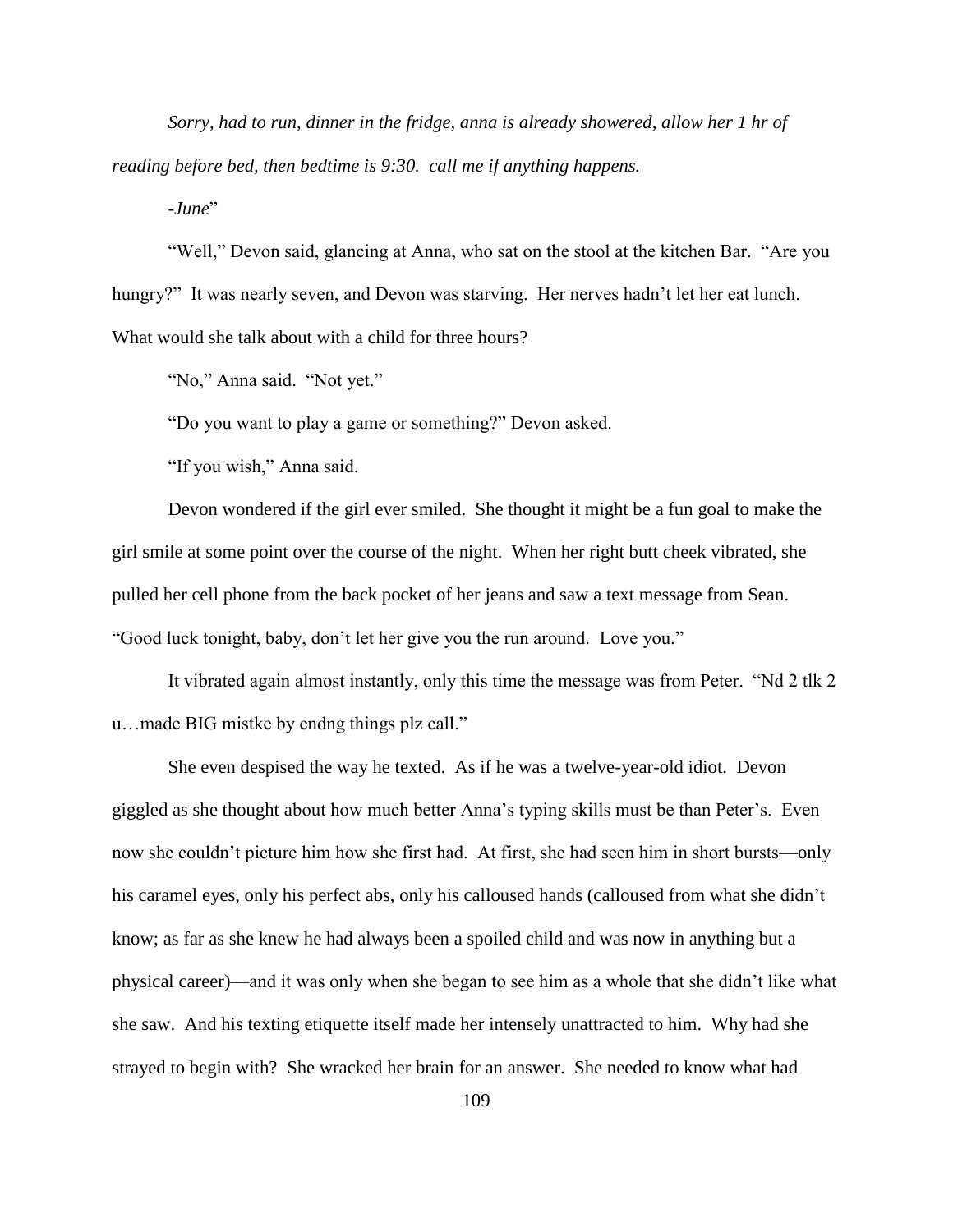made it happen. She wasn't unsatisfied with Sean. But no practical reason came to her mind. When her mother had found out about her father's affair, her father's excuse had been, "I'm sorry, I'm a sexual being." At the time, when a thirteen-year-old Devon overheard him saying his to her mother, she'd scoffed and, aside from being grossed out, had thought her father a liar. Now she wondered if she wasn't so different from him herself.

"Excuse me." Anna's voice brought Devon back to reality. "I don't wish to interrupt a daydream or whatever it is that's going on in your mind right now, but was there a specific game you wanted to play?"

"Oh, um, do you want to play Scattergories?" Devon asked.

Anna raised her eyebrows and sighed, then got up from her stool and left the kitchen. Devon texted Sean back, "Thanks, love you too."

Anna returned a minute or so later carrying a red game box.

"I must warn you that not only am I exceptionally good at this game, I don't accept nonsensical answers. If the category is 'business' and the letter is 'r,' I won't accept an answer of 'risky.'"

"But that's a creative answer, not a nonsensical one," Devon said, and then wondered why she was arguing with an eleven-year-old.

"Creativity has its place," Anna said. "And that place is somewhere I am not."

Devon thought back to her art history classes. Her professors had never scorned less creative areas of thought. But in her business and math classes, occasionally professors made comments like, "If you're not prepared to study and understand numbers, real ideas, and facts, then you might want to drop this course and go hang out with the artists. Paint pictures or write about fairies with the rest of the daydreamers." She wondered why they implied that a person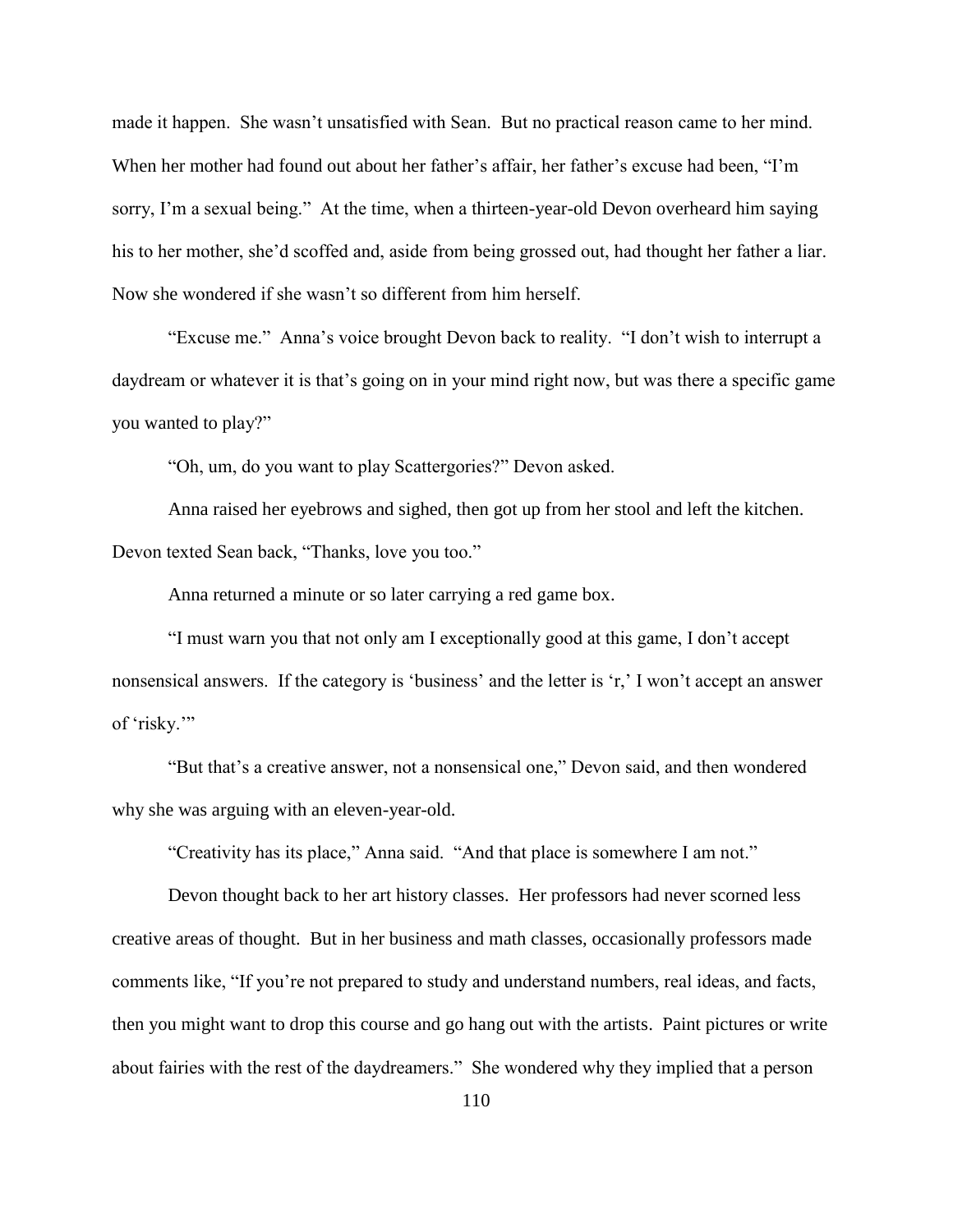couldn't be both artistic and logical. She remembered a painting she'd done in rebellion of such thought called "The Logical Daydreamer." The painting featured her head with a thoughtful look, a pencil against her jaw, and a flowery, nature-like background. But the detail was done with numbers and equations that one might only notice when looking up close. She'd won an award for the painting and had it published in a literary journal. She had considered sending it to *Money Magazine* but didn't think they'd appreciate it as much as the literary journal.

"You seem really out of it," Anna said. "Is something wrong?"

"Oh, no," Devon said. "I apologize. I'm here. So, no creative answers, even though the rules on the box say creative answers are allowed."

"*Some* are permissible," Anna said. "Others are not. Just don't get too ridiculous."

Devon thought about saying, "Yes ma'am!" and saluting the girl, but nodded at her instead. They went into the living room and sat down at the marble table in the middle. Devon tried to remember how to play as she grabbed a pencil and pad of paper. She would have until the timer ran out to write something for each category listed beginning with the letter predetermined by a roll of a die. Anna removed the die (which had letters instead of numbers on it) and a small hourglass.

"You want to roll the die?" Devon asked.

"You may roll if you like. I've found that most people find some joy in rolling it, and I really couldn't care less about it."

Devon found herself holding back from letting out a deep sigh. *Fine*, she thought, *I* will *roll, because it's fun to be the die roller*. She rolled a "G." "Are you ready?" she asked.

"Yes," Anna said.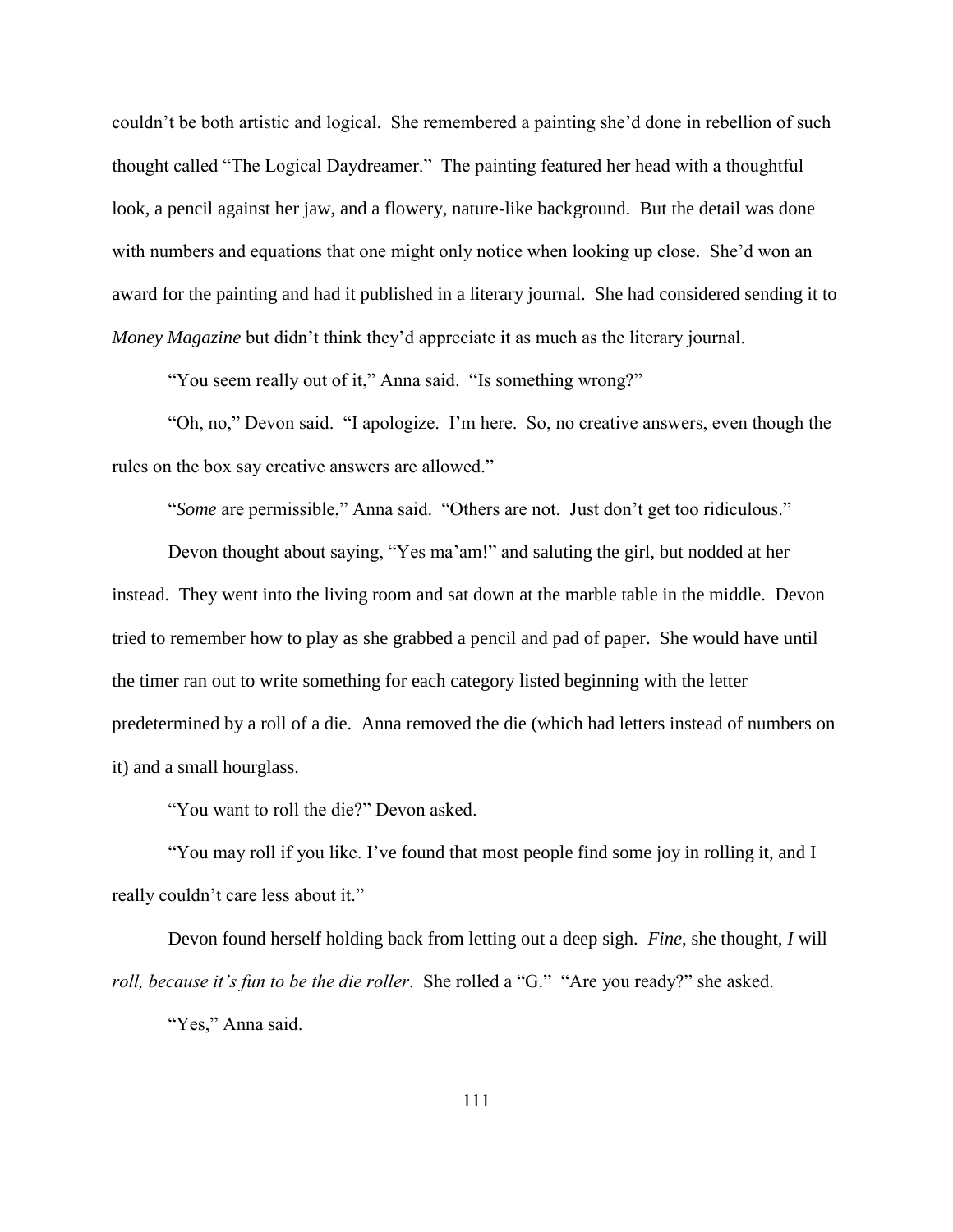"No peeking at my answers," Devon joked. Anna scoffed. "Okay go!' She turned over the hourglass and began furiously scribbling words on her list. By the end of the timer, her list looked like:

- 1. BOY'S NAME: Gary
- 2. SANDWICH: Greek
- 3. CELEBRITY: Glenn Close
- 4. EXCUSES FOR GETTING OUT OF WORK: Got lost
- 5. ACRONYMS: GAAP (generally accepted accounting principles)
- 6. WORDS ENDING IN –N: Grin
- 7. THINGS THAT HAVE STRIPES: Giraffes
- 8. MATH TERMS: Geometry
- 9. THINGS IN THIS ROOM: Girl
- 10. COMPUTER SOFTWARE: Gamma correction
- 11. COUNTRIES: Germany
- 12. SPICY FOODS: gnocchi greek olives graham ???

"How did you do?" Devon asked.

"I got all of them," Anna said.

"I'll call mine out first, then you," Devon said. She wasn't surprised when Anna had a problem with her second answer.

"'Greek' is an ethnicity, not a type of sandwich," Anna argued.

"A Greek sandwich has olives, feta, beef, olive oil, peppers, and other stuff on it. It's a very specific sandwich, and my personal favorite."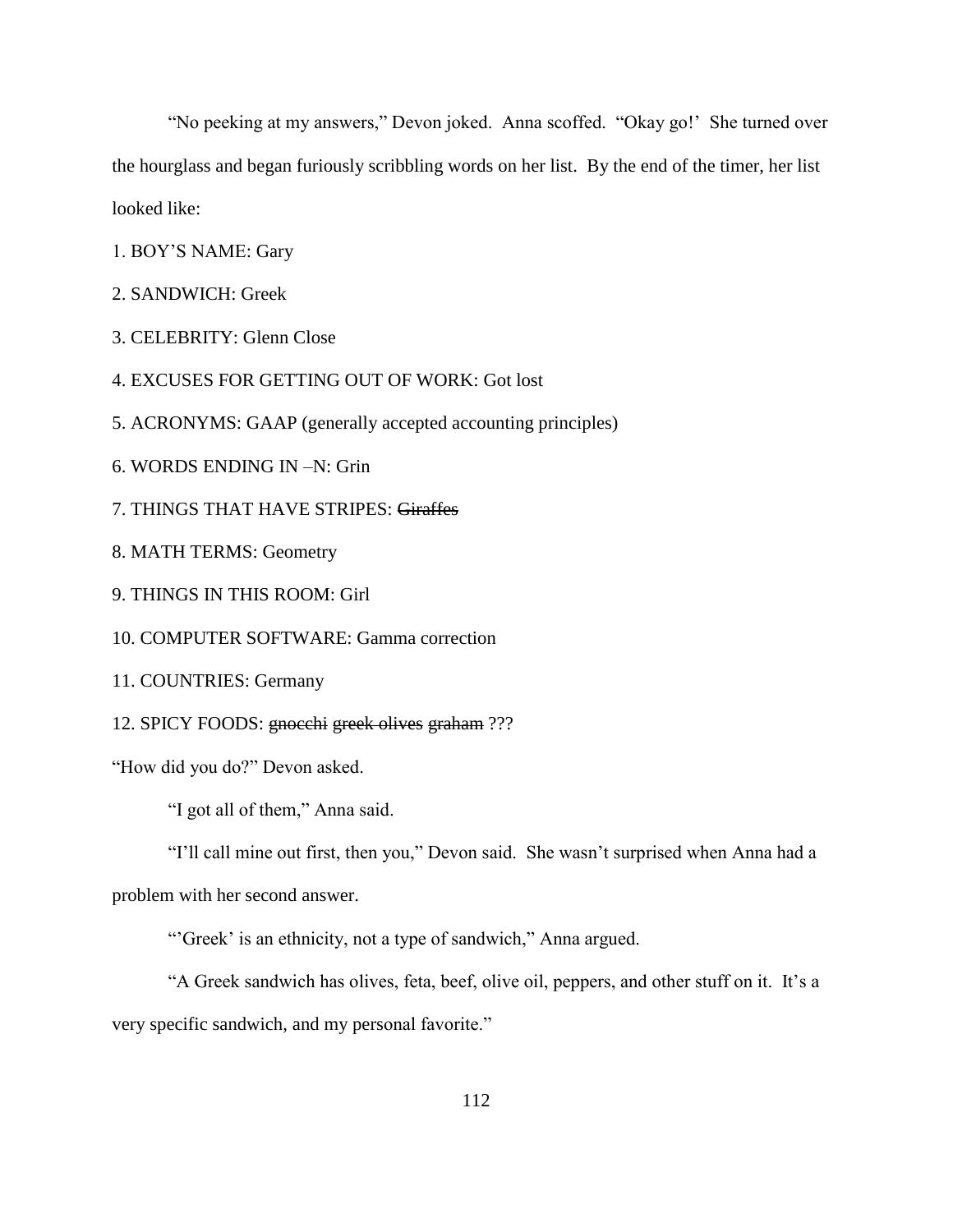Anna just shook her head. "It doesn't count. Now, see, I put gyro which is a type of Greek sandwich."

"Well, if you want to get technical, a gyro is a wrap. And are you saying that I couldn't have put a Cuban sandwich by that same logic?" She felt her face getting hot. A vibrating in her back pocket reminded her, though, that this was only a game with a child.

Peter texted, "Plz txt bak!!! nd 2 tlk 2 u now!!!!!!!!" She sighed.

"Listen, I need to go make a phone call. Why don't you mark every answer of mine that you have a problem with?"

"Sure," Anna said.

Devon took her phone out to the foyer and called Peter. "Why won't you stop texting me?" she said as soon as he answered. She tried to keep her voice down so Anna wouldn't hear. Her voice echoed in the large foyer.

"I don't want things to end with us. I think we could be really great together," he said. His voice sounded shaky, like he had been crying.

"I don't want to be with you, though. I want to stay with my boyfriend."

"Well then I'm willing to tell him about us."

"You bite your tongue!" Devon almost shouted. "If you say one word to him, I'll never speak to you again. Ever. No matter what you do to try and make me."

"Can I see you tomorrow?"

"As long as it's before six. I have to babysit at seven." She figured it was the only way to be sure he wouldn't tell Sean about their affair. She'd meet him, and in their meeting she'd use her charm to convince him to keep his mouth shut.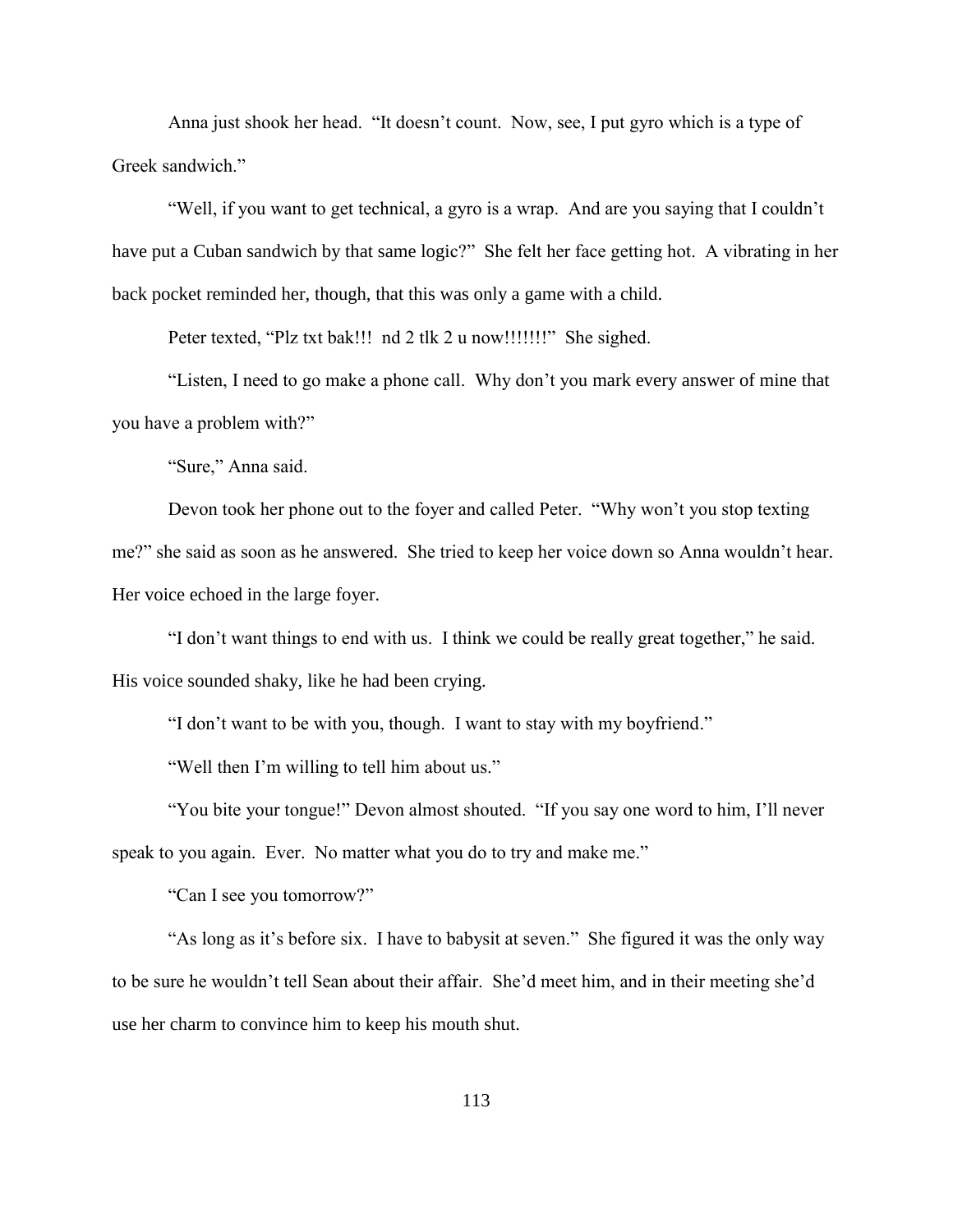After Peter agreed, Devon walked back to the living room. Anna sat with her legs crossed on the floor. Upon the mantle above the fireplace Devon noticed it-a picture of Anna, looking much younger, June, looking sincerely happy with a wide smile and pink cheeks, and a man. June and the man sat huddled together in Christmas garb while Anna sat half on June's leg and half on the man's leg. Where was the man?

Devon's Scattergories paper had only six answers without a big "X" over them. "Are you kidding me?" she said.

Anna crossed her arms, looking bored. "I'd be happy to explain why I couldn't accept most of your answers."

"Give me your paper," Devon said. She grabbed Anna's answers and looked through them.

- 1. BOY'S NAME: Gil
- 2. SANDWHICH: Gyro
- 3. CELEBRITY: Gary Oldman
- 4. EXCUSES FOR GETTING OUT OF WORK: Gall bladder surgery
- 5. ACRONYMS: GRE (graduate record examination)
- 6. WORDS ENDING IN –N: German
- 7. THINGS THAT HAVE STRIPES: Graph
- 8. MATH TERMS: Greatest common factor
- 9. THINGS IN THIS ROOM: Globe
- 10. COMPUTER SOFTWARE: Gamma correction
- 11. COUNTRIES: Ghana
- 12. SPICY FOODS: Green chili peppers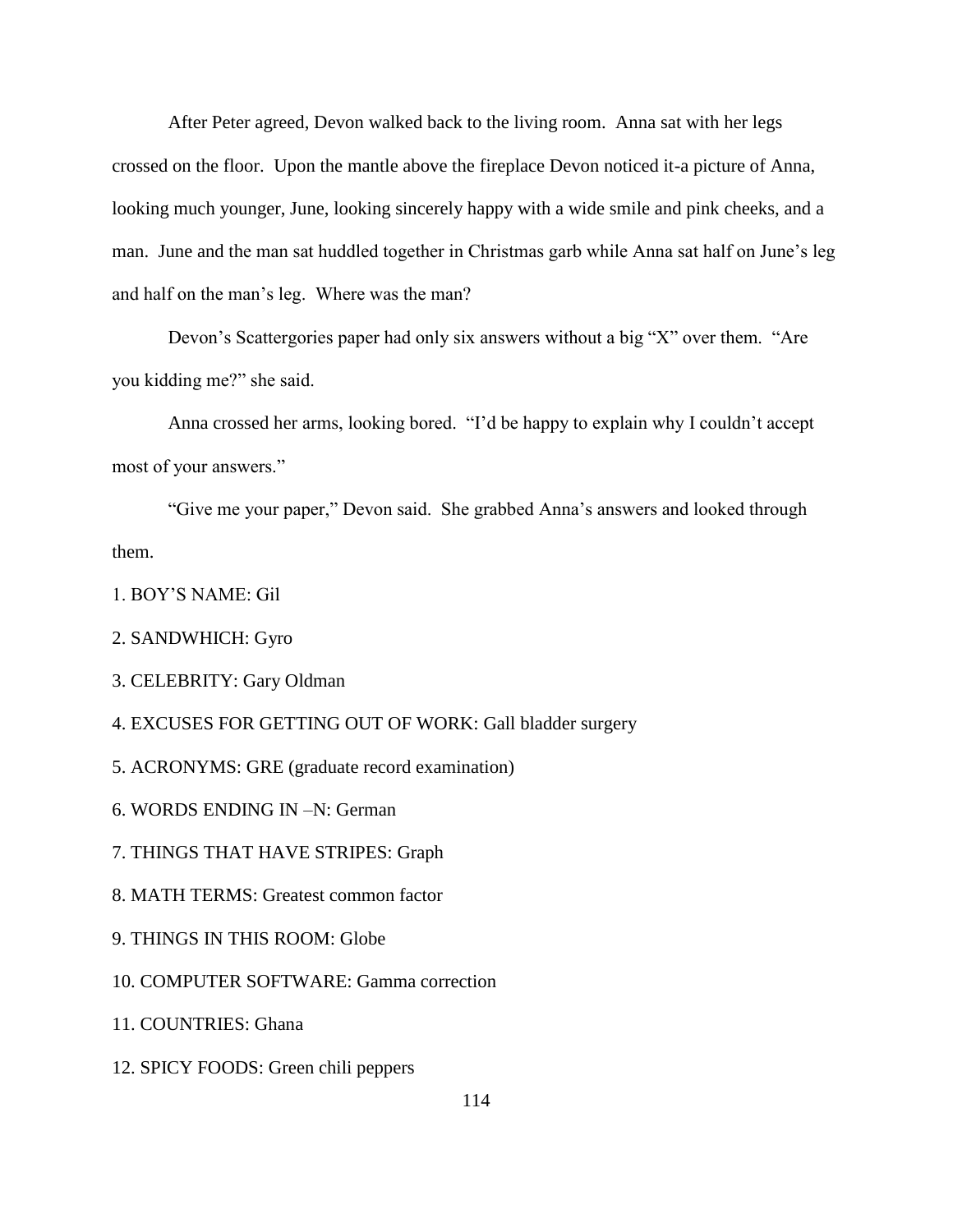"The boy's name you picked is Gil?" Devon said. She frowned and bit her tongue, trying not to laugh. "Who's named Gil?"

Anna's shoulders slumped a bit and her eyes cast downward, her flat-line mouth curling towards her chin. She picked herself back up and smiled, showing little white teeth. "My dad. I'm hungry now, Devon. Will you make me dinner?"

Devon wanted to pry, but didn't. After she and Anna ate dinner—a lasagna with a note on the cover that said, "To: June, Please enjoy, Love, Heddy"—Anna read in her bedroom for a bit, then fell asleep. Devon looked through magazines in the living room and checked on Anna twice. She couldn't concentrate much, though, on the pages she was looking through. Her father was on her mind more than he had been since the year he died. Most of her memories of him involved going out on his boat. He called her his "first mate" and taught her how to steer. They hadn't done much else together. Instead, Devon's mother had done most of the raising. Other than boating, her father liked to read to her before bed, when he was home. She had longed for those nights and looked forward to them like she looked forward to boating with him.

When June got home, she made some espresso for herself and Devon. They sat at the kitchen counter sipping from tiny aqua ceramic mugs. "This is how I rest at the end of the day," June said. "Strange to use caffeine to rest, I know."

"I've always been a heavy coffee drinker," Devon said. She smiled at her cup. "There is something calming about coffee. It's a part of a daily routine that's meant to be productive. That's why we drink it, you know? And then it becomes part of life. Natural."

"Sometimes, after such a long day, I'd prefer to have glass of wine or scotch. But I can't. I've been through that."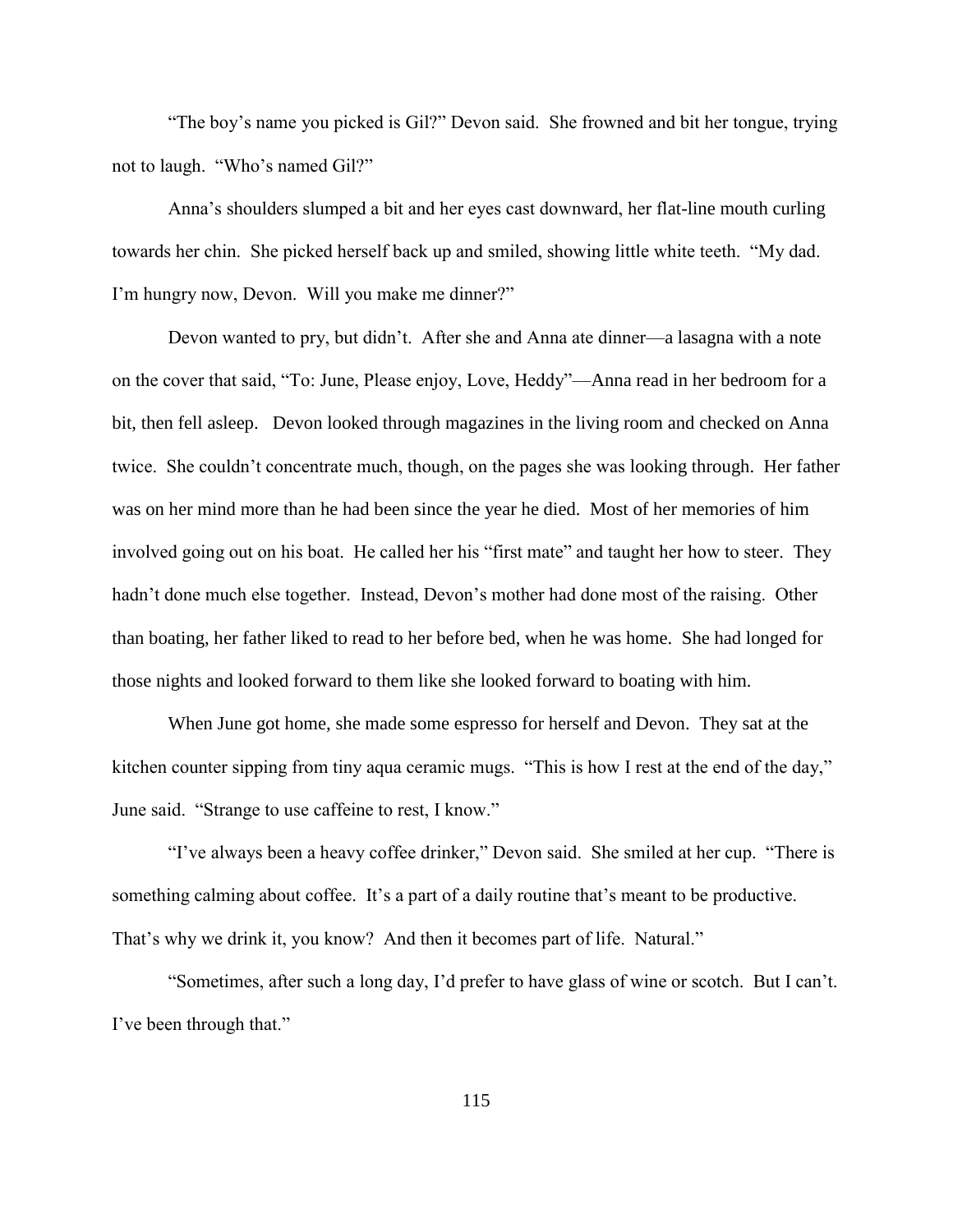Devon wasn't sure if she should speak. She sipped her espresso, the grainy thickness of it rolling over her tongue like mud. She closed her eyes, enjoying the bitterness, allowing the caffeine to awaken her veins. It smelled like morning and midnight, brightness and darkness, love and hate. Mildewy and earthy, like Devon buried in the soil up to her neck.

"How was Anna?" June asked.

Devon opened her eyes, breathed deeply, and said, "Well-behaved. Not sure I'll ever play Scattergories with her again. But she's a good kid."

June finished her espresso and re-filled her cup. She nodded. "A good kid."

"Can I ask you a personal question?" Devon asked. When June nodded, she said, "I'm just curious about your husband. Anna's dad. Or whatever he is. Gil?"

June looked older as the shadows hit her face in all the wrong ways; wrinkles crept along the sides of her chin and her eyes cast downwards. "My husband," she said. She glanced to the left of Devon. Behind her. June's wedding ring glimmered under the dim light that hung above the kitchen table. She got up, took a glass from the cabinet, and poured it full of red wine. The wine bottle stood next to the fridge. "I allow myself one a week. This makes two."

"I'm sorry," Devon said. "I didn't mean to pry. You don't have to…"

"Gil was my husband. He had a pulmonary embolism. No one saw it coming. That was a year and two months ago. Anna and I have been coping in our own ways. She with her studies and me with work."

"I'm sorry," Devon said. She felt ashamed of her own whining about life recently. "My dad died when I was fourteen. I understand what Anna's going through. My mom was really upset about it, but they were going to get a divorce anyway."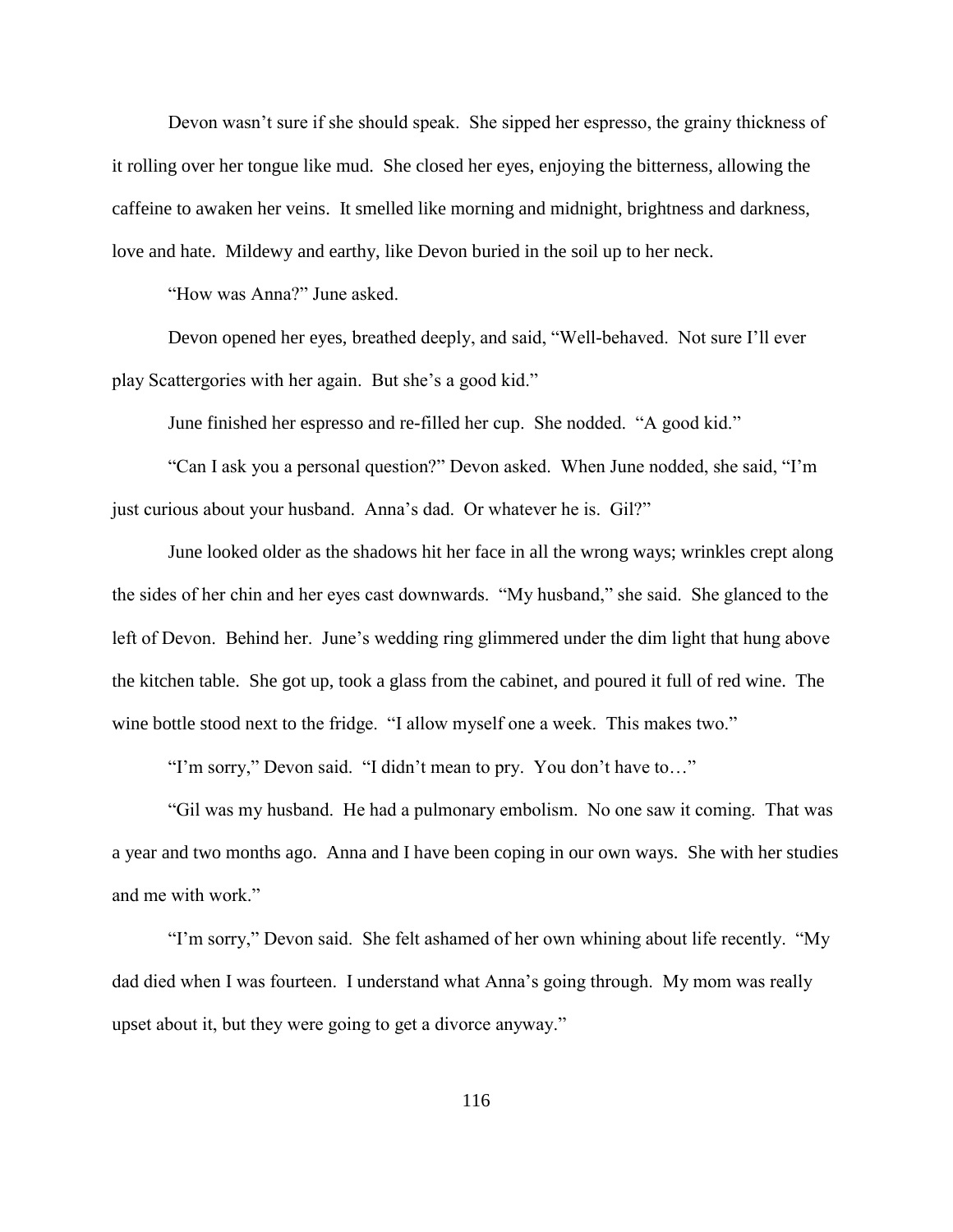June nodded again. "Gil and I were happy. He was an artist. He stayed home with Anna and took care of the house. When she started school, he spent his days keeping up the house and painting. One day maybe I'll show you the room I keep of his paintings. It's difficult for me to go in that room. I feel him when I'm there." She gulped down her wine.

Devon thought she might cry. She looked away from June and tried not to think about her father. "I should get going. I'll be here tomorrow."

\*

Devon met with Peter in a seedy bar along SR 520 just outside of Orlando. The dim lighting allowed her to feel like she could never be caught here. She had friends who still attended the nearby University of Central Florida, but they never traveled this far out into the middle of nowhere. Devon and Peter sat at the Bar, Devon's head resting on the thick wooden beam behind her. She ordered a double tequila shot and pounded it, ignoring Peter's attempt at a cheers with his own SoCo and lime. In her hands, she clutched *Rabbit, Run*, the book she'd brought to hide her face if Peter was late. She had never been a big reader, but she'd read *Rabbit, Run* about fifteen times over. By now her beat-up book felt like a close friend.

"I'm sorry I had to bother you so much to get you to meet with me," Peter said. "I just can't stand the feeling of not having you."

Feeling oddly sobered and expectedly numb from the tequila (which she ordered another shot of quickly), she spoke to Peter with subdued and enunciated words, as if he were a child and she the discipliner. "Listen, Peter. You knew from the start that I had a boyfriend. A long-term boyfriend. You knew this could never be more than what it was. Things have to end now. I do not want to date you. I do not want to leave my boyfriend. You need to understand and let it go."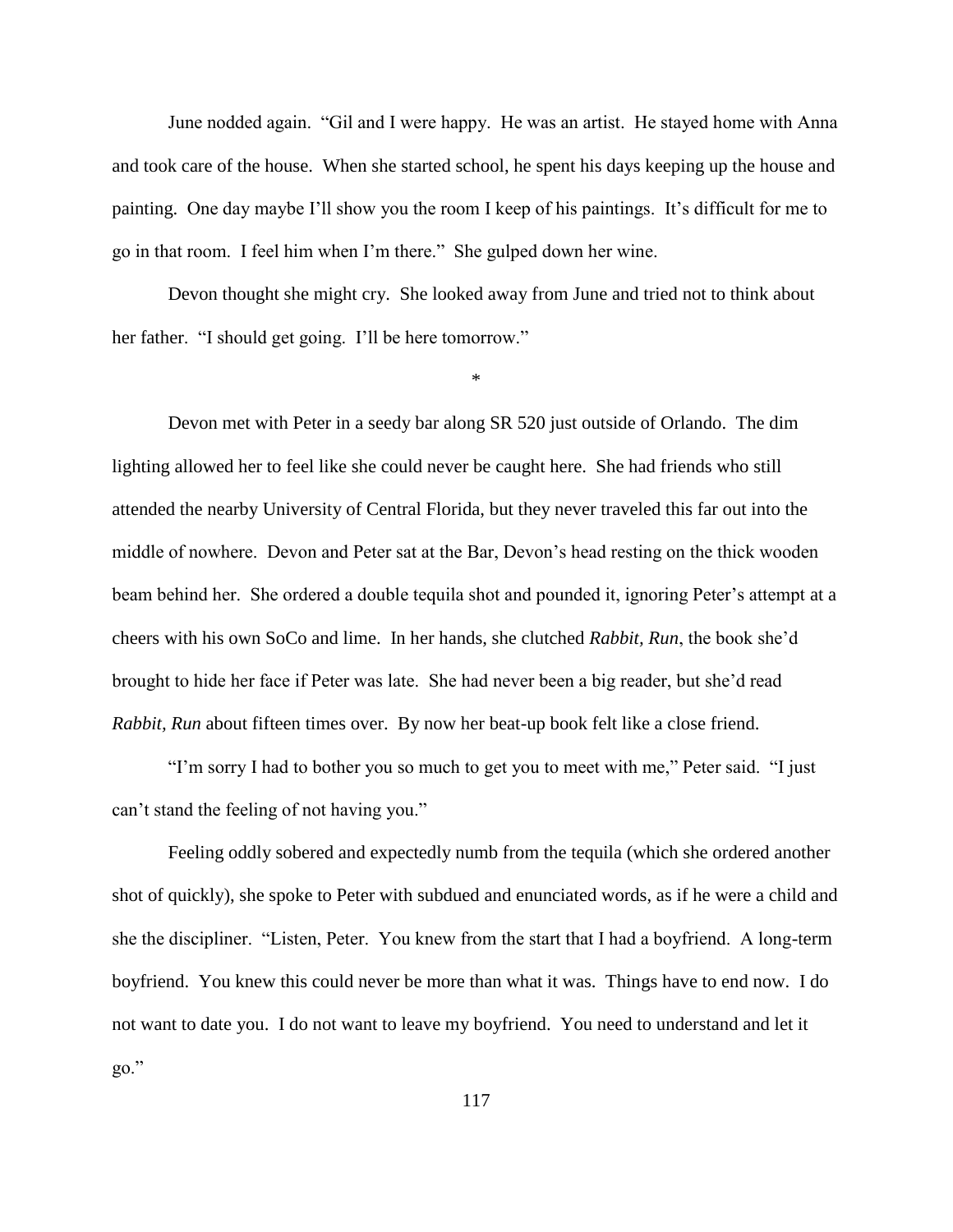Peter took her hand, his jaw jutting out as if to stop himself from crying. "Just give us a chance. Please."

Devon was reminded of high school relationships where begging for just another week was not uncommon. She felt even more repulsed by him, but also she felt pity. She did not steal her hand away. With her other hand, she brushed a bit of hair off his forehead. "I always said that if I ever got married I'd never cheat on my husband. Sean and I are getting married."

"You can't marry him!" Peter said. He nodded at the bartender when she asked if he'd like another SoCo and lime. Peter and Devon took their shots together. "Devon, come on, he's so…so…hokey! He's not for you. He's not like you and me."

"Maybe that's what I like," Devon said. "And he's not hokey. He's caring. You only met him once." Peter and Sean had indeed met at a Christmas party. Peter had done an excellent job of pretending not to have seen Devon in months. She was so thrilled with him after that party that she told Sean she wanted to go for a drive to clear her head, but ended up in Peter's bed.

"Once was enough," Peter said. "Come on. Don't you remember Miami?"

There was a career expo in Miami that Devon didn't really want to go to but provided a perfect reason for her to go south without Sean. She and Peter had taken the trip together, gotten an expensive hotel room in South Beach, and traveled the city. They had laughed at the clichéd *Miami Vice*-looking men on street corners who tried to sell them cocaine at three AM. Devon claimed that she really learned how to drive that weekend, among all the drivers who didn't use signals and all of the vans blasting music from emerging hip-hop artists. They'd eaten authentic Cuban food and felt inadequate around all the perfectly toned Miami beach bodies together on the beach. It had been a true vacation, and the only time in their relationship Devon had ever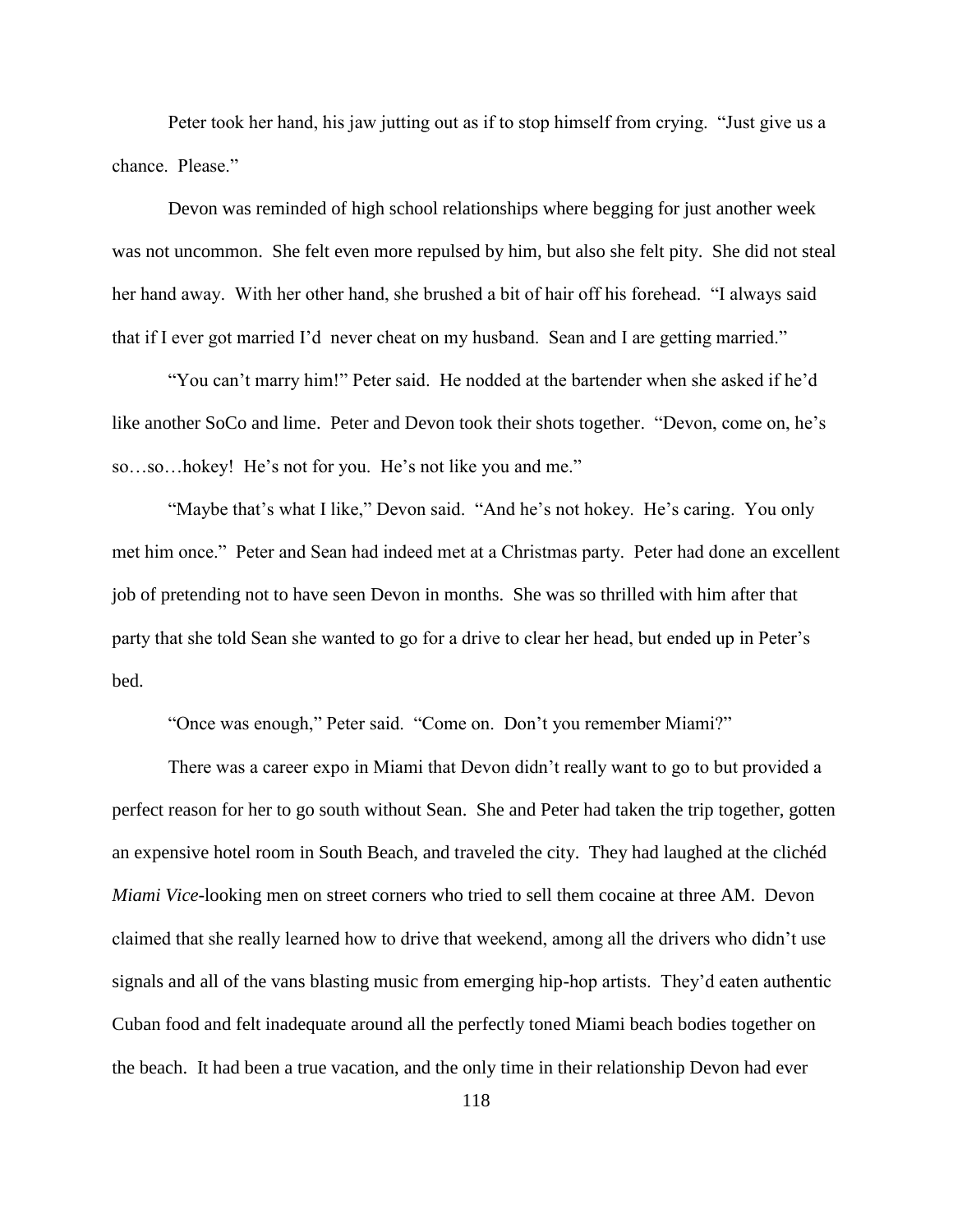considered really being with Peter. Once they'd gotten back to Orlando, though, things went back to normal and she lost any romantic feelings for him she'd had, with only sexual and obligatory ones remaining.

A rickety old man dropped a quarter in the old juke box at the other end of the musty bar and soon a Johnny Cash song played. The volume was messed up—it would get very loud, and then almost too low to hear. It reminded Devon of being in a boat on rough waters, as she and her father were tossed up and down, inevitably making her sick.

"I remember Miami," Devon said. "And I remember how I felt afterwards. Like it was a nice vacation that had to end. Like *you* are a nice vacation that has to end. That has ended."

Peter sneered and frowned at her, grabbed *Rabbit, Run* out of her hands, and marched out of the bar, leaving her with his bar tab and a sense of deep loss that only the stolen book could have caused.

\*

The weeks dragged on as guilt persisted in Devon's mind. She saw her crimes against romance everywhere she went—in the cracks of their apartment doors, on the bedroom door June kept locked, on the sidewalk in young and old lovers holding hands. When she saw elderly couples, she wondered how many affairs they'd each had. It seemed unfathomable to her that people could remain loyal and good for so long. She began to wonder if she'd have to tell Sean about her indiscretions.

It was at the end of her fourth week watching Anna that they played Scattergories again. She had hardly grown closer to the cold child, but they had a mutual respect for one another. Devon had wanted to talk to Anna about her father, but found it nearly impossible until that night. Devon rolled a "J." They compared cards.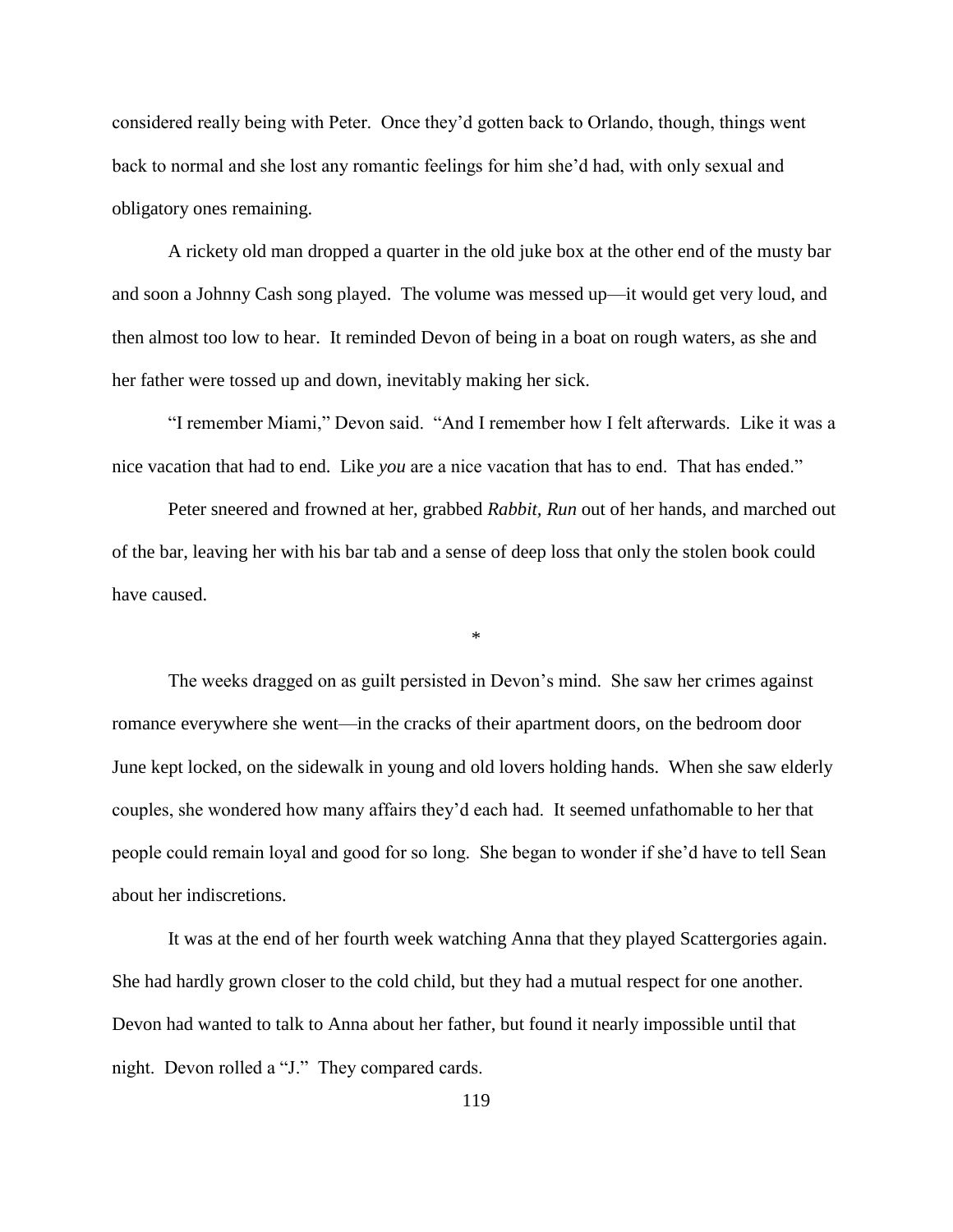Devon's Anna's 1. FICTIONAL CHARACTERS: Joker 2. MENU ITEMS: juice 3. MAGAZINES: *j-14* 4. CAPITALS: jerusalem 5. MOVIE TITLES: *jack and jill* 6. ITEMS YOU SAVE UP FOR: jukebox 7. FOOTWEAR: jordans 8. SOMETHING KEPT HIDDEN: jewels 9. ITEMS IN A SUITCASE: jeans 10. THINGS WITH TAILS: joey 11. SPORTS EQUIPMENT: jogging shoes 12. CRIMES: jury tampering 1. FICTIONAL CHARACTERS: jesus 2. MENU ITEMS: java 3. MAGAZINES: *juvenile magazine* 4. CAPITALS: juneau 5. MOVIE TITLES: *journey to the center of the earth* 6. ITEMS YOU SAVE UP FOR: jet ski 7. FOOTWEAR: jimmy choos 8. SOMETHING KEPT HIDDEN: jeopardy answers 9. ITEMS IN A SUITCASE: jeans 10. THINGS WITH TAILS: jackal 11. SPORTS EQUIPMENT: javelin 12. CRIMES: j-walking

Devon laughed when she saw Anna's first answer. "You know, Jesus wasn't necessarily fictional. Even if you don't believe in religion, which I'm there with you on, there's a good chance he still existed. I don't think I want to count it."

"You sound just like the theologians," Anna said, sneering. "Just because there's no proof that someone doesn't exist doesn't mean that they did exist."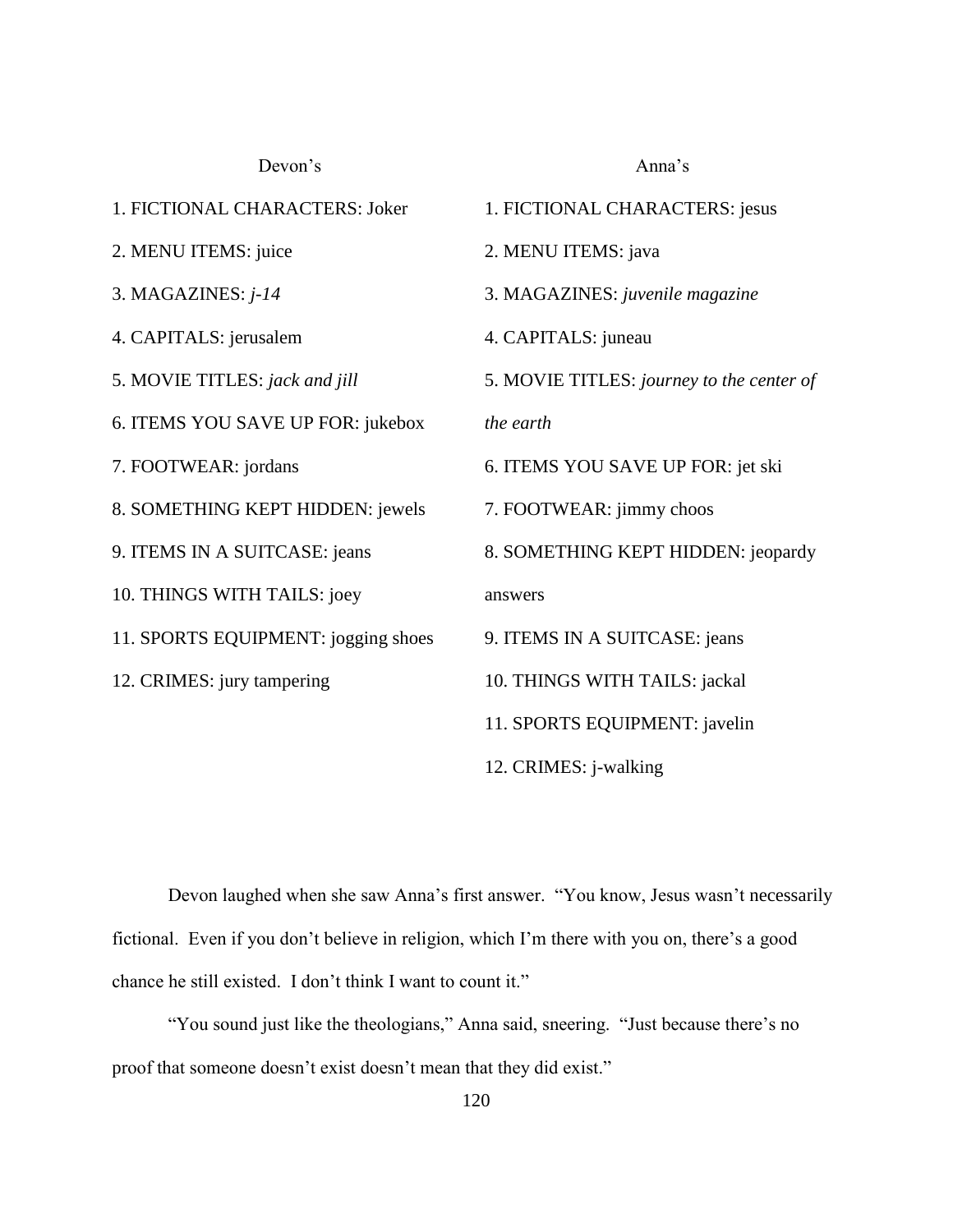"But there is evidence that suggests he did exist. Not as a god, but as a man. Just accept that you don't get the point."

"Who is the joker? Doesn't count. Never heard of *J-14*. Doesn't count. *Jack and Jill* is a story. No one buys jukeboxes. 'Jordans' is a name, not a shoe. You don't keep jewels hidden, you show them. I've never met a boy named Joey who had a tail. Jogging shoes are not equipment. So, you're left with about four points, yes?"

"The Joker is from *Batman*. *J-14* is a popular magazine for preteens and teenagers. *Jack and Jill* is also a terrible movie with Adam Sandler. People *do* buy jukeboxes, but they're very expensive, so you have to save up for them. We can look on Ebay if you want proof. Jordans are the shoes by Michael Jordan, the most famous basketball player ever, also actor in the great children's movie, *Space Jam*. When you're not wearing your jewels, you keep them hidden. A joey is a baby kangaroo. I'll give you the last one. You're really not part of Gen-Y, huh?"

"Clearly not," Anna said. "I'll have to confirm all of these claims on the internet, of course."

"You know," Devon said, feeling anger rise up in her like heat, "you are not a fun girl. Games are meant to be fun ,and you suck the fun right out of them. You're a fun-ruiner. No wonder you don't have friends." As she said the words, she wished she could stuff them right back into her mouth and swallow them whole. June would fire her if Anna told, and she would.

"I'm sorry I care about facts. I don't like nonsensical answers. I don't like answers that can't be confirmed. And I don't like creative answers."

"Your father was an artist and you hate creativity? What's wrong with you?" It was like someone else was controlling her now and Devon was a mere puppet held up by strings.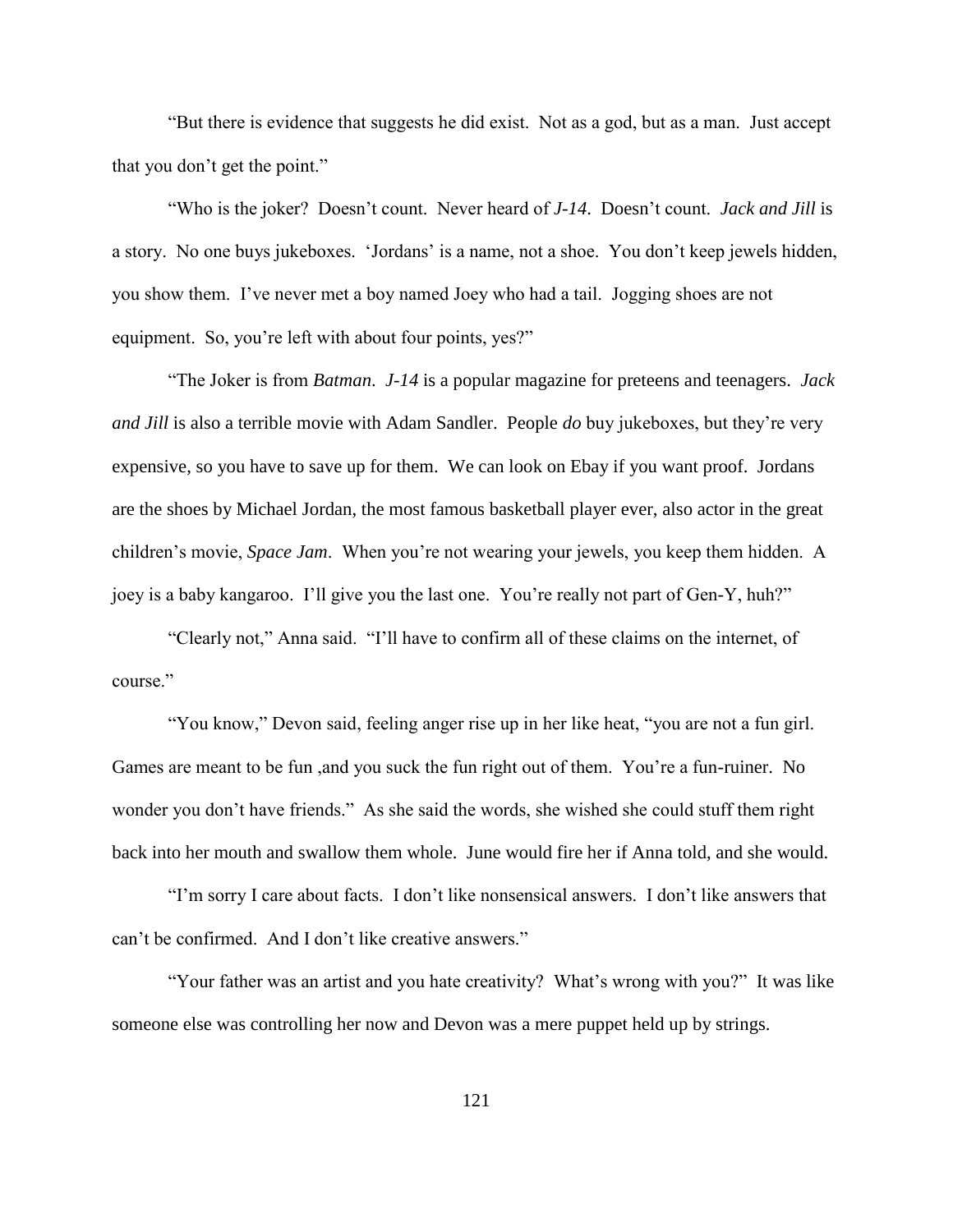"How did you know?" Anna asked. She recoiled and her eyes cast downward much like her mother's had at mention of Gil.

"I didn't mean to say it like that," Devon said. "Your mom told me. Will you tell me about him?"

Anna shrugged. "He was nice. He took me to the beach a lot in Cocoa and helped me build really big sand castles. We built one once that was almost as tall as me. He was a doctor before I was born, that's how I got interested in medical research. That's how he and my mom met.

Devon couldn't help but note Anna's diction change. She actually sounded eleven. "My dad took me boating a lot. The ocean was kind of our place," said Devon.

"Yeah, Mom's not from here so she doesn't really care about the ocean that much, but Dad grew up at the beach and it was really important to him that I get to experience it too," Anna said.

Anna grew more animated as they continued their conversation, fixing her hair behind her ears, opening her eyes wide, and re-positioning herself. To Devon, Anna's father's death was not so different from her own father's storm. Both had been unexpected, out of nowhere. Both deaths could have been stopped if anyone knew to look.

"How did your dad die?" Anna asked.

"Thunderstorm while he was out on the ocean. Mom wouldn't let me go that day. Made me stay home to do homework."

"Do you hate the ocean now? I do. I know my dad didn't die there, but I hate that I couldn't protect him. I'm sorry, I'm being silly. Illogical. I guess sometimes I try to be like him because maybe if I can be just like him, he'll be here with me again, in some strange way."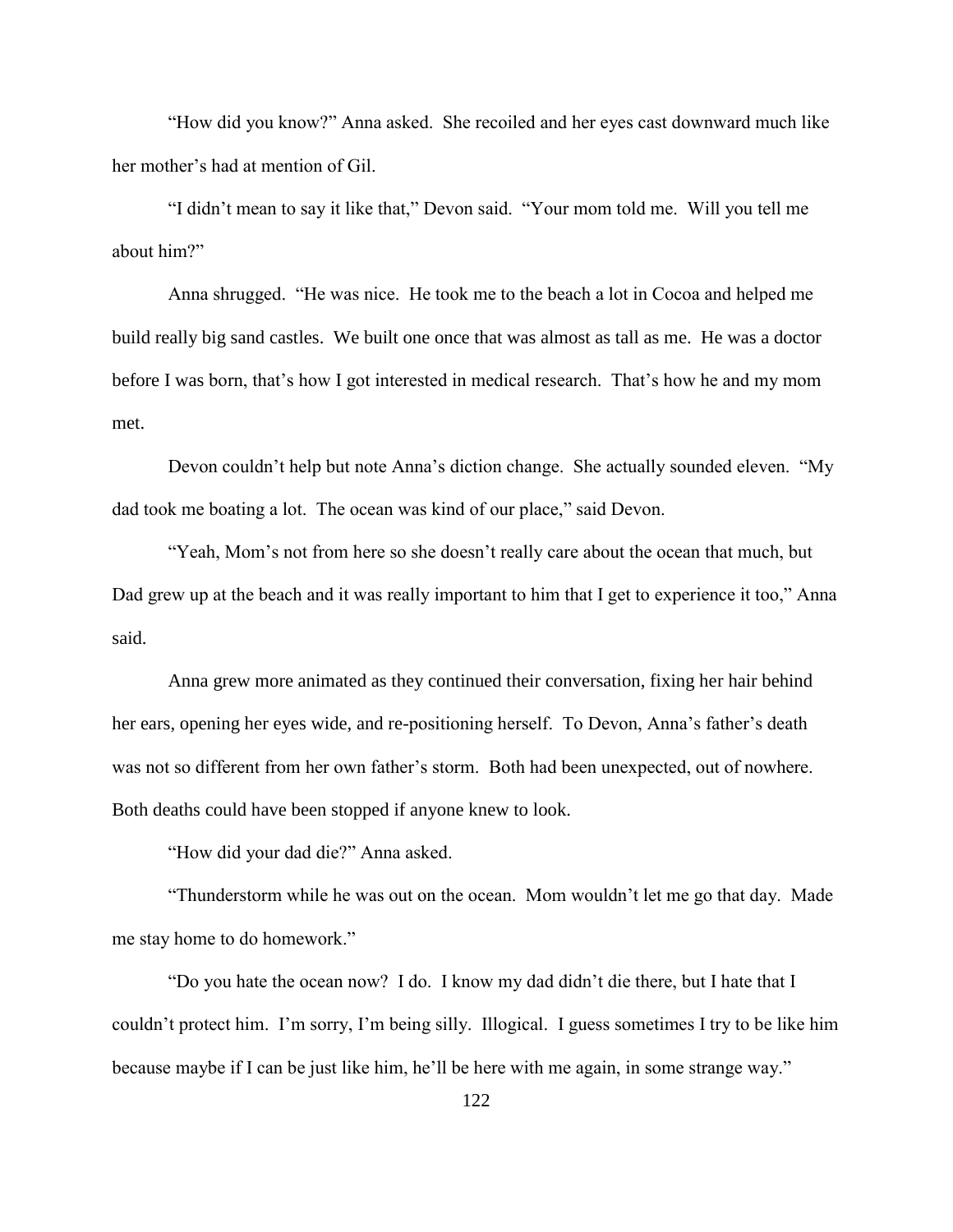Devon had not been to the beach since her father died. "You're not being silly or illogical. How's your mother been?" She wondered if she was over-stepping her boundaries. She didn't really know the girl that well and understood how personal her questions were. Somehow she wished someone had asked her the same questions, though, after her own father died. Her mother, still bitter about the affair, had hardly spoken of him.

"She works a lot, you know that. Even more than usual, though. Neither of us are the type to talk about our *feelings*. I expected her to date eventually, but she hasn't. Daddy's clothes are still in the closet. I stole one of his T-shirts—it had his medical school's logo on it—and keep it hidden in my room. Sometimes I sleep with it." She turned away from Devon quickly, as if she had said something she shouldn't have.

Anna finally seemed like a child to Devon. Despite her diction, this was a child sitting before Devon, a child who slept with her deceased father's shirt. Devon didn't like to use the word "dead."

"I have a query for you," Anna said.

"Query away."

"Who was that person you were speaking with on the phone the first time you watched me? I don't mean to pry, but it sounded heated and I'm curious."

Devon debated telling Anna all of her problems. Maybe she should get advice from the smart young girl. She felt, strangely, that Anna could understand and offer a logical analysis of, and solution to, her problem. But the image of Anna crawling into her bed, holding her father's T-shirt, made Devon stop before speaking.

"It was no one important."

Anna nodded.. "I'm going to bed. Do you like being my babysitter?"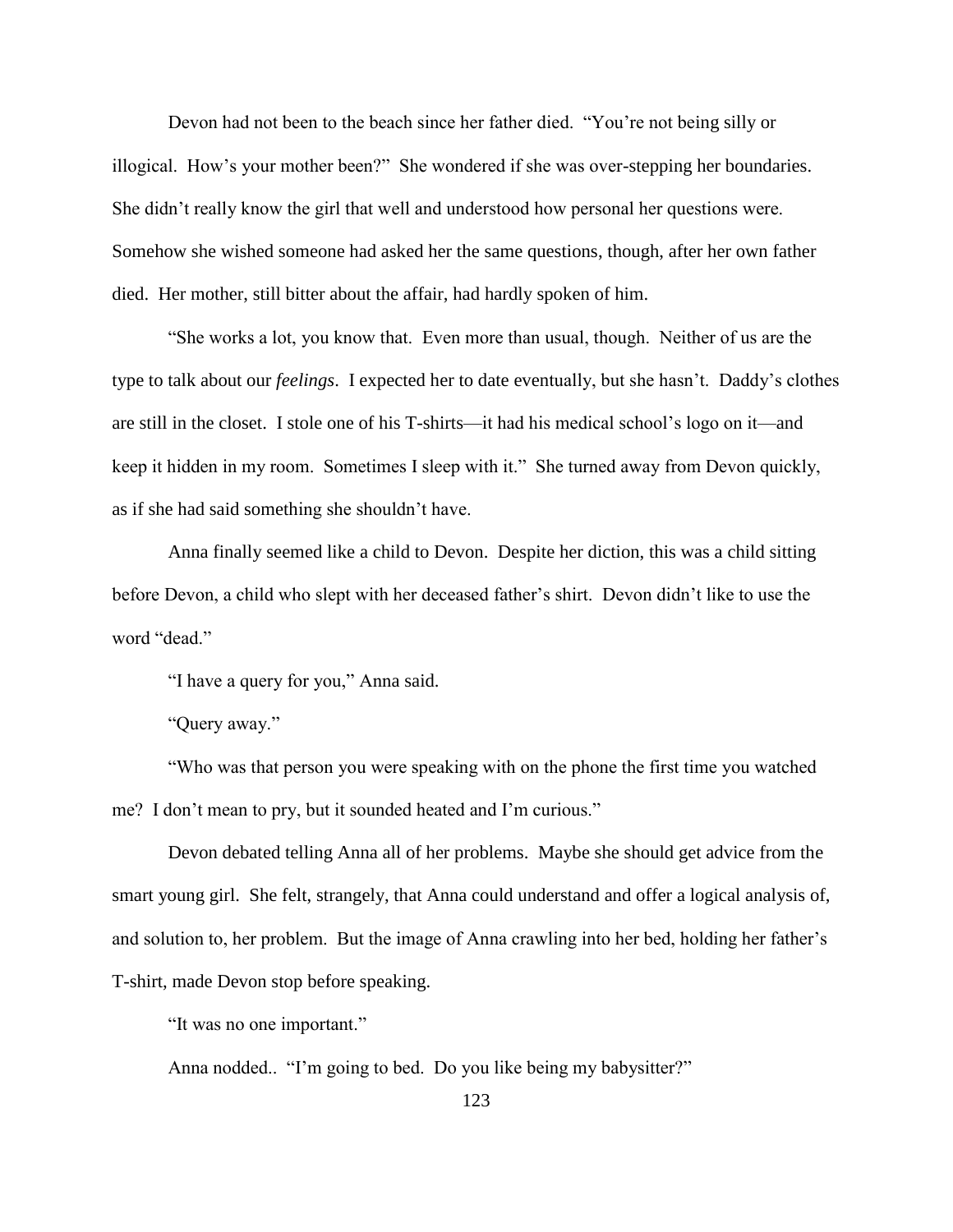"Well, I've got nothing else on the horizon and you're not so bad," Devon said. She grinned.

Anna gave a hint of a smile, nodded, and went to her bedroom.

Though she'd rehearsed everything she planned on saying the whole day, Devon was still shaking her leg and rubbing her knuckles when she asked Sean to sit down on the couch with her.

\*

He sat down, making a square out of his right leg crossing his left thigh. "What's up, Snickerdoodle?"

"I have to tell you something and I don't want you to say anything until I finish." She held his hand, and then let it go. She had already accepted that her main source of income, Sean, would probably be gone soon and she'd have to find much more than one babysitting job.

"Go for it, Cream Puff." His wide eyes looked inquisitive, not at all worried, making Devon feel a bit nauseous.

"I don't know why, so don't ask me to explain why, because you're not doing anything wrong in the bedroom, but I kind of, well no, I did, I had an affair. With a man. And that's, that's who Peter is, really. You remember him? And I mean, I didn't completely lie, he did have a job offer for me, but I didn't want to take it. And I still love you and I want to be with you, but I understand if you don't want to be with me. I've just been in a sort of quarter-life crisis or whatever it's called, and I don't know what I'm doing in life. It feels like I'm walking through a hall of mirrors and everything is blurry. I'm sorry."

Sean took a deep breath and frowned before saying anything. When he spoke, he spoke carefully, enunciating his words and not showing emotion. "I'm afraid to ask this question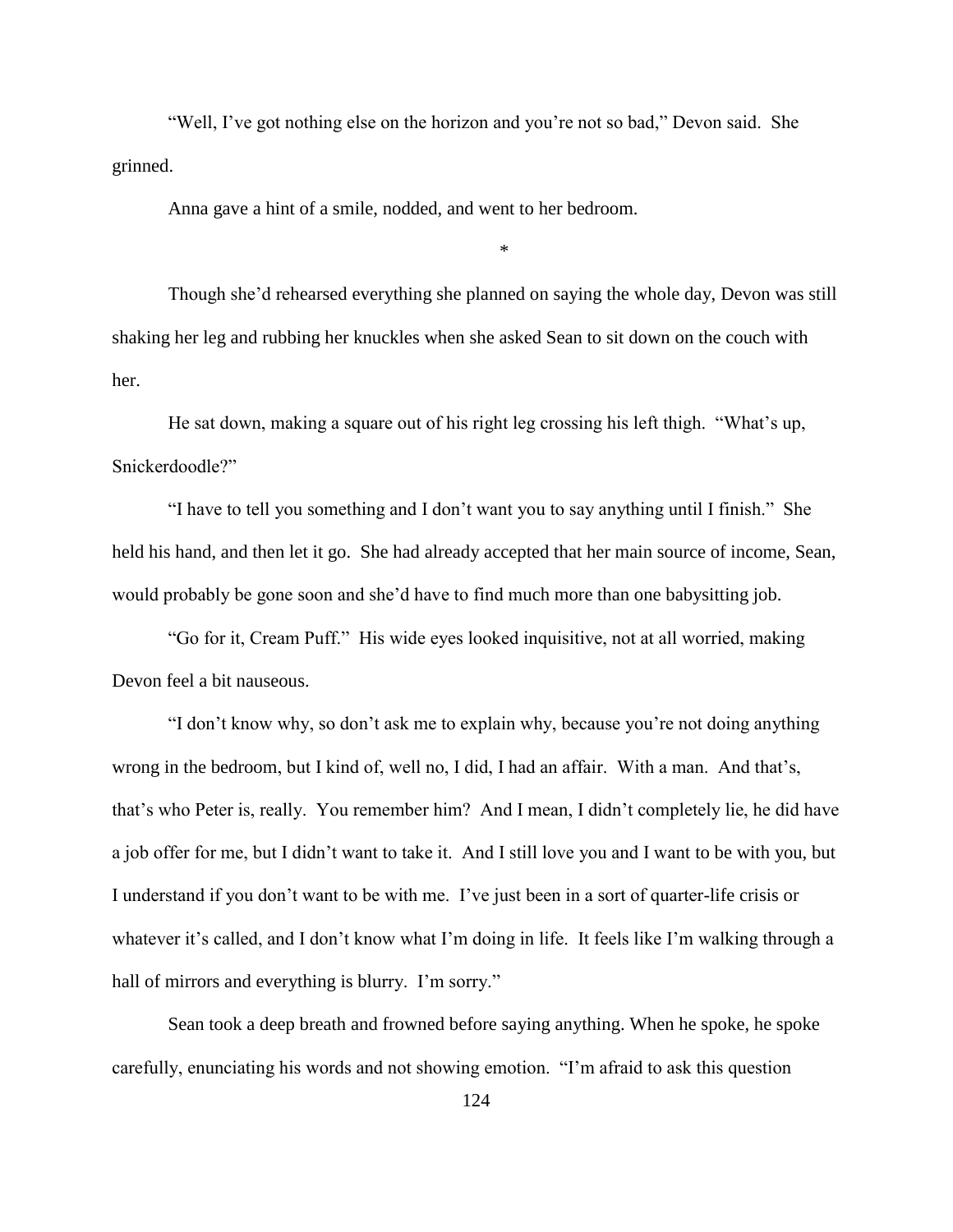because I'm sure I already know the answer, but by 'affair' you mean you slept with him, am I right? It wasn't, by chance, some sort of emotional affair?"

Devon, unable to speak from tears once again waiting for the starting horn, nodded. "I don't know why," she said, choking out the words and realizing in that moment that Sean might not be the type of man she would keep her wedding ring on for years after he died, but he was someone she didn't want to be apart from right then.

"I'm going out for a drive," he said.

"Are you breaking up with me?"

"I'm just going for a drive. And a smoke," he said. He only smoked when stressed.

Devon watched him walk outside, possibly out of her life, possibly just for an hour or so. She wondered if in the morning he would act as if she hadn't told him anything, or if he would evict her, wishing to never speak to her again. Either way, she didn't know if she could forgive herself for her shortcomings.

Unsure of what to do with her hands while she waited for him to come back, she thought about calling June. Maybe June could get her a clerical job at the hospital to pay for a new apartment, or maybe they'd just talk about Anna, or maybe they'd share stories of loss. Never one to get too close to friends, Devon craved a closeness she felt she could get from the older woman. She picked up the phone and dialed June's number.

"Hello? Devon? Is everything all right?" June's said.

"Yeah," Devon said. Tears came again and she couldn't speak.

"You're crying, I can hear it. What's wrong?"

"June, would you like to get lunch with me sometime this week?" she said.

"Hmm? What? Lunch, sure. I'll pencil you in for Wednesday at noon. Is that good?"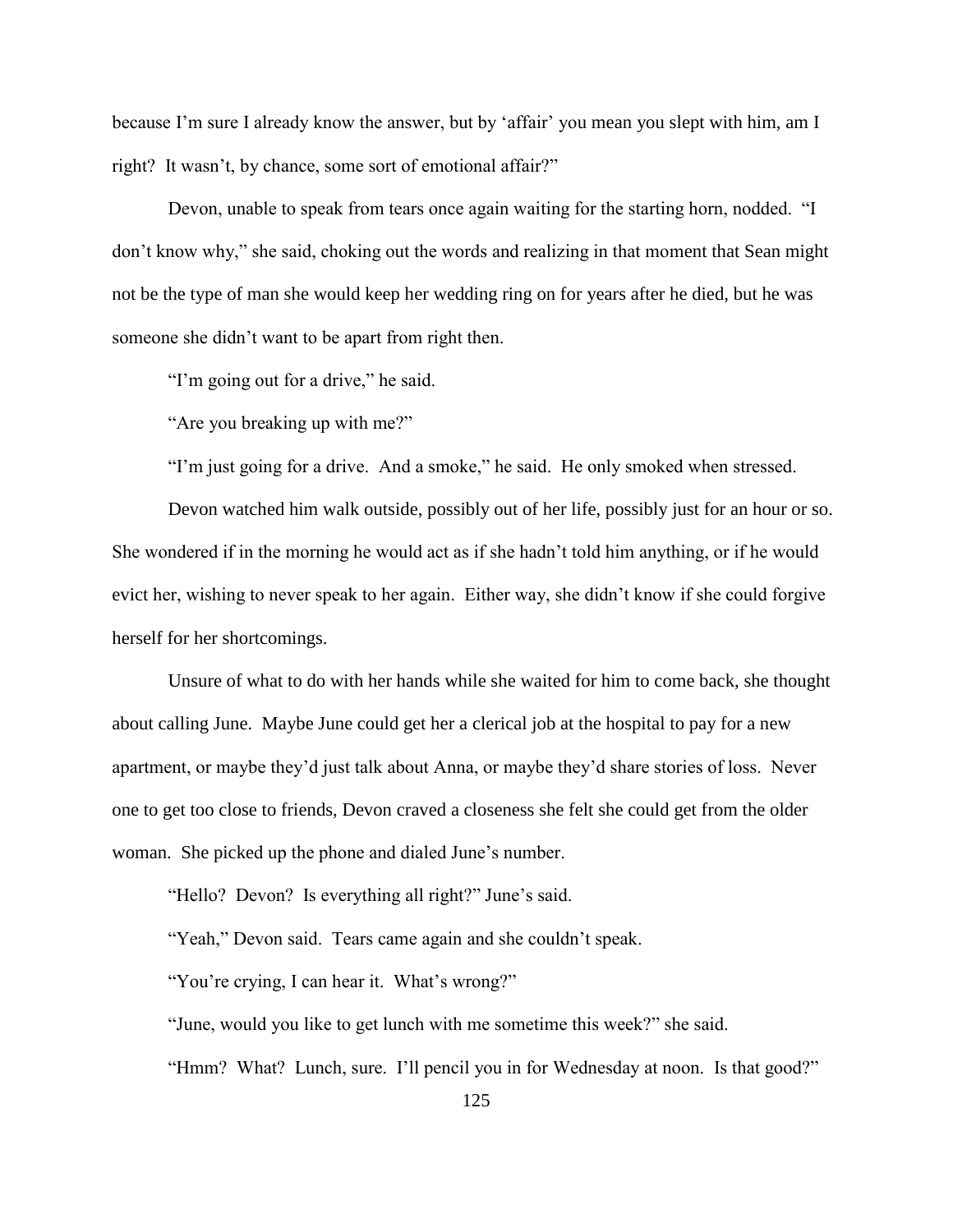"Yes," Devon said. "I'll see you then." She hung up the phone and lay down on the couch, practicing breathing exercises she'd learned from television.

Her phone buzzed with a text message from Peter.

She turned it off and rolled over on the couch.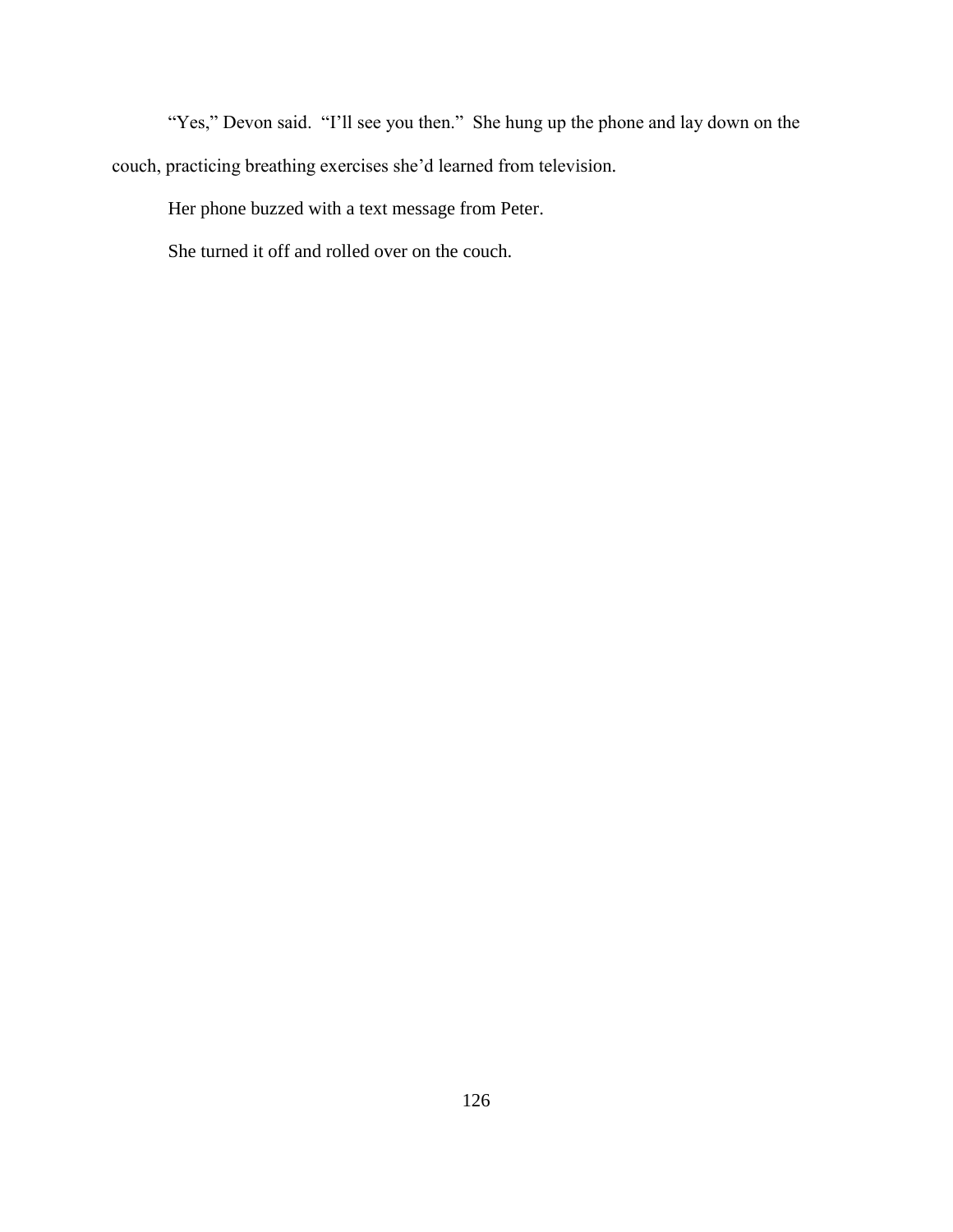**23**

Something deep within Conner had sent him down the rainy downtown street that day. He was expected at a friend's barbecue, but his friends would have to wait. A boiling up of anxiety and desire drove him past the old buildings and palm trees. His windshield wipers swooshed rhythmically back and forth, back and forth, to the beat of his breath. He had no reason to believe Maddily would open her doors to him; his lie had been outed a month before, when someone had told her that he was only sixteen, not twenty like he had claimed. Months of lies about college courses he was taking had been wiped clean. She had looked at him with expanded blue eyes, her head cocked slightly to the side, and said, "Why would you lie to me?" From then on, she had remained friendly with him, chatting with him when he came in to study at the café she worked at, but not invited him over.

He parked in the lot behind her apartment, which sat on top of a sixties diner. He could feel his heart thumping and the unwanted warmth of blood speeding through the veins in his hands. He felt small tremors. Conner pulled his hoodie up to protect his head from the rain and hurried up the stairs to Maddily's apartment. After one knock, she greeted him, wearing sweat pants and a tank top with no bra. He liked her best like this, with no makeup covering her pale face, her strawberry blond hair messy and wavy. "Conner," she said.

"Hi," he said. "I'll go, if you want. I just thought you might want to hang out."

"Come in," she said. She opened the door wider and then closed it behind him. Her arms were thin but toned. Her roommate was at work, which Conner had anticipated. Her roommate's drum set stood to the left of their nook table. Maddily was talented on the drums but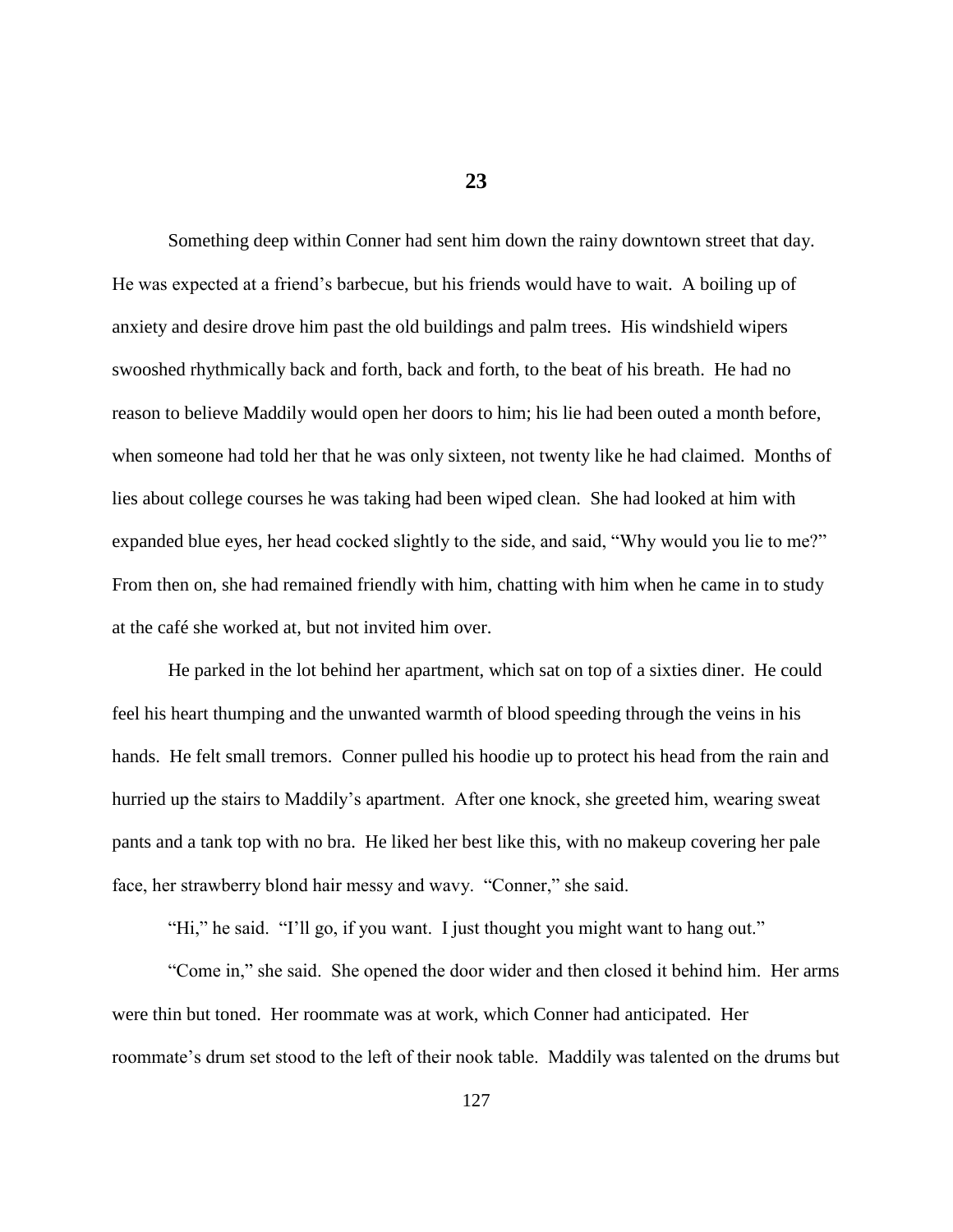preferred her acoustic guitar. Her apartment was open. A long window looked out on the rest of downtown. Across from her building stood the two tallest buildings in their small Floridian town: "The Towers," which were for retired people. He sat down on the old yellow couch, which was partly covered in an even older sheet with faded flowers.

Maddily put on her new favorite album, *You Are Free*, by her favorite musician, Cat Power. Though Maddily owned an expensive CD player and speakers, she nearly always preferred the sound of records. She did not own a television, a computer, or a phone of any sort- -simply books, instruments, and tools to play music. Cat Power's warm, alcohol-fueled voice matched the intensity of the pouring rain. Thunder cracked and lightning followed. Conner had always loved thunderstorms.

Maddily sat next to Conner on the couch. She had made it clear nothing could happen now that she knew he was so young. He wondered why she sat so close, then. They had not slept together ever, not even close, but Conner could feel that it was going to happen. His hands shook. Though he wasn't a virgin, he'd slept with only one other girl and only a couple of times. He had no idea if he was doing it right. Once he had asked his former girlfriend if she'd orgasmed and she'd said, "I don't know. I think so."

"You know," Maddily said, "we were born in different decades. I've been thinking about that."

Conner concentrated on her pink lips moving as she spoke. "You were born at the end of 1979," he said. Now he looked into her eyes. She looked away from him, to the outside rain. Since they had met, Conner had felt something around her that he'd never felt with anyone before. It was physical, but mental too, and caused him to shake slightly when near her. On a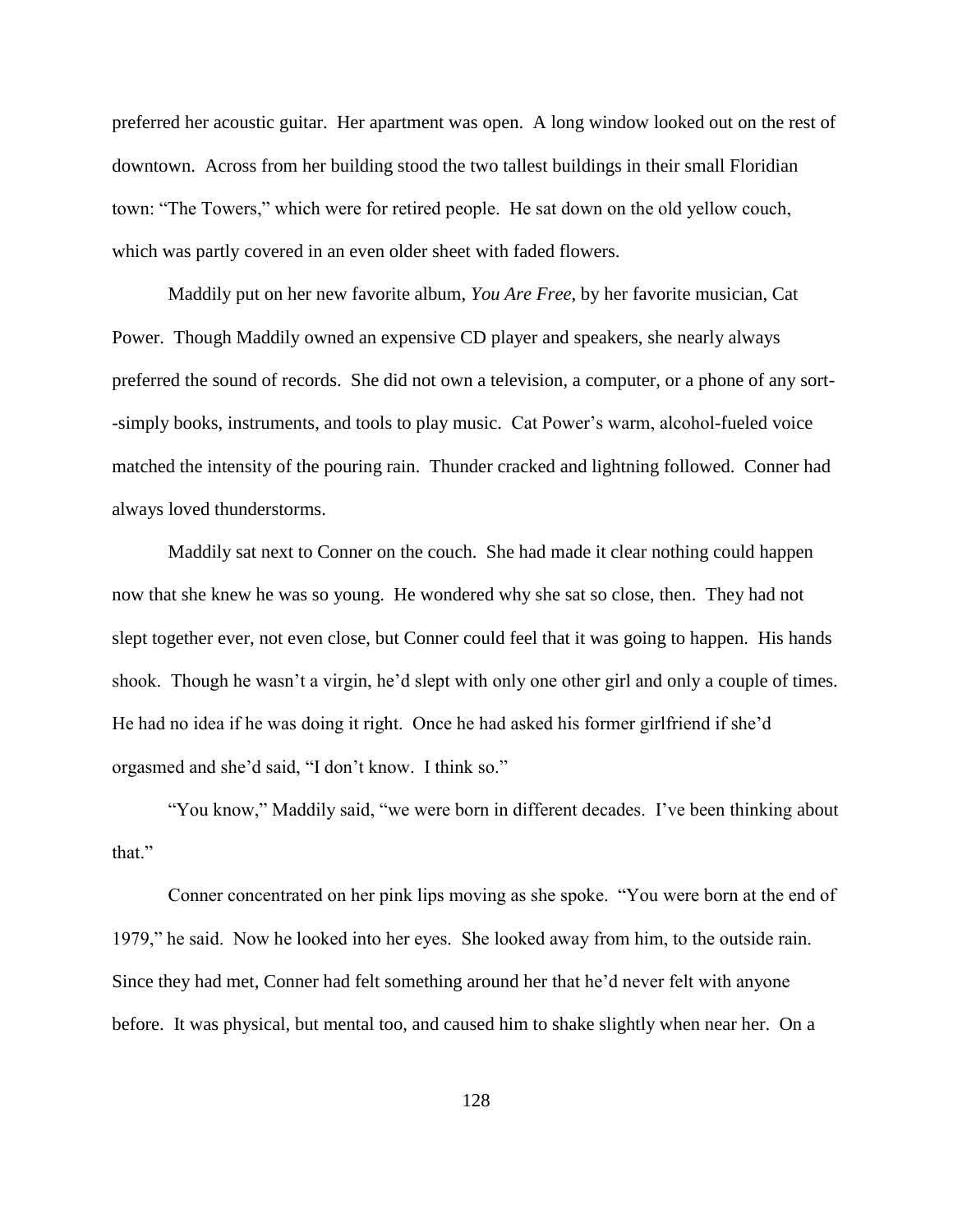television show or movie, they might have called it electricity. It was uncomfortable and made him feel needy and addicted to her presence.

"And you were born in the eighties. It's not right."

"That's kind of a ridiculous argument," he said. He grinned at her.

"When are you seventeen?" she asked. "I think seventeen is legal."

"Eight months from now."

Maddily sighed. Between their silences, Cat Power cried out. Maddily was right; records sounded better than CDs.

Maddily leaned away from him. She said, "Well, how's your mom been treating you?"

"She flipped out at me for getting a 'C' on a bio test. I'm getting really sick of her constant yelling." He crossed his arms. Complaining about his mother made him feel like a child.

"It's just because she cares about you," Maddily said. She smiled. "She wants you to do well. I wish my mom or dad had kicked my ass a little more."

"You went to college."

"I dropped out after three years because I was an idiot and doing drugs. Your mom just wants to make sure that doesn't happen."

Conner shrugged. "She could give me a little credit."

"I'm sure she's proud of you," Maddily said. She moved closer to him and put her arm around him. "Don't look so sad."

Conner was aware of his breathing and worried that Maddily could hear it too. He had chewed gum before coming over but worried that his breath was bad. He felt frozen.

"I don't think you should call yourself an idiot," he said.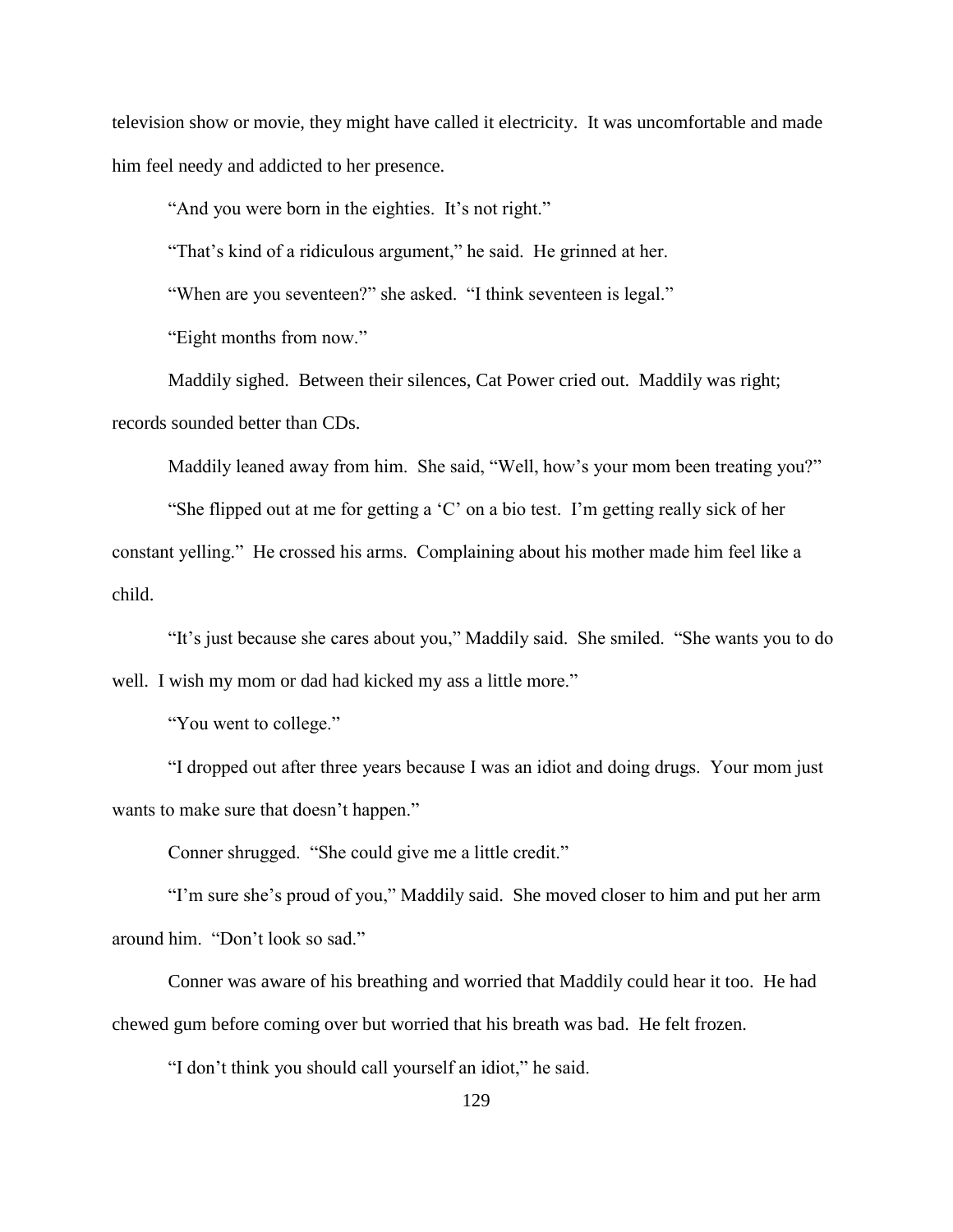"Why's that?"

"Just because you're not making a million dollars right now doesn't mean you're a fuckup. You always say you are, just like you always say you're old. You're not old and you're not an idiot. You're twenty-three, you have three years of college under your belt, and you're the most interesting person I know."

Maddily laughed. "Well thank you, Conner. I don't know how interesting I am, but I appreciate it all the same. I've thought about going back. To college, I mean. If so, it would be out of state. I'm thinking Seattle. I have a cousin there."

Conner wanted to encourage her but he didn't want her to leave. He just said, "Wow."

"Or maybe I'll go back to Tucson," she said.

Conner said nothing. Maddily kissed him. He knew she felt the same electricity as him. He knew that if they were alone, this would happen. That's why she hadn't invited him over she knew it too. She stood up and took his hand in hers and led him into her bedroom. When she asked if he was a virgin, he said he was not. He still felt embarrassed by his body, his lack of technique, and the way he couldn't stop feeling so frozen around her.

## #

## Seven Years Later

After squirting three pumps of chocolate into the blue ceramic mug, Conner poured two shots of espresso in next. In a separate container, he poured skim milk. As the milk's temperature heated up to 170 degrees, the scream of the steamer died down. He poured the milk in the mug, making sure to leave about a centimeter of foam at the top.

"One hot mocha," Conner said to the fat regular sitting at the café bar. He sat the mug down in front of him. "Enjoy."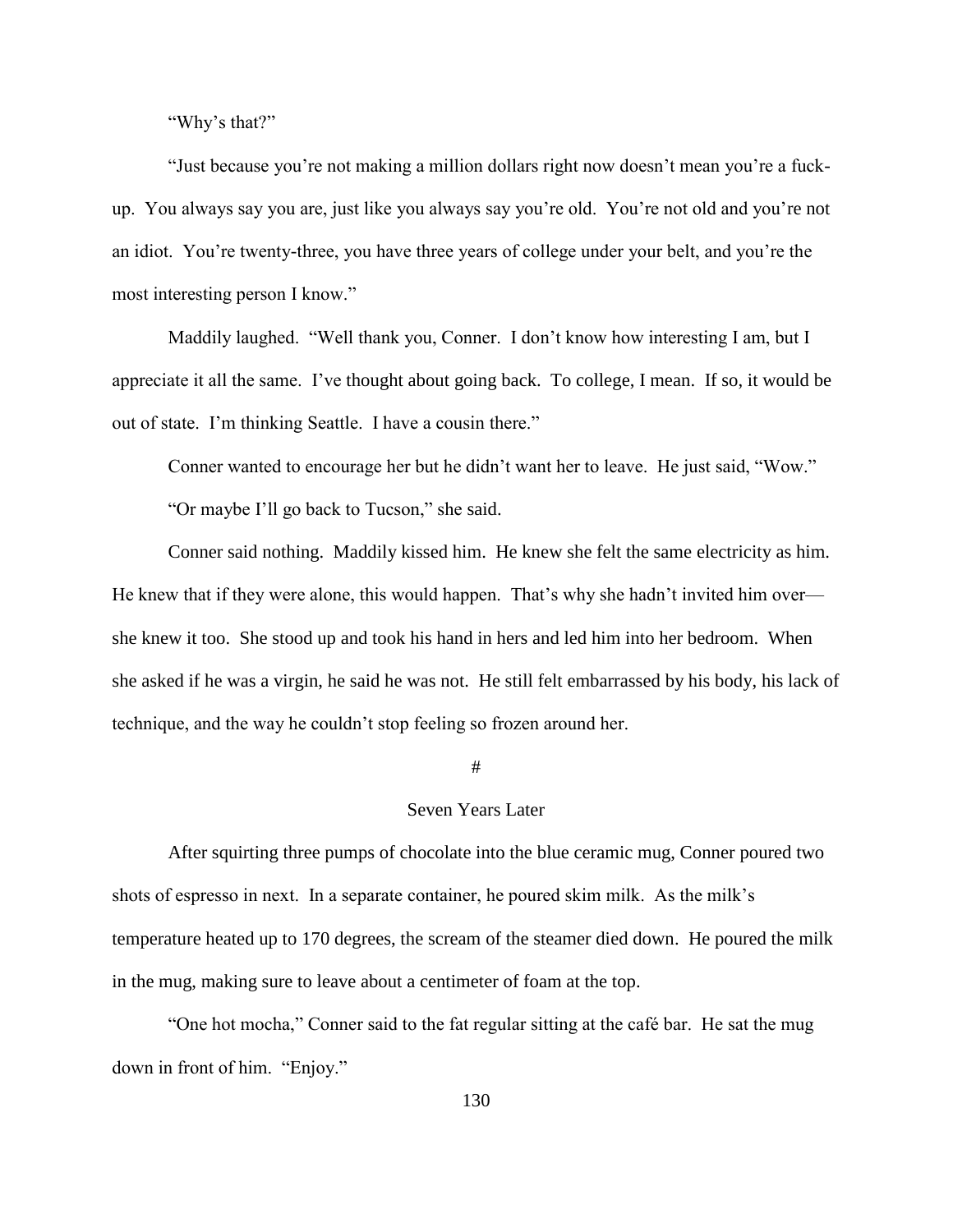"Thanks, buddy," he said. "Hey, Laura!" he called to Conner's co-worker.

"What's up?" Laura skipped over to the bar and put her arm around Conner. "Did my new employee mess something up?"

"Just the opposite," the regular said. "This one's a keeper. Ordered three different drinks from him now and they've all been just right." He took a sip of the mocha, then sighed in pleasure.

"Well, he did have the best teacher," Laura said.

Conner rolled his eyes. "This isn't my first café gig."

"But I perfected you," Laura said.

"Well, thanks either way, kid," the regular said.

Conner smiled at the man, then went to wash out the milk decanter. When a piece of his hair fell into his eye, he used his elbow to wipe it back. He scrubbed the container, probably more than was necessary, and set it upside down to dry on a towel.

"How're you doing, Conner?" Laura said. She had walked up behind him.

"Mind if I take a ten?"

"It's dead; go for it," she said. "And try to smile."

Laura was perpetually happy. A leftover candy-kid with a purple streak in her hair, who was twenty-seven, ate more ecstasy than Conner could imagine necessary, and loved bright colors and music to dance to. She was always complaining about his music choice. Tonight was no different.

"And what *is* this crap? The guy sounds like he's going to kill himself any minute," she said.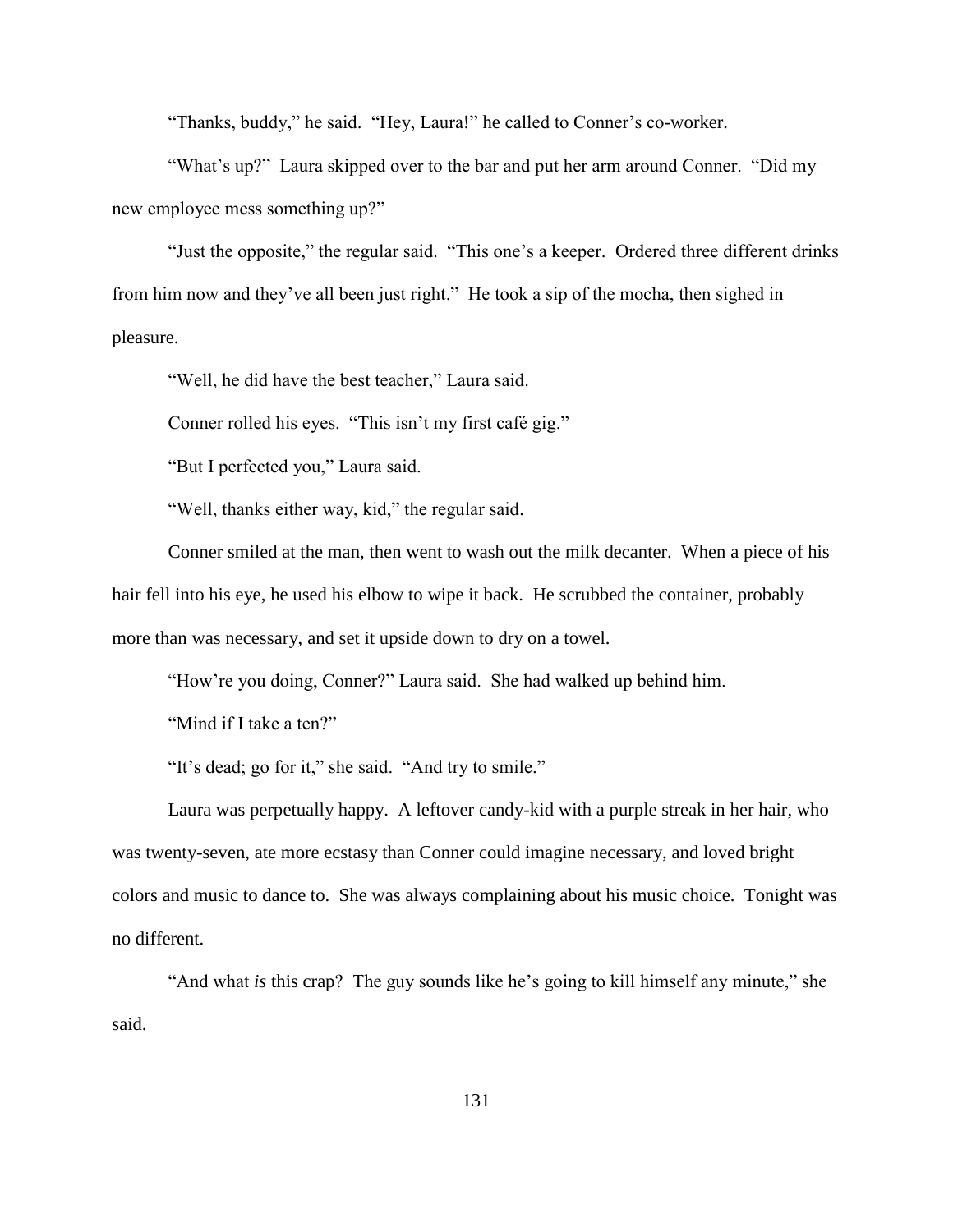"It's Elliott Smith. And he did kill himself."

"Well there you go. You've got thirty more minutes of this crap, then I'm stealing the stereo back."

"Customers like my music more. No one wants to hear techno when they go to a coffee house, Laura."

"No one wants to hear from some depressed guy either."

"You'd be surprised," Conner said. "I'll be back."

He put on a jacket and headed out the back door. The dry air felt cool on his face. Leaning against the café wall, he pulled a packet of cigarettes out from his jacket and lit one. It wasn't enough to dull the anxiety lurching up from his stomach to his throat. He sat down on the dirt and closed his eyes. Only a few feet away were Barrell Cactus Flowers. In summer they would look like little suns, but now they stayed closed, keeping the warmth in. He loved the plant-life in Tucson. The city's dryness did not make him feel dehydrated as he had been warned it would. In Florida the humidity had made him feel like he was drowning. Now he felt crisp. He pulled his flask of whiskey out of another pocket in his jacket and took a swig. The mixture of nicotine and alcohol calmed his nerves.

The back door opened and Laura sauntered out. "Are you okay, kiddo?"

"I'm fine" $\cdot$ "

"Is that a flask?"

"I'm sorry," Conner said. "I'll put it away."

"You'll give it here and share," Laura said. She swiped the flask from him and took several long gulps. "I prefer vodka," she said while scrunching up her nose. "But thanks." She handed him back the flask.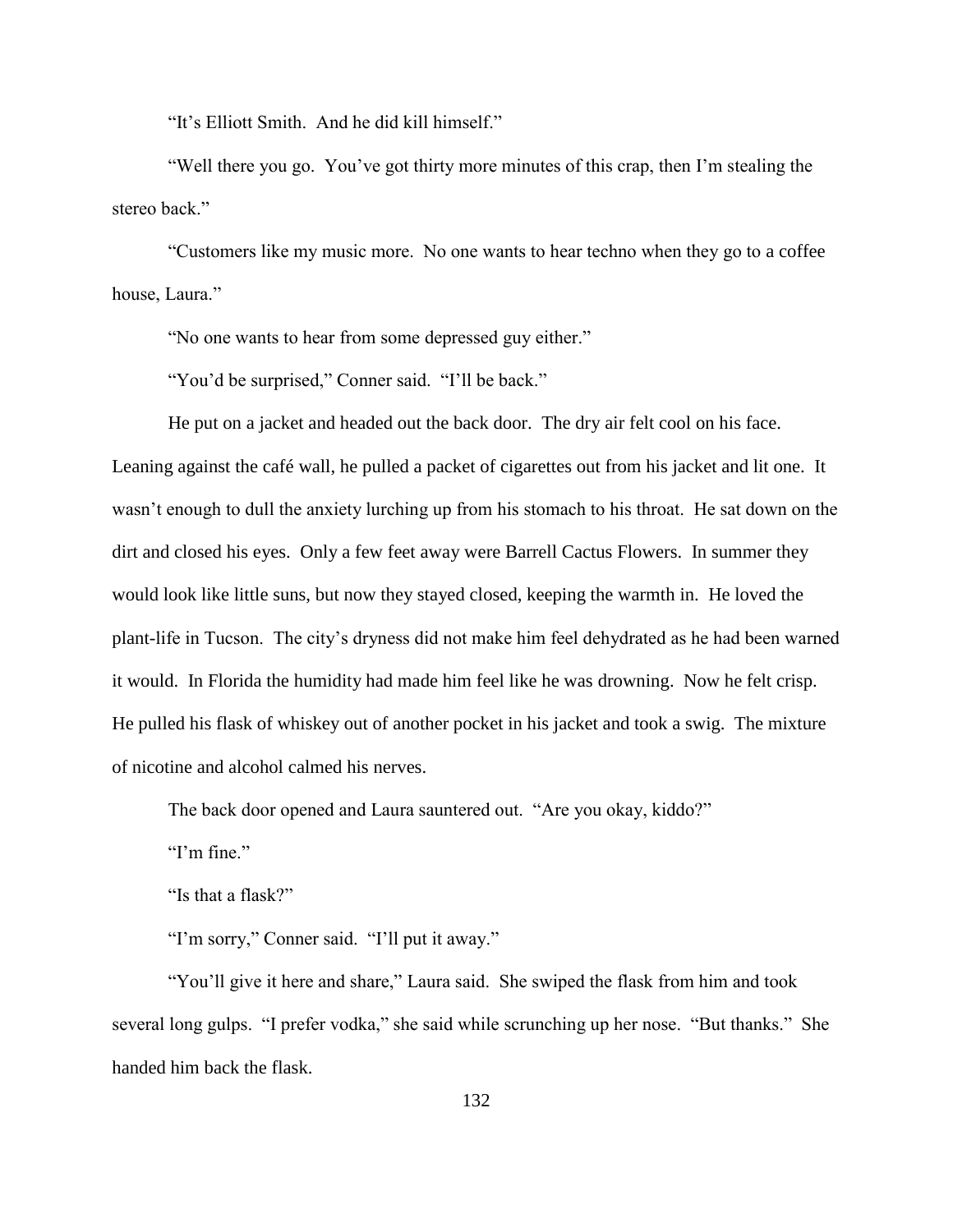"I'll keep that in mind," Conner said.

"Anyway, I just came to check on you," Laura said. "I worry about you with your sad eyes and your depressing music and your obvious alcohol addiction."

"You don't need to worry about me," Conner said.

"You should come to a party with me this weekend."

"We'll see," Conner said. From the stories she told him during mid-afternoon lulls, her parties took place in darkened houses where everyone dropped acid and ate ecstasy. They'd play with glowsticks and listen to drum and bass and techno music. Some might end up having an orgy while others just danced with glowsticks in their hands and pacifiers in their mouths to calm the teeth grinding. It didn't appeal to Conner, who preferred not being around strangers, especially when on drugs.

"All right, well I'm gonna head back in. If you need me, just knock on the door."

"Thanks, Laura."

Conner drank more whiskey and finished his cigarette. His twenty-third birthday was this weekend. He supposed that had been weighing on his mind, especially since he was here in Tucson. Even though Maddily was long gone from his daily thoughts, he imagined that she still affected him. How else had he landed in Tucson after finishing his worthless philosophy degree? It was, after all, where she was from. She had loved the town. Why else was he smoking Camel Filters, just like she had? And why else was his twenty-third birthday giving him so much anxiety? Maybe it was as simple as the fact that he'd been a straight "A" student in high school and college, and now he was entering his mid-twenties and working as a café barista. Conner had planned on attending graduate school, getting a PhD so he could at least teach. But he hadn't made any moves to do so yet. He took another swig of whiskey and put the flask back in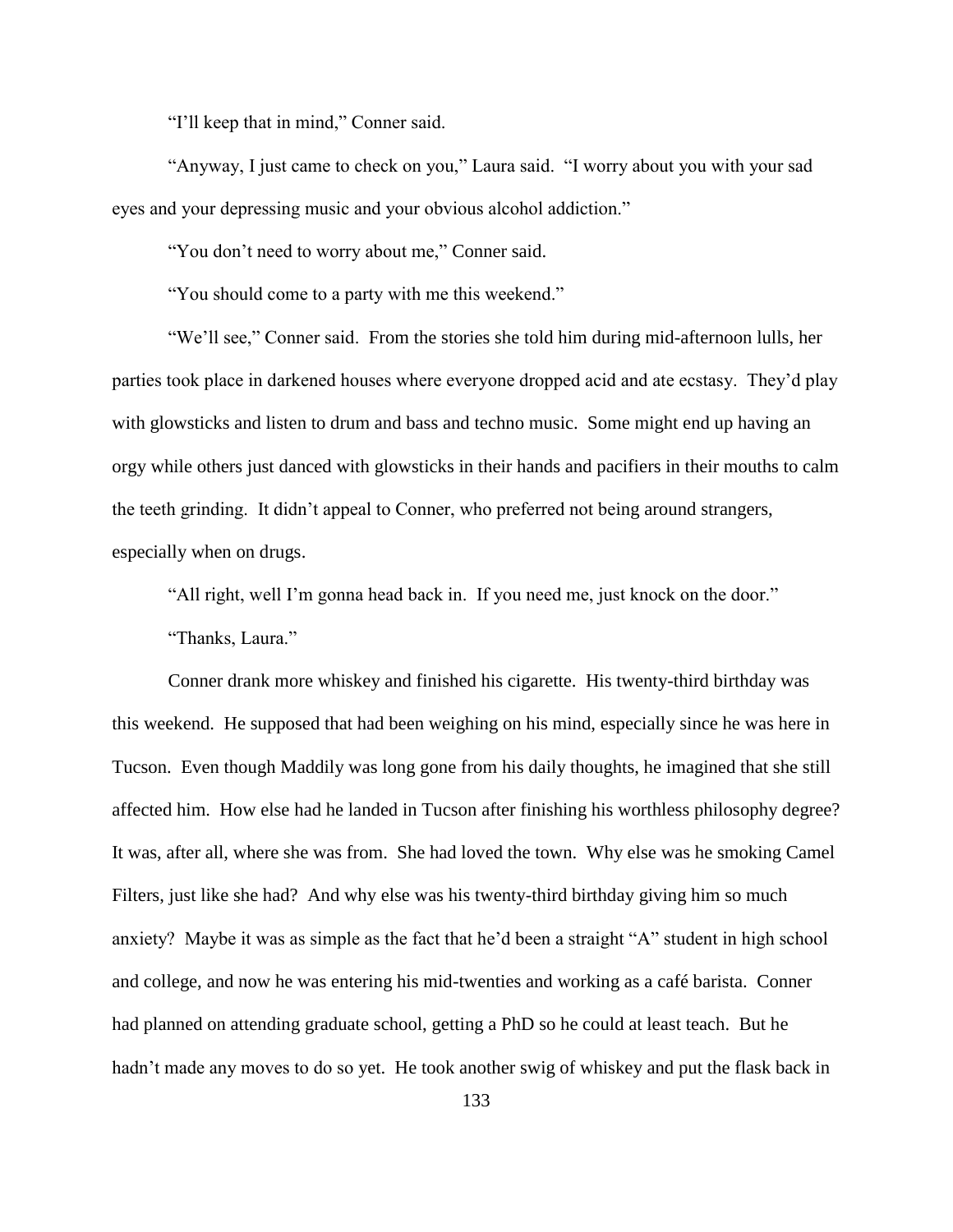his jacket. His ten minutes were up. Before going back inside, he closed his eyes and pictured Maddily. She nearly always wore a tank top, jeans, and either combat boots or dirty black Chucks. Once she told him she liked his green shoes and the next week she had green shoes, too.

#

Conner sipped a glass of whiskey while he searched through graduate programs on the Internet. The University of Arizona offered both an MA and a PhD in philosophy. He could stay in Tucson. He'd been haphazardly compiling a portfolio, anyway. His writing sample would be a paper he wrote in his senior year about ethics and artificial intelligence. His professor had been a *Star Trek*-obsessed Aussie who never wore shoes and often cited the android Data in his lectures. In the paper, Conner asserted that if an android could feel emotions, however artificial they might be, that android deserved protection under the law. The professor had given him an "A" and called him "compassionate."

His letters of recommendation would be easy to come by. The philosophy department at his undergraduate institution was small, and he had many of the same professors multiple times. With an overall GPA of 3.8, he knew it would be easy to get decent letters from any of them. And he'd already done well on the entrance exam, which he'd taken right after graduating. He began writing a statement of purpose. Rather than write about the importance of philosophy in general, he chose to write about how he saw education as the most important job, and as a way for him to feel like he was contributing to the world. He mentioned Foucault and threw some ideas on gender and sexuality in there too. They were a bunch of liberals; they'd love to hear about that. He was a liberal too, but he didn't mind manipulating others with similar beliefs. It wasn't that he didn't believe what he was saying; rather his fakeness came more from the passion he displayed in his sentences. Ironically, what he wanted was to feel real passion. He knew that.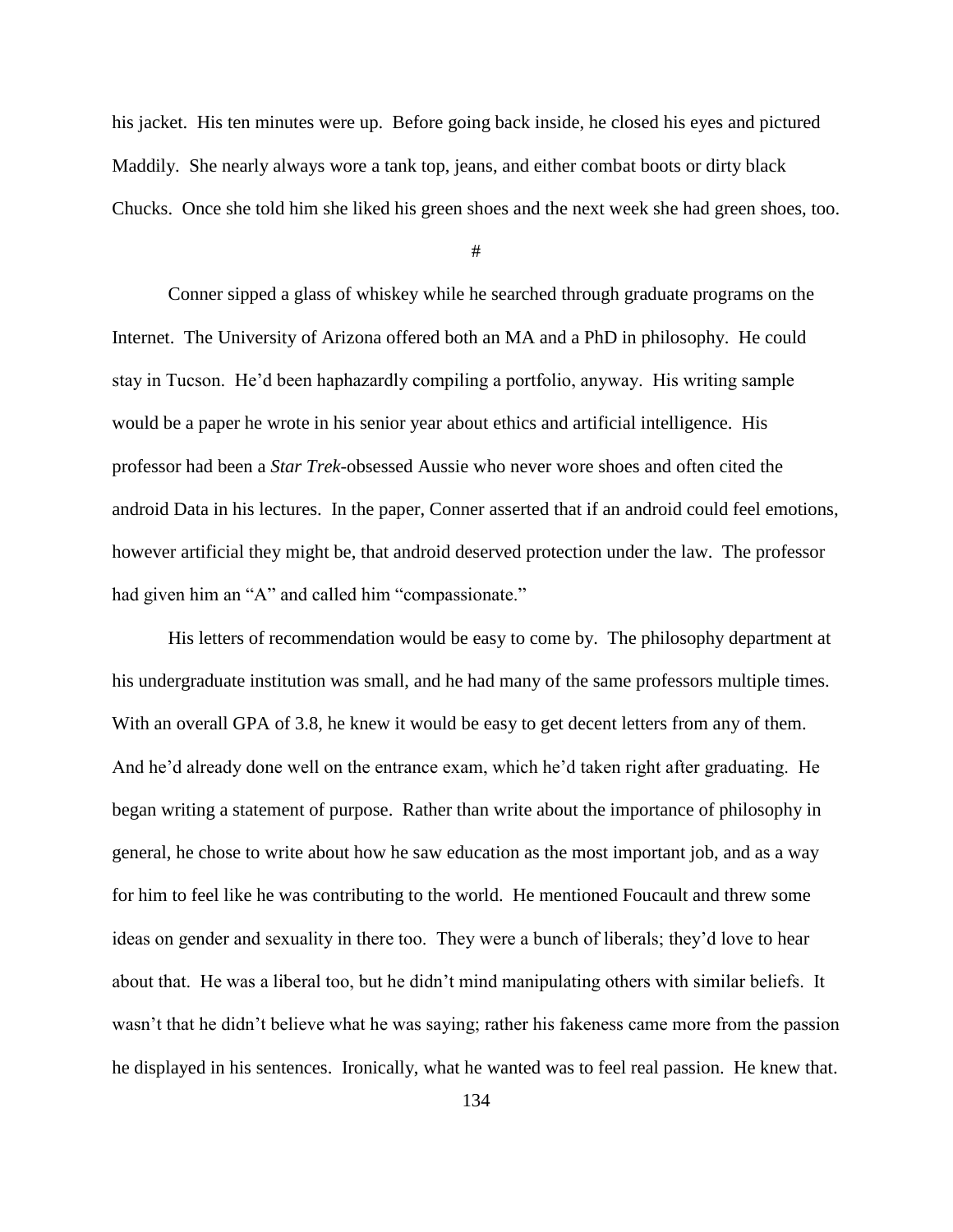He'd been searching for it since Maddily had made him so nervous that he shook constantly when around her. He wanted to be challenged again.

One paragraph later, and Conner was tired. He decided to put a record on. Without really thinking about it, he found himself putting on *You Are Free*, which he hadn't listened to in a while. The album had come out the year he'd met Maddily. When she had moved away to Seattle and left him there, a lonely teenager, he had listened to the album over and over. Her boss had ranted to him that she'd probably end up dead in a gutter somewhere with heroin tracks all over her arm. Conner had only ever seen her smoke pot, but after she left she admitted to him during of their phone calls that she'd been doing a lot of drugs. She'd urged him not to. He had wondered if she'd been unafraid to tell him since they were talking over the phone, which they did for a while.

A picture she drew hung on the wall to the left above Conner's computer. She'd been bored at work one day and drew on the back of a receipt. It was a hangman, but the noose was made out of words. The words had become smudged and he couldn't make them out anymore. He remembered complimenting her on the song she'd written. Her shoulders folded in and she said, "It's not that good." Conner had tried to write songs himself, but had given up after realizing that he was no good at it. Everything he wrote was trite and cheap and lame. All of his songs involved trees with weak branches that reached too far, descriptions of alcohol, and revelations about the stars. (One lyric read, "The brightest ones burn the most.")

After refilling his whiskey glass, Conner picked up his copy of *Ask the Dust* and lay on his mustard yellow couch, ready to embark on Bandini's insane romance for about the seventh time. He sent Laura a text message letting her know he'd come to her party.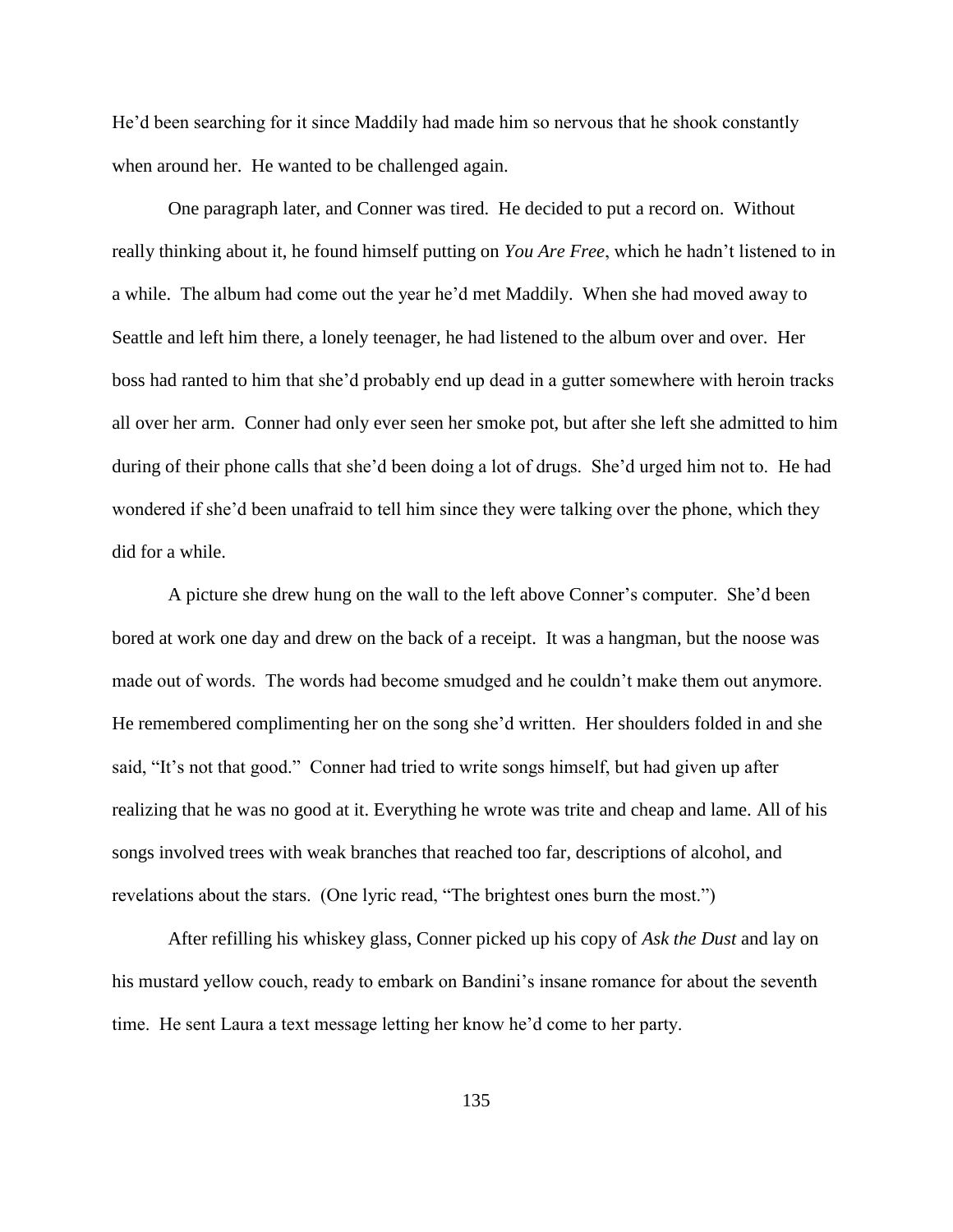He couldn't pay attention to his favorite book because Maddily was still on his mind. He hadn't obsessed like this since he was a teenager. She had once admitted to having twenty-six sexual partners in her twenty-three years. Conner had become twenty-seven; he never forgot the number. He laid the book on his chest and pulled more whiskey into his mouth, letting it sit and swim around his gums and teeth.

He counted the women he'd been with. His virginity was lost to Megan, who was nineteen when he was sixteen, the daughter of a preacher; Maddily came next, and he still felt embarrassed at how inexperienced he had been with her; then there was Jewel who had bright blue eyes and who visited his bed for years to come; the girl visiting Florida from Tennessee whom he had met and slept with on the beach; Nova, who slept with men and women, and who could attract anyone to her bed, even Catholic straight girls and married men; Jewel's best friend; there had been a threesome with two blonds, two of the only blonds, and he thought maybe one of their names had been Michelle; Kat, with long black hair and a better grasp of Nietsczhe than Conner ever had, who he thought he might marry; Haley, who he'd met at his high school graduation because their last names came together, and she had wanted him to stay the night afterwards, but he craved spaghetti and left her for his midnight snack; Dani, who he had been sure he would marry, but who had left him when his drinking temporarily got too bad; the girl who had been Maddily's age when Conner was eighteen—that was twelve. He remembered the girl who glued fake gems to her face; the plain girl whose brilliance in his Gothic Literature class had tantalized him; his TA, Brit; Ivory, who was actually a ginger, and Ivory's half-sister, Ebony, who was only half black—that made seventeen. He knew there were a few more, but couldn't place them. Some had meant nothing at all to him, hadn't even pleased him, whereas others were certainly more frequent visitors in his mind than he was in theirs. He fell asleep to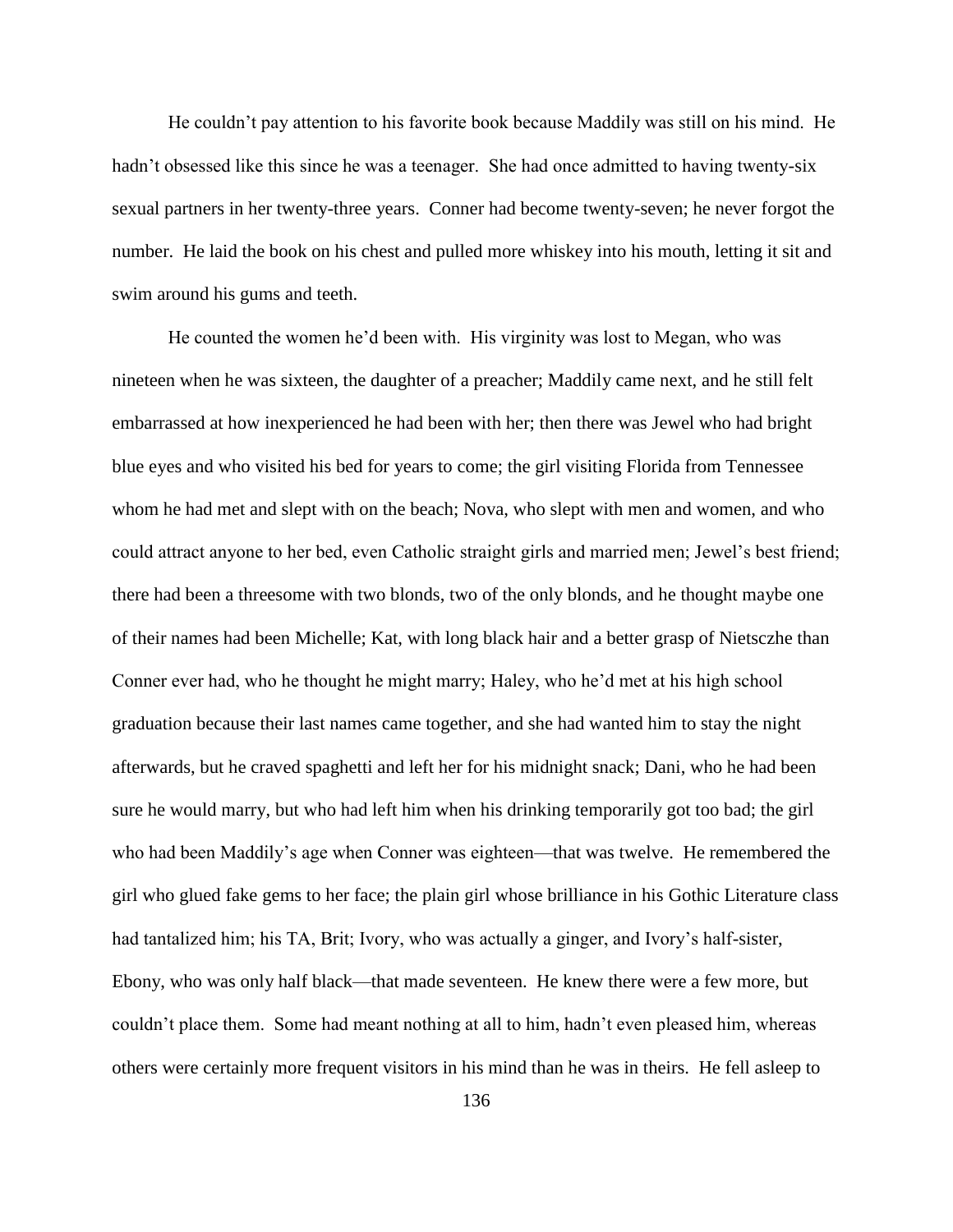the thought of the women who had mattered more than he'd wanted them to, like a melancholy lullaby growing more despondent as his consciousness faded.

#

Morning shifts were always difficult for Conner. Even when he went to bed early, he often felt nauseated and overly tired in the morning. He finished pouring two cups of black coffee for a tall, middle-aged regular. He wrapped up a blueberry muffin for her and thanked her for the dollar tip she always left. Needing to re-stock the napkins, he slowly made his way to the back room, grunting as he passed by Laura. Thankfully, she had let him play The Velvet Underground, which he found much more listenable than techno music at eight in the morning.

As he searched for a new package of napkins, he was startled by arms wrapping around his mid-section. He jumped, then turned around to find himself in Laura's arms.

"It's so dead out there," she said. "Why don't we have some fun?" Her pupils were dilated, making Conner wonder if she was on something.

He found Laura attractive, but thought of her too much as a friend. "We should probably go make sure no one's out there waiting," he said.

"There's no one out there," she said. She kissed him and ran her hand against his crotch.

"I just heard the door open," Conner said, pulling himself away from her.

Laura rolled her eyes and said, "You're such a pussy."

Conner briskly walked outside and cleaned the tables. Only one person had even sat at an outside table this morning, but he cleaned them all anyway. He decided to pretend like nothing had happened, and hopefully he and Laura would remain friends. He didn't want to look for another job. When he went back inside, Laura was counting money at the register. She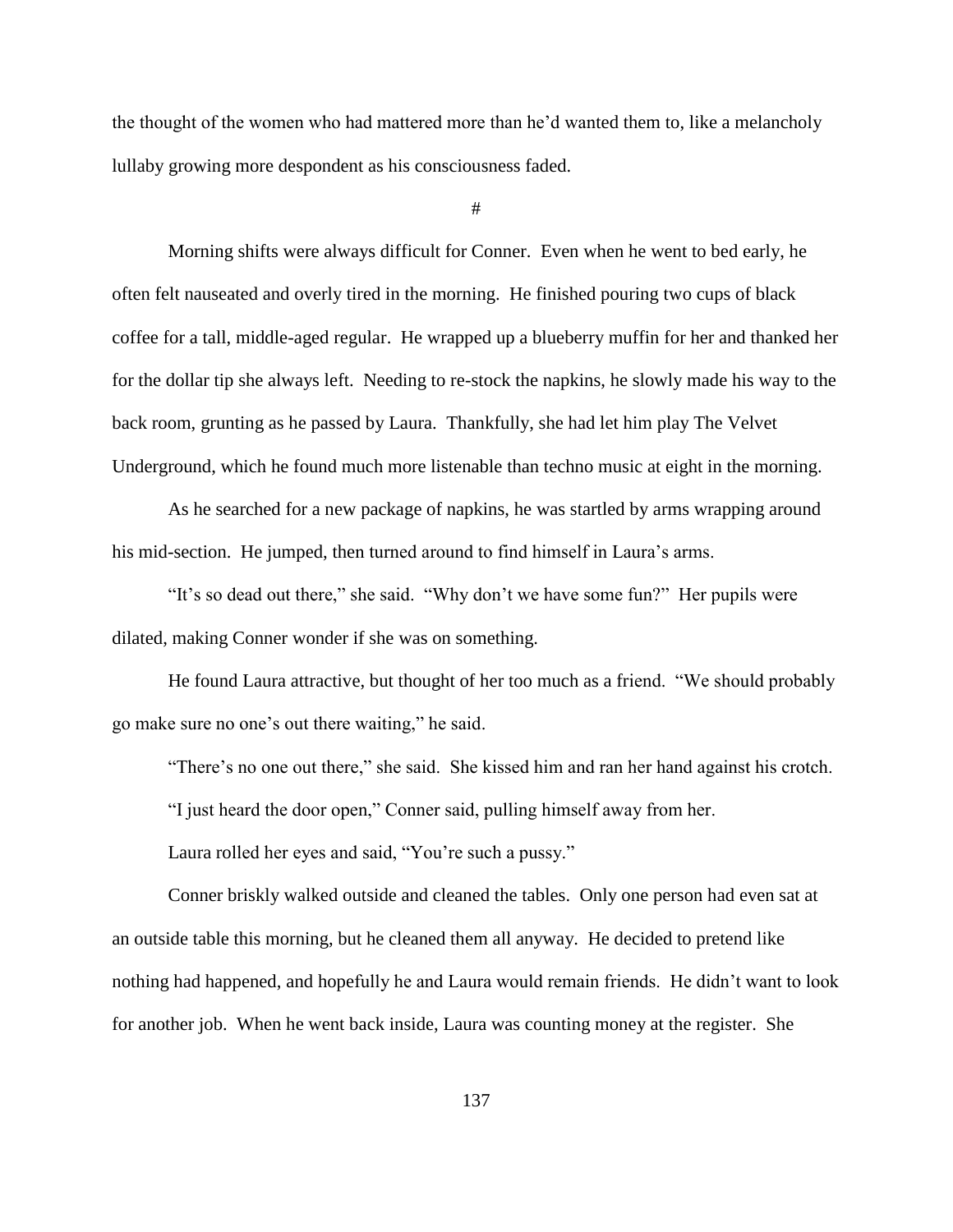asked him if he'd cleaned both espresso machines, but didn't act as if anything else had happened.

Laura continued acting normal all day, which Conner appreciated. When he went out for his last ten-minute break, she snuck out for a second to take a drag of his cigarette and a sip from his flask. "Thanks, man," she said before going back inside.

It probably would have been colder out, had the back of the building not faced the west side. The sun made it warm enough for Conner to take his jacket off. He looked at the Barrell Cactus Flowers and wondered why they didn't just go ahead and bloom. Maybe he would incorporate them into his statement of purpose. Though he found philosophical writing to be much different from the writing he did in literature classes, he still felt as though his English minor had at least made him a more aesthetically pleasing philosophical writer.

Conner put his cigarette out and went back inside. Through the window, he saw a girl with strawberry blond hair and combat boots walking away. He was sure it was Maddily. She carried a to-go cup from the café. "Did that girl just come in here?" he asked Laura.

"Yeah, why?"

"Did you get her name?"

"No, why would I?"

Conner felt a blast of anxiety in his chest. "Did she pay with a credit card? Can you find out her name?"

"She paid with cash, spaz. What's wrong?"

Conner ignored her and ran out the café door. He thought he saw a swish of strawberry blond hair fifty or one hundred yards ahead. The sidewalk was surprisingly busy, but he ran through the crowd of parents and children, university students, and dog-walkers. He hadn't seen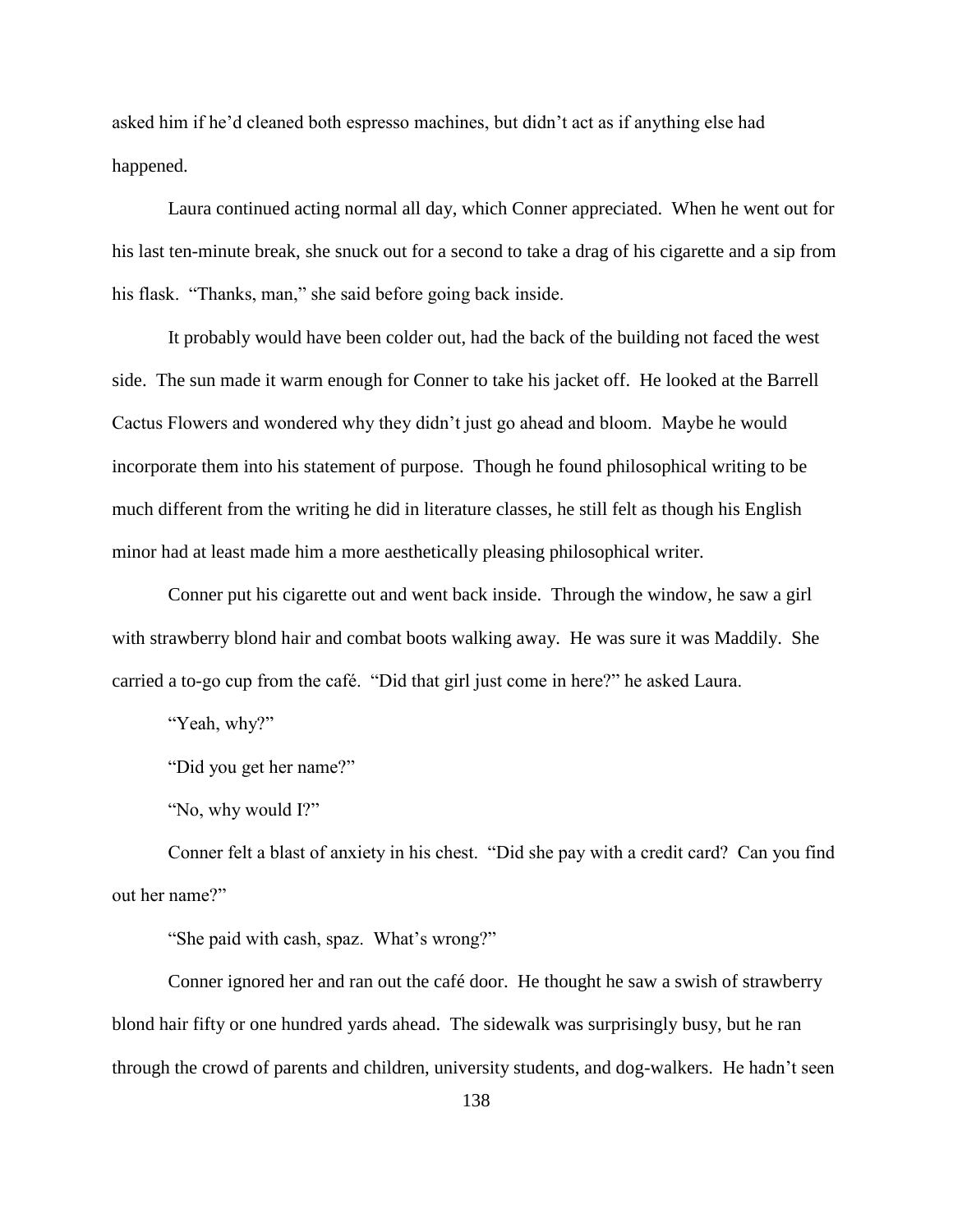her since he was seventeen and she had come back to Florida to visit her family and, he had suspected, him. Her hair had been shorter then, and she wore a plaid flannel shirt, though it was cool that winter, even in Florida. He hadn't spoken to her in any form since he was eighteen. They had talked on the phone and written letters back and forth, but her new fiancé, who Conner hated without knowing, had forbidden her from talking to him. Though he hadn't sought her out, angry that she would cut him off like that, he had fantasized about running into her.

After a few more minutes and two forks-in-the-road, Conner gave up hunting Maddily. He walked back to the café at a slow pace. He made his way behind the counter. When Laura finished a drink for a customer and the customer walked away, she said, "What the fuck just happened, sad boy?"

"I just thought I saw someone."

"Who? An ex-girlfriend? A ghost? An axe-murderer?"

"Yeah," Conner said. Then he laughed at himself. "Just this girl I used to know a long time ago. I never thought I'd see her again. But I only saw the side of her face; it probably wasn't even her."

"The hot girl wearing a tank top and no bra who just ordered a black coffee?"

Black coffee had always been Maddily's drink of choice, but it was also countless others' drink as well. He couldn't get worked up over a detail like that. "Did she say anything else?" Conner asked.

"She complimented your shitty music. I told her it was my associate's choice, not mine. She said thanks and left a tip. That's about all."

"Did she have blue eyes?"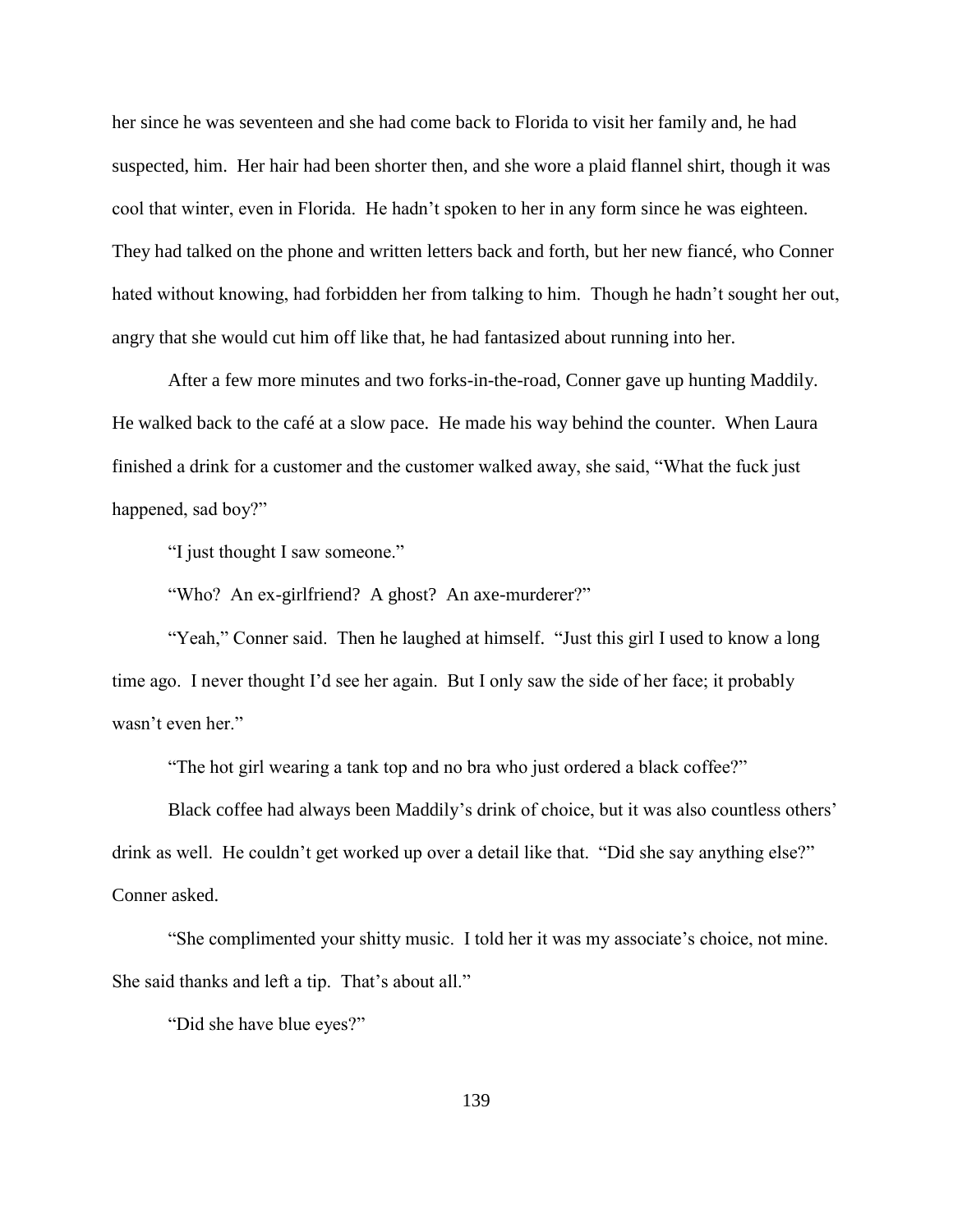"How the fuck do I know? It's not like I was gazing into them. She looked a little older than you, though. Probably closer to thirty."

"The girl I'm thinking of would be thirty. Did she have a nose stud?"

"No, I don't think so. I usually remember facial piercings," Laura said. "Seriously though, are you okay?"

"I'm fine," Conner said. He fixed himself an iced mocha and sat down. "She'll probably come back," he said after a long silence. "If she lives here now."

"I guess," Laura said. She frowned at him, though it was not an angry frown. He could sense her concern. "Did this girl really fuck you up or something?"

"No," Conner said. "I just kind of looked up to her. I was sixteen and she was in her twenties."

"Ew. That's statutory rape, Con." She crinkled her nose and sneered.

"You're the first person who's ever said that," he said. He looked into Laura's large, dark eyes.

"Bullshit."

Conner shrugged. "People were obsessed with her. Both my guy and my girl friends praised me. I think even the straight girls were attracted to her."

"But she was old and you were a kid. Maybe that's why you're so fucked up."

Conner shrugged again. "It's not like she took advantage of me. Everything I did, I did because I wanted to."

"Maybe she manipulated you into thinking that. It's not right, Conner. A twentysomething seducing a teenager. Think about it. You're what? About to turn twenty-three? Would you ever consider sleeping with a teenage girl?"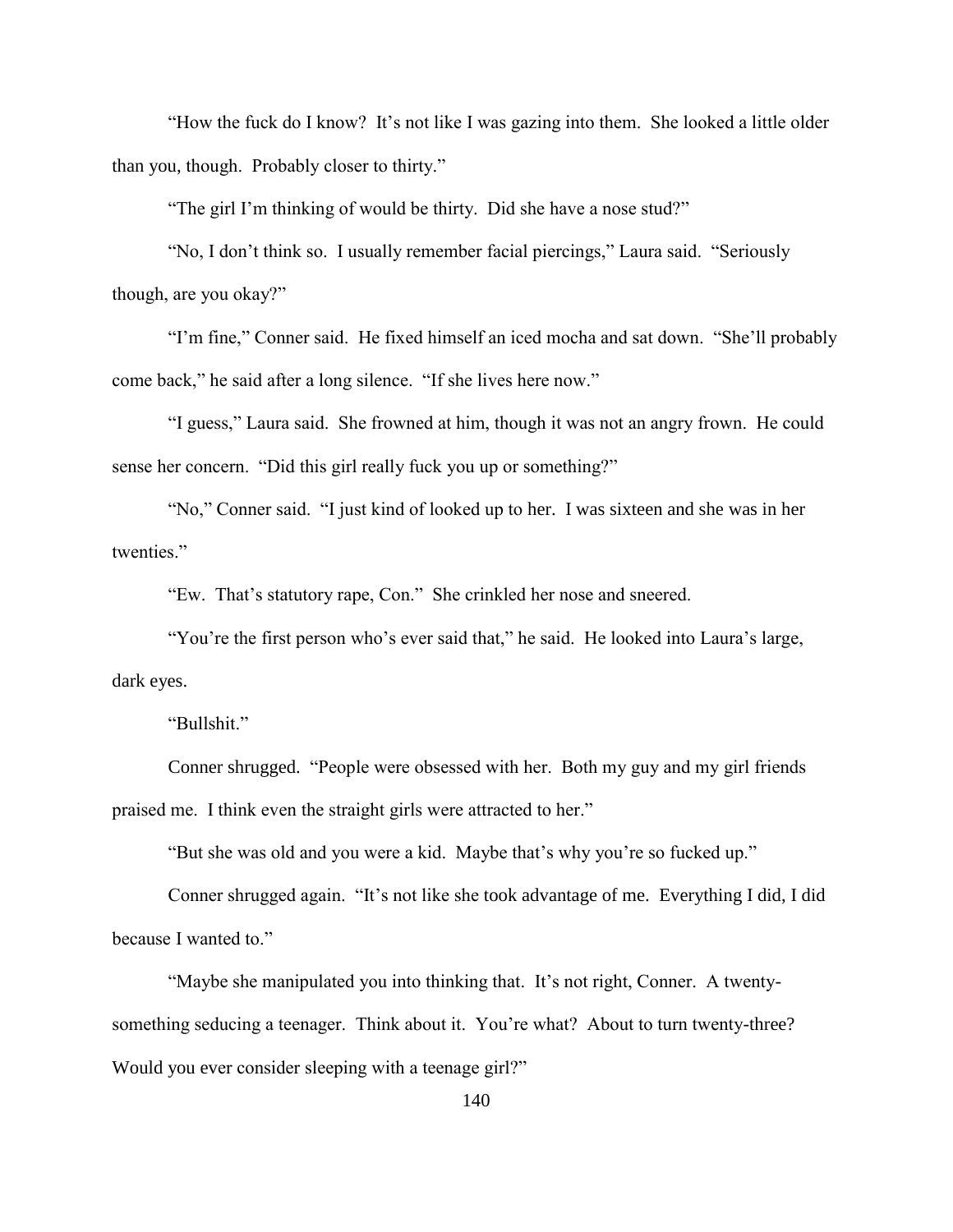Conner thought about the high school girls who came into the café. They all looked so young. He had always preferred girls his own age and older. Teenage girls' bodies were too straight, and their faces too untouched. He liked women with hips, with shallow lines around their mouth and eyes. "No," he said. "They look too young."

"Well that's what that girl did," Laura said. "It's creepy. I wonder how many other boys she statutory raped."

"I knew two of her exes. They were her age." He wasn't sure why he was defending Maddily.

"It's just not right," Laura said. She put her arm around him and pulled him into a halfhug. "Get that girl out of your mind. It's been seven years and you're still chasing her down the street. Any girl your own age you do that for?"

#

Conner now found himself looking for Maddily everywhere. Surprisingly, he felt anger towards her. She had made him develop feelings for her and then just cut him off like he meant nothing. He told himself he wanted to see her so he could blow her off.

But tonight was Laura's party. He doubted he would see Maddily there, and then he reminded himself that it probably hadn't been Maddily at the café anyway. It was dark when he walked up to Laura's friend's house. It looked like a normal three-bedroom suburban house. Laura had told him that her friend, the owner, had a job in marketing, or something like that. It was weird to think of people his age with real jobs and houses. He'd have to finish that damn statement of purpose and apply to the University of Arizona.

Laura let him inside the house. The lights were off except for a black-light and a string of blue Chanukah lights around a lamp. Fast techno music played loudly. There was a bowl of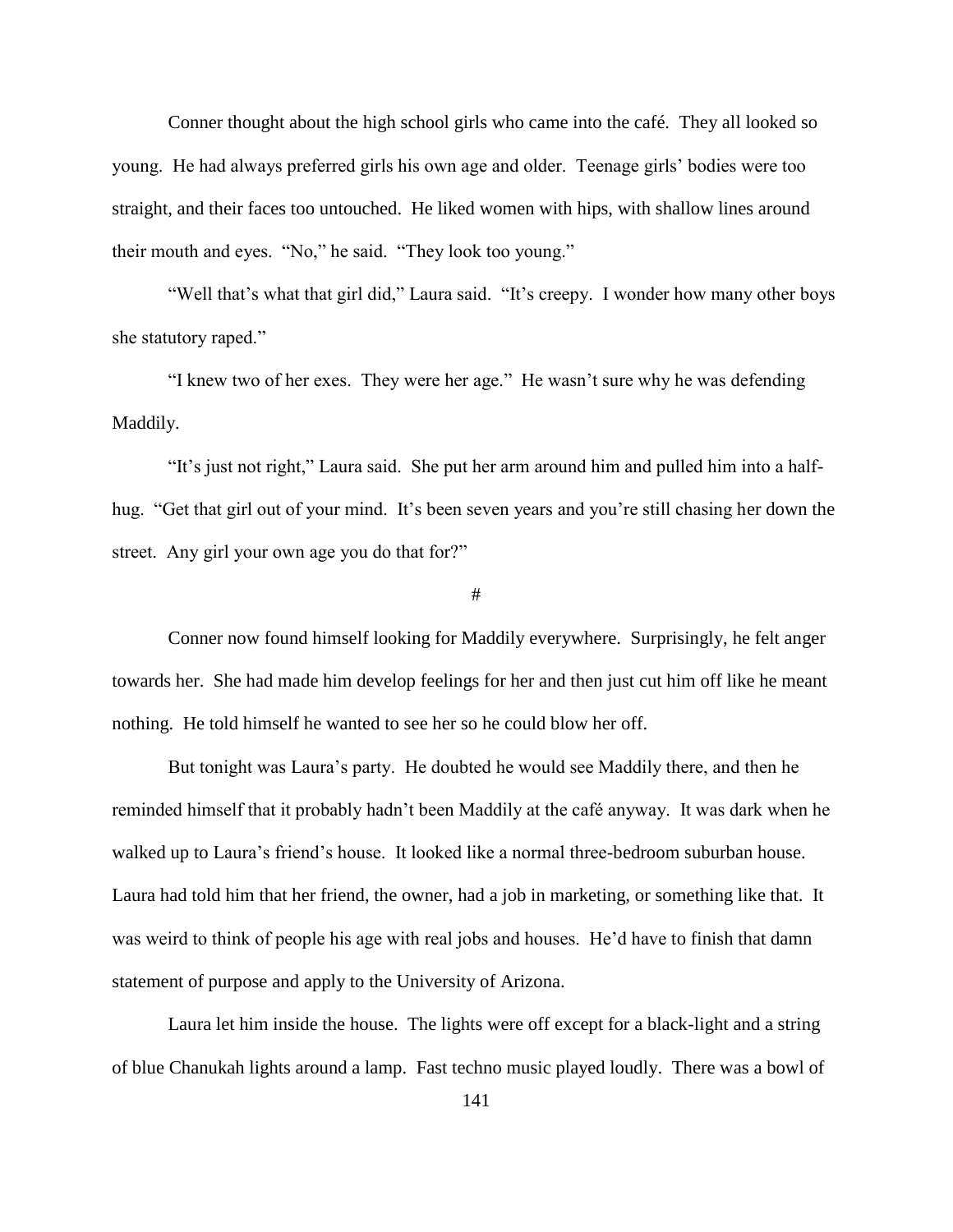ecstasy pills sitting on the kitchen table. Free to grab, it seemed. Conner could see about six other people, some already stripped down to their underwear. Some of them played with green, pink, and orange glowsticks while others danced around. Another kitchen counter was covered in water bottles. At least the druggies were cautious.

Laura grabbed two E pills and Conner grabbed one for himself. He hadn't touched the stuff in years, but couldn't think of a reason why not to. They made their way to the living room where the owner of the house and a couple others sat, smoking from a bong.

"This is my friend Conner," Laura said to the small crowd. "I finally got him to come out."

"It's great to have you," the guy Laura had identified as the owner said. "I'm Mike. And you're welcome here." He spoke slowly, like the surfers from Conner's hometown.

"Thanks for having me," Conner said. He swallowed his E pill with a bottle of water.

"So tell me about yourself," Mike said. The other two girls in the room stared but stayed silent. One wore a beret and the other had a lip ring, eyebrow ring, and nose ring.

Conner shrugged. "I'm from Florida. I have a philosophy degree. I think long walks on the beach are overrated, but night swimming is fantastic."

Mike laughed loudly. "He's funny, Laura."

Laura rolled her eyes but smiled.

"You got a girlfriend? You and Laura getting together?" Mike asked.

"He's single," Laura said. "He's all obsessed with this older woman."

"Laura—" Conner warned.

"Tell us about her," the girl with the beret said. She took a bong hit before passing it to the multi-ringed girl.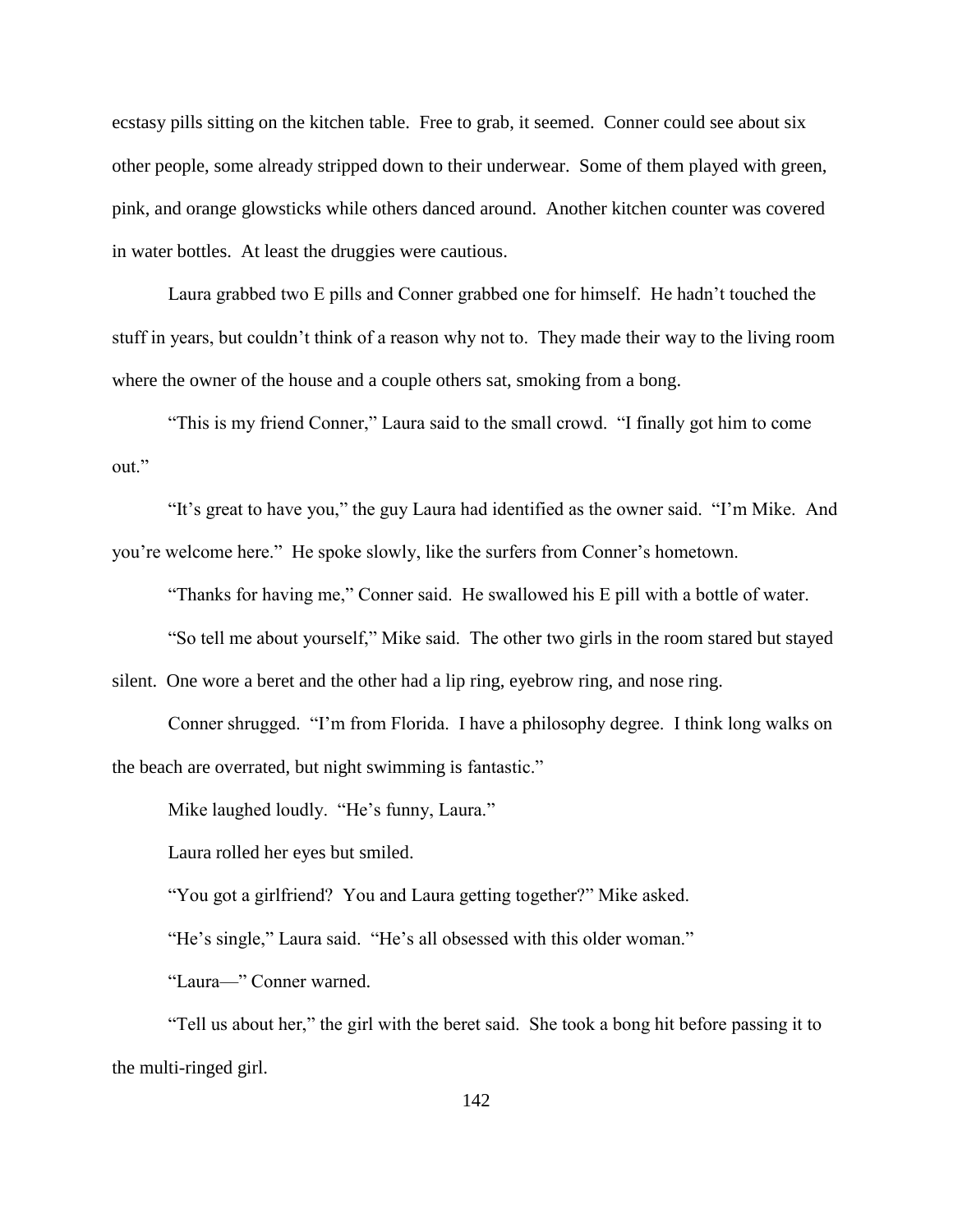"I'm not all into her," Conner said.

"He was all into her when he was a teenager. Girl took advantage of him. She had a weird name too, what did you say it was?"

"Maddily," Conner said.

"Not Maddily George," Mike said.

Conner's heart skipped. "Yes, why? Do you know her?"

"Yeah, I know Maddily. She's from here."

"Is she in town now?" Conner wondered if all people who did drugs knew each other.

"Don't know, bro. Haven't talked to her in a long while."

Conner wanted to ask for her number but couldn't bring himself to do it.

"Are you, like, in love with her?" the facial-ring girl said.

"No," Conner said.

Mike laughed. "Hey man, I'll find out if she's in town for you. No problem. I'll give her a call tomorrow."

Even though Conner knew it was a drug-promise that would be forgotten in minutes, the thought of being so close to finding her made his heart speed. He took a rip off the bong.

"Man, Laura," Mike said, "remember when you were in love with me?"

Laura didn't smile, but let out a small noise that sounded like a fake laugh.

"Good thing you got over that. It got a little weird for a while."

Conner looked at Laura, but she only looked away from him.

Mike and the two girls started talking about astrology and astronomy and how they were inter-connected. Conner sank back on the couch and waited for the ecstasy to kick in.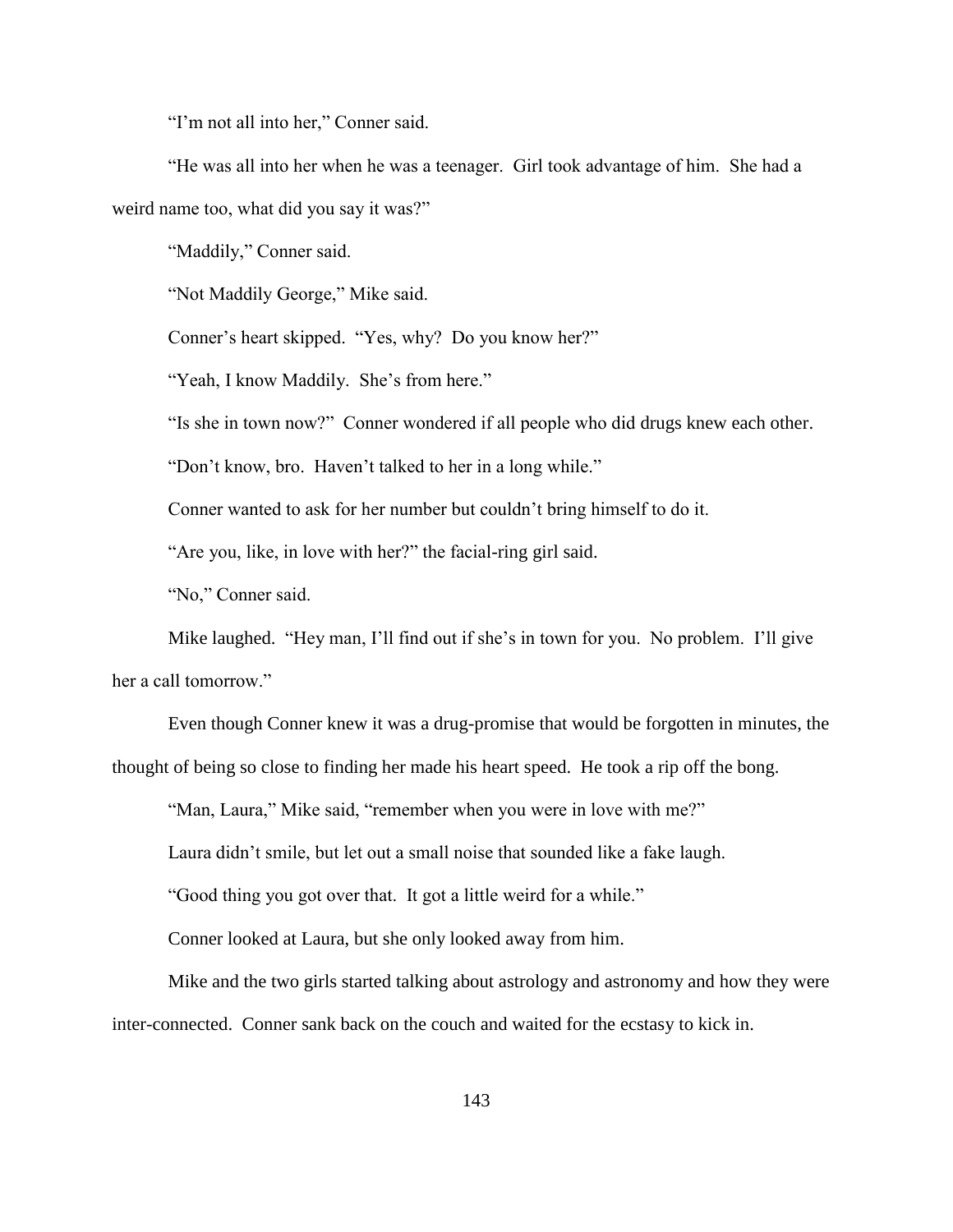After a few minutes of listening to meaningless talk, Conner could feel his skin dance and melt. The techno he usually loathed was like his blood, running through him and keeping him alive. He found himself rubbing his hand against the soft couch. The facial-piercing girl braided the beret-girl's hair. He had never really liked being around strangers while on ecstasy.

"You wanna get away?" Laura asked. Her eyelids drooped a little and Conner could not tell the difference between her pupils and her irises.

Conner nodded. He followed her into an empty bedroom. She put a CD in the stereo. Conner laughed. "I hate this music so much, but I love it more than anything right now."

Laura laughed at him. "Your inhibitions are being let out! This proves you secretly like it!"

"No, it's all the drug," Conner said.

"Do you want to dance?"

"Not really," he said. "This pill is really chill. I feel more sedated than energized."

"Me too," she said. "It must have more heroin than uppers."

"Is it true there's heroin in ecstasy?"

Laura shrugged. "Makes sense, but hell if I know." She pulled two glowsticks out of her pocket and said, "Here, I grabbed these."

They each cracked their sticks; Conner's lit up green and Laura's lit up purple. Conner watched Laura play with the purple one. He watched the trail following the stick and thought it was beautiful. Why didn't he do this drug all the time?

"I really like you, Conner," Laura said. "Not in a romantic way. I just mean, I give you a lot of shit, but you're a cool guy. I really like you."

"I like you too, Laura. You're a weirdo but you're a good person."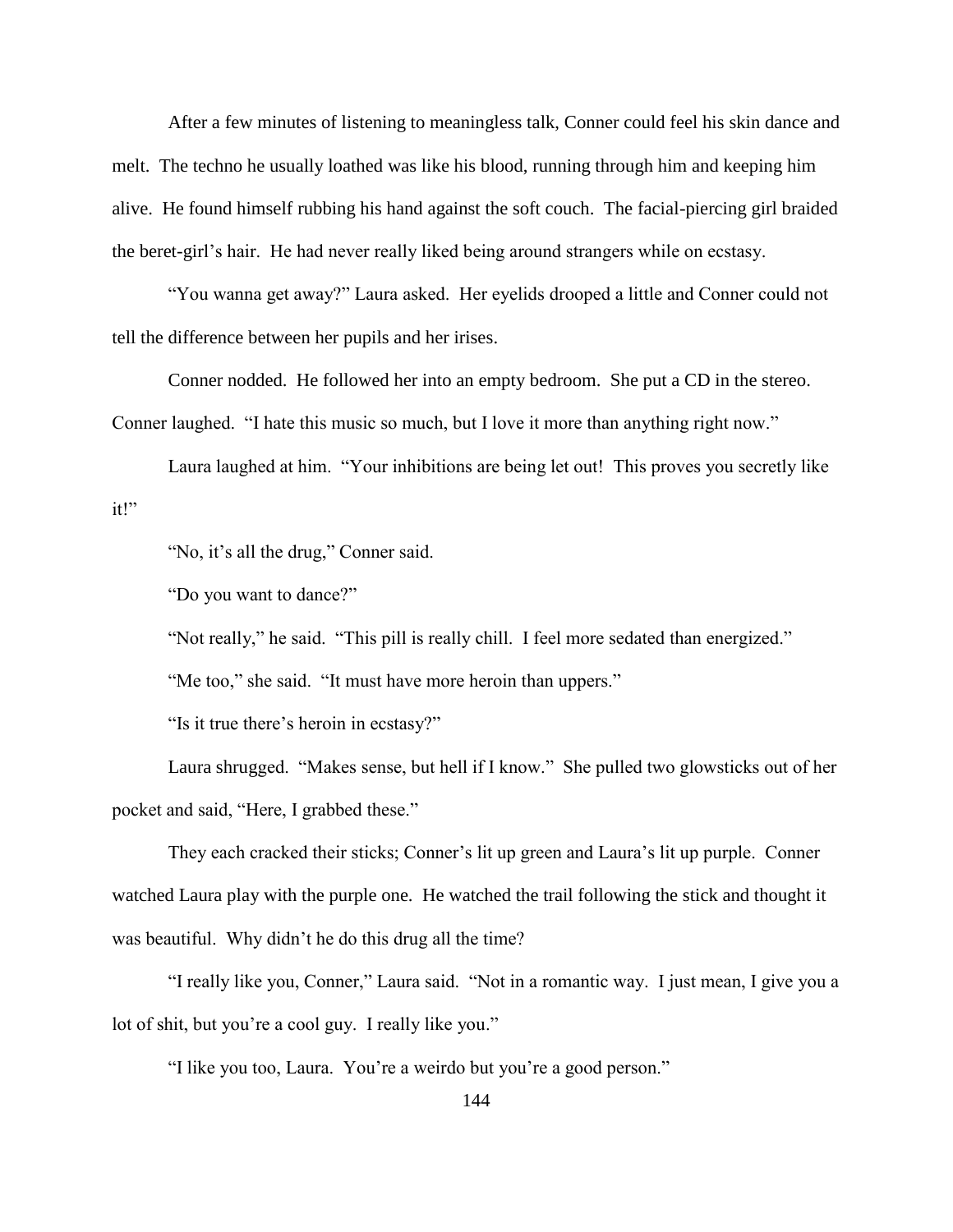"I think you need to get over that girl," Laura said.

"I love her," Conner said.

"You do?"

"No, but this drug does. This drug is making me say that I do. I don't think I do because I didn't until you just asked me that. But I also want to tell you that I love my mom and my dog who died and I love you, Laura."

Laura smiled. "I love you too."

Conner breathed slowly. He was hot and sweating, but it didn't bother him too much.

He drank from one of the water bottles in the bedroom. The bed was so soft. Laura's black and purple hair looked like velvet and he wanted to touch it, so he did.

"Have you ever been passed out?" she asked.

"No."

"Let me show you."

Laura took Conner to the bedroom wall and told him to stand straight up. She placed several pillows around him. "You're going to hyperventilate yourself," she said.

"Is that safe?"

"Yeah. I'm going to count to ten, and with each number I say, I want you to take a deep breath in, hold it for a second, then let it out."

"Okay." Conner just wanted to lie down on the bed, or at least sit. He felt too good to stand.

"Now, when I say 'ten,' you're going to hold your breath. I'm going to have my hands around your neck. You'll fall onto the pillows when I put pressure on your neck. Then I'll wake you up, and your high will be stronger."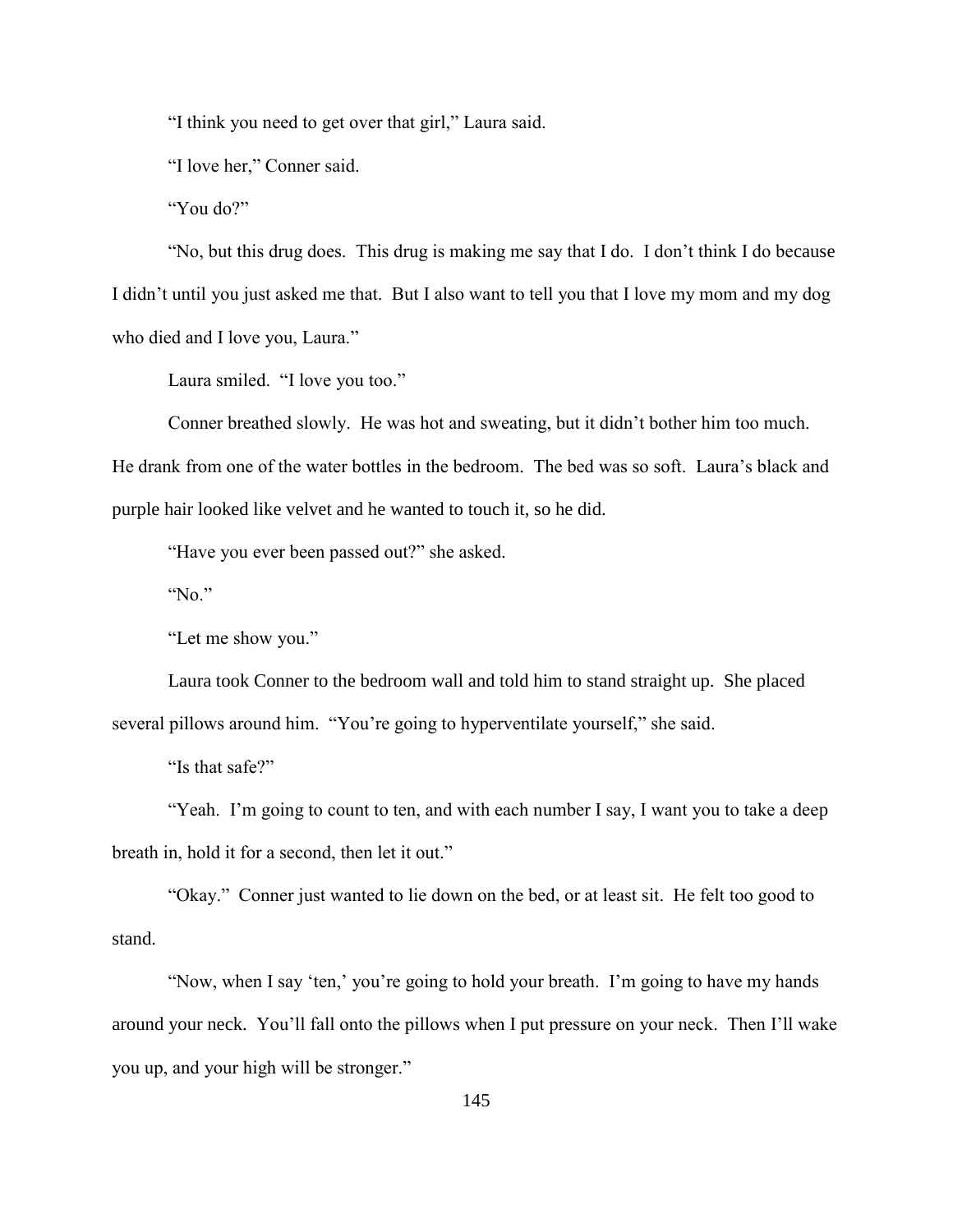"Are you sure about this?" Conner asked.

"I've done it a million times. You'll love it."

As the techno music played, it was drowned out by Laura's strong voice. "One." He breathed in and out. "Two. Three. Four."

When she got to ten, he held his breath. He felt faint pressure around his neck, then he could feel himself leaving the world.

He woke up to Laura tapping his face and saying something he couldn't make out over and over. His fingers and toes tingled. His brain was a little fuzzy, but he felt more high than he had before.

"You good, sad boy?"

"I'm good," he said. "And whoa." Everything felt more intense. Growing too hot, he took his shirt off. All that existed was that which was in this room. A stereo, a bed, a popcorn ceiling, Laura. That was all his brain could process. He felt wonderful.

Laura got up off the floor and laid her second pill out on an oak dresser. She mashed it up and made several lines. "Want some more?"

"Not right now," Conner said.

Laura snorted two of the lines. She sat down on the bed. Conner got up and sat next to her. He couldn't hold his head up, so he rested it on her shoulder. He said, "You're a really good friend. You're the first person who's cared in a long time."

"You're the first person who's called me a friend and not just a drug buddy in a very long time," she said.

She nudged his head off her shoulder and kissed him. This time he kissed her back. The softness of her lips made his face tingle. As they undressed and their bodies felt like velvet on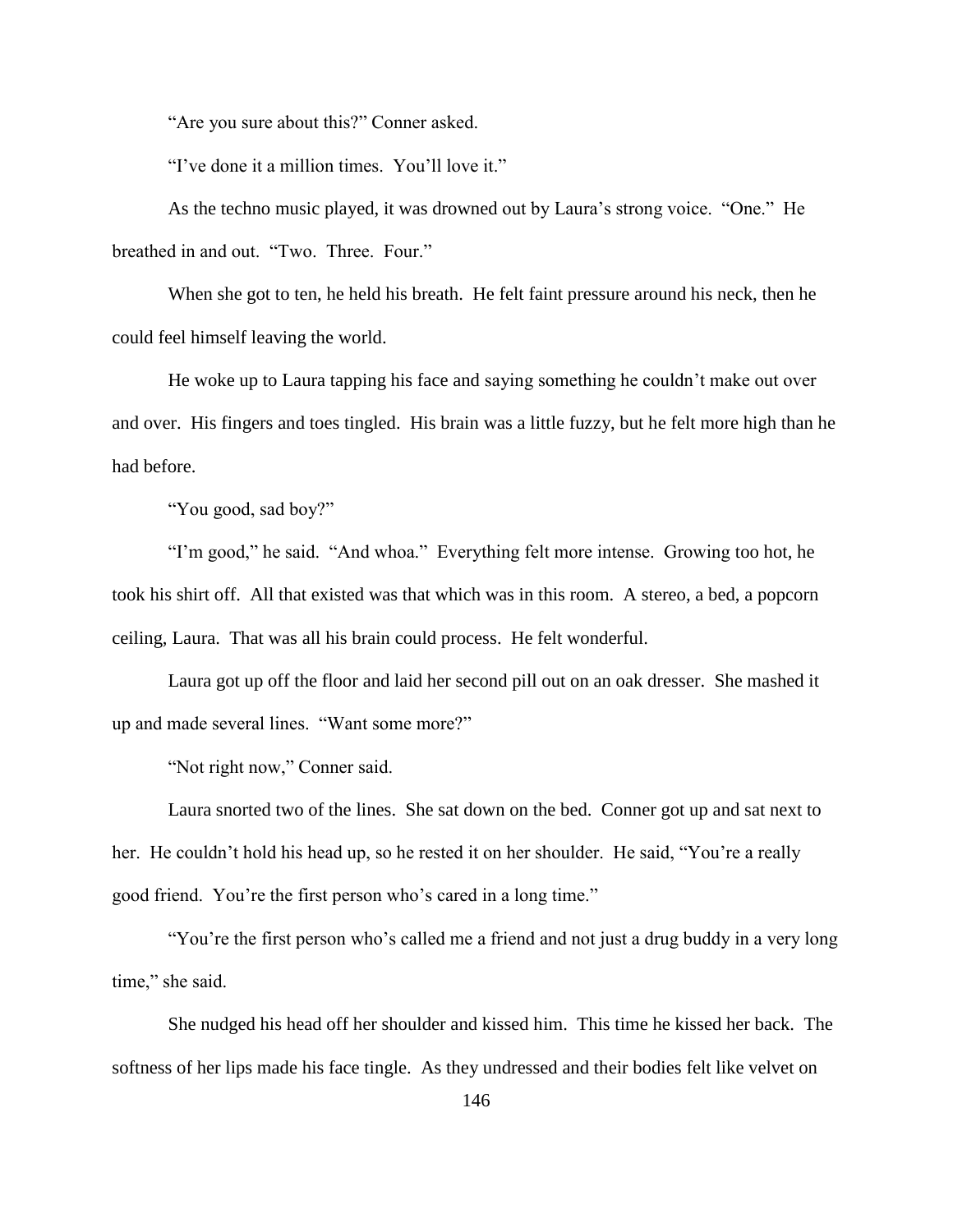silk, Conner imagined adding another girl to his list: the good friend with purple in her hair and music in her blood. They made their own rhythm and he wondered again why he didn't do this drug every day.

#

The day after his twenty-third birthday, Conner officially sent off his application to the University of Arizona. He would get a PhD. They would accept him, he was sure of it. He had impressive stats and he knew his essay would be better than most. Academics had been one area he'd always felt confident in.

When a high school girl came into the café after school, Conner thought she was flirting with him. Laura told him that all the high school girls giggled and batted their eyelashes at him. "You know you're beautiful," she told him. "You have that look. That look like you don't care, but you're also sensitive."

"I'm a white guy with brown hair," Conner said. "I look like everyone else."

"No, you look tortured. That's what young girls like," Laura said.

The high school girl ordered a chocolate chai. She was pretty. He felt nothing sexual toward her. She asked him his name and he told her. He smiled when she thanked him. When he noticed her pushing her breasts together with her arms, he made sure to look into her eyes. He imagined that at her school, she was much sought after by boys her age. He imagined that a lot of men his age would want her. But he didn't, and he couldn't really understand why anyone his age would.

"They all talk about you," Laura said after the girl went back to her table.

"Who?"

"The high school girls."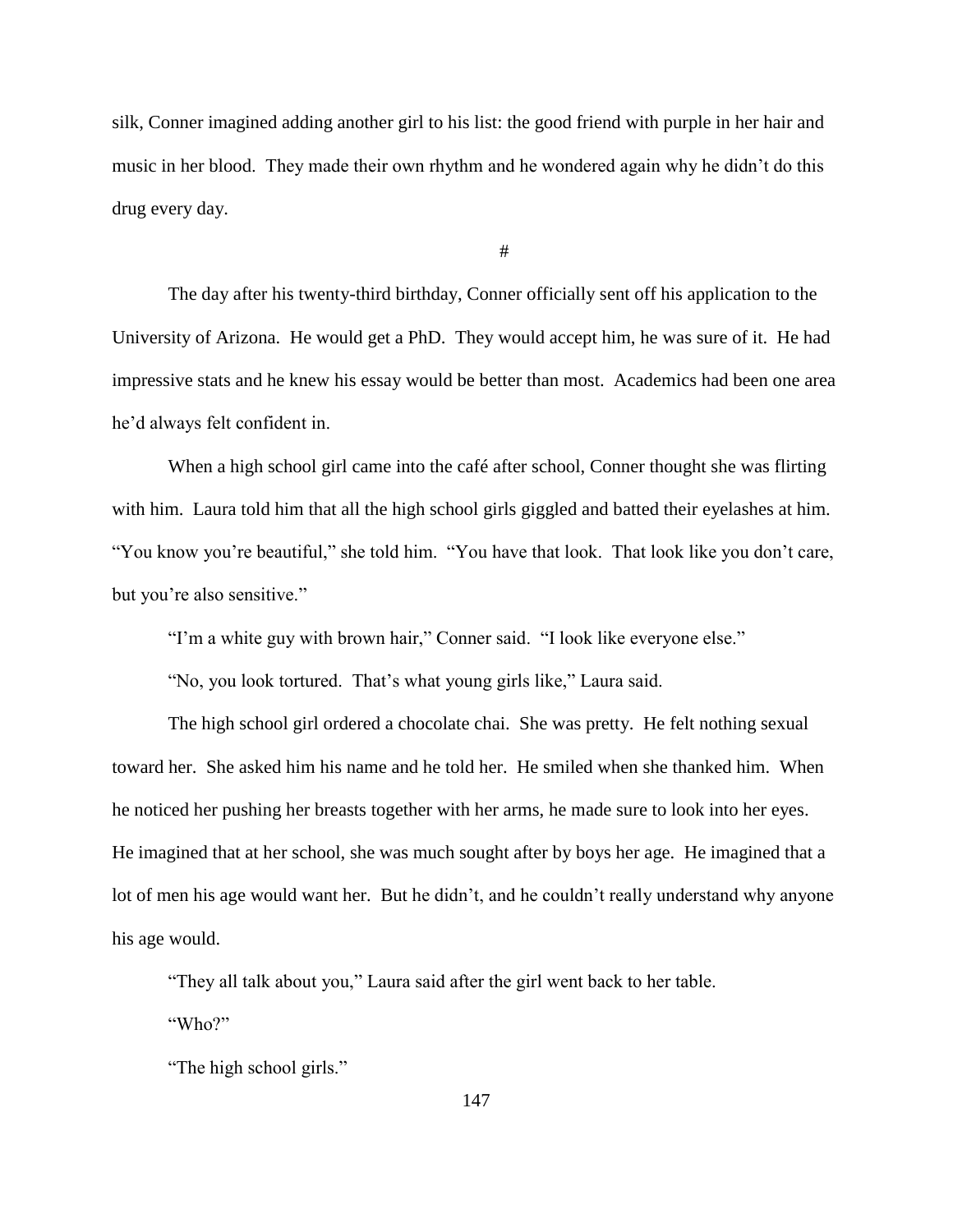"Great."

"That girl came in again. Yesterday. I wasn't going to tell you."

"Maddily?"

"I didn't ask her name. I was going to but then I didn't want to know. I don't think you should pursue her."

"Laura, you should have asked her name. I'm not going to pursue her. I just want to see her once, as a man and not a teenager. I just need to say something to her."

"What do you need to say to the girl who statutory raped you?"

"Stop saying that because it wasn't rape. I played my part." He thought of the girl who had just pushed her boobs towards him and asked his name. He wondered what people would think if he slept with her. Rapist, pedophile, disgusting: that's what they would think. Was it really different when the older person was a woman? Why did people consider all sixteen-yearolds to be innocent? He knew he hadn't been. But he also knew he could never touch a teenage girl.

"So then what do you need to say?"

"I need her to know that I'm fine."

"Why?"

"I just do."

"But you're not fine, you nicotine-addled alcoholic. You're the saddest person I know."

"You're the saddest person I know," Conner said. "Why don't you give Mike a call? I know you want to." He felt bad immediately. He hadn't meant to jibe her like that. He thought she deserved a lot better than Mike and she definitely didn't deserve to be made fun of by him.

"You're a dick. Go home," Laura said. "I'm serious. Go home for the day."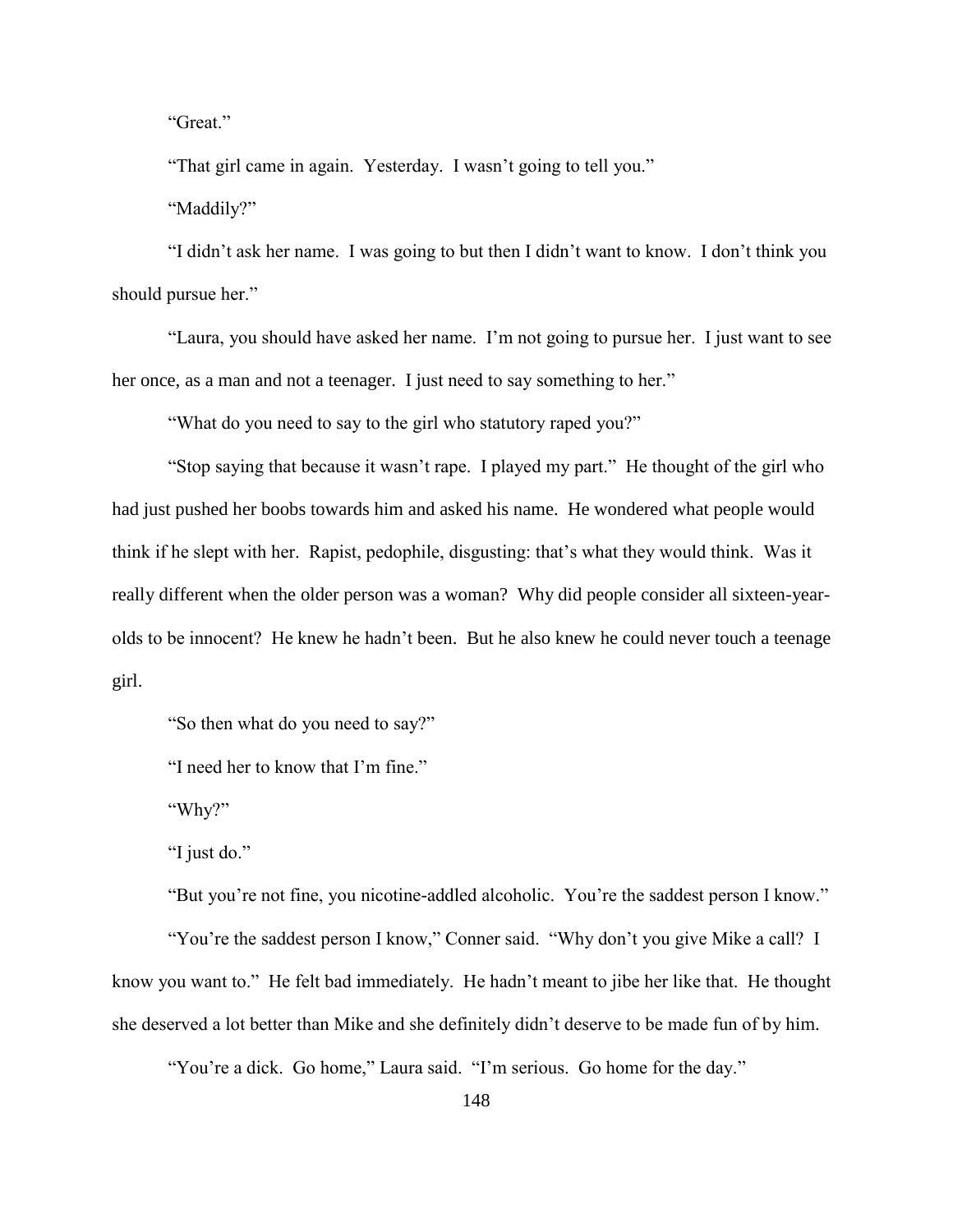"Laura, I'm sorry."

"Go. Home."

Conner didn't say anything else, but left her there, sneering. He had Mike's number and thought about asking him for Maddily's number. But Laura was right, he shouldn't chase her. If he ran into her by chance, he'd say what he needed to say.

When he got home, he text-messaged Laura, "I'm sorry."

She replied a few moments later, "I know. Dick. <3."

Conner took a nap. When he woke up, he had a text message from Mike. Apparently his promise hadn't been forgotten in the drug haze. He asked if Conner still wanted Maddily's number. Instead of answering, Conner picked up his book. He put on his Cat Power album. He invited Laura over for drinks. She came over with a deck of cards and they played fourteen games of Rummy. Conner passed out drunk on the couch, but Laura stayed up. When he woke up after only an hour or so, he saw her holding his phone and texting someone. He didn't have the energy to ask who and he was still pretty drunk, so he let his eyes fall back down and he slept. When he woke up, Laura was gone and there was a message from Mike. It contained Maddily's number and the words, "Good luck, man."

#

She planned her escape before Conner's seventeenth birthday. He and his best friend were the only two underage kids invited to her going-away party. They drank from the keg and talked to Maddily's twenty-something friends. Someone told Conner, "Maddily is so messed up right now." For an hour she sat at her drum set and played while her roommate played guitar. For being on whatever they were on, Conner thought they sounded pretty damn good.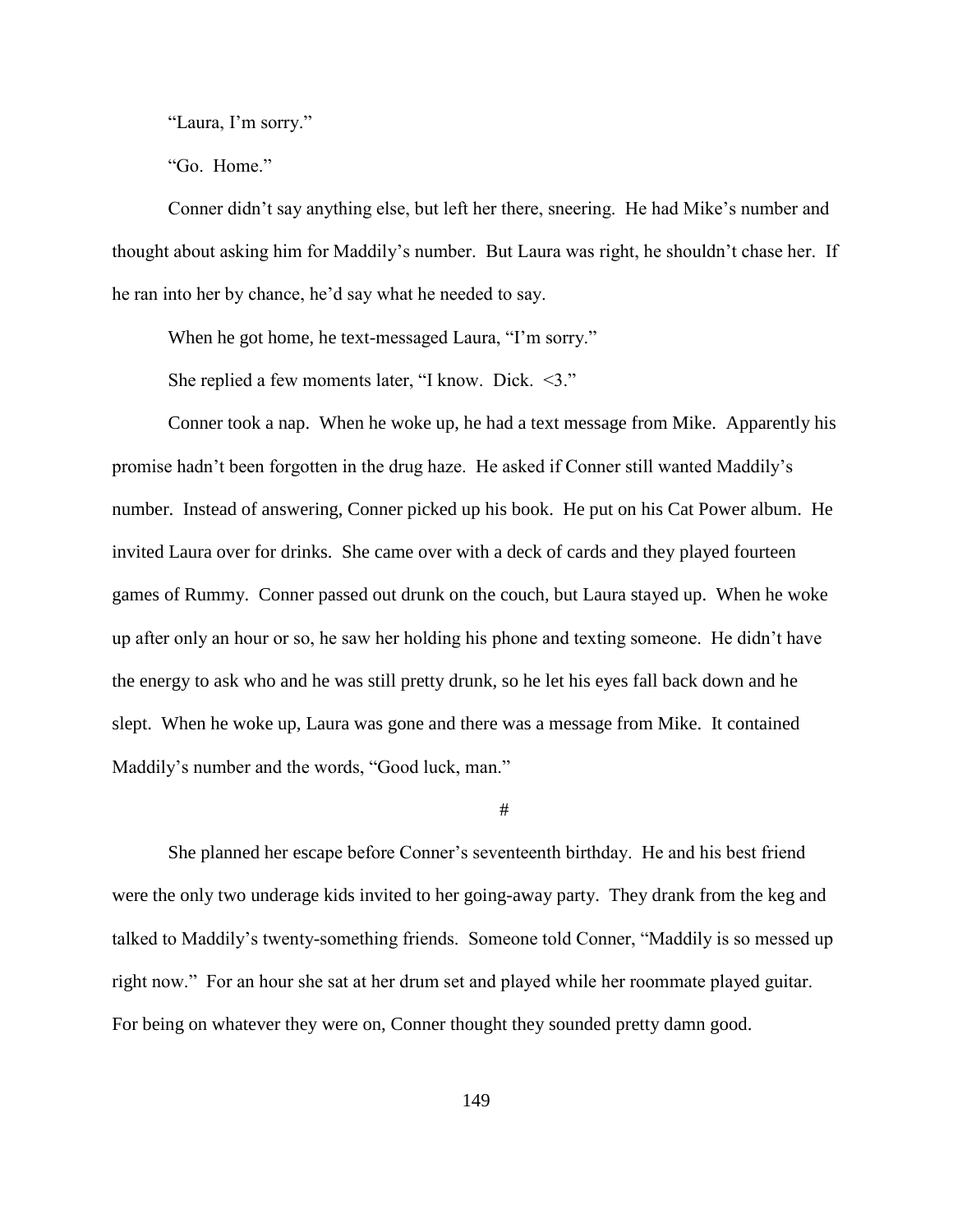He didn't get to spend any time with her that night. She was leaving for Seattle the next day and she hadn't even tried to talk to him. He wanted to cry and he felt angry and, more than anything, he felt like he was missing out on something important. He would never find someone like Maddily again and he didn't have any interest in meeting girls his own age now. What really sickened him is how much he wanted to be like Maddily. Not just with her, but *like* her. It was as if she were his idol.

He marched down the stairs with his friend, each step causing him more pain. It wasn't until he was near the end that he heard her calling his name. He turned around and saw Maddily running down the stairs, like in a movie, to get to him. "Why didn't you tell me you were leaving?" she asked. Her pupils filled up most of her blue eyes. Sweat shone on her face. She seemed a little wobbly.

"You seemed busy," he said.

"You were supposed to leave me your address so I could write you. And your number so I can call when I get there."

Conner had nothing to write on, so Maddily asked someone for a napkin. Conner wrote his information down and watched her fold it up and put it in her pocket. "I promise to call when I get there," she said.

"You don't have a phone," Conner said.

"I'll find one." She pulled him into a hug. It almost felt as if he were holding her up, but she squeezed him tightly for a long time. "Bye Conner," she said.

"Good-bye," he said. He watched her wobble back up the stairs. Waiting for her at the top was a very good-looking guy her own age who kissed her and took her hand, leading her inside, the way she had once led Conner.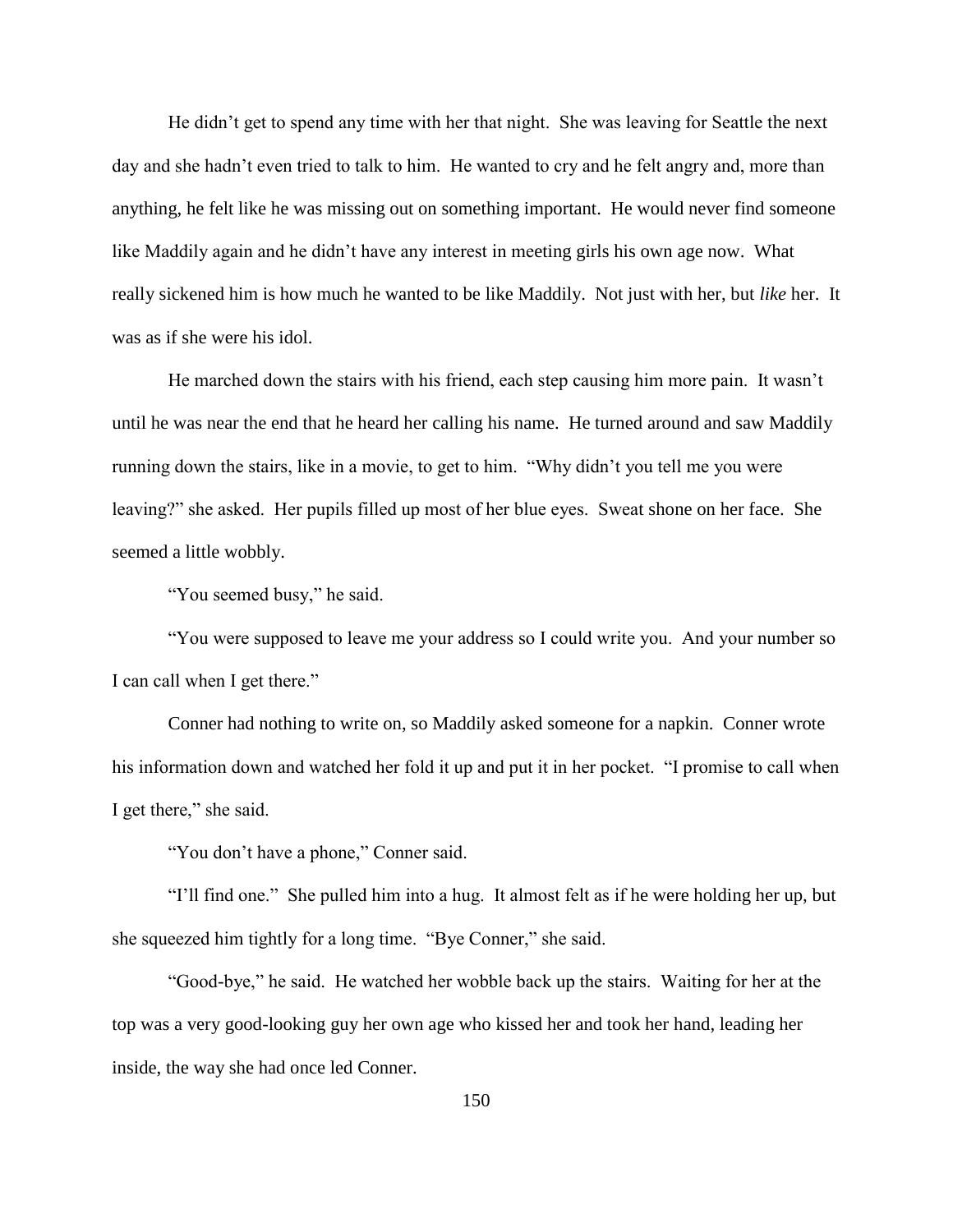## **ALEX AND THE SHARK**

As Alex was closing up the sex shop, a young man walked past the door once, then again. He stood outside as if deciding whether or not to go inside. It was ten minutes until closing and Alex thought he'd better make a decision quickly.

She straightened the lingerie racks, making sure the sizes were in correct order. The packages that fishnet outfits came in were often left open by browsing customers, so she folded them up and closed the bags. She ran her hand over a faux-silk purple bustier, trying to imagine herself in it. Having never worn exotic lingerie before, the thought of it both excited her and made her feel embarrassed.

The store wasn't large—a few rooms rented in a plaza across from the beach—but it still took a while to close because of all the different types of merchandise. Alex had already made sure all of the pornographic DVDs were in their respective places, from plain old man-onwoman sex to hardcore BDSM and poop fetishes. She always saved the sex toys for last because, even after a year of working at the store, they could often still make her laugh. There were "The Hand" and "The Fist," which were larger-than-life-sized models of a male hand and a male fist meant for inserting in whichever orifice the buyer desired. Dildos and vibrators ranged from nine dollars to two hundred and were probably the most popular merchandise in the store, at least with women. Alex found some of their strange shapes and colors humorous, though she had bought a tiny grey vibrator for herself. Perhaps what seemed the most strange to her were the fake body parts, marketed to straight male clients. There were breasts, vaginas, and female buttholes, casted from actual porn stars, with holes inside them like a reverse dildo. For the women, there were what looked like saddles for horses with dildos sticking out of them, ready to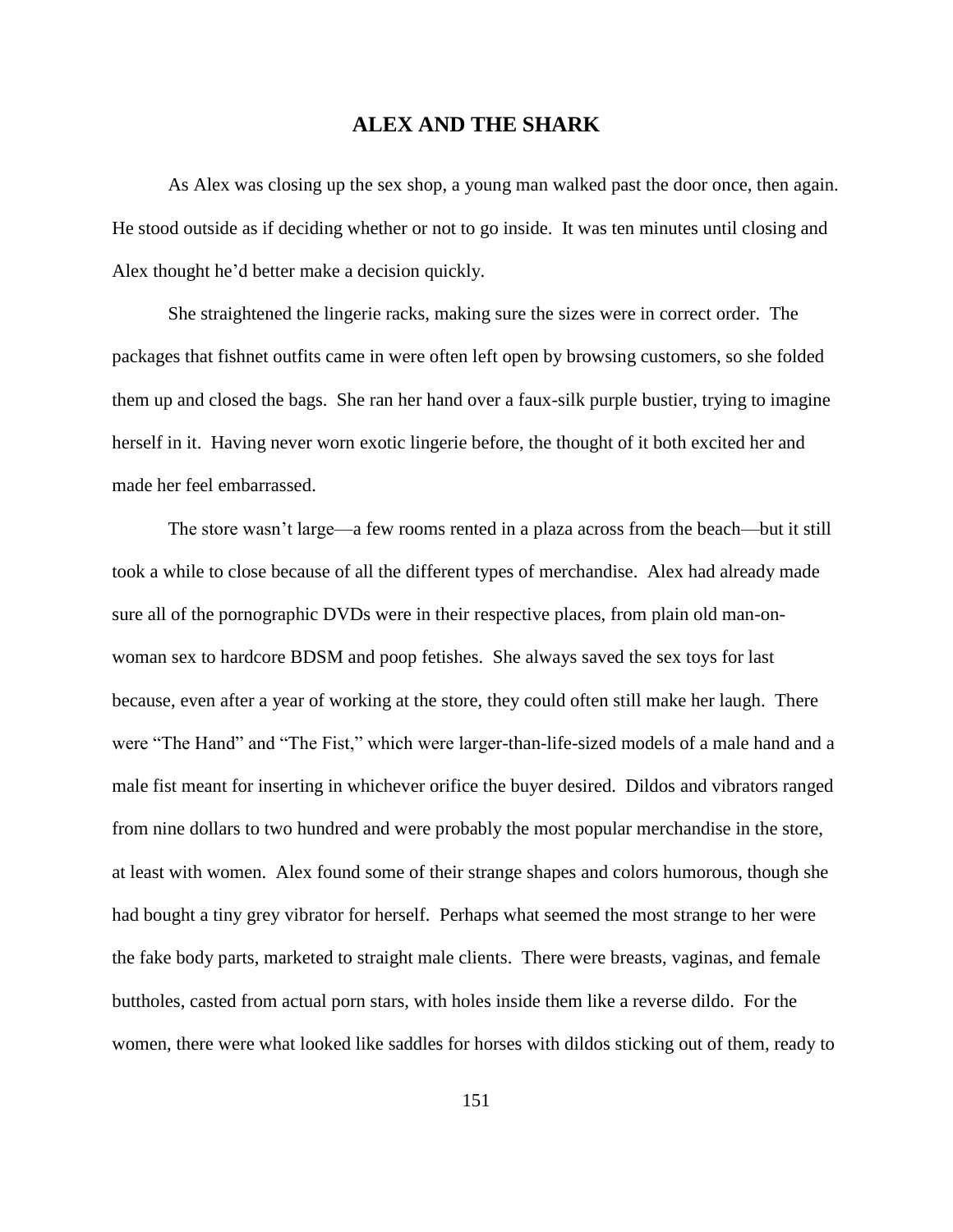ride. Alex imagined her reaction if she were dating a guy and found a fake body part in his closet—she couldn't imagine it would end well. She often felt as if she were in another land while at work, a land where there was no shame in sex, nothing but good humor. Titles of pornographic films were puns like *The Lord of the Cock-Rings* and *Breakfast in Tiffany*; there were vibrating cock rings named "The Dave" and dildos called "The Rabbit;" there were necklaces with dozens of tiny penises hanging off like beads; and as weird as she found it, there were casts of real women's vagina's, which did sell. It was like sexual Narnia.

To finish up, she straightened the small items—shot glasses, bachelorette party gear, lube, and gifts. She heard the small bell on the front door ring and glanced over to see the young man who had been pacing outside finally come in.

The guy who usually stood at the door IDing people had gone home twenty minutes before. The young man, who had a pale, round face, curly black hair, and glasses, meandered over toward the porn section.

"Excuse me," Alex said. "I need to see your ID." She figured he was probably eighteen, but didn't want to get in trouble if he wasn't.

He walked over to her and pulled out his wallet. Feeling a bit anxious to be alone in the shop at night, she looked at the camera above the register, then down to his driver's license. "Morgan Wilder," it said. Born eighteen years and two months ago. She felt a pang of sympathy for him that his name was Morgan, as having a relatively androgynous name had caused her some annoyance in life and she figured it was probably even worse for a guy. "We close in five minutes," she said.

"Can you help me pick something out?" Morgan asked. He scratched his nose, which shone with grease under the lights.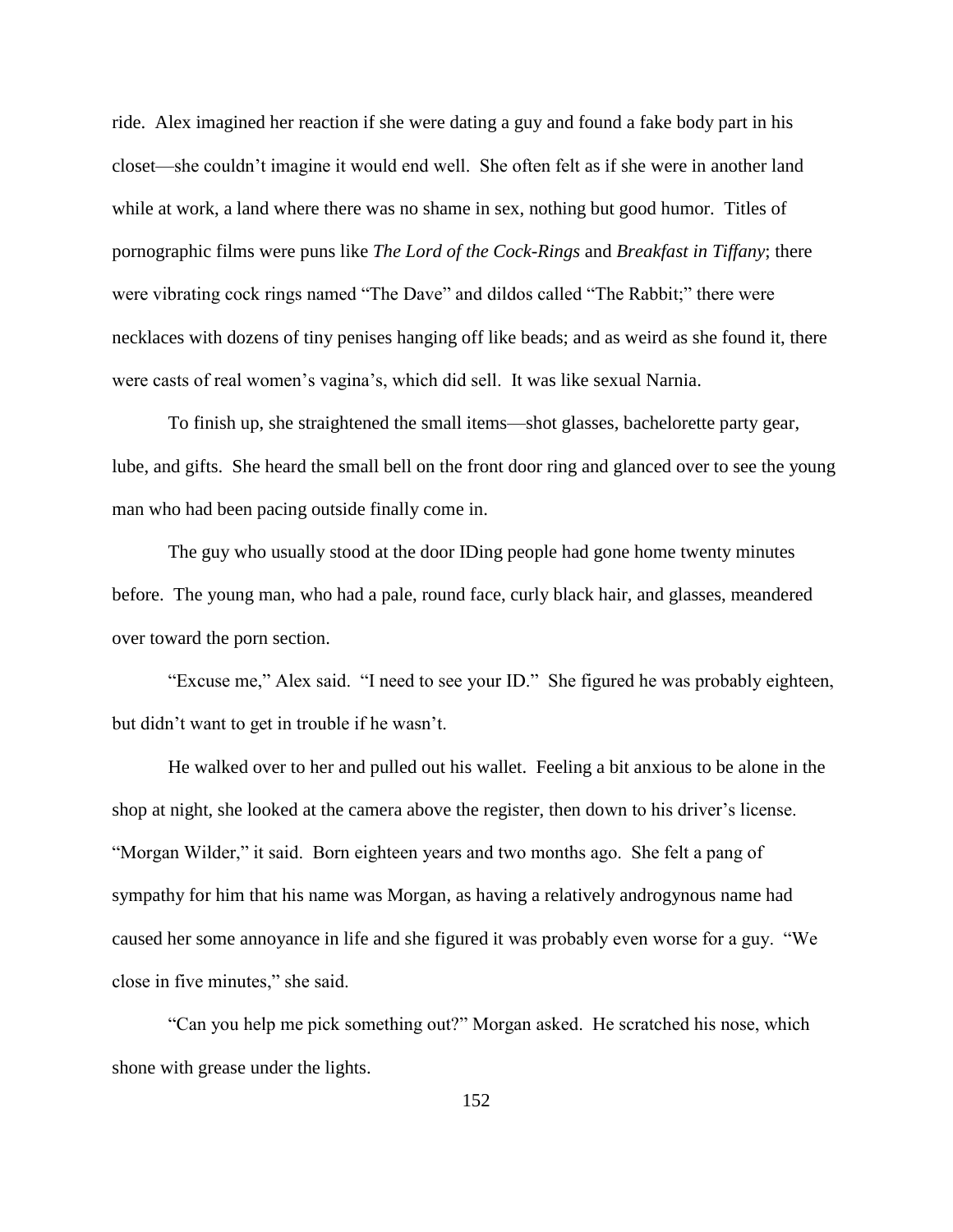"What are you looking for?" Alex asked. Working in a sex store, she was used to men trying to hit on her. She guessed they assumed she was slutty just because she sold dildos and pornography, but she was actually a virgin. After getting out of work every day, she felt oversexed, as if there was no romance in the act at all. Morgan Wilder didn't seem too threatening, though. She hoped he wouldn't take too long so she could hang out on the beach for a little while, then go home and sleep.

"I want to buy an outfit for my friend. Like a sex outfit or something. I don't know. This is awkward. I figured there'd be a guy at the counter, no offense. You don't have to help."

"It's okay," Alex said. "What kind of thing are you looking for? A fantasy outfit, like a maid or nurse, or a fishnet outfit, or some colorful lingerie?"

"I have no clue," Morgan said. He grimaced. He followed her over to the apparel section.

"What do you think your friend would be into?" Alex asked. "Does she already own any lingerie?"

"I don't think so. I mean, I don't know. She might. She's been with a lot more people than me. Oh God, that sounded weird. I don't mean she's like a whore or anything. I'm not a fan of calling women whores as it is. I just mean she's more experienced than me."

"Okay," Alex said slowly. "Well, do you have a general idea of what you want to get her?" She pulled the purple and black bustier with matching thong off the rack. "I mean, this is kind of our basic lingerie. If you want something more sexual, we can look at some of these lace and fishnet things." She pulled a package off the rack with a picture of a woman in an outfit that had straps resembling a grid.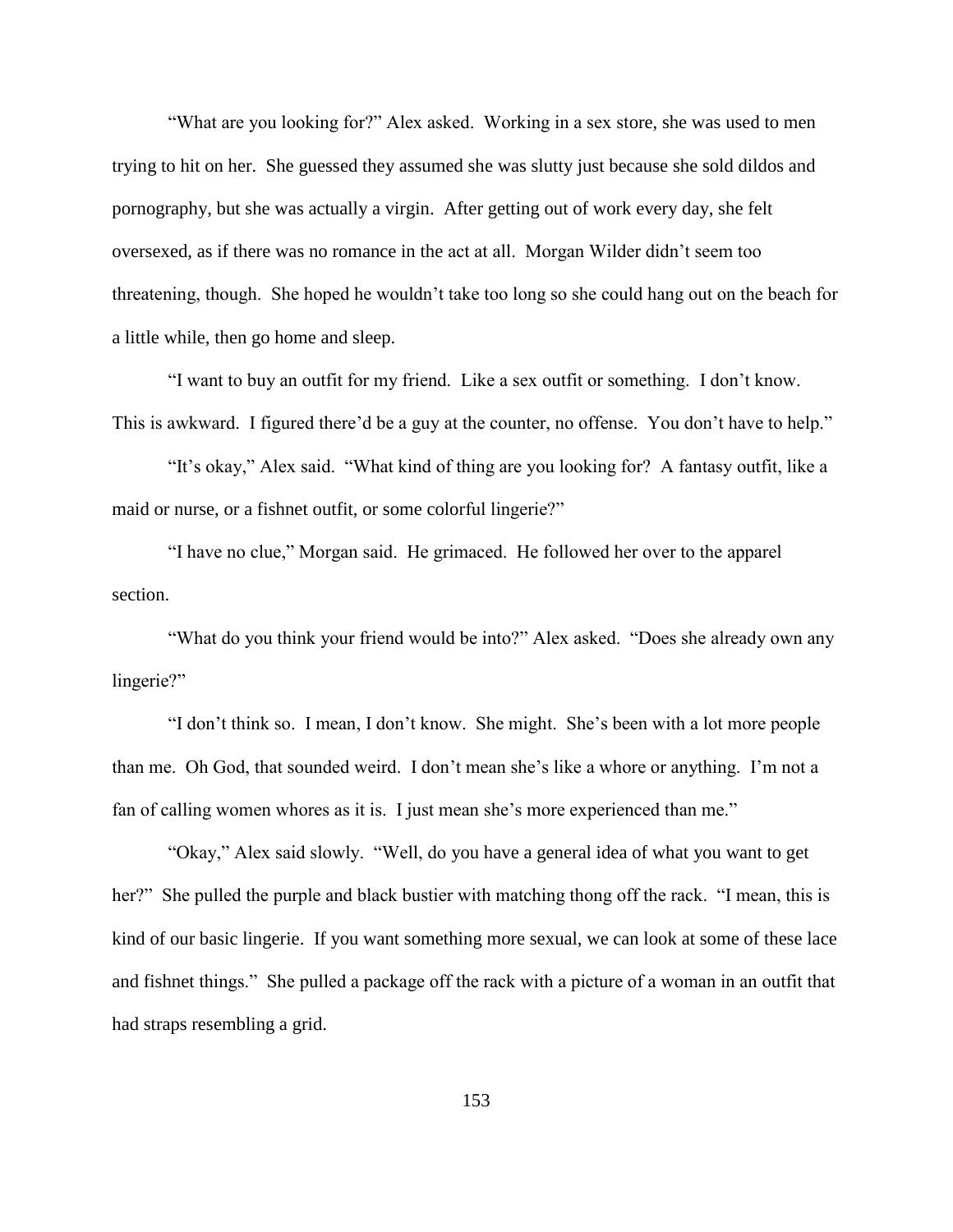Morgan looked from the purple bustier to the fishnets and sighed. "Jeez, I don't know," he said. "What would you want to wear if you had to choose? That's probably inappropriate to ask, huh? I'm sorry, I didn't mean it in a creepy way." He squinted his eyes closed for a few seconds and then opened them back up. She thought he might cry. "I'm in love with this girl and she finally slept with me but she's never going to date me and here I am, trying to buy her sexy clothes, and that's simply not me. I'm not that guy. Which is probably why she doesn't really like me."

Alex glanced at the clock on the wall behind him. Two minutes past closing. She tried not to sigh and said, "I'm sorry. Are you sure you want to get her anything?"

"Not anymore," he said. "I don't know. Have you ever been in love with someone who didn't love you back?"

"No," Alex said. "I've never been in love."

"How old are you?" Morgan asked.

Alex put both pieces of clothing back on the racks and said, "I'm twenty."

"I thought everyone fell in love with at least one person by eighteen," Morgan said. "I'm at three but I fall easily. This one's special, though, I think."

"I don't think it's possible to be in love with someone until you've been with them at least a year and you're at least twenty-five," Alex said. "That's when the hormones even out." She walked with him towards the front of the store.

"No way," he said. "Love *is* hormones."

Alex was about to respond when Morgan stopped, gasped and pointed. She looked to where his finger aimed and saw the casts of female body parts. Morgan said, "These ... exist? People buy these?"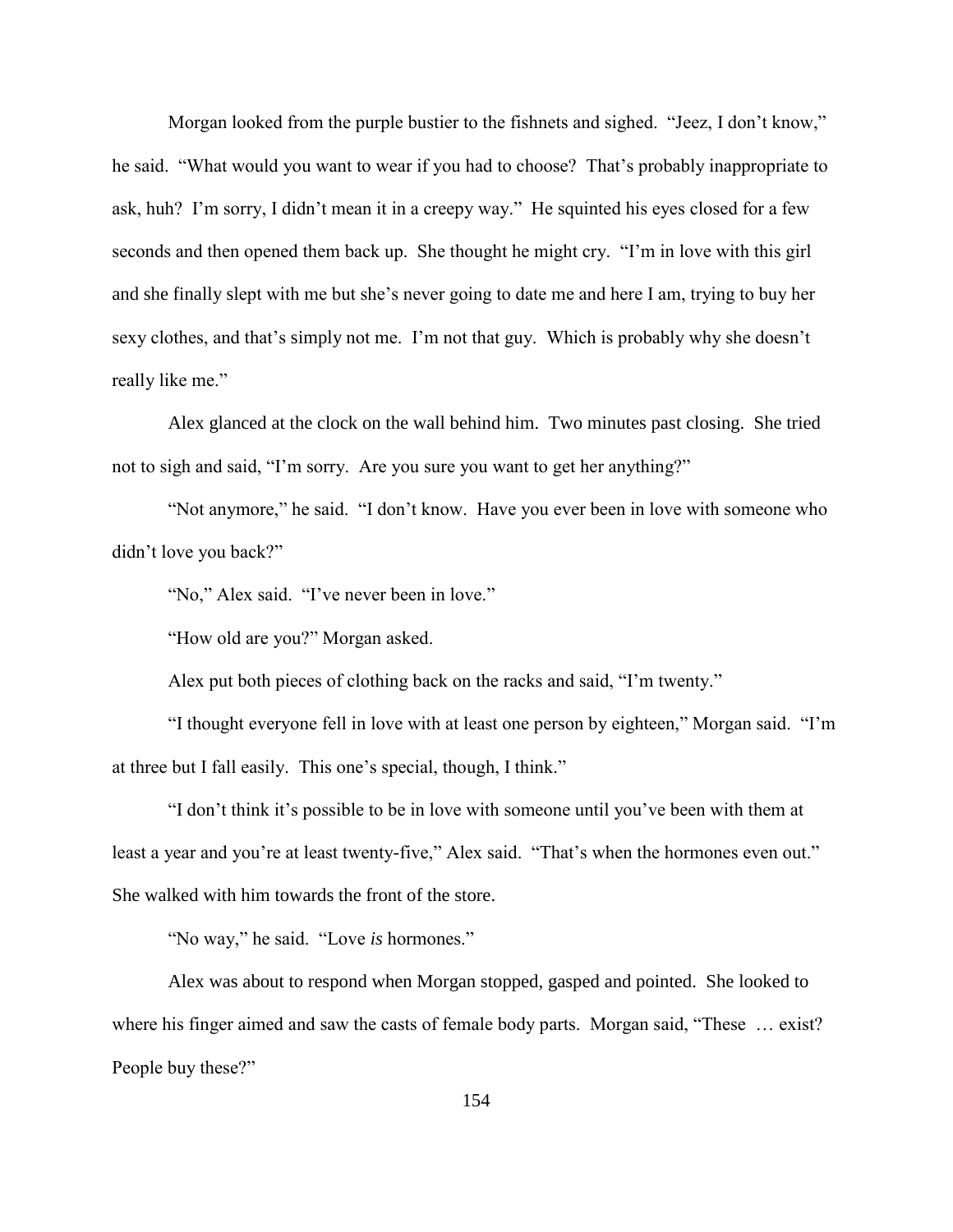Alex grinned. "You interested?"

Morgan stared at the breasts. "I'm shocked. I mean, I'm no prude but … wow. And

look! There are different ones! Small nipples, large areolas, different cup sizes."

"They each go with a different porn star," Alex explained.

"And people really buy these?"

"Some people, yeah," Alex said.

"Kind of gross," Morgan said. He sneered, but kept staring, mesmerized. "Oh God, that's a vagina!" He pointed at "Penny Canyon's" vagina.

Alex laughed. She normally took the merchandise seriously around customers to not make them feel embarrassed, but she felt like it was okay to laugh around Morgan. "Why don't you get your friend one of these?"

"What would she think?"

"Probably that you were hinting that hers doesn't add up. It'd be similar to playing hardto-get."

"I don't know why I was hoping for a male employee. You're so helpful," Morgan said.

Alex was amazed at how a plastic vagina had brought Morgan out of his shell. Now that she looked at him, staring at the anus cast collection, he wasn't so bad-looking. Though his hair was too long and his nose too greasy, he had sculpted arms and full, pink lips. "Well, it's after closing and I've got to lock up," Alex said. She opened her mouth, closed it, then opened it again and said, "I'm heading across the street to the beach once I lock up, if you wanna come hang out."

Morgan looked surprised and said, "Sure, yeah. Really? You wanna hang out with me? You go to the beach at night?"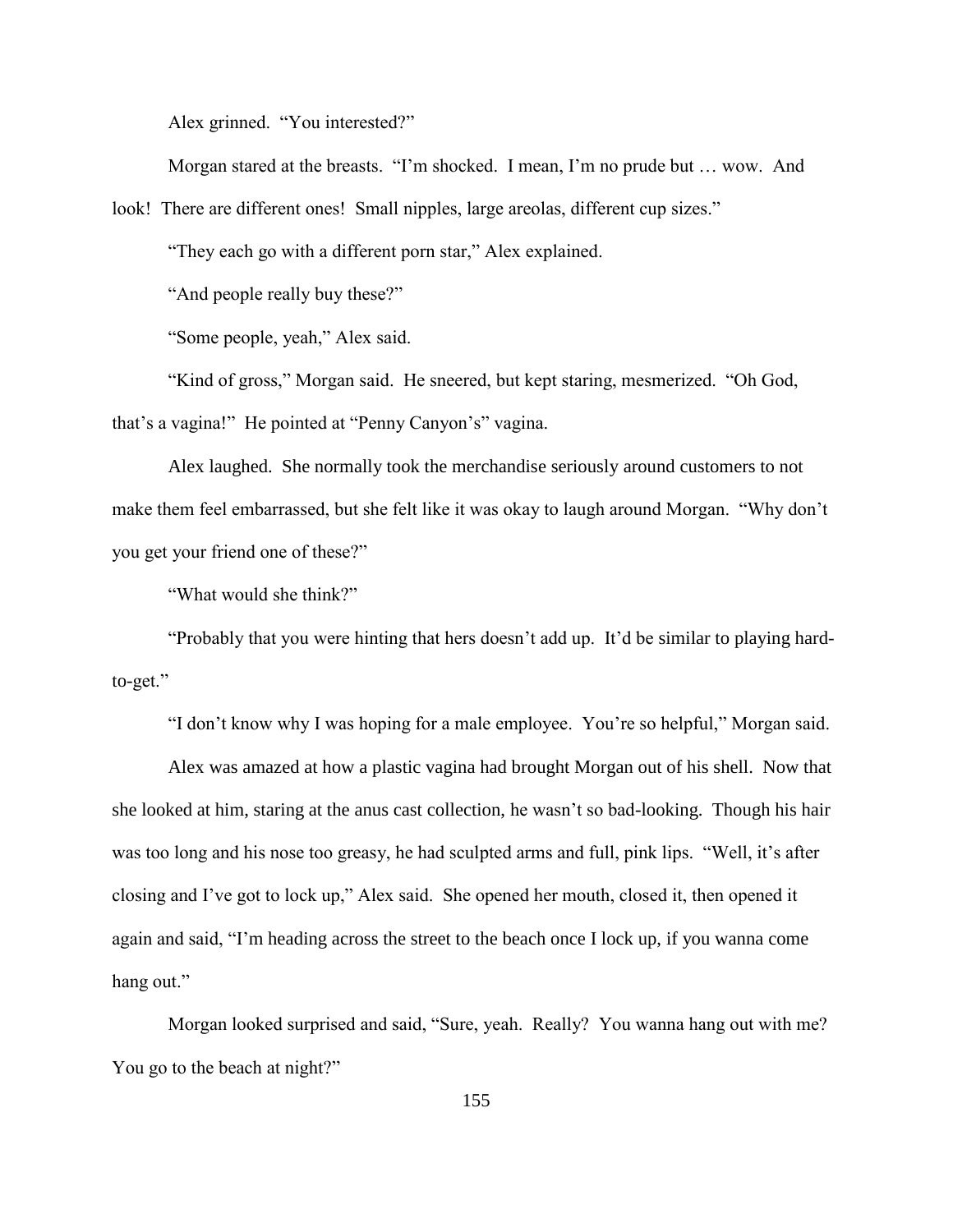"I prefer it at night. It's much more mystical," she said. "And why the hell not?"

Morgan waited outside as Alex straightened a collection of "I Heart Peckers" shot glasses, turned off the lights, and locked the door. She said goodbye to sexual Narnia, as she always did, as if the dildos and vibrating cock rings could hear her.

#

While Alex sat on the towel she'd laid out for them, looking at constellations, Morgan leaned in to kiss her. She put her hand up against his chest and moved her head away. It wasn't that she hadn't thought about kissing him; more that she wasn't sure yet and didn't appreciate his forthcoming.

"I'm sorry," he said. "That was stupid. I thought you liked me and that's why you wanted me to come."

"Even if I do like you," Alex said, "does that mean we need to make out twenty minutes after meeting each other? Besides, you're in love with your friend, right?"

Morgan sighed. "I don't know. I mean, I think I am, but who knows? It's only, well, it's difficult. And I don't know. I'm stupid."

"Stop knocking yourself," Alex said. "Try to calm down. Watch the water." She closed her own eyes and lay back on the towel, careful not to touch Morgan with any part of her body. She took in deep breaths of salty ocean air through her nose and breathed out with her mouth. The breeze coming from the ocean cooled her skin and blew her hair just a bit. The sand, lumpy beneath her, felt like cushions.

"Do you come here a lot?" Morgan asked.

"Nearly every night," Alex said. "It's kind of like my way of meditating. I think the beach at night is the most beautiful place on Earth."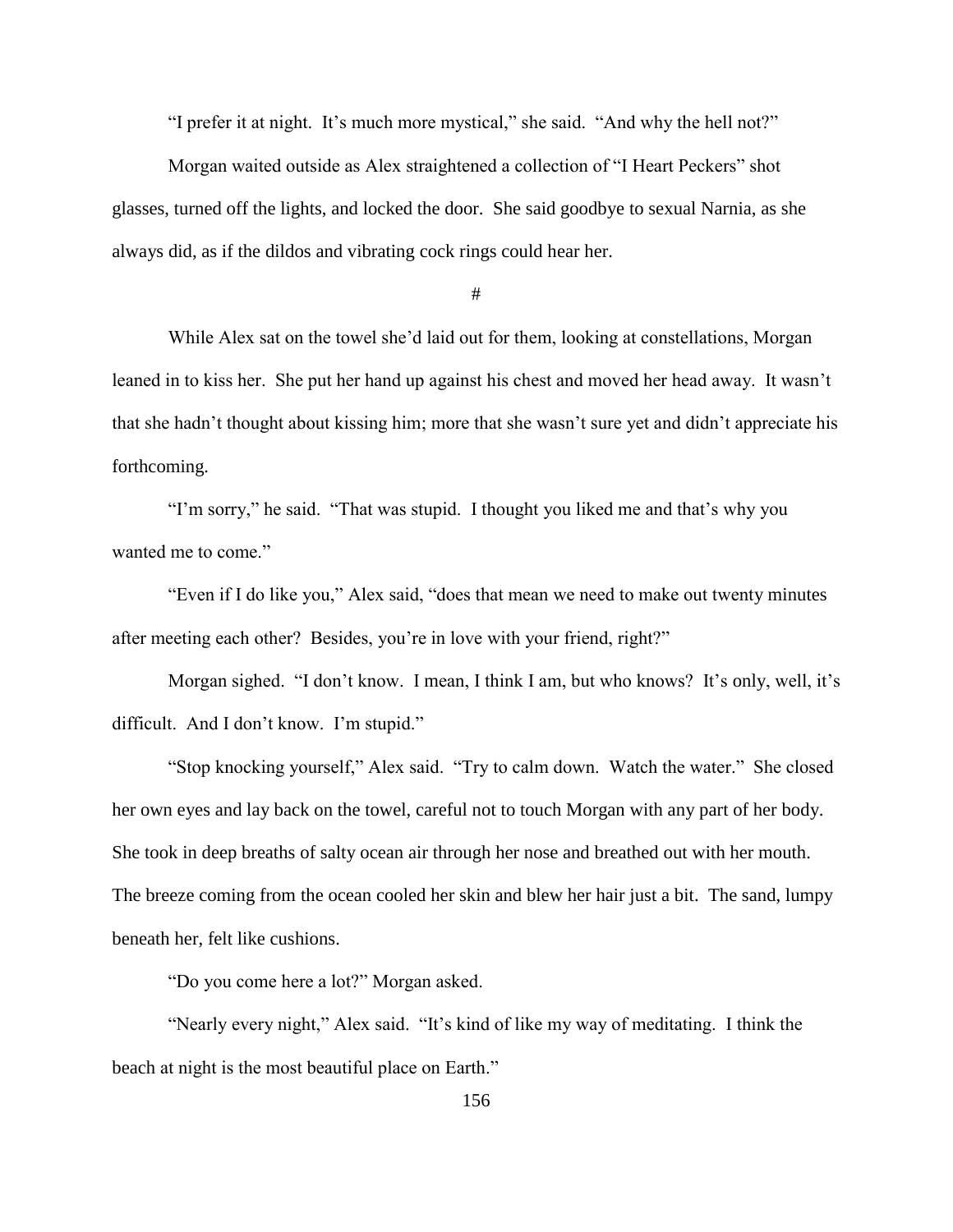Morgan put his hand on Alex's in an attempt to hold it, but she pulled away and sat up. "I mean look at it," she said. "It's like the sky bleeds into the water. Look." She pointed to the sky. "The sky is black and it's littered with stars, like it has freckles. And then there's the moon, glowing brightly, nearly full tonight, and that's like the seal between sky and ocean. And then you have the ocean, equally black, and in the moonlight it looks as if the ocean has stars too."

Morgan stared at her. "Wow. Are you like a poet or something?"

Alex looked at him and laughed. "No, I'm not anything."

"Do you go to school?"

 "I'm thinking of going to FIT for astrophysics. But I don't know. I just want to stare at the sky all night. I have this telescope my uncle bought me a few years. Sometimes I bring it out here. Hey, do you want to go swimming?"

"In there?" Morgan asked, pointing to the water.

"No, in the sand," Alex said, rolling her eyes. "Come on. Strip down to your boxers and let's go." She took off her own shirt and pants, thankful that she'd worn full-bottomed panties that day.

Morgan stripped in front of her but covered his stomach with his hands. He was really quite thin, despite his baby face. He frowned and pushed his glasses up farther on his nose. "Come on," Alex said. "I swim here a lot. But watch out for sharks."

Morgan followed her, timid all the while, until they reached the water. "It's best to jump right in," Alex said. "That way it's cold at once, but then you start getting warm. I, however, have never been able to do that. So I'll be slowly subjecting my body to the cold."

"What was that about sharks?" Morgan asked.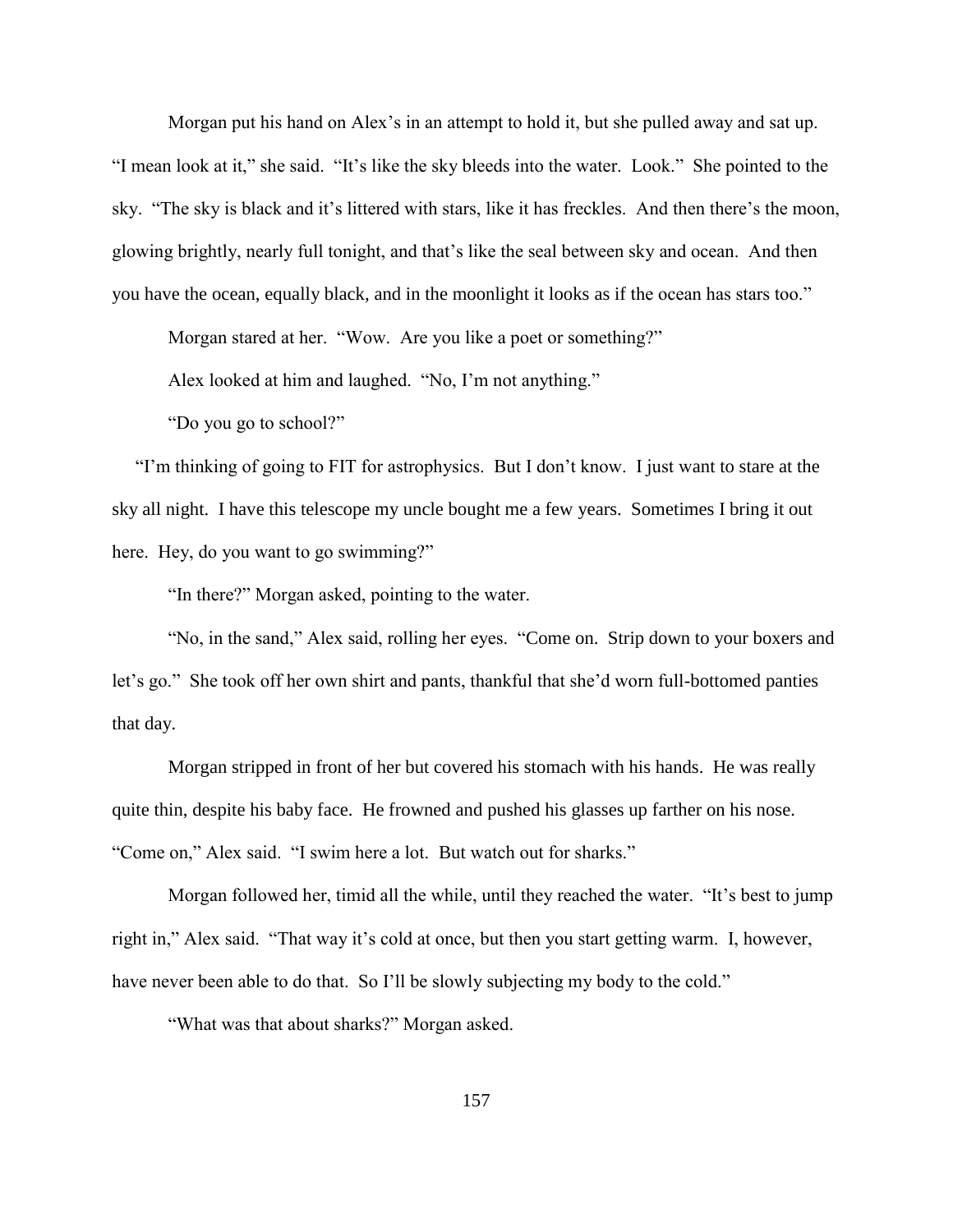"Well, they do come out more at night. But shark attacks are rare. You don't have any open wounds, do you?" She shivered as the cold water hit her shins.

Morgan got in up to his shorts, and then shrieked when the water hit his loins.

Alex held her breath as she waded in to her hips.

"What now?" Morgan asked.

"Swim around."

"What the hell are those?" he asked, pointing to little balls of light in the water.

"Dinoflagellates or something like that," Alex said. "They won't hurt you. They're just pretty. They're like fireflies for the ocean."

"I'm from Maryland," Morgan said. "We have real fireflies there. That's one thing I miss about living up north."

Alex dove into the water, saturating her hair. When she pulled herself back up, she let her hair cover her face. "I've come to eat you," she said, holding her hands out like claws and walking slowly towards Morgan.

"Ha ha," Morgan said, looking around at the water.

When he didn't move, she grabbed his shoulders and shook them. "Brains!" she yelped. She lightly bit his head. His curly hair tasted like fruity shampoo and she was glad it wasn't greasy. In the water and the darkness with Morgan, Alex felt like they were seals, playing and splashing around. She'd done this only once before with a guy she'd met at the end of high school. That time, they'd gone skinny dipping and talked for hours about their personal lives. She thought she might have gained a good friend, but the next day people texted her asking "how it had been" hooking up with him. Apparently he'd lied to quite a lot of people.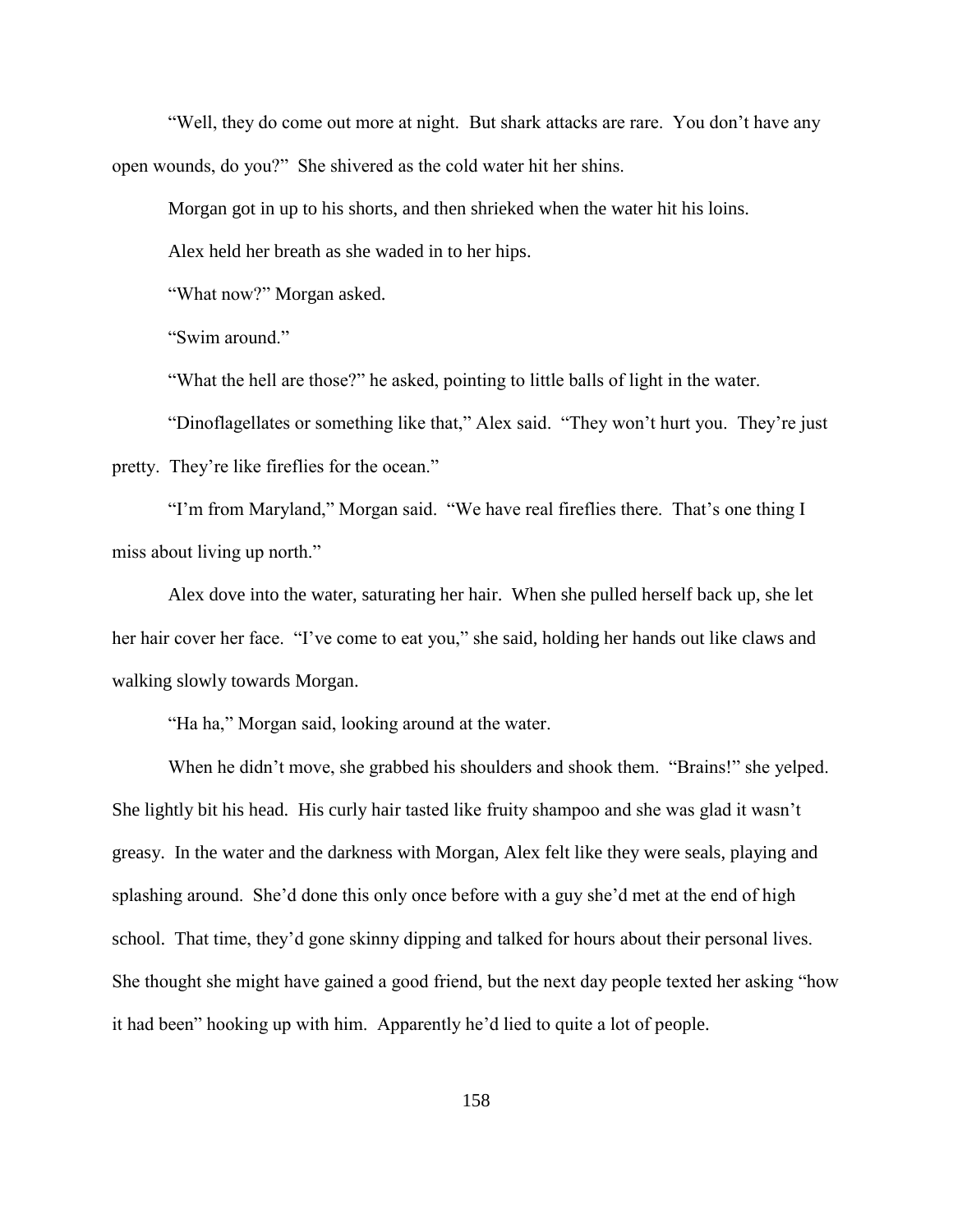Morgan's face turned from playful and laughing to painful as he screamed and sank under the water. Alex panicked and thought she might vomit. A shark? She dove under the water and tried to grab him but he was gone. "Morgan?" she called into the nothingness surrounding them. She tried swimming around to find him. She had no idea what to do. Keep looking? Try to call the police? But what could the police do if a shark had him? And if the shark had grabbed Morgan, would it grab Alex too?

Alex heard a splash right behind her, and then arms squeezed her tightly and someone bit her neck lightly. "You scared the fuck out of me," she said, turning around to face Morgan.

"I feel like a child tonight," Morgan said.

"You are a child," Alex said. She turned around and grasped his waist. They moved together in the water like synchronized swimmers on muscle relaxers, moving with the choppy ocean while waves washed over them and onto the sand.

She swam away from him, as far as she could go. He didn't follow her at first, and then she heard him call out.

"Alex! Alex! Where are you going!" he called behind her. But his voice grew more and more faint as she swam. Maybe she'd go until she couldn't feel her arms anymore, and then she'd sink to the bottom and fall asleep before drowning. When she looked back and didn't see Morgan anymore, she swam back, onto the shore. Her arms hurt, but she felt renewed, like the salty water had baptized her. She lay down in the sand, millions of grains clinging to her body. That's when she realized that she'd lost her panties in the ocean. It didn't matter. She was one with nature now.

Two or three yards away from her, a mother turtle was burying her eggs. The turtle's shell was probably four feet in circumference. Alex knew to be very quiet while she laid her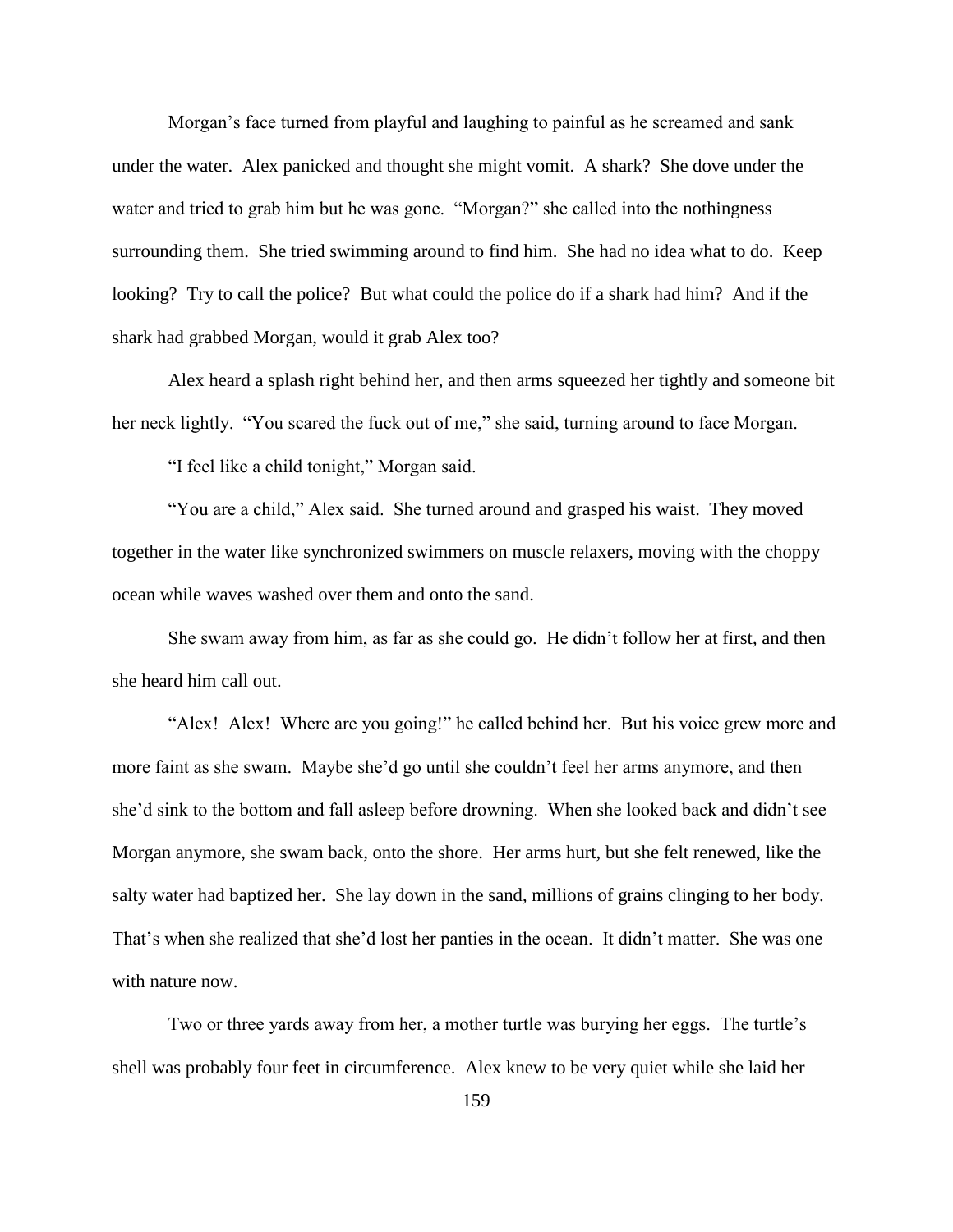eggs. At this time of year, flashlights and vehicles were never allowed near the turtles. After the mother turtle finished scooping sand over her eggs, she made her way, slowly, back to the ocean. Alex wanted to touch her but knew it might frighten her. Instead, she watched as the mother left her babies on their own, at least for a while.

When Alex stood up, the sand clung to her body. She felt like a monster and wanted to haunt the beach. She didn't want to hold her feelings inside anymore. Farther up on shore, she saw a dock and made her way to it. There were no lights on this part of the beach. She didn't even know where she was. But something led her towards the dock. A desire to explore.

She walked under it, into the darkness. For a second she thought she heard Morgan's voice in the distance, calling her name. She'd never seen the sand go so low under a dock before. Shouldn't she hit the water going this deep? The path took her farther and farther under the dock until she couldn't see the starlight anymore. Up ahead, a candle glowed faintly. It looked like she was in an underground mine of some sort, but that couldn't be possible on the beach. Crabs crawled along the walls. The air smelled like sulfur. The ground under her feet was damp sand.

Following the now lit path, Alex made her way into a large, circular room. Sitting on a throne made of sand was what looked like a giant crab, but must have been a person in a crab suit. Its pinchers danced around like bacteria. She felt like she was in another part of Narnia. She looked about the room and cocked her head to the side.

"Where am I?" Alex asked. She didn't feel self-conscious about being naked because her body was covered in sand.

"How did you get here?" the crab asked. Its voice was high and accompanied by a clicking noise.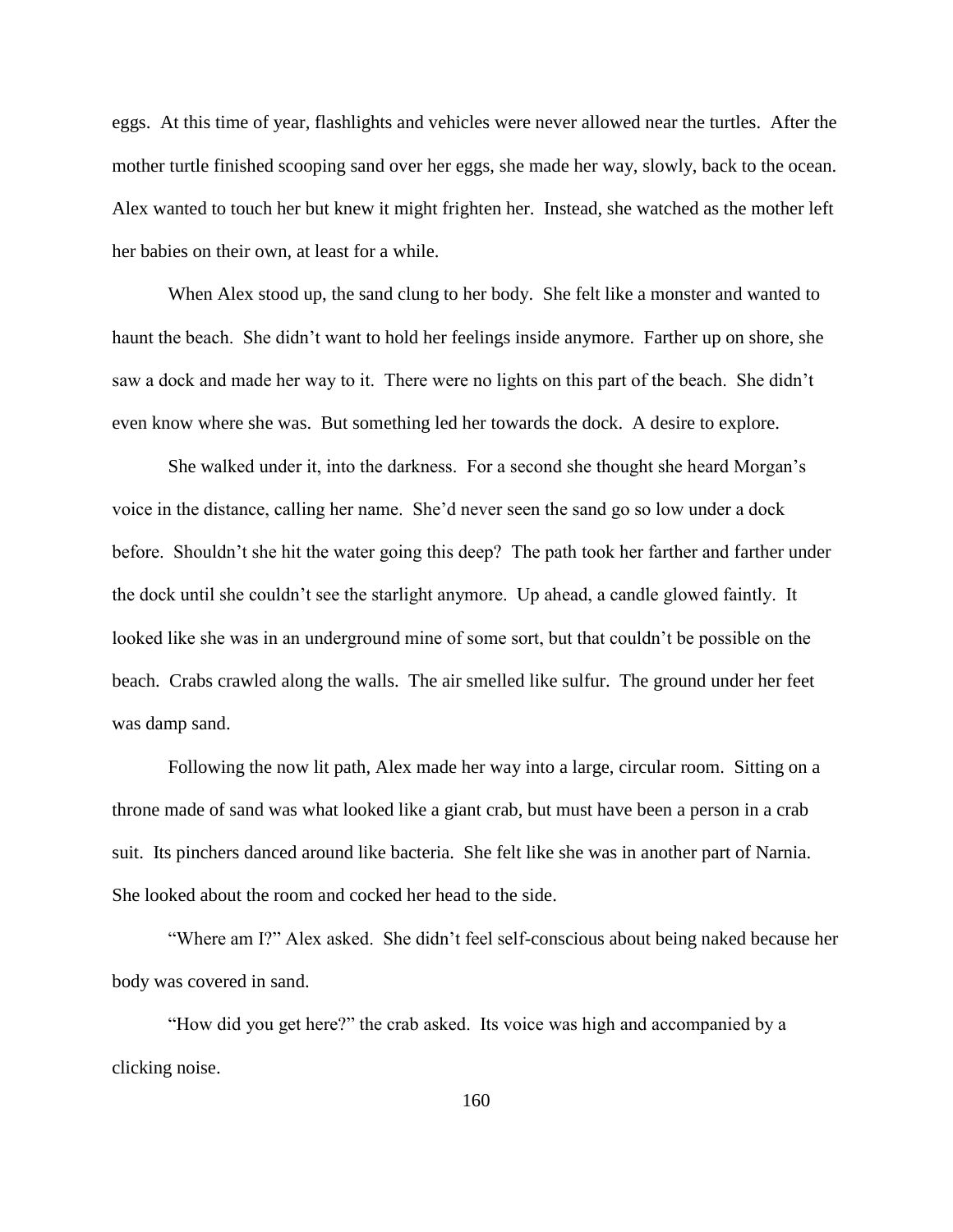"I followed the path under the dock," Alex said. "How can this exist below sea level?"

"You weren't supposed to get here," the crab said. "Now that you're here, you can't ever go back."

"Can I live here?" Alex asked.

The crab nodded. "You'll have to be tested, to make sure you aren't carrying illnesses that the others could catch. Well, obviously you have one illness." It seemed to laugh, but the noise that came out of the crab was more of a seizure of clicks.

"What? I'm not ill!" Alex said.

"You don't realize where you are?"

"Where's Morgan?" Alex asked.

"Is Morgan the one who got you here?" the crab asked.

"Morgan is just this kid I met today while I was working. Where is he? He's probably scared …"

"Stories aside," the crab said, "if you make your way deeper into the cavern, you'll find more like yourself."

Alex nodded. "Okay, yeah, okay." She made her way deeper into the cavern, away from the beach and Morgan, and along a path hardly lit by candles, where darkness remained a certainty.

#

By the time the sun lifted into the sky, clouds already covered it. Morgan had been pacing the beach for hours, now hopelessly, searching for Alex. She hadn't driven anywhere. Had she drowned in the ocean? He could only imagine. Or maybe a homeless guy had taken her. Why had she swum so far away, and so quickly?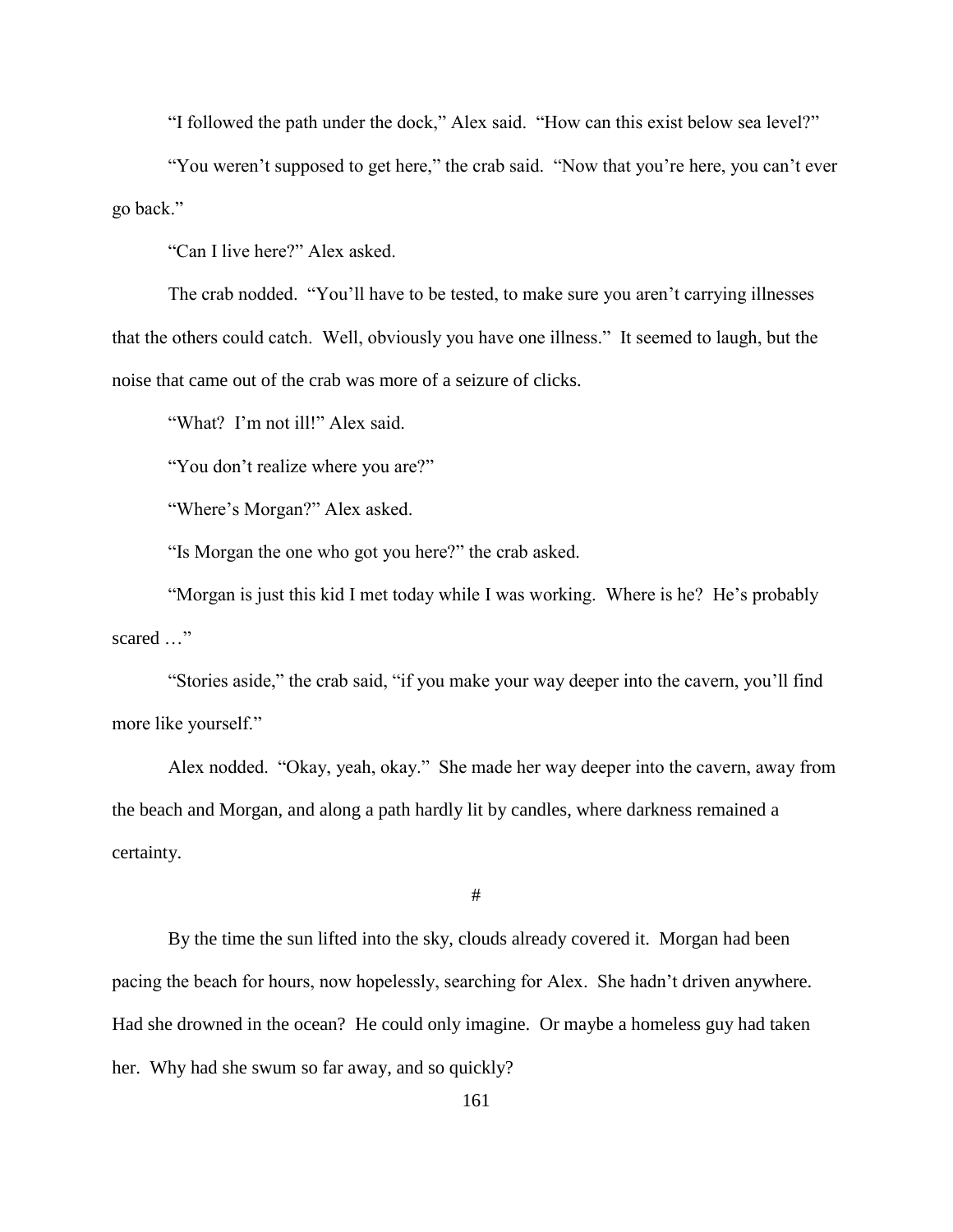His legs weighed him down. They felt like putty. Sand whipped against his calves as a faint breeze blew. His voice hoarse from calling out to her all night, he tried once more. "Alex. Alex where are you?"

Morgan gave up. He went to sit under a dock. He curled up under the wooden planks and lay against the wall of sand to sleep.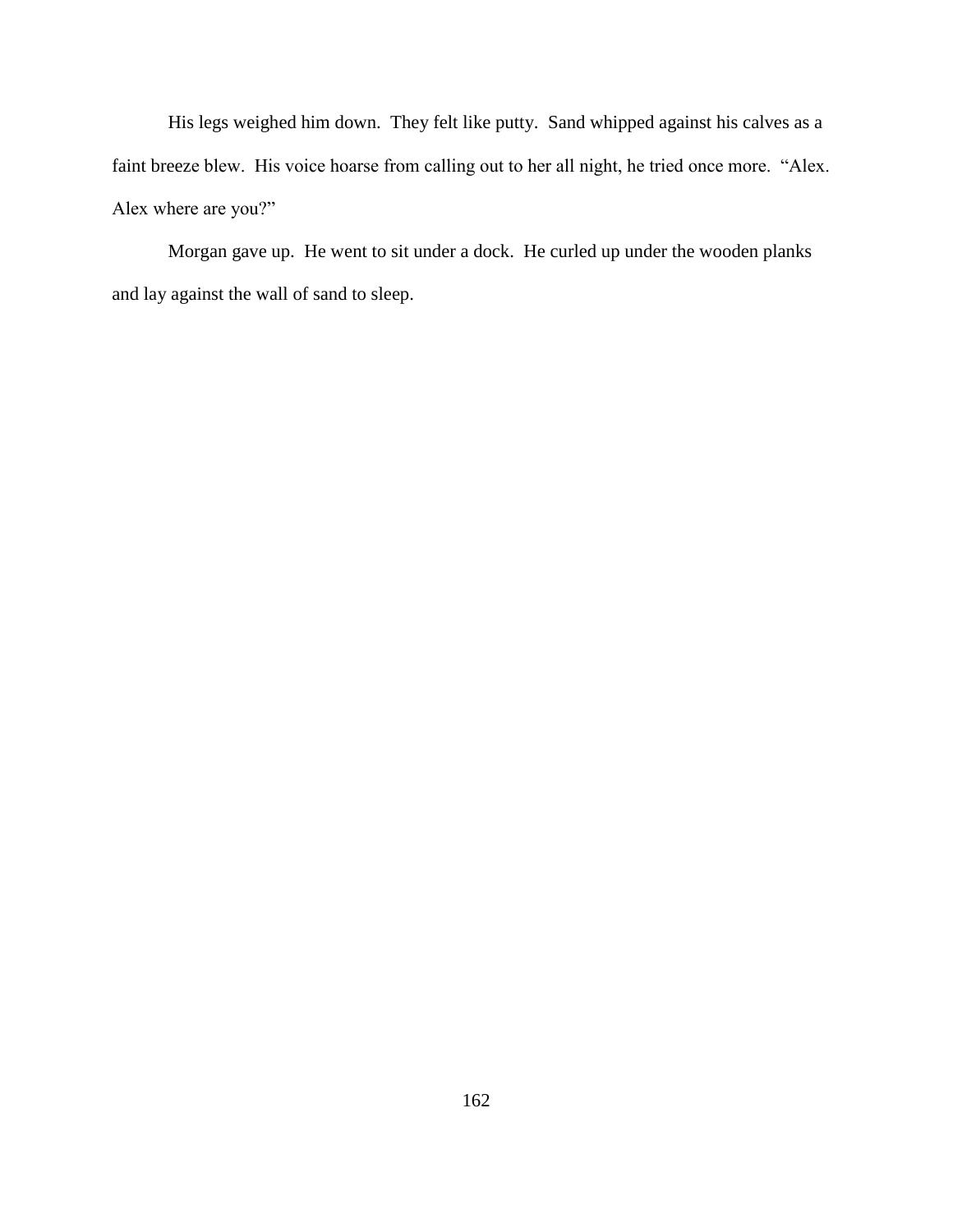## **VELVET AND BOTTLES**

We come home from college and sleep in our parents' houses, sometimes on the couches and sometimes in our old beds, if younger siblings haven't usurped them, changed the color of the walls and bedspread, replaced boomboxes with iPod hook-ups and laptop computers, replaced Nirvana and No Doubt posters with Justin Beiber and Miley Cirus—it's a crime really—while our parents listen to Pink Floyd and purse their lips.

We spend our nights on the beach, throwing out brown beer bottles into the black ocean, under the diamond watch of Orien, The Big Dipper, and Venus. We lay out, tasting salt, our eyes fixed on the stars, our limbs thrashing through the cool pebbly sand while sand fleas hop over our feet and turtles bury their eggs only yards away from us. This has not changed. I grab a beer and you, you ask me to open yours, so I bite the top off, like I learned from trying to drink while driving. And you are my best friend. My best friend.

We had a hell of a first year at college—the freedom tasted so sweet like freshly picked raspberries from Grandpa's backyard in Maryland. Succulent and juicy and new, so new. We tried drugs like ecstasy, acid, mescaline, and ketamine. We rolled for three days straight and tripped for four. We slept when we felt like it, after snorting white lines because after a while we could—we could sleep and eat and fuck on it. We neglected our classes because they weren't important. What was important was us.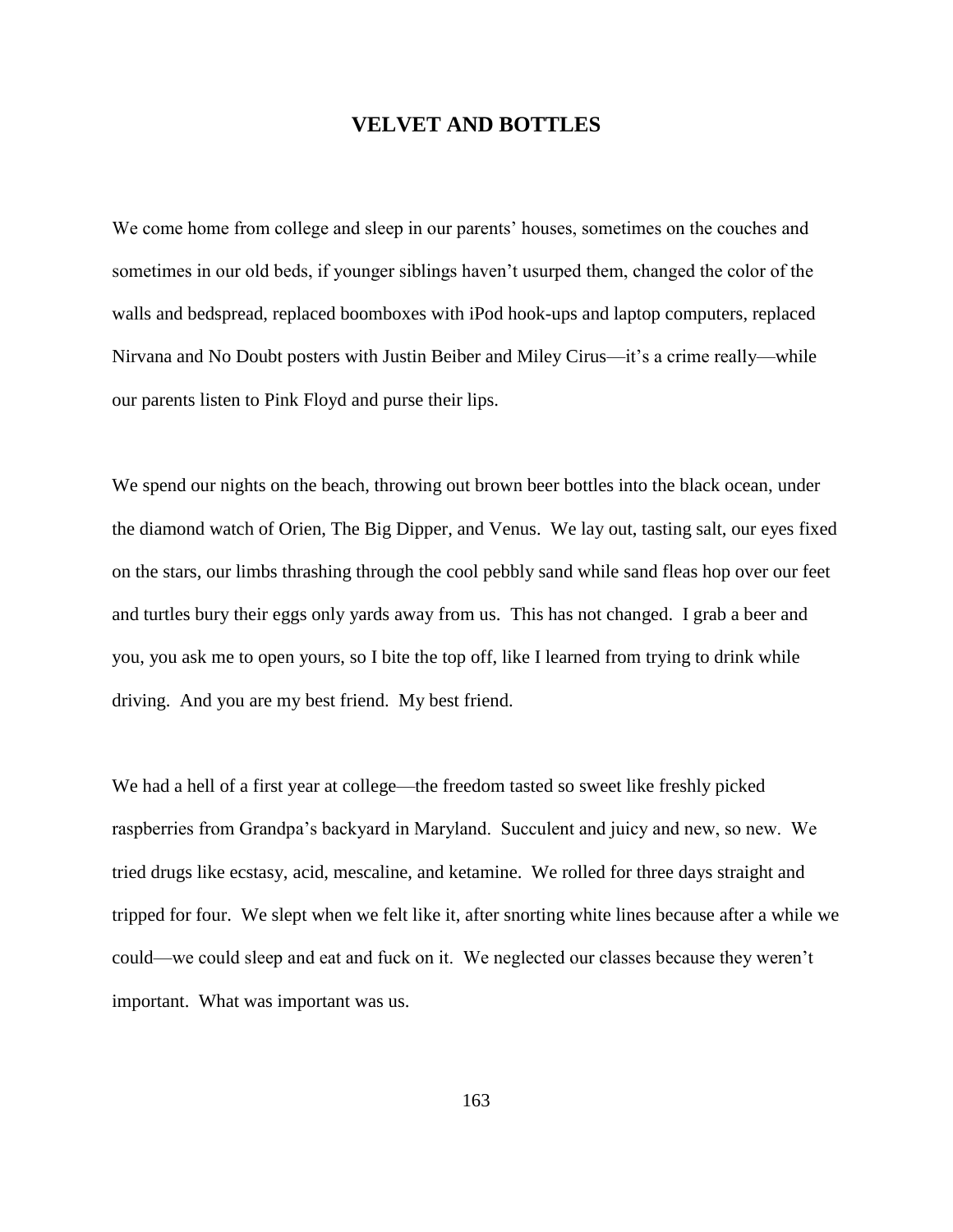We developed panic disorder, acquired it like Europe acquired the West. And so to calm the shaking, the vulnerability, the numbness, we drank. We drank to stay warm and to cool off, to quench the thirst and to feed the part of the brain that crosses out memories, drops them like an aging actress. And we can't function anymore, so we drink, and we drink, and we drink beers under the velvet sky. And we throw the used green glass bottles into the ocean and we throw our own bodies into the ocean, strip down to nothing, and when we can't swim anymore, we end up on the beach, lying in the sand, moving our arms. Moving our arms through the frictionless sand.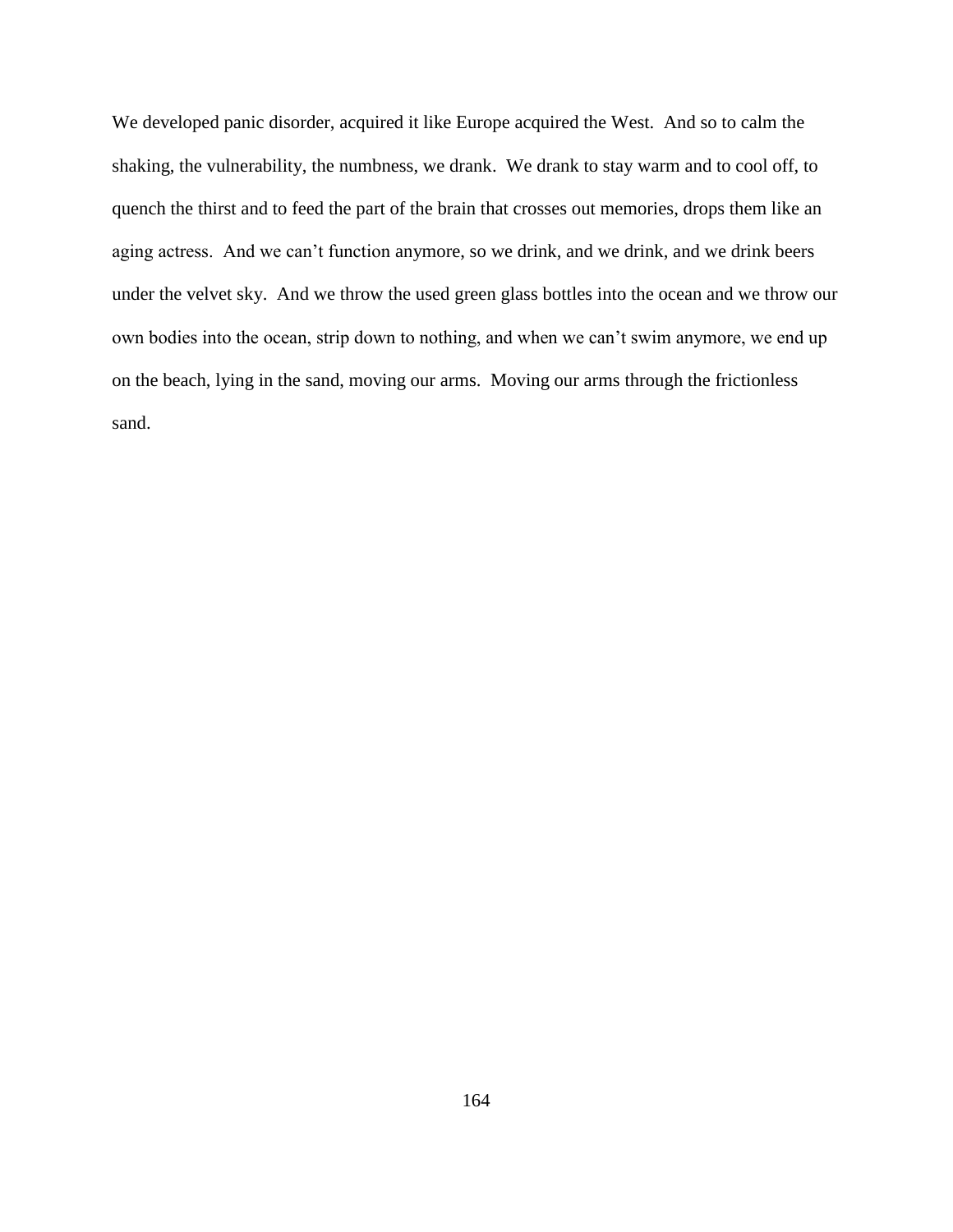## **THESIS READING LIST**

- 1. Alvarez, Julia: *In the Name of Salomé*
- 2. Barthelme, Donald: *Snow White*
- 3. Boswell, Robert: *The Heyday of the Insensitive Bastards*
- 4. Camus, Albert: *The Stranger*
- 5. Card, Orson Scott: *Ender's Game*
- 6. Chekhov, Anton: *The Witch and Other Stories*
- 7. Coetzee, J.M.: *Foe*
- 8. Collins, Suzanne: *Hunger Games* trilogy
- 9. Currie, Jr., Ron: *Everything Matters*
- 10. Deane, Seamus: *Reading in the Dark*
- 11. DeLillo, Don: *White Noise*
- 12. Dostoevsky, Fyodor: *Crime and Punishment*
- 13. Douglass, Frederick: *Narrative of the Life of Frederick Douglass, an American Slave*
- 14. Egan, Jennifer: *A Visit From the Goon Squad*
- 15. Eisenberg, Deborah: *The Collected Stories of Deborah Eisenberg*
- 16. Ellison, Ralph: *Invisible Man*
- 17. Eugenides, Jeffrey: *The Virgin Suicides*
- 18. Fante, John: *Ask the Dust*
- 19. Fitzgerald, F. Scott: *The Great Gatsby*
- 20. Flaubert, Gustave: *Madame Bovary*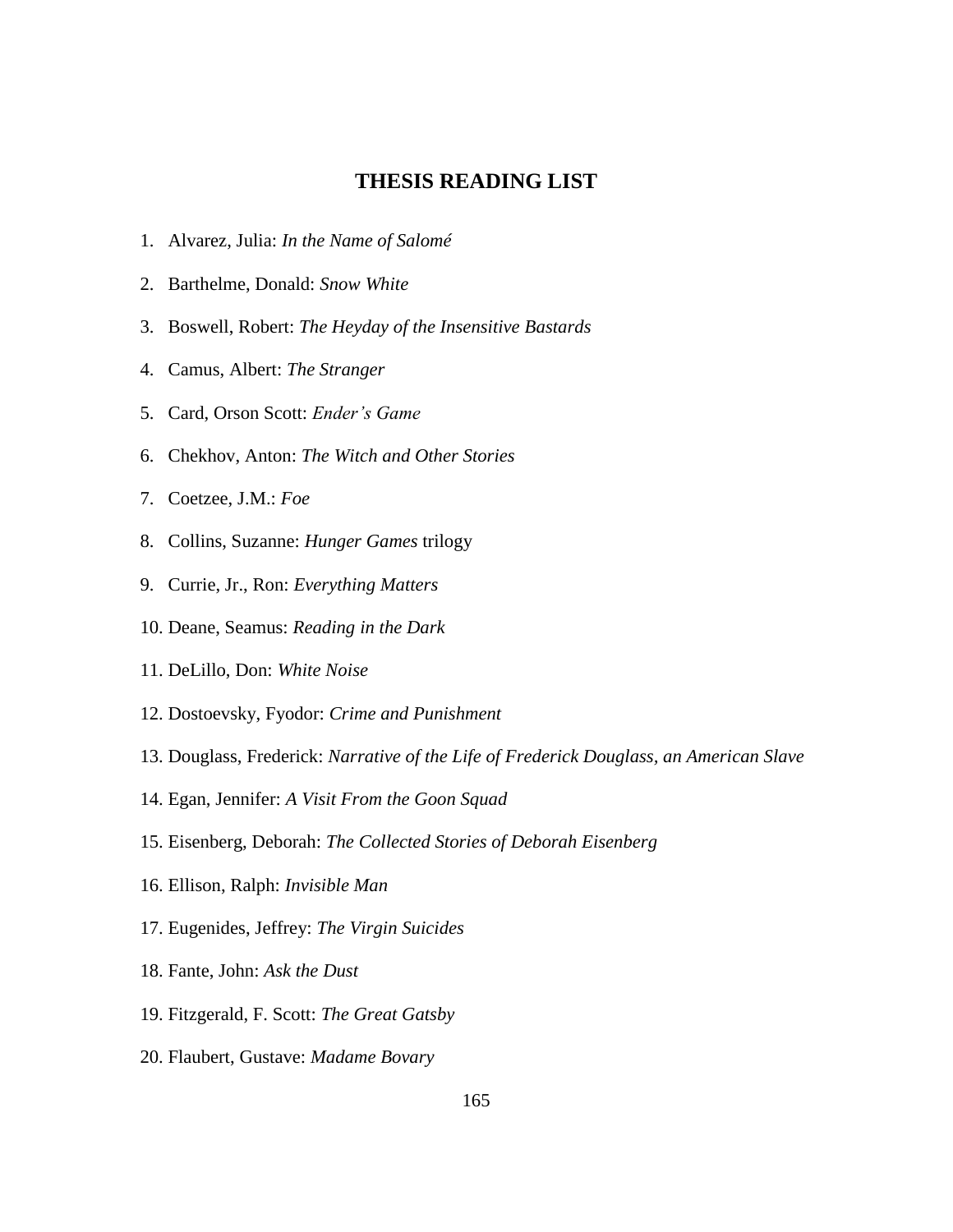- 21. Forster, E.M.: *Aspects of the Novel*
- 22. Gaitskill, Mary: *Bad Behavior*
- 23. Gay, William: *I Hate to See That Evening Sun Go Down*
- 24. Grossman, Lev: *The Magicians*
- 25. Hemingway, Ernest: *The Short Stories*
- 26. Hubbard, Susan: Ethical Vampire Novels
- 27. Johnson, Adam: *Emporium*
- 28. Joyce, James: *Portrait of an Artist as a Young Man*
- 29. Kerouac, Jack: *Book of Blues*
- 30. Knapp, Caroline: *Drinking: A Love Story*
- 31. Link, Kelly: *Stranger Things Happen*
- 32. Lightman, Alan: *Einstein's Dreams*
- 33. McCarthy, Cormac: *The Road*
- 34. Moore, Lorrie: *Self Help*
- 35. Nelson, Antonya: *Bound*
- 36. O'Connor, Flannery: *A Good Man is Hard to Find*
- 37. Orwell, George: *1984*
- 38. Paley, Grace: *The Little Disturbances of Man*
- 39. Poe, Edgar Allen: *The Narrative of Arthur Gordon Pym*
- 40. Rowling, J.K.: *Harry Potter*
- 41. Salinger, J.D.: *Catcher in the Rye*
- 42. Sartre, Jean Paul: *Nausea*
- 43. Sedaris, David: *Naked*